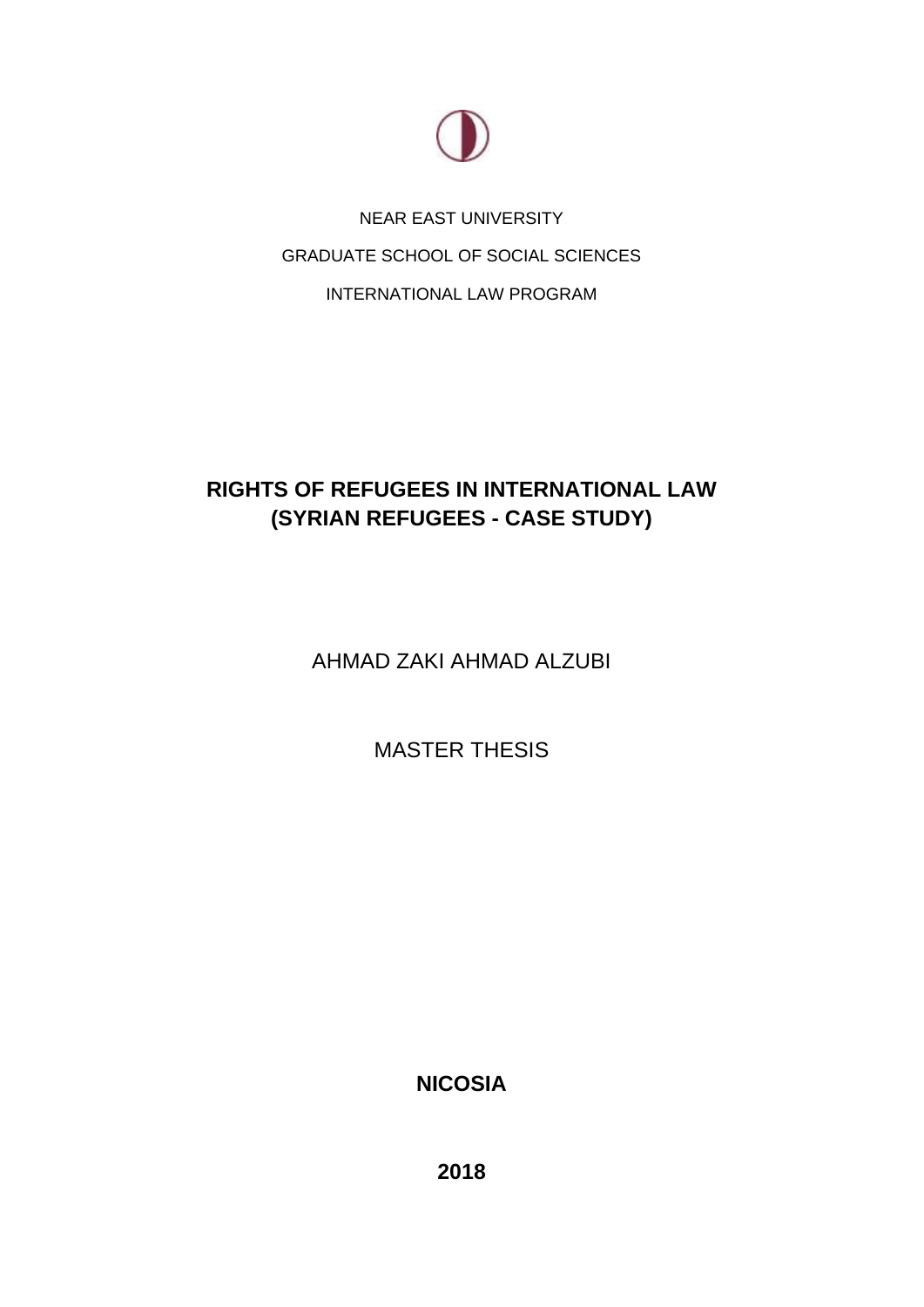# **RIGHTS OF REFUGEES IN INTERNATIONAL LAW (SYRIAN REFUGEES - CASE STUDY)**

AHMAD ZAKI AHMAD ALZUBI

# NEAR EAST UNIVERSITY GRADUATE SCHOOL OF SOCIAL SCIENCES INTERNATIONAL LAW PROGRAM

MASTER THESIS

THESIS SUPERVISOR

Assoc.Prof. ResatVolkan GUNEL

**NICOSIA**

**2018**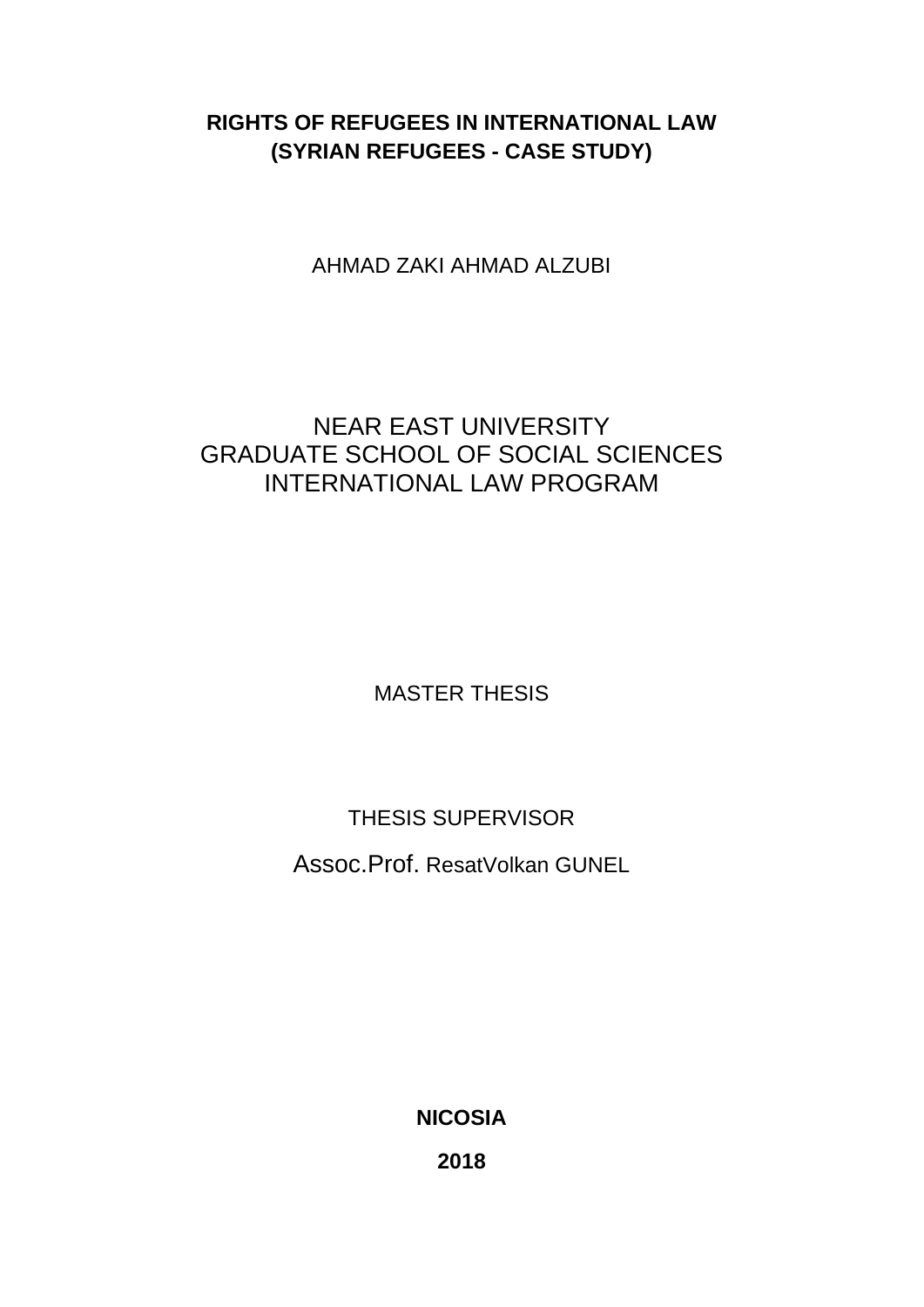## **ACCEPTANCE/APPROVAL**

**We as the jury members certify RIGHTS OF REFUGEES IN INTERNATIONAL LAW (SYRIAN REFUGEES - CASE STUDY) prepared by Ahmad Zake Ahmad Alzubi**

# **/ / 2018**

# **Has been found satisfactory for the award of degree of**

## **Master**

## **JURY MEMBERS**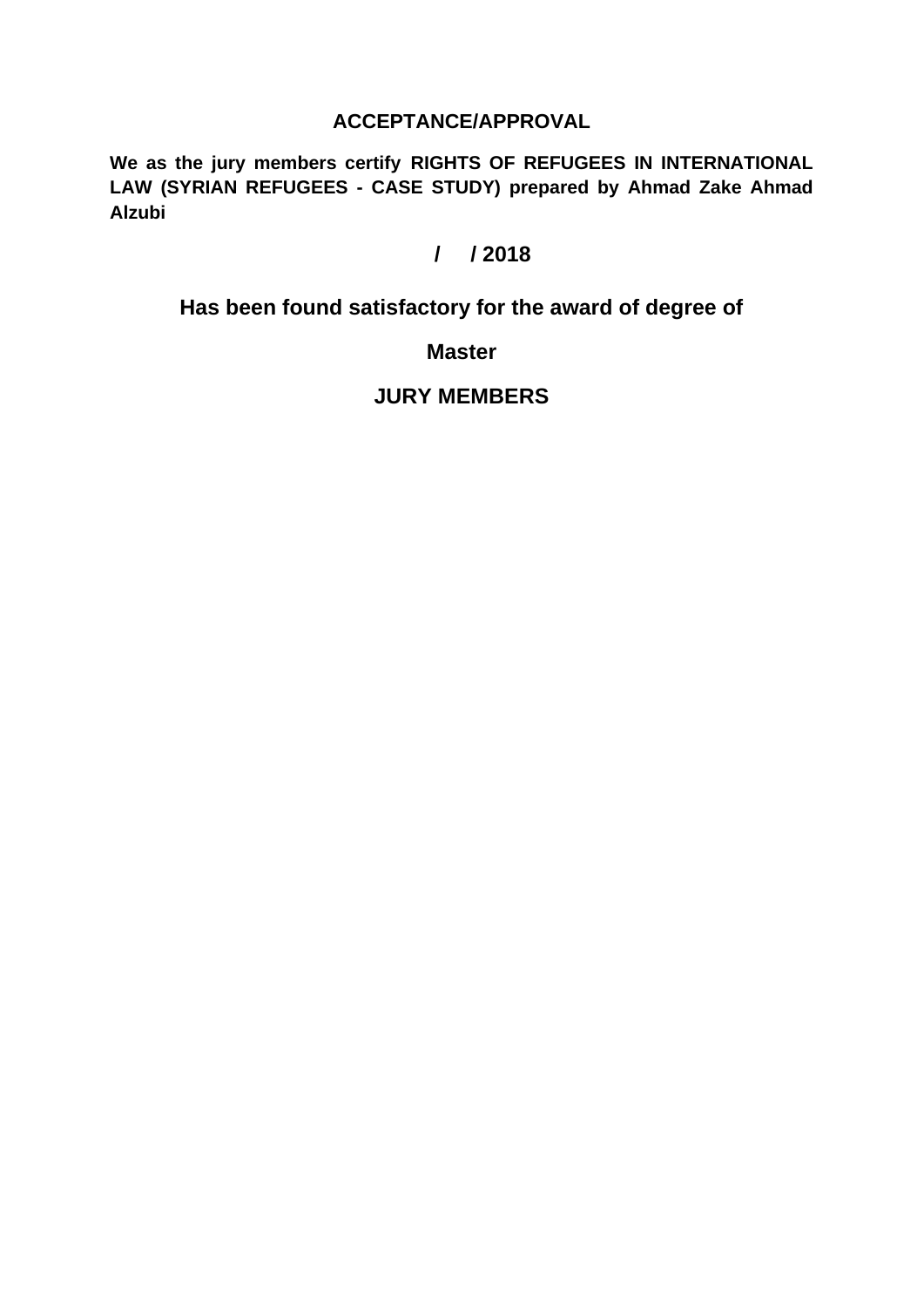## **DECLARATION**

I am AHMAD ZAKI AHMAD ALZUBI ,hereby declare that this dissertation entitled RIGHTS OF REFUGEES IN INTERNATIONAL LAW (SYRIAN REFUGEES - CASE STUDY) has been prepared myself under guidance and supervision of Assoc.Prof. Resat Volkan Gunel in partial fulfilment of the near east university, graduate school of social science regulations and does not to the beast of my knowledge breach any law of copyrights and has been tested for plagiarism and a copy of the result can be found in the thesis.

 **The full extent of my thesis can be accessible from anywhere** 

 **My thesis can only be accessible from the Near East University**

 **My thesis cannot be accessible for (2) two years .if I do not apply for extension at the end of this period. The full extent of my thesis will be accessible from anywhere** 

Date

Signature:

Name surname: Ahmad Zake Ahmad Alzub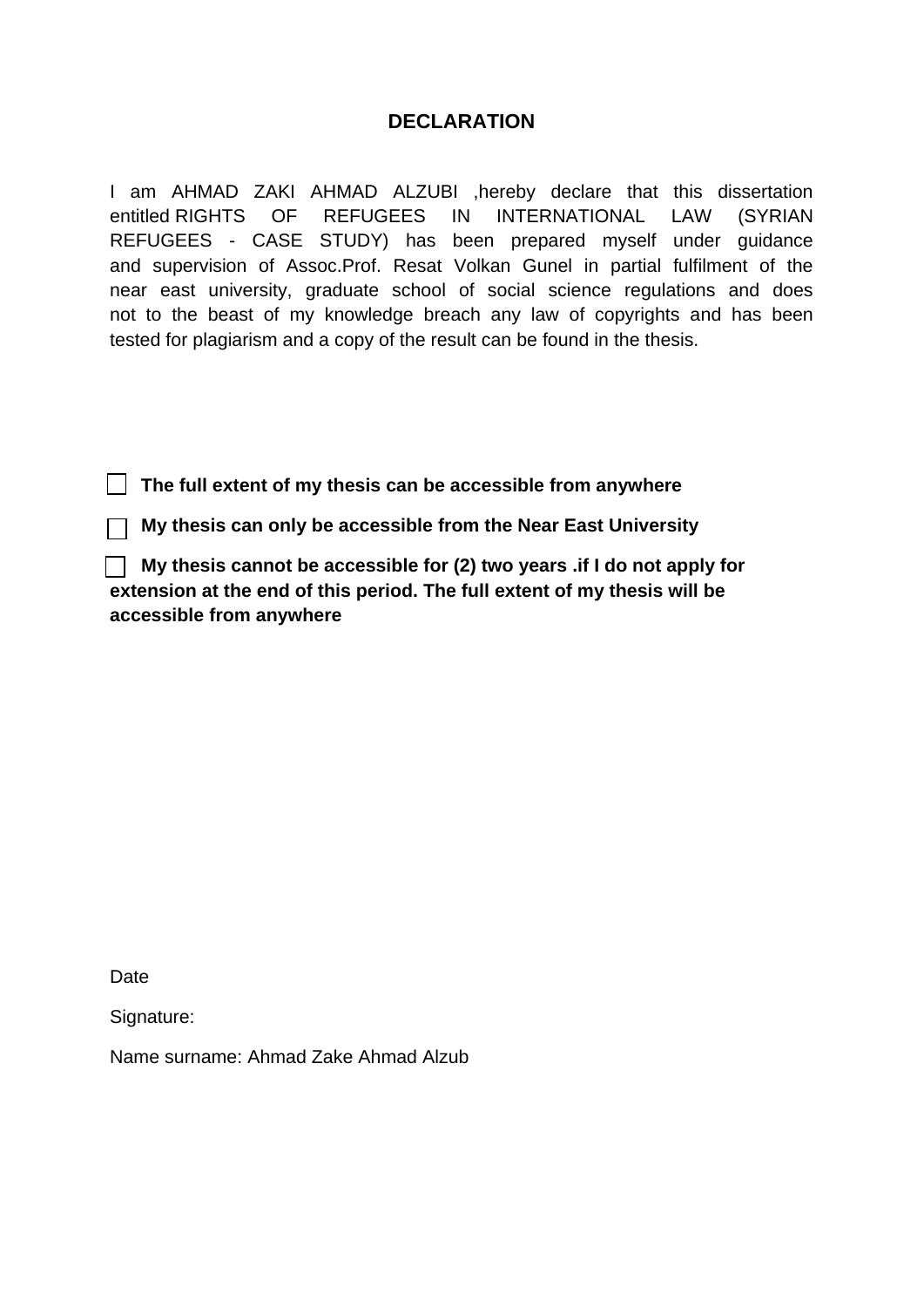## **ACKNOWLEDGEMENT**

<span id="page-4-0"></span>I wish to extend my deepest gratitude to my supervisor, professor Rasat Volkan Gunel, whose guidance and support and indispensable for the completion of these thesis. His expertise, advice and patience have helped me tremendously in the process, and I have greatly benefited from our stimulation discussion and their invaluable insights. I am also indebted to my professors and doctors in my faculty.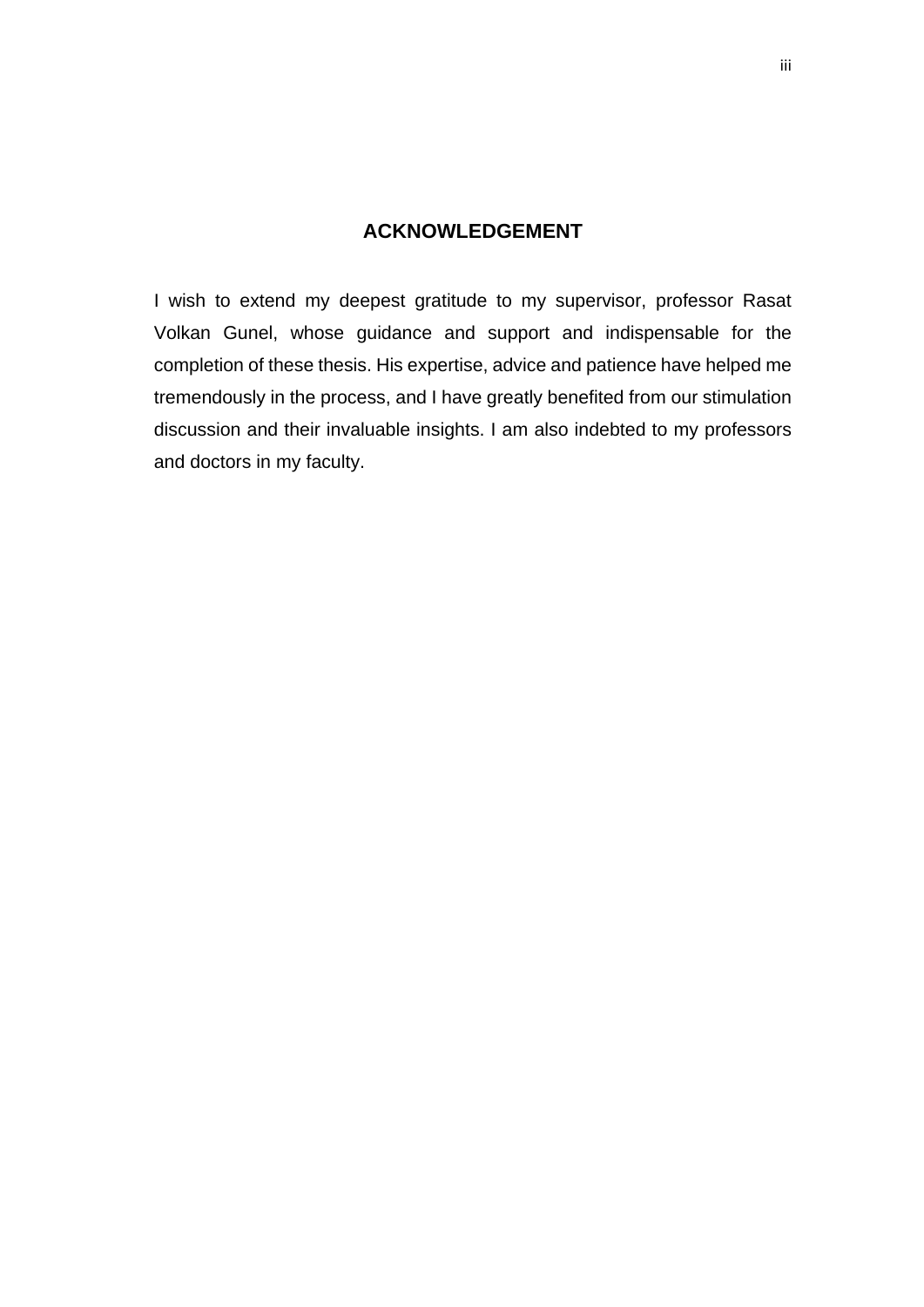#### **ABSTRACT**

# <span id="page-5-0"></span>**RIGHTS OF REFUGEES IN INTERNATIONAL LAW (SYRIAN REFUGEES - CASE STUDY)**

The Syrian crisis has become the largest humanitarian crisis in the world in the Modern era, in coincidence with the increase in the number of refugees. Because of this crisis, about 5.5 million people spread around the world, and therefore their various issues must be discussed continuously until the crisis is resolved. The problems of the majority of these Syrian refugees are highlighted by the fact that they live in temporary camps in several countries. These camps often lack the basic necessities of life. It is difficult to imagine the magnitude of the humanitarian tragedies faced by the Syrian people inside and outside Syria as refugees. It is essential to find a fundamental solution to stop the destruction that is taking place in the country and its inhabitants. Syria, Jordan, Turkey and Lebanon have played an important role in ensuring the security, safety, shelter, food and basic humanitarian services of these refugees, albeit both Jordan and Lebanon are suffering from difficult economic conditions. However, many rich countries around the world have failed to receive large numbers of refugees, and other countries have failed to provide the necessary financial support to ensure a decent life for refugees in neighbouring Countries.The study dealt with the rights and obligations of the refugee, the meaning of asylum in accordance with international laws and conventions, the issue of Syrian asylum, and the situation and attitudes of neighbouring countries hosting refugees, as well as dealing with the German experience as a model in dealing with Syrian refugees. The international community should work harder to end the Syrian problem through political means, in order to avoid further killing, and displacement. Cooperation is necessary among all the countries of the world in bearing the burden of refugees and the need to cooperate in providing the necessary financial support to provide them with basic requirements.

**Keywords**: Refugees, international law, asylum, Syria, rights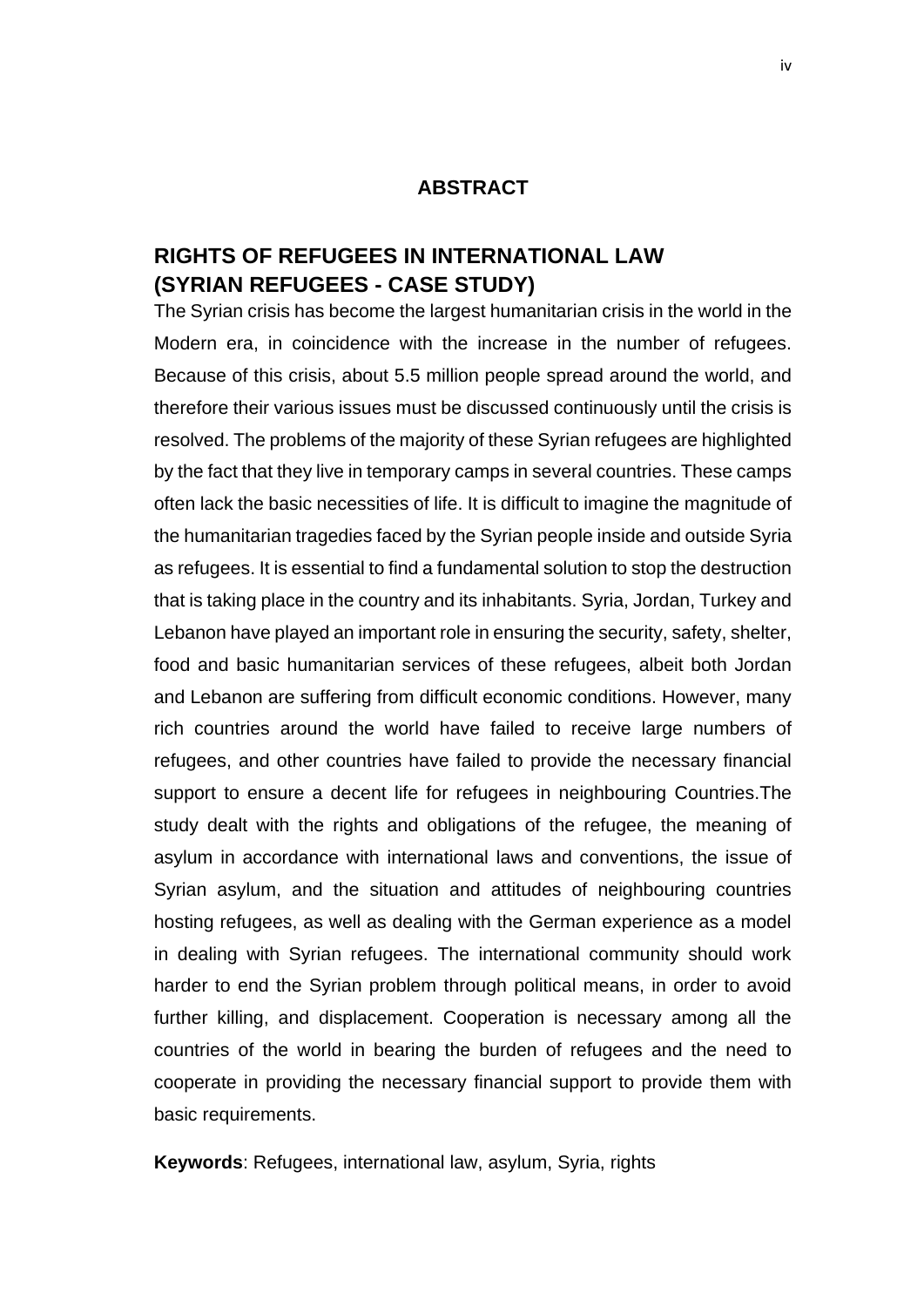## **ÖZ**

## **Uluslararası Hukukta Mültecilerin Hakları (Suriyeli Mülteciler - Örnek Olay İncelemesi)**

Suriye krizi, mülteci sayısındaki artışla birlikte, modern çağda dünyanın en büyük insani krizi olmuştur. Bu kriz nedeniyle, dünya çapında yaklaşık 5.5 milyon insan yayıldı ve bu nedenle, çeşitli sorunlar kriz çözülene kadar sürekli olarak tartışılmalıdır. Bu Suriyeli mültecilerin çoğunluğunun sorunları, birçok ülkede geçici kamplarda yaşadıkları gerçeğiyle vurgulanmaktadır. Bu kamplar genellikle hayatın temel ihtiyaçlarından yoksundur. Suriye içinde ve dışında Suriye halkının yaşadığı insani trajedilerin büyüklüğünü mülteci olarak hayal etmek zordur. Ülkede ve köy sakinlerinde meydana gelen yıkımı durdurmak için temel bir çözüm bulmak şarttır. Hem Ürdün hem de Lübnan zor ekonomik koşullardan muzdarip olsa da, Suriye, Ürdün, Türkiye ve Lübnan bu mültecilerin güvenlik, güvenlik, barınma, yiyecek ve temel insani yardım hizmetlerinin sağlanmasında önemli bir rol oynamıştır. Bununla birlikte, dünyadaki birçok zengin ülke çok sayıda mülteci almayı başaramadı ve diğer ülkeler komşulardaki mülteciler için iyi bir yaşam sağlamak için gerekli mali desteği sağlayamadılar.

Bu çalışma, mültecilerin hak ve yükümlülükleri, uluslararası yasa ve sözleşmelerle iltica etmenin anlamı, Suriyeli sığınmacı meselesi ve mültecilere ev sahipliği yapan komşu ülkelerin durum ve tutumları ile Alman deneyimini ele almayı ele almıştır. Suriyeli mültecilerle ilgili bir model. Uluslararası toplum, daha fazla öldürmeyi ve yer değiştirmeyi önlemek için Suriye sorununu siyasi yollarla sona erdirmek için daha fazla çaba göstermelidir. Dünyanın tüm ülkeleri arasında mültecilerin yükünü taşıması ve onlara temel ihtiyaçlar için gerekli mali desteği sağlamada işbirliği yapma ihtiyacı için işbirliği gereklidir.

Anahtar Kelimeler: Mülteciler, uluslararası hukuk, iltica, Suriye, haklar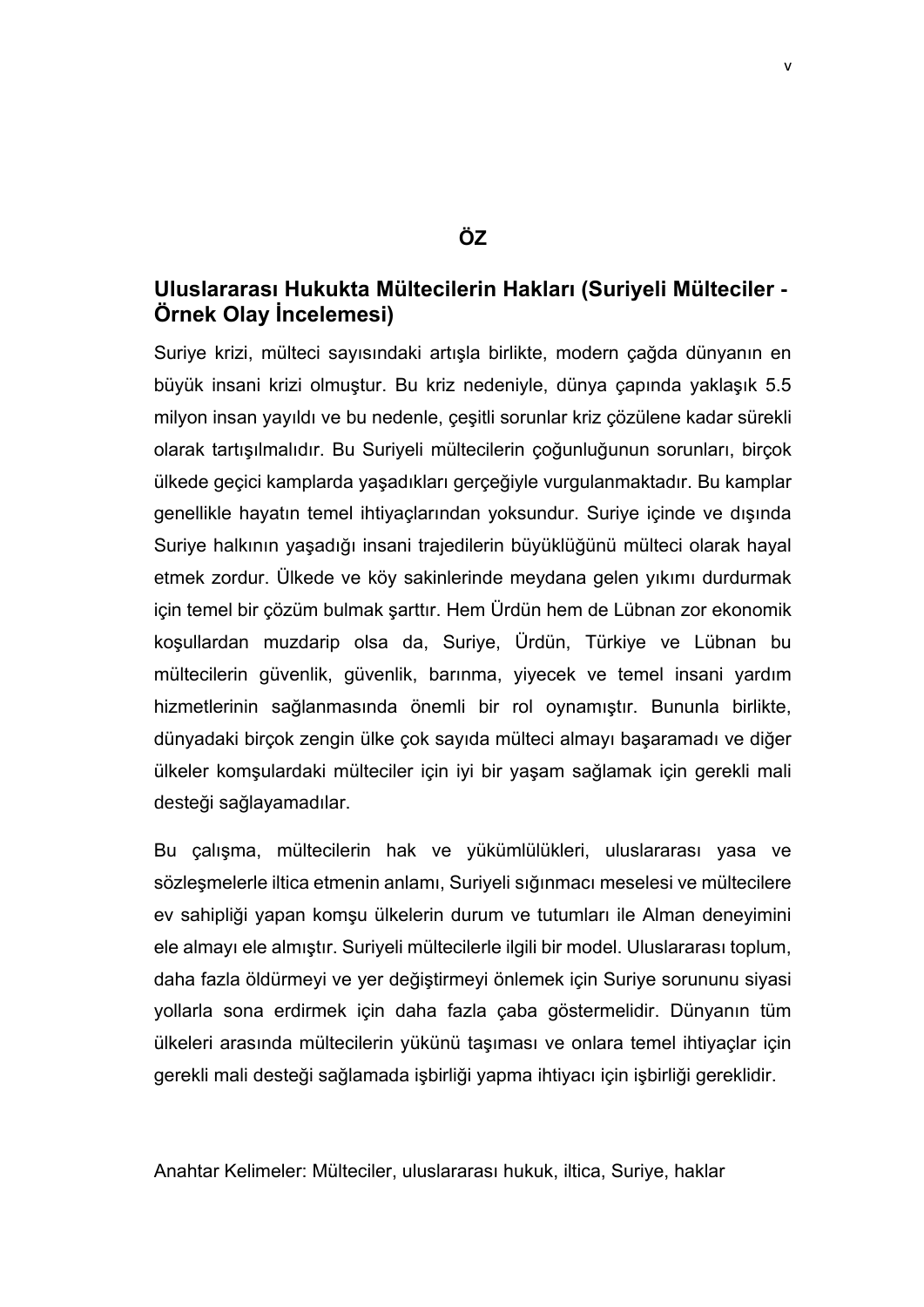# <span id="page-7-0"></span>**TABLE OF CONTENT**

| <b>ACKNOWLEDGEMENT</b>                                                        | Ш              |  |
|-------------------------------------------------------------------------------|----------------|--|
| <b>ABSTRACT</b>                                                               | IV             |  |
| <b>TABLE OF CONTENT</b><br>VI                                                 |                |  |
| <b>ABBREVIATIONS</b><br>IX                                                    |                |  |
| <b>CHAPTER 1</b>                                                              | 1              |  |
| <b>INTRODUCTION</b>                                                           | 1              |  |
| 1.2 <sub>2</sub><br><b>RESEARCH QUESTIONS</b>                                 | 4              |  |
| <b>1.3 RESEARCH OBJECTIVES</b>                                                | 4              |  |
| <b>1.4 RESEARCH METHODOLOGY</b>                                               | 4              |  |
| <b>CHAPTER 2</b>                                                              | 5              |  |
| <b>REFUGEES IN INTERNATIONAL LAW</b>                                          | 5              |  |
| <b>2.1 REFUGEE DEFINITION</b>                                                 | 5              |  |
| 2.1.1 THE DEFINITION OF A REFUGEE IN INTERNATIONAL LAW                        | 5              |  |
| 2.1.2 THE DEFINITION OF A REFUGEE IN INTERNATIONAL CONVENTIONS                | 6              |  |
| 2.1.3 DEFINITION OF A REFUGEE ACCORDING TO THE BASIC LAW OF THE OFFICE OF THE |                |  |
| <b>UNITED NATIONS' HIGH COMMISSIONER FOR REFUGEES (UNHCR)</b>                 | $\overline{7}$ |  |
| 2.1.5 THE DEFINITION OF A REFUGEE ACCORDING TO THE 1969 AFRICAN UNION         |                |  |
| <b>CONVENTION ON THE INDIVIDUAL ASPECTS OF THE REFUGEE PROBLEMS IN AFRICA</b> | 9              |  |
| 2.1.6 DEFINITION OF "REFUGEE" ACCORDING TO THE BANGKOK PRINCIPLES 1966        | 10             |  |
| 2.1.7 THE DEFINITION OF "REFUGEE" IN THE 1984 CARTAGENA DECLARATION OF THE    |                |  |
| <b>ORGANIZATION OF THE AMERICAN STATES</b>                                    | 10             |  |
| 2.1.8 THE DEFINITION OF A REFUGEE ACCORDING TO THE DRAFT OF THE ARAB          |                |  |
| <b>CONVENTION ON THE REGULATING STATUS OF REFUGEES IN THE ARAB COUNTRIES</b>  |                |  |
| (ADOPTED BY THE LEAGUE OF ARAB STATES, 1994).                                 | 11             |  |
| <b>2.2 TYPES OF ASYLUM</b>                                                    | 12             |  |
| 2.2.1 HUMANITARIAN ASYLUM                                                     | 12             |  |
| 2.2.2 POLITICAL ASYLUM:                                                       | 12             |  |
| <b>2.2.3 RELIGIOUS ASYLUM</b>                                                 | 13             |  |
| 2.3 CONDITIONS OF GRANTING ASYLUM ACCORDING TO THE RULES OF INTERNATIONAL     |                |  |
| <b>LAW 14</b>                                                                 |                |  |
| 2.4 RIGHT AND DUTIES OF REFUGEES IN INTERNATIONAL LAW                         | 16             |  |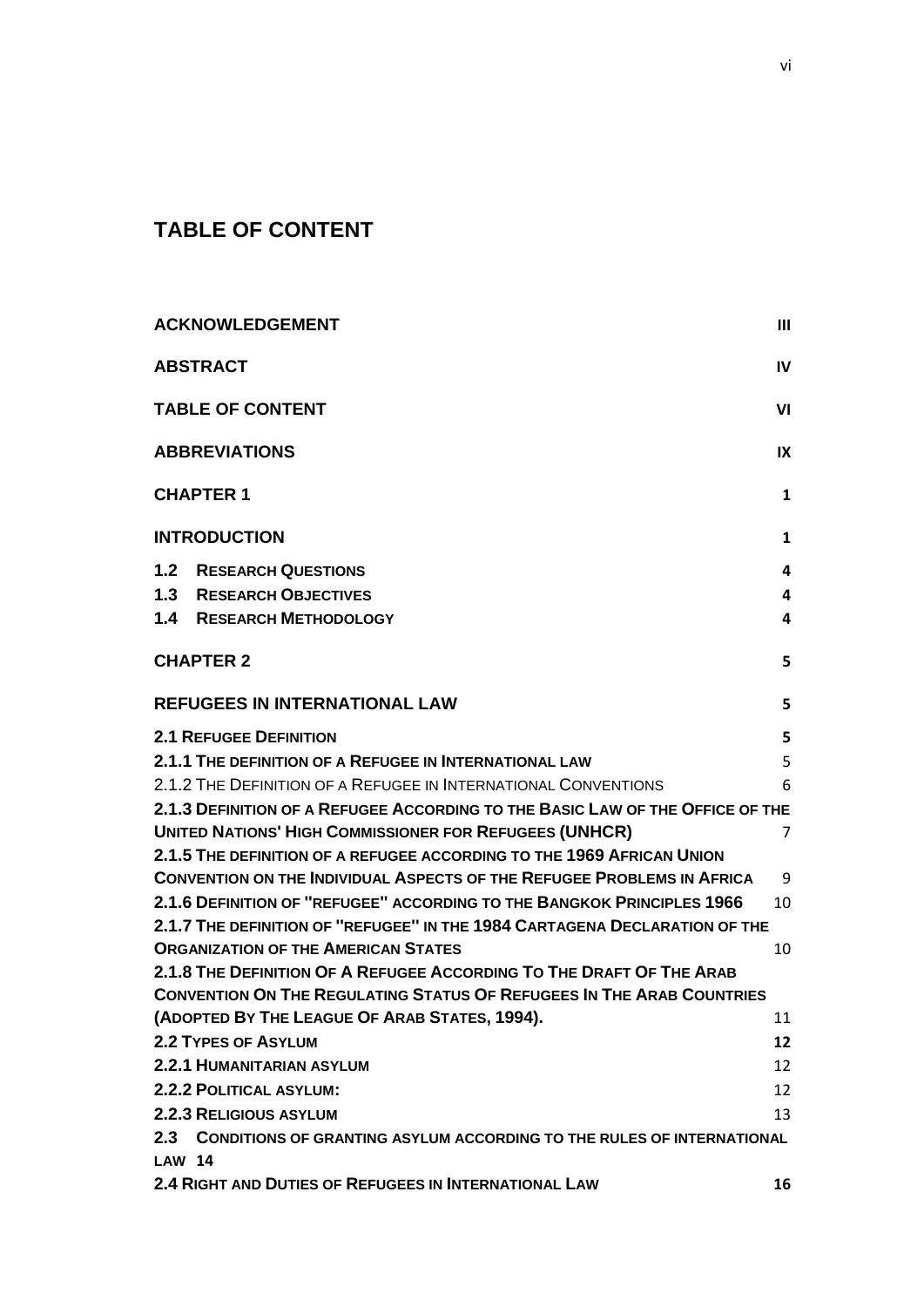| $2.5\phantom{0}$<br><b>GENERAL RIGHTS OF REFUGEES</b>                        | 16 |  |  |  |
|------------------------------------------------------------------------------|----|--|--|--|
| 2.6 THE RIGHTS ENJOYED BY A REFUGEE AS A CITIZEN                             | 17 |  |  |  |
| 2.7 REFUGEE RIGHTS AS AN EXTRAORDINARY FOREIGNER                             |    |  |  |  |
| 2.8 REFUGEE RIGHTS AS A NORMAL FOREIGN                                       | 21 |  |  |  |
| <b>2.9 RIGHTS OF REFUGEES</b>                                                | 23 |  |  |  |
| 2.9.1 THE RIGHT TO PROTECTION FROM THE FORCIBLE RETURN OF THE STATE OF       |    |  |  |  |
| <b>PERSECUTION</b>                                                           | 23 |  |  |  |
| 2.9.2 THE RIGHT TO BE PROTECTED FROM PUNISHMENT FOR THE ILLEGAL ENTRY OF THE |    |  |  |  |
| <b>STATE OF REFUGE</b>                                                       | 25 |  |  |  |
| <b>2.9.3 THE RIGHT TO TEMPORARY SHELTER</b>                                  | 26 |  |  |  |
| 2.10 THE SECOND REQUIREMENT: THE DUTIES OF REFUGEES TOWARDS THE STATE OF     |    |  |  |  |
| <b>REFUGE</b>                                                                | 29 |  |  |  |
| 2.11 DUTIES RELATED TO THE MAINTENANCE OF PUBLIC ORDER AND THE NATIONAL      |    |  |  |  |
| <b>SECURITY OF THE STATE OF REFUGE</b>                                       | 30 |  |  |  |
| 2.12 THE DUTIES RELATED TO THE MAINTENANCE OF GOOD RELATIONS BETWEEN THE     |    |  |  |  |
| <b>STATE OF REFUGE AND OTHER STATES</b>                                      | 32 |  |  |  |
| 2.13 THIRD: DUTIES OF THE STATE OF REFUGE                                    | 35 |  |  |  |
| 2.14 EXPIRATION OF ASYLUM IN INTERNATIONAL LAW                               | 37 |  |  |  |
| 2.15 THE EFFORTS OF THE INTERNATIONAL COMMUNITY TO CONTAIN THE REFUGEE       |    |  |  |  |
| <b>CRISIS</b>                                                                | 37 |  |  |  |
| 2.16 WHAT IS THE GLOBAL COMPACT FOR REFUGEES                                 | 38 |  |  |  |
| 2.17 HOW WILL THE GLOBAL COMPACT ON REFUGEES BE DEVELOPED                    | 39 |  |  |  |
| <b>CHAPTER 3</b>                                                             | 42 |  |  |  |
|                                                                              |    |  |  |  |
| <b>SYRIAN CRISIS AND REFUGEES</b>                                            | 42 |  |  |  |
| <b>3.1 THE ONGOING HUMANITARIAN CRISIS IN SYRIA</b>                          | 42 |  |  |  |
| 3.2 REASONS FACED BY THE SYRIANS INSIDE AND OUTSIDE SYRIA                    | 43 |  |  |  |
| 3.2.1 FIRST: THE OBSTACLES THAT FACES SYRIANS AT HOME                        | 44 |  |  |  |
| 3.2.2 SECOND: SUFFERING FACED BY SYRIANS ABROAD                              | 46 |  |  |  |
| 3.3 THE VULNERABILITY OF THE INTERNATIONAL COMMUNITY TO THE CHALLENGES OF    |    |  |  |  |
| <b>ASYLUM AND REFUGEES</b>                                                   | 49 |  |  |  |
| 3.4 THE REASONS THAT LED THE SYRIANS OUT OF SYRIA                            | 51 |  |  |  |
| 3.4.1 REASONS FOR ASYLUM ACCORDING TO THE RULES OF INTERNATIONAL LAW         | 51 |  |  |  |
| 3.4.2 OTHER REASONS FOR ASYLUM                                               | 52 |  |  |  |
| 3.5 THE OPINION OF THE UNITED NATIONS HIGH COMMISSIONER FOR REFUGEES         | 53 |  |  |  |
| 3.6 THE REASONS FOR MIGRATION TOWARDS EUROPE ACCORDING TO THE VIEWS OF       |    |  |  |  |
| <b>SOME SYRIANS AT HOME AND ABROAD</b>                                       | 56 |  |  |  |
| <b>3.7 SYRIAN REFUGEES IN NEIGHBOURING COUNTRIES</b>                         | 58 |  |  |  |
| <b>3.7.1 SYRIAN REFUGEES IN JORDAN</b>                                       |    |  |  |  |
| 3.7.2 SYRIAN REFUGEE IN LEBANON                                              | 62 |  |  |  |
| 3.7.3 SYRIAN REFUGEE IN TURKEY                                               |    |  |  |  |
| <b>CHAPTER 4</b>                                                             | 72 |  |  |  |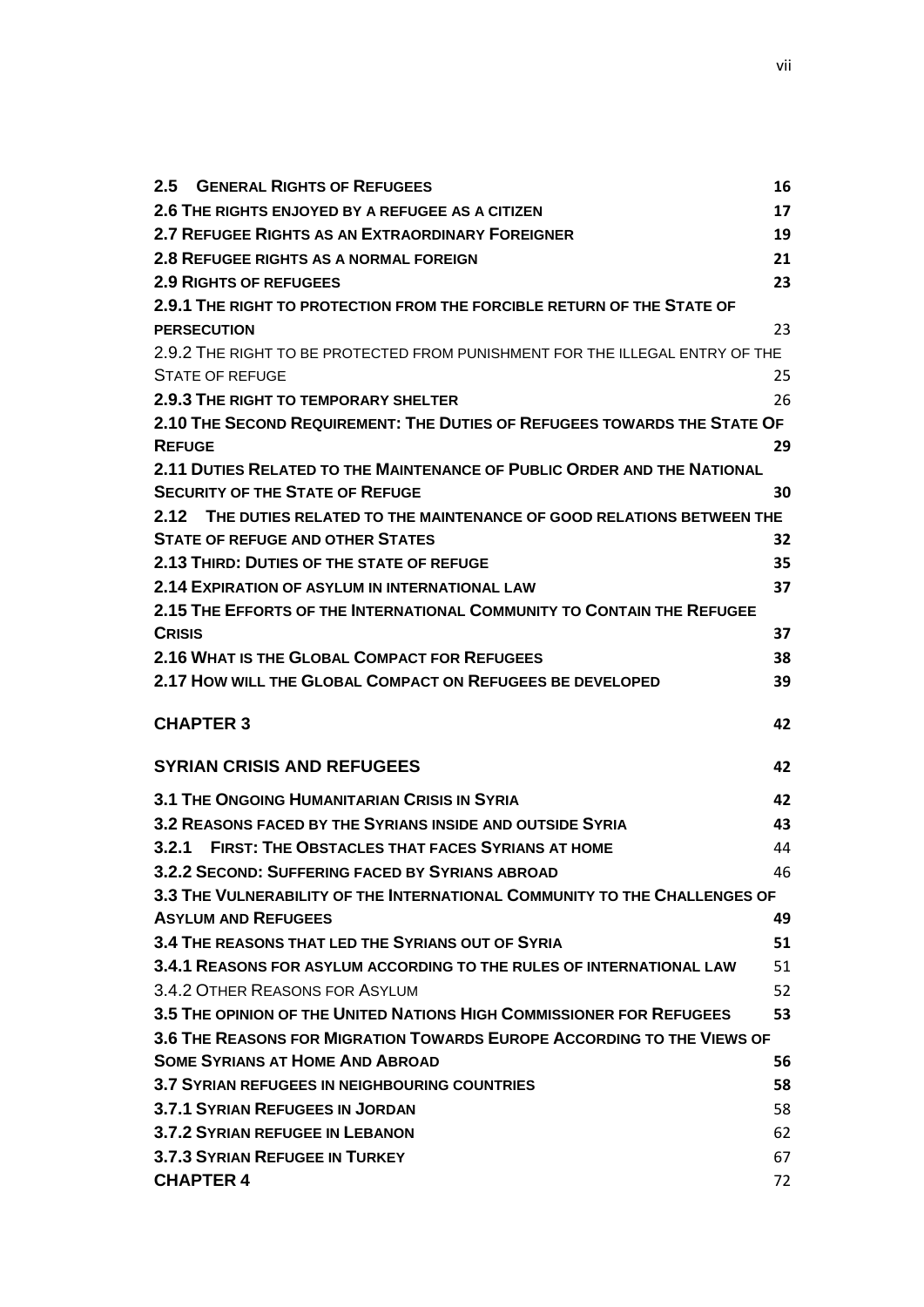| THE EUROPEAN MODEL IN ADDRESSING THE HUMANITARIAN CRISIS                 |    |
|--------------------------------------------------------------------------|----|
| <b>RESULTING FROM ASYLUM</b>                                             | 72 |
| 4.1 THE ROLE OF THE EUROPEAN UNION IN CONTAINING THE REFUGEE CRISIS      | 72 |
| <b>4.2 THE DUBLIN SYSTEM</b>                                             | 73 |
| 4.3 EUROPEAN ACTIONS IN DEALING WITH THE REFUGEE CRISIS                  | 74 |
| <b>4.4 EUROPEAN-TURKISH AGREEMENT</b>                                    | 75 |
| <b>4.5 GERMAN POLICY TOWARDS REFUGEES</b>                                | 75 |
| <b>4.5.1 REASONS TO CHOOSE GERMANY</b>                                   | 75 |
| 4.5.2 THE LEGAL STATUS OF SYRIAN REFUGEES IN GERMANY                     | 77 |
| <b>4.5.3 GERMAN MEASURES TOWARDS SYRIAN REFUGEES</b>                     | 78 |
| <b>4.5.4 FAMILY REUNIFICATION RULES</b>                                  | 78 |
| 4.5.5 RULES OF WORK FOR REFUGEES                                         | 79 |
| 4.6 CHALLENGES AND CONCERNS FACING EUROPEAN COUNTRIES IN THE FACE OF THE |    |
| <b>REFUGEE CRISIS</b>                                                    | 79 |
| <b>4.6.1 THE ECONOMIC CHALLENGE</b>                                      | 79 |
| <b>4.6.2 THE SECURITY CHALLENGE</b>                                      | 80 |
| <b>4.6.3 THE CHALLENGE OF INTEGRATION</b>                                | 80 |
| <b>CHAPTER 5</b>                                                         | 82 |
| <b>CONCLUSION AND RECOMMENDATIONS</b>                                    | 82 |
|                                                                          |    |
| <b>5.1 CONCLUSION</b>                                                    | 82 |
| <b>5.2 RECOMMENDATIONS</b>                                               | 83 |
| <b>BIBLIOGRAPHY</b>                                                      | 85 |
| <b>PLAGIARISM REPORT</b>                                                 | 92 |
| <b>ETHICS COMMITEE APPROVAL</b>                                          | 93 |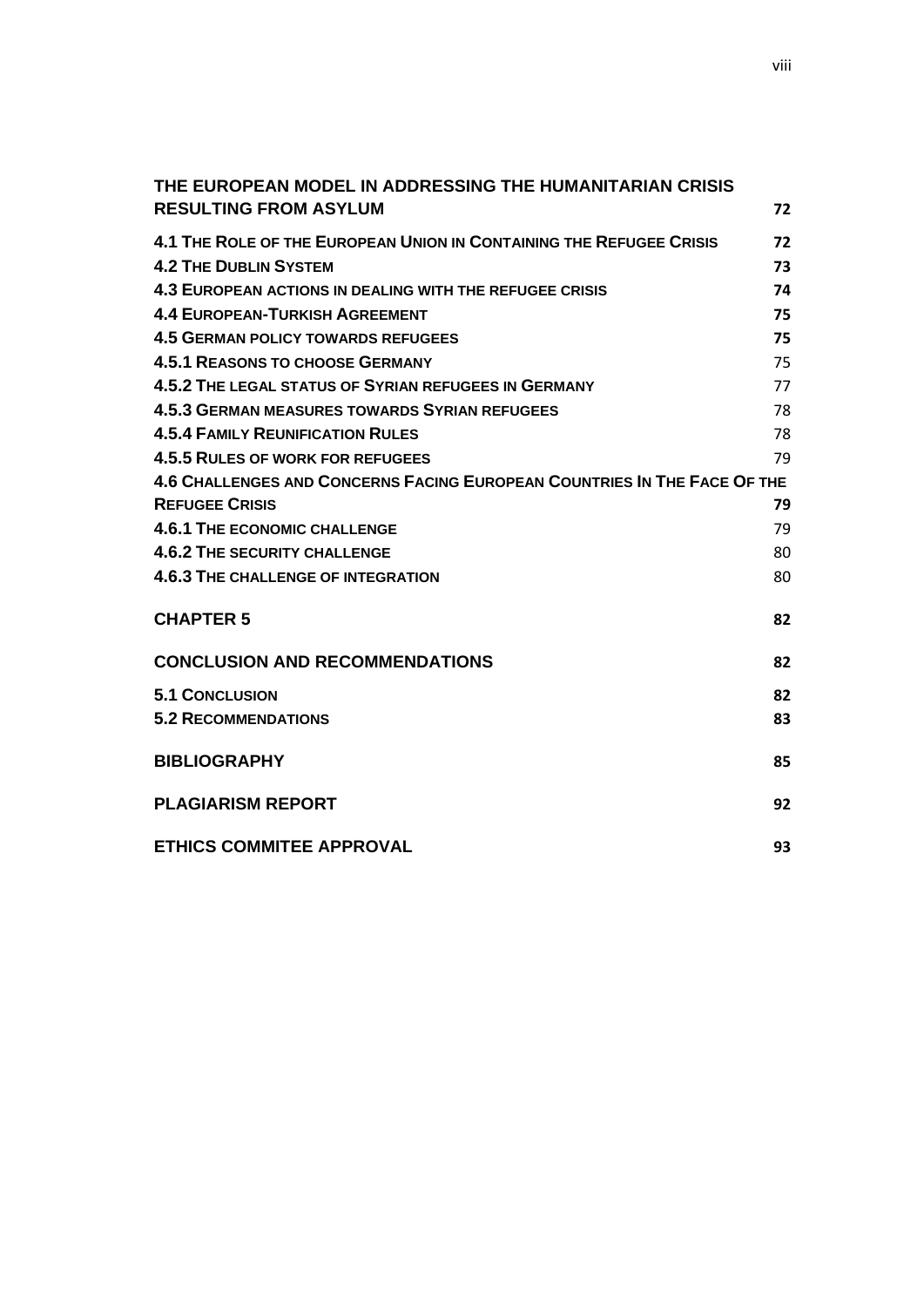# <span id="page-10-0"></span>**ABBREVIATIONS**

| UN           | <b>United Nation</b>                           |
|--------------|------------------------------------------------|
| <b>UNHCR</b> | United Nations' High Commissioner for Refugees |
| OAU          | Organisation of African Unity                  |
| EU           | European Union                                 |
| <b>NGO</b>   | Non-governmental organizations                 |
| <b>ESSN</b>  | The Emergency Social Safety Net                |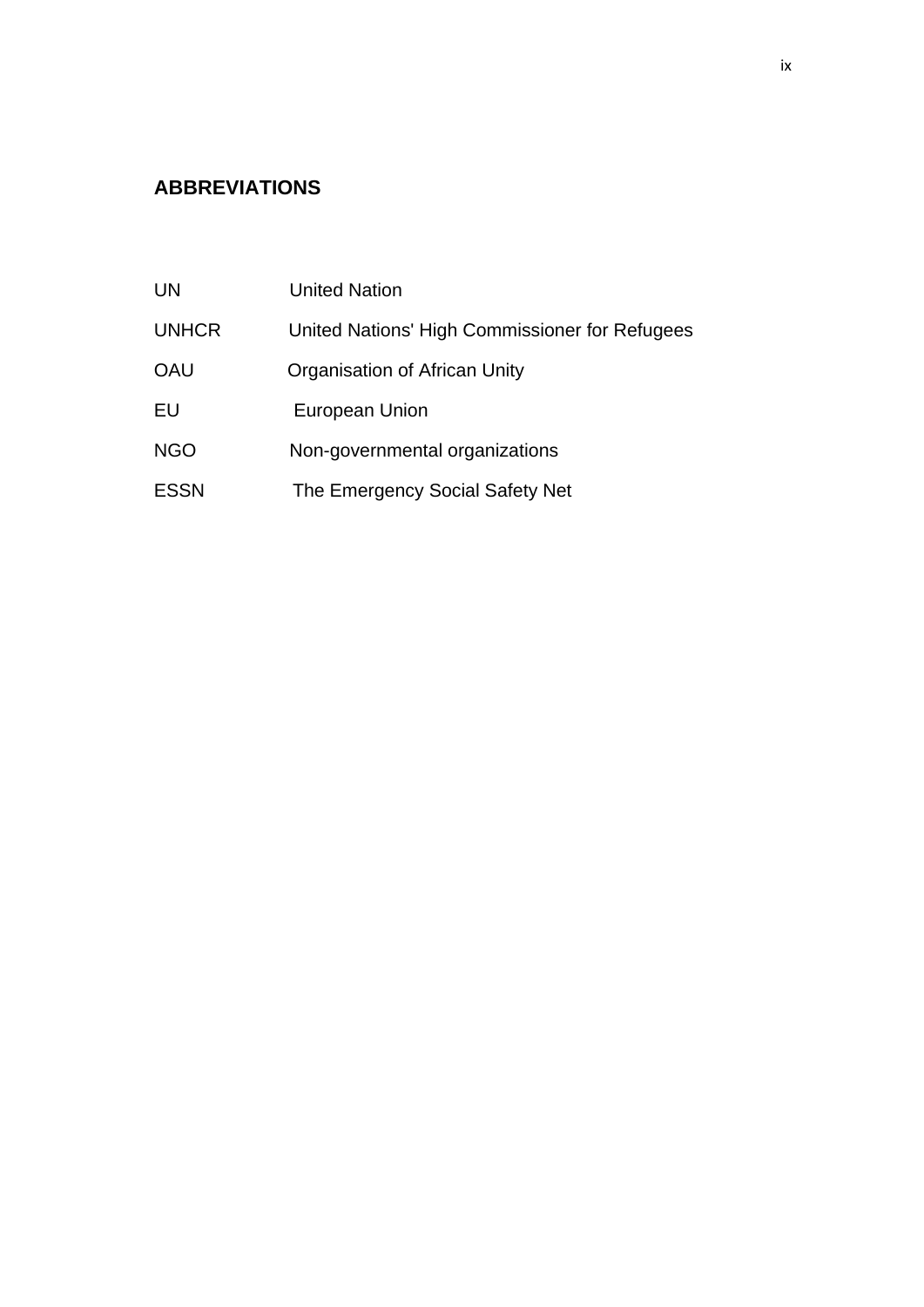## <span id="page-11-0"></span>**CHAPTER 1**

 $\overline{a}$ 

## <span id="page-11-1"></span>**INTRODUCTION**

"Syria is the biggest humanitarian and refugee crisis of our time, a continuing cause of suffering for millions which should be garnering a groundswell of support around the world."

UN High Commissioner for Refugees Filippo Grandi

The above quotation is a summary of what is discussed in this paper, namely that the Syrian crisis has become the largest and the most important crisis in our time. Due to the Syrian crisis, the number of refugees has been increasing to 5.5 million people scattered around the world. Thus, it is necessary to continue addressing their problems and issues at all levels; humanitarian, economic, health, and others.<sup>1</sup> In parallel with the entry of the Syrian crisis in its eighth year, it became difficult to imagine the humanitarian dimensions faced by the Syrian people whether they are internally displaced in Syria or as refugees outside Syria. The problems continue and the tragedies follow in many ways and forms and it is necessary to find effective solutions that contribute to alleviating the problem as a first stage, in addition to finding a fundamental solution to stop the shedding of blood and the destruction taken place in the country and its inhabitants in various locations and cities.<sup>2</sup>

Children, elderly people, and women are the most affected group by the crisis at various levels. The recourse to neighboring countries and other countries

<sup>1</sup> "Development and Protection Challenges of the Syrian Refugee Crisis" [2016] Human Rights Documents online

<sup>2</sup> Hathaway JC, "Rights of Solution" The Rights of Refugees under International Law 913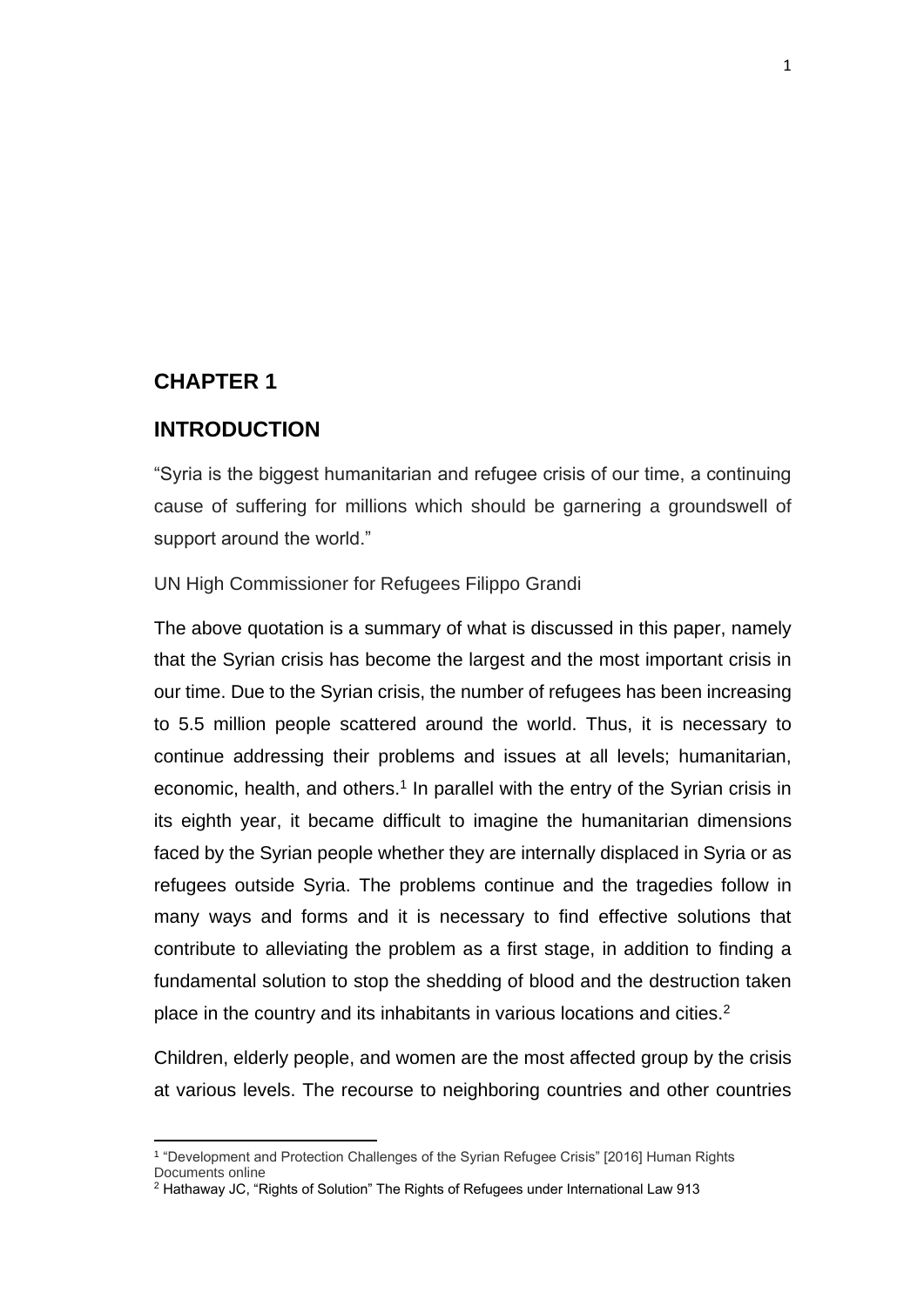around the world resulted in painful humanitarian stories and shortages of food and medicines<sup>3</sup>. The necessities of life have become the title of asylum trips. The loss of security and safety in the journey of refuge has become a feature of most Refugees. Among various incidents of sinking, certain death, and the mistreatment of some border posts around the world, the refugee route has become full of dangers and problems that refugees cannot deal with or find solutions to the problems.

The vast majority (90%) of Syrian refugees whose number is around 5.5 million around the world live outside the refugee camps, where they often lack the minimum standard of living conditions.<sup>4</sup> They have exhausted their savings and are struggling to secure a living and obtain Shelter, medical services, and basic needs for their children and themselves. The vast majority of Syrian refugees are living below the poverty line now. Many countries, such as Jordan, Turkey, and Lebanon have done all they can over the years of the Syrian crisis to serve and assist the Syrian refugees, providing them with security, safety, shelter, food and basic humanitarian services. Despite Jordan and Lebanon are experiencing economic crises and burdens, and the fact that many countries around the world have not committed themselves to shouldering Jordan's and Lebanon's burden of hosting refugees, both of Jordan and Lebanon have done every possible towards these refugees. 5

Subsequently, the influx of the Syrian refugees has created a heavy burden on the society of Jordan, which hosts about 1.5 million Syrian refugees. The Jordanian society is already poor and suffers from a shortage of basic social and economic services. Consequently, the influx of refugees drains the limited domestic resources and causes enormous pressure on infrastructure and services. On the other hand, there is about one million Syrian refugees live in

<sup>3</sup> Kneebone S, "Refugees and Displaced Persons: The Refugee Definition and 'Humanitarian' Protection" Research Handbook on International Human Rights Law

<sup>4</sup> Gilbert G, "Human Rights, Refugees, and Other Displaced Persons in International Law" [2012] Hierarchy in International LawThe Place of Human Rights 176

<sup>5</sup> "NOWHERE TO TURN: The Situation of Dom Refugees From Syria in Turkey" Human Rights Documents Online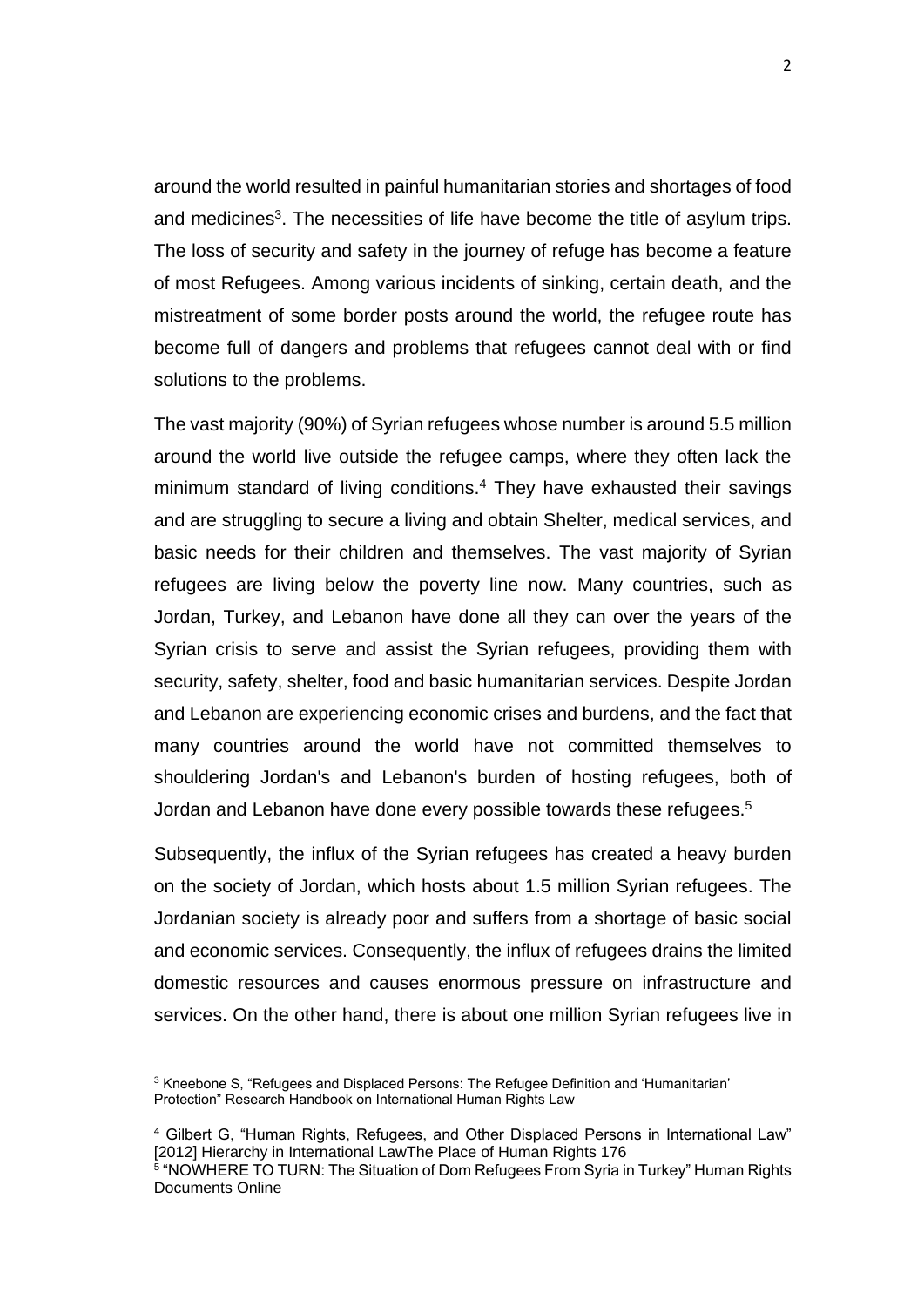Lebanon.<sup>6</sup> The Lebanese government has been very interested in hosting millions of Syrian refugees, providing them with security and access to basic services. The government has also implemented double- shift schools to provide education for Syrian students. The author dealt here with everything related to refugee's rights and duties, in addition to the meaning of asylum in accordance with international laws and conventions.<sup>7</sup> The author also focused on the issue of asylum in Syria since it is the hottest issue in the world today, and examined the conditions and the positions of neighboring countries that hosting refugees. Besides, relying on the German experience as a model in terms of dealing with Syrian refugees. $8$  The author found that it is necessary to urge the international community and the international organizations to increase the interest in refugees around the world, as the refugee lives in an exceptional situation that deprives him from the security of his life and the psychological and economic stability, in addition to making him vulnerable due to depriving him of his basic rights and a decent life. Furthermore, the author also believes that the international conventions that deal with refugee affairs should be developed on a regular basis, as the refugee issues are expanding and becoming increasingly complex in conjunction with the multiplicity of international problems that lead to asylum. He emphasizes on the need to develop the concept of refugee from time to time to include new categories that match the development of problems and global issues led to asylum, in addition to the emergence of new reasons for asylum during different periods.

In the end, the author believes that the international community, States, agencies, and humanitarian organizations, must work harder to end the Syrian problem by using political means to avoid further killing, displacement, and asylum of the Syrian people.

<sup>&</sup>lt;sup>6</sup> Dromgold M, "Understanding Migration Management and Its Impact on Syrian Refugees in Turkey" "Guests and Aliens": Re-Configuring New Mobilities in the Eastern Mediterranean After 2011 - with a special focus on Syrian refugees

 $<sup>7</sup>$  Hathaway JC, "The Structure of Entitlement under the Refugee Convention" The Rights of</sup> Refugees under International Law 154

<sup>&</sup>lt;sup>8</sup> Ibid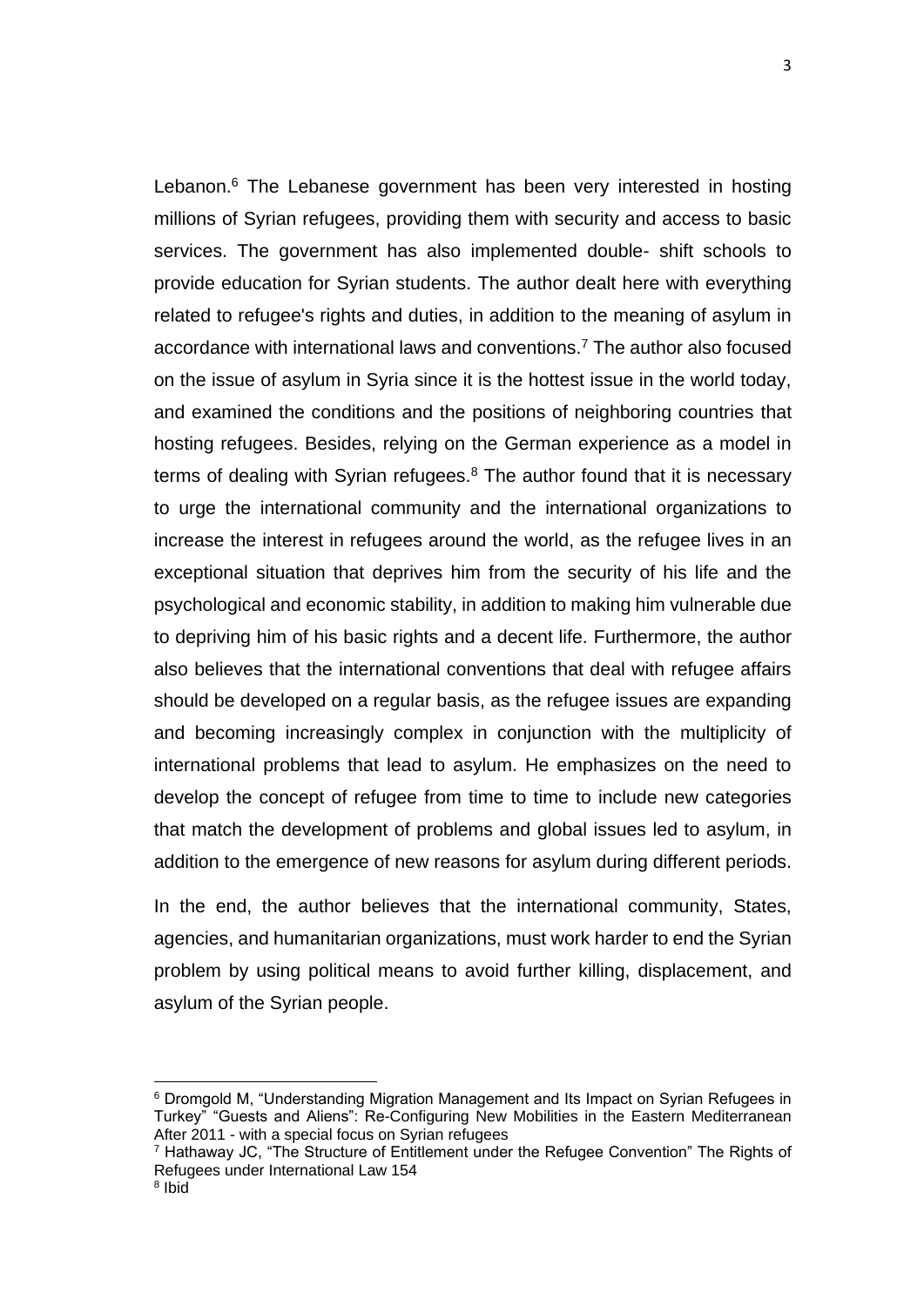## <span id="page-14-0"></span>**1.2Research Questions**

- A. What are rights and duties of refugees in the international law?
- B. What are the rights and duties of the countries hosting refugees in accordance with the international law?

## <span id="page-14-1"></span>**1.3Research Objectives**

The fundamental objective of this research is to explore the Rights of Refugees in International Law in relation to international law. Secondly, to provide a significant review and comprehension of legal rights and duties under international law and present the refugee crisis and provide solutions.

## <span id="page-14-2"></span>**1.4Research Methodology**

In order to investigate comprehensively on what are the Rights of Refugees in International Law, this research adopted an analytical and interpretive research method. These methods are as follows:

Legal research

Mainly for searching secondary authority socio-legal.

• Research (law in practice)

In order to address the content of legal practice from a diversity of perspectives.

Comparative cross-jurisdictional research

In order to cross-examine subjects of context, assessment, interaction and interpretation on an international and national scale.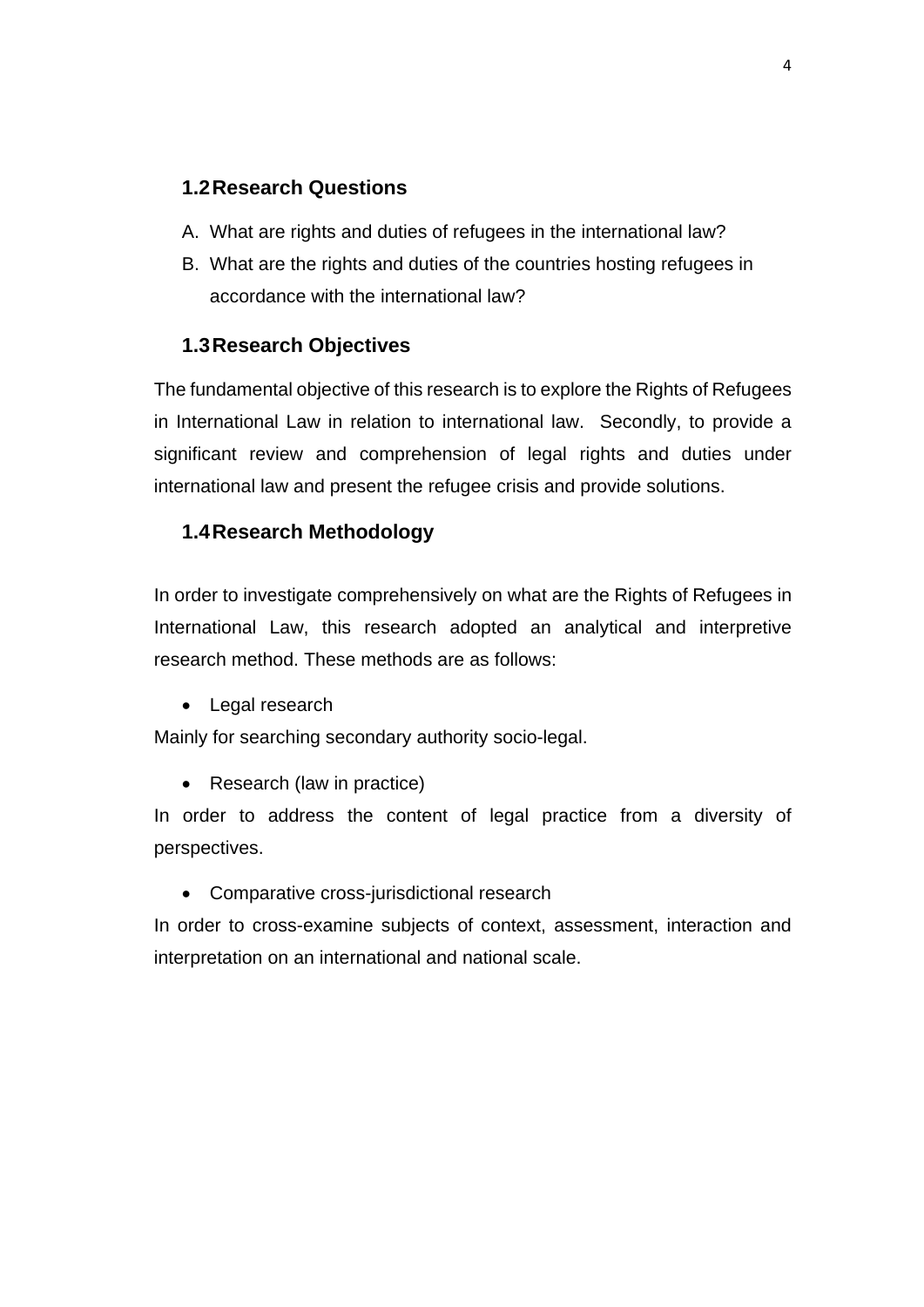## <span id="page-15-0"></span>**CHAPTER 2**

## <span id="page-15-1"></span>**REFUGEES IN INTERNATIONAL LAW**

Determining the definition of a refugee is an important issue due to its influences which contribute to determining the legal protection which is given to those who meet the definition, as well as the implications of the definition such as to whom a helping hand, assistance, protection, housing etc. However, granting asylum by any state is subjected to certain conditions. This chapter examines three main issues: Firstly, the definition of a refugee mentioned in international conventions. Secondly, the types of asylum, and thirdly the conditions for granting asylum.

### <span id="page-15-2"></span>**2.1 Refugee Definition**

 $\overline{a}$ 

### <span id="page-15-3"></span>**2.1.1 The definition of a Refugee in International law**

The definition of a refugee is a very important issue due to its impact on determining the legal protection of the individuals to whom the definition applies. The concept of refugee has several definitions, and there is no common general definition in international law because the definitions differ according to the agreements and declarations that deal with refugees<sup>9</sup>. According to Cambridge dictionary, a refugee is a person who escapes from his country for political, religious, or economic or because of war. In the definition of a refugee at the international and regional levels was defined as follows:

<sup>&</sup>lt;sup>9</sup> Hathaway JC, "International Law as a Source of Refugee Rights" The Rights of Refugees under International Law 15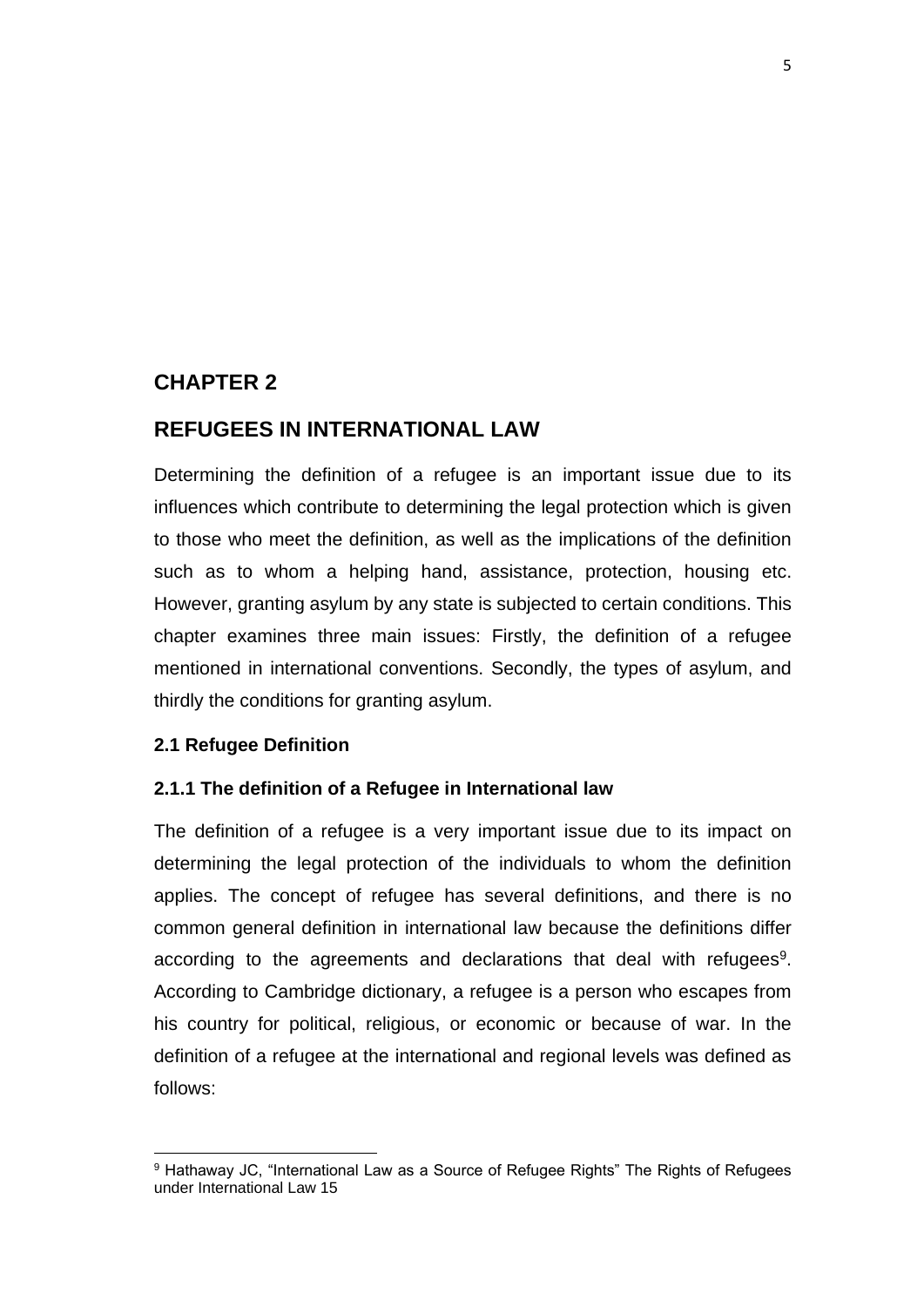### <span id="page-16-0"></span>2.1.2 The Definition of a Refugee in International Conventions

2.1.2.1 The Definition of a Refugee based on the United Nations Convention in 1951

The definition of a refugee under the 1951 Geneva Convention Relating to the Status of Refugees is: Any person who, owing to a well-founded fear of being persecuted for reasons of race, religion, nationality, membership of a particular social group or political opinion, is outside the country of his nationality and is unwilling to avail himself of the protection of a country; or who, not having a nationality and being outside the country of his former habitual residence as a result of such events, is unable or, owing to such fear, is unwilling to return to it*.* 10

The first article of the Convention relates to the status of refugees, and addresses two cases, in which any person may be considered a refugee. The first case occurs when the individual has already been considered a refugee according to the documents of 12/05/1926 and 30/06/1928 or the agreements of 28/10/1933 and 10/03/1938, and the Protocol of 14 September 1939, or the Constitution of the International Refugee Organization.<sup>11</sup>

The second case is concerned with the result of events prior to  $1<sup>st</sup>$  January 1951 and a reasonable fear relating to persecution because of race, religion, nationality, membership in a social group or political opinion contrary to that of the government of the State, and is unable to enjoy the protection of that State. This case can be also applied when a stateless person is outside the state in which he was habitually resident and he does not want to return because of his inability or fear.<sup>12</sup>

<sup>&</sup>lt;sup>10</sup> Convention Relating to the Status of Refugees (1951), 189 U.N.T.S. 137; amended by the Protocol Relating to the Status of Refugees (1967), 606 U.N.T.S. 267 [1951 Geneva Convention].*"*

<sup>[24] 1951</sup> Geneva Convention, Article 1 (A (2); amended by the Protocol Relating to the Status of Refugees, Article 1 (2)

<sup>&</sup>lt;sup>11</sup> Hathaway JC, "International Law as a Source of Refugee Rights" The Rights of Refugees under International Law 15

<sup>&</sup>lt;sup>12</sup> Gil-Bazo M-T, "Refugee Protection under International Human Rights Law: From Non-Refoulement to Residence and Citizenship" (2015) 34 Refugee Survey Quarterly 11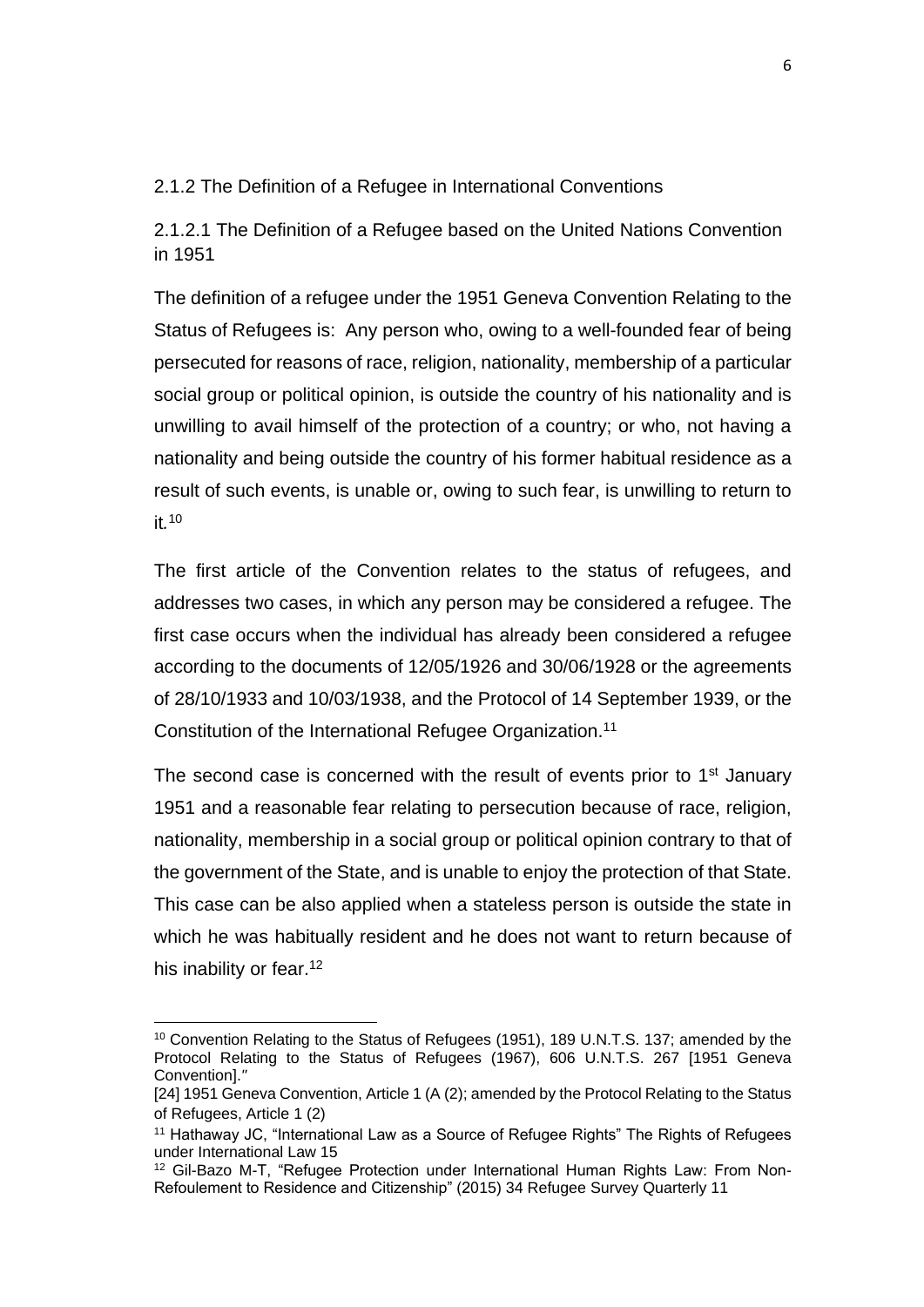Although the Geneva Convention (1951) is considered to be the first convention which came up with a general definition for a refugee, still the definition is constrained by the geographical limitations in which it serves the refugees in Europe in accordance with Article 1 (B / 1) of 1951, in addition to time limitation represented in serving those who became refugees after the Second World War and before 1<sup>st</sup> January 1951. As a result, those who suffer from the same conditions due to any events occurring after 1 January 1951 or outside Europe cannot be considered refugees. However, those restrictions were abolished by the Convention's 1967 Protocol. Based on the first article of this protocol, a refugee is any person who matches the definition of refugee in the first article of the same Convention, after omitting the following sentences, "[A]s a result of events before the 1 January 1951" and "the result of such events." Omitting these two sentences from the article means the abolition of the temporal and geographic limitations mentioned in the definition of refugees in the Convention, whether such events occurred in Europe or elsewhere in the world.

## <span id="page-17-0"></span>**2.1.3 Definition of a Refugee According to the Basic Law of the Office of the United Nations' High Commissioner for Refugees (UNHCR)**

According to Paragraph 6A (ii) in this law a refugee is "any person who, as a result of events occurring before 1 January 1951 and owing to well-founded fear of being persecuted for reasons of race, religion, nationality or political opinion, is outside the country of his [or her] nationality and is unable or, owing to such fear or for reasons other than personal convenience, is unwilling to avail him [or her] self of the protection of that country; or who, not having a nationality and being outside the country of his [or her] former habitual residence, is unable or, owing to such fear or for reasons other than personal convenience, is unwilling to return to it."  $(p.8)^{13}$ 

<sup>13</sup> UN High Commissioner for Refugees (UNHCR), *Self-Study Module 2: Refugee Status Determination. Identifying Who is a Refugee*, 1 September 2005, available at: www.refworld.org/docid/43141f5d4.html [accessed 2 May 2018]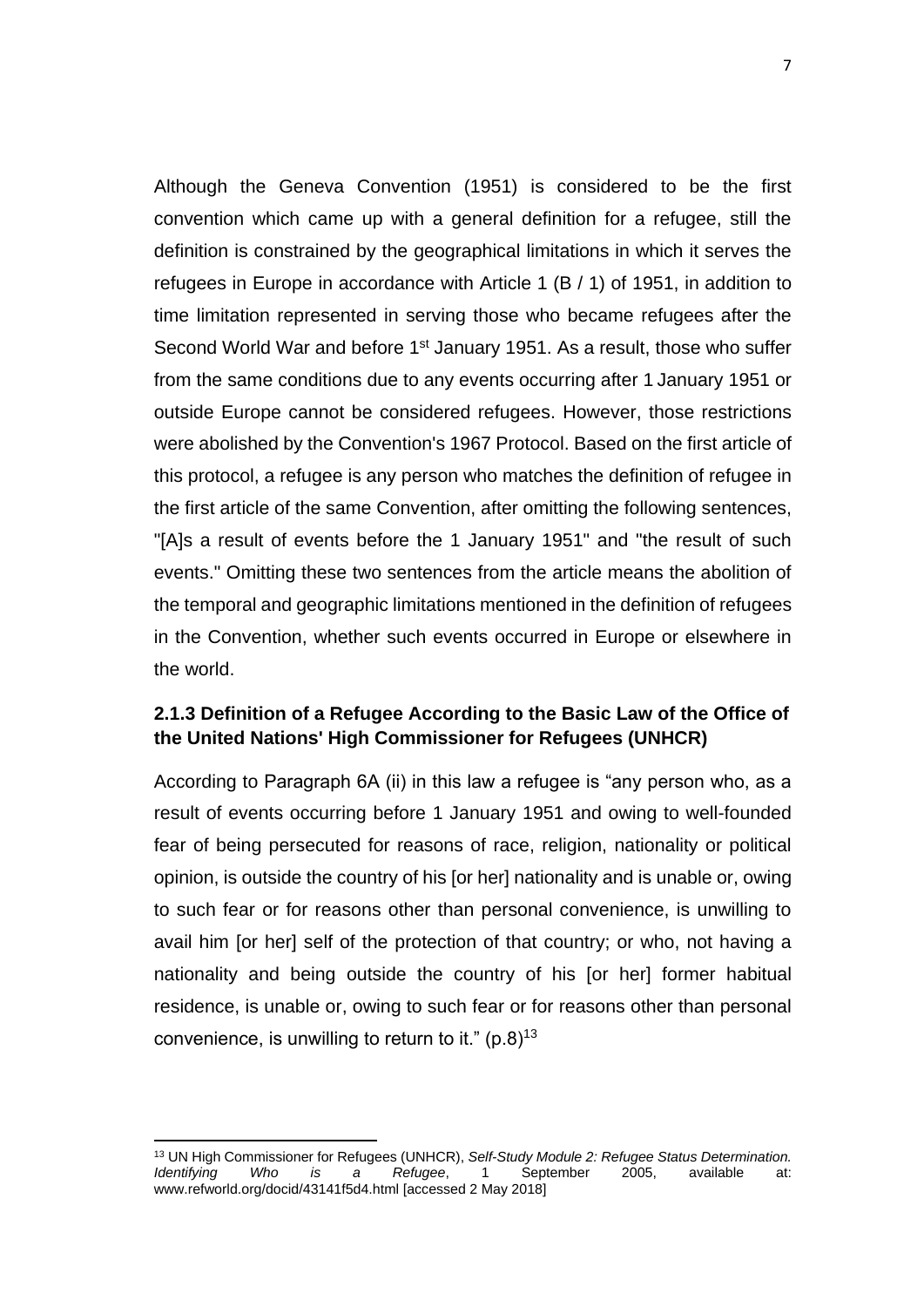The refugee according to Paragraph 6B of the same law is "any other person who is outside the country of his [or her] nationality or, if he [or she] has no nationality, the country of his [or her] former habitual residence, because he [or she] has or had well-founded fear of persecution by reason of his [or her] race, religion, nationality or political opinion and is unable or, because of such fear, is unwilling to avail him [or her] self of the protection of the government of the country of his [or her] nationality, or, if he [or she] has no nationality, to return to the country of his [or her] former habitual residence"  $(p.8)^{14}$ . According to paragraph (b) of the same article 6, the refugee is any person is considered to be a refugee if he is outside the State of his nationality or if he is a stateless person outside his former habitual residence because he is afraid or has reasonable grounds to be afraid of persecution attributable to his or her race, religion, nationality or political opinion.<sup>15</sup> He or she may not wish, owing to such fear, to enjoy the protection of the government of his or her State of habitual residence or nationality if he is stateless. Burhan Amour Allah noted that "the definition has been devoid of geographical limitation, and that it is characterized by the protection of all refugee persons, whether or not their State on is a party to the 1951 Convention or the 1967 Protocol.<sup>16</sup>

### **2.1.4 The Definition of Refugee in Regional Documents**

It has been noted that the 1967 Protocol on the Status of Refugees has explicitly removed temporal and spatial limitations from the refugee concept and it has retained the reason for the act of asylum (fear of being persecuted due to different reasons such as religion or race, forcing them to leave their countries as a result of an armed conflict or a natural disaster) entitling them to refugee status<sup>17</sup>.

<sup>14</sup> Ibid

<sup>15</sup> Parashar A, "Human Rights of Refugees" An Introduction to International Refugee Law 53 <sup>16</sup> Burhan Amour Allah, Political Asylum (study of the theory of the right to refuge in international law), Dar al-Nahda al-Arabiya, Cairo, 2008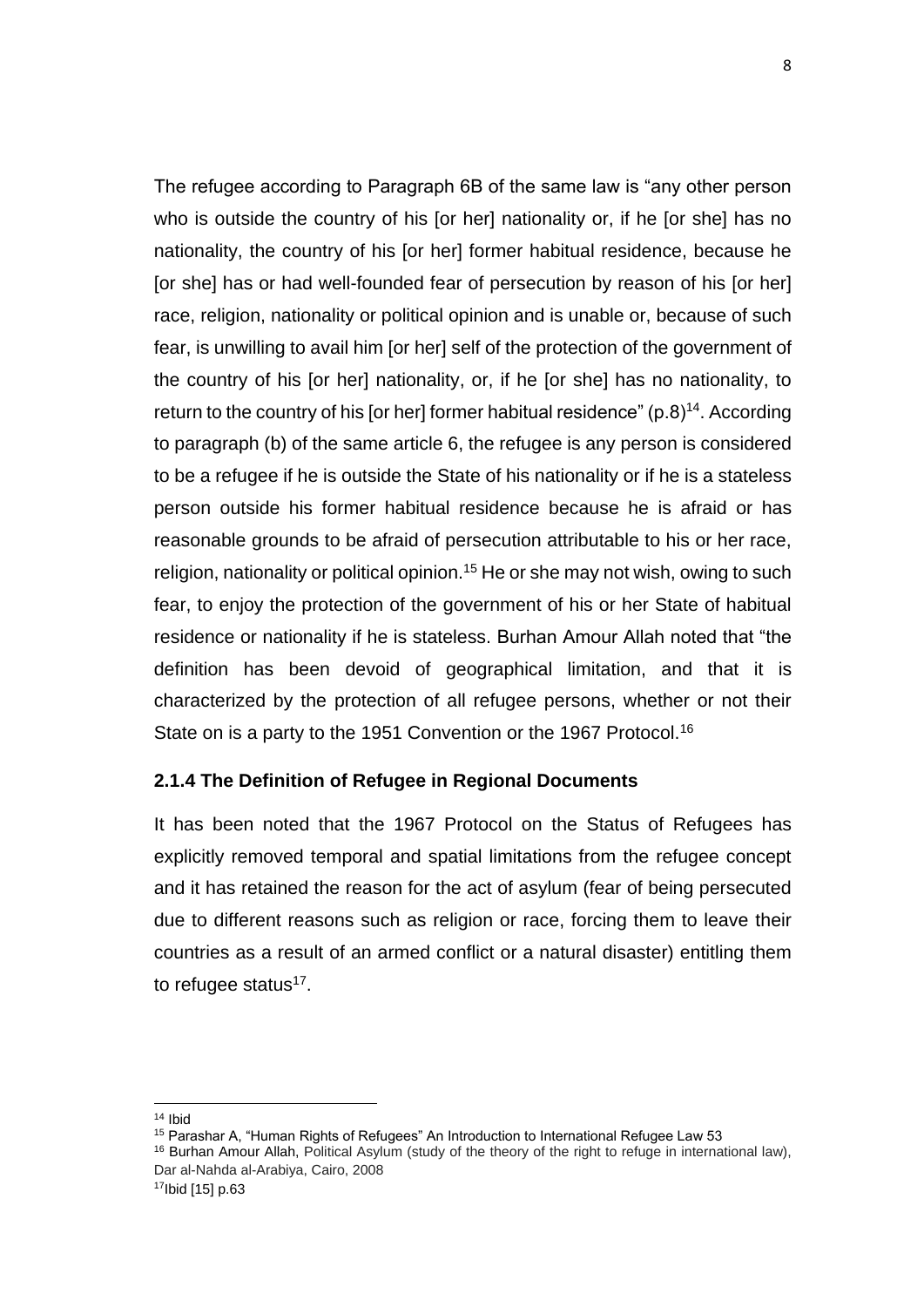Therefore, international efforts have resulted in the adoption of regional conventions dealing with refugees and expanding the causes of asylum, the most important of which are mention below.

### <span id="page-19-0"></span>**2.1.5 The definition of a refugee according to the 1969 African Union Convention on the Individual Aspects of the Refugee Problems in Africa**

Under Article 1 of the Convention, a refugee shall be deemed to be a person in the following situations:

For the purposes of this Convention, the term "refugee" shall apply to any person who finds himself outside the country of which he is a national because of a justified fear of being persecuted because of his race, religion, nationality, membership in a particular social group or holding political views and resides outside the country of his nationality and is unable or unwilling to return. The fear of being protected by that country or any person who has no nationality and is outside the country of habitual residence as a result of such events and cannot or will not live there because of his fear return to that country.

The term "refugee" also applies to any person who is compelled by foreign aggression, occupation or control, or by events that seriously threaten public security in a part of his or her country of origin or residence, or in the territory of either of them, to seek shelter elsewhere in the country of origin or country of nationality. Bin Sahel Ali Thani states, "the definition of the African Convention has added a new group of persons who qualify as refugees. The Convention has expanded the grounds for asylum. International conflicts and civil wars have been included in these causes, but they have remained somewhat incomplete, as one of the most important reasons for asylum"<sup>18</sup>.

It should be noted from this definition that the 1969 OAU Convention expanded the refugee concept from 1951 UN Refugee Convention to include a new category of persons who were not included in the definition of refugee contained in the 1951 UN Refugee Convention, and who have been forced to

<sup>18</sup> Ben Sahel Ali Thani & Kamel Ayman, Human Rights and Duties of a Humanitarian Refugee vis-à-vis the host State, Alaywa University of Tlemcen, Algeria [\(www.mohamah.net\)](http://www.mohamah.net/) [accessed on 5 May 2018].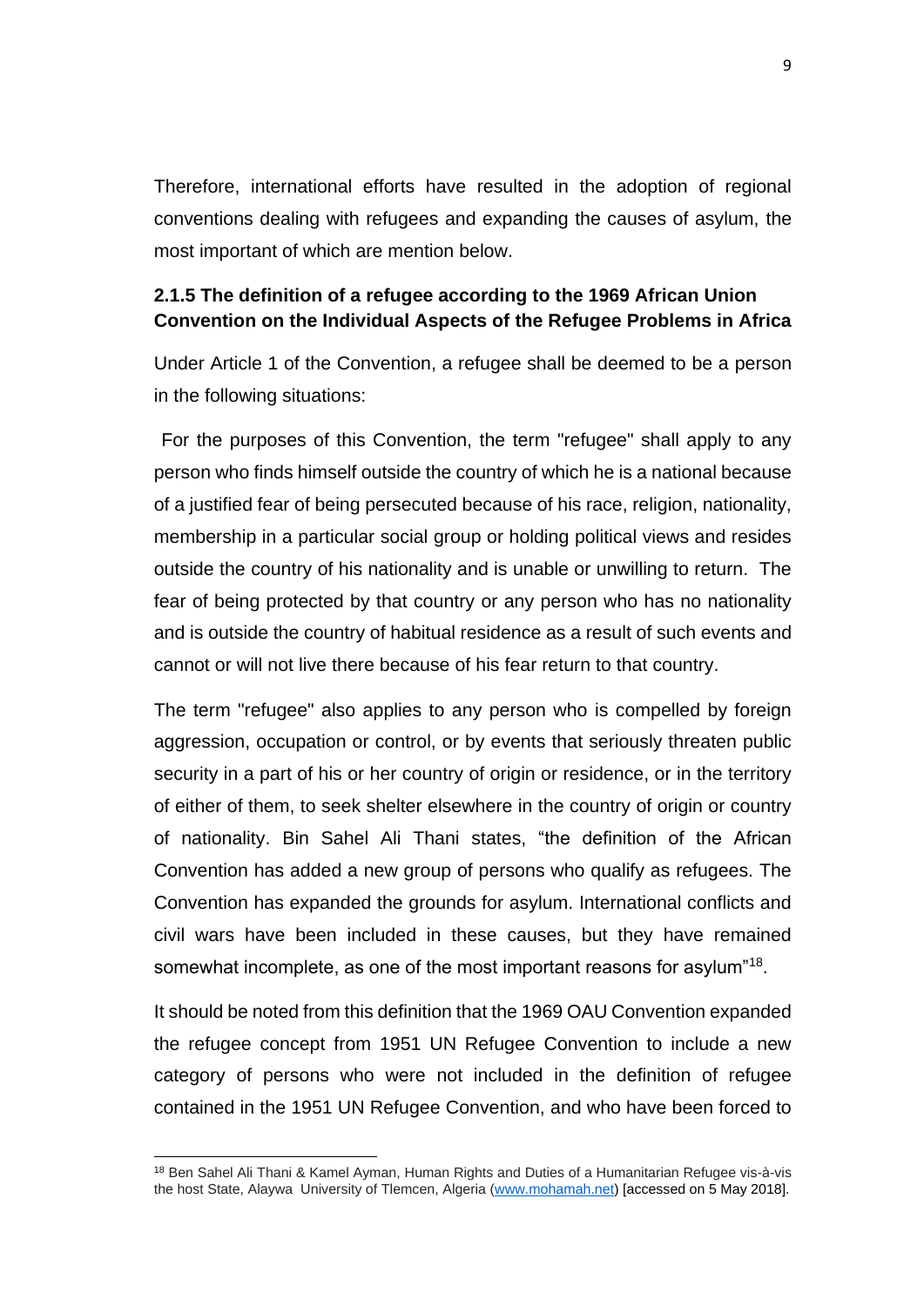flee across borders as a result of external aggression or foreign domination, or because of events that seriously disturb the public order in the territory of the State of origin.<sup>19</sup> It is also noted that the Convention did not suspend the right of asylum or the definition of the person to whom the description of the refugee applies for a certain period. This Convention is free of the time limit provided in the 1951 UN Convention.

### <span id="page-20-0"></span>**2.1.6 Definition of ''refugee'' according to the Bangkok Principles 1966**

According to the Bangkok Principles, a refugee's description applies to any person under persecution or in fear based on reasonable grounds, due to race, color, religion, political creed or belonging to a particular social group, living outside the States of which he is a national or a citizen, or his or her country of habitual residence, and unable or unwilling to return to or enjoy its protection.<sup>20</sup>

At its eleventh session in Accra in 1970, the Advisory Committee approved an amendment to the previous definition, to add to the causes of asylum external aggression, occupation and external events that seriously threaten public order in part or in the entirety of its country of origin. Therefore, the definition of a refugee in accordance with the principles of Bangkok, does not match.<sup>21</sup>

## <span id="page-20-1"></span>**2.1.7 The definition of ''refugee'' in the 1984 Cartagena Declaration of the Organization of the American States**

Article 3 of Section III of this Declaration defines a refugee as follows: " in addition to containing the elements of the 1951 Convention and the 1967 Protocol, includes among refugees persons who have fled their country because their lives, safety or freedom have been threatened by generalized violence, foreign aggression, internal conflicts, massive violation of human

 $\overline{a}$ <sup>19</sup> Marina Sharpe, "The 1969 African Refugee Convention: Innovations, Misconception, and Omissions", McGill Law Journal, 2012, pp. 95-140

<sup>&</sup>lt;sup>20</sup> Hathaway JC, "International Law as a Source of Refugee Rights" The Rights of Refugees under International Law 15

<sup>21</sup> Asian-African Legal Consultative Organization (AALCO), *Bangkok Principles on the Status and Treatment of Refugees ("Bangkok Principles")*, 31 December 1966, available www.refworld.org/docid/3de5f2d52.html [accessed 2 May 2018]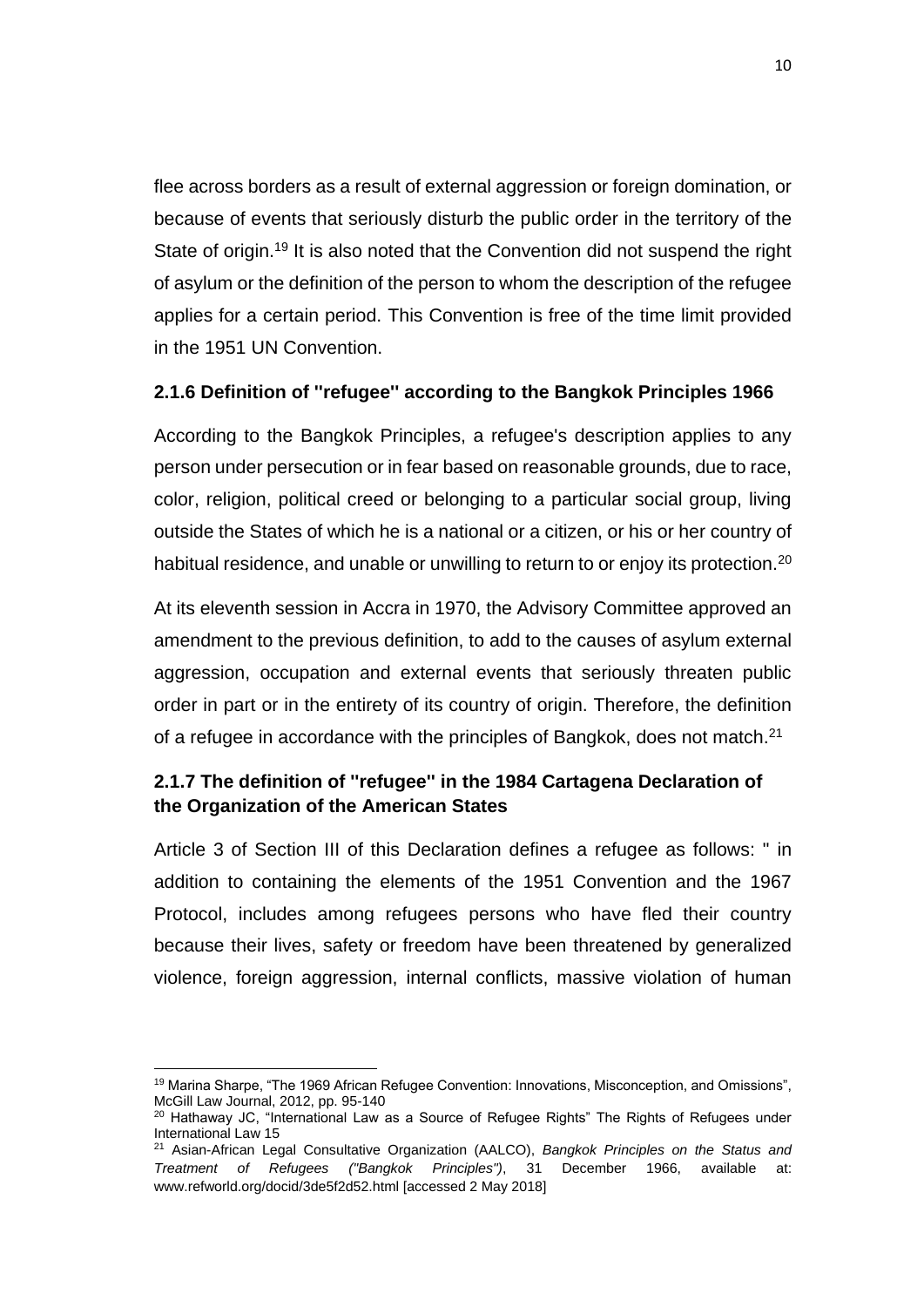rights or other circumstances which have seriously disturbed public order "22 The Cartagena Declaration has created new reasons for asylum that have been absent in previous documents, such as organized violence, internal conflicts, and severe violations of human rights.<sup>23</sup>

## <span id="page-21-0"></span>**2.1.8 The Definition Of A Refugee According To The Draft Of The Arab Convention On The Regulating Status Of Refugees In The Arab Countries (Adopted By The League Of Arab States, 1994).**

Article 1 of the draft of the Convention defines a refugee as: " Any person who is outside the country of his nationality or outside his habitual place of residence in case of not having a nationality and owing to well-grounded fear of being persecuted on account of his race, religion, nationality, membership of a particular social group or political opinion, unable or unwilling to avail himself of the protection of or return to such country"<sup>24</sup>.

It is clear that the Arab Refugee Convention has adopted a broader definition of refugees is more comprehensive than the previous conventions, as it introduced natural disasters as a legitimate reason for asylum.

After illustrating all these definitions, the author considers that the definition of refugee has been developed and amended over several decades due to the changing circumstances and reasons for resorting asylum, and the increase in the movements of asylum in several locations of the world. This is particularly in case of refugees fleeing their countries as a result of wars and political conflicts or because of the persecution of minorities in some countries.<sup>25</sup> The author believes that there are many reasons that contributed to making the refugee issue an advanced place among international organizations dealing with human rights in general, and some countries affected by the crisis of asylum due to its geographical location or by virtue of its material potential,

<sup>22</sup> Regional Refugee Instruments & Related, *Cartagena Declaration on Refugees, Colloquium on the International Protection of Refugees in Central America, Mexico and Panama*, 22 November 1984, available at: www.refworld.org/docid/3ae6b36ec.html [accessed 2 May 2018]

<sup>&</sup>lt;sup>23</sup> "Refugees, Asylum Seekers, the Rule of Law and Human Rights" The Unity of Public Law

<sup>24</sup> League of Arab States, *Arab Convention on Regulating Status of Refugees in the Arab Countries,* 1994, available at: www.refworld.org/docid/4dd5123f2.html [accessed 2 May 2018]

<sup>&</sup>lt;sup>25</sup> "Refugees, Asylum Seekers, the Rule of Law and Human Rights" The Unity of Public Law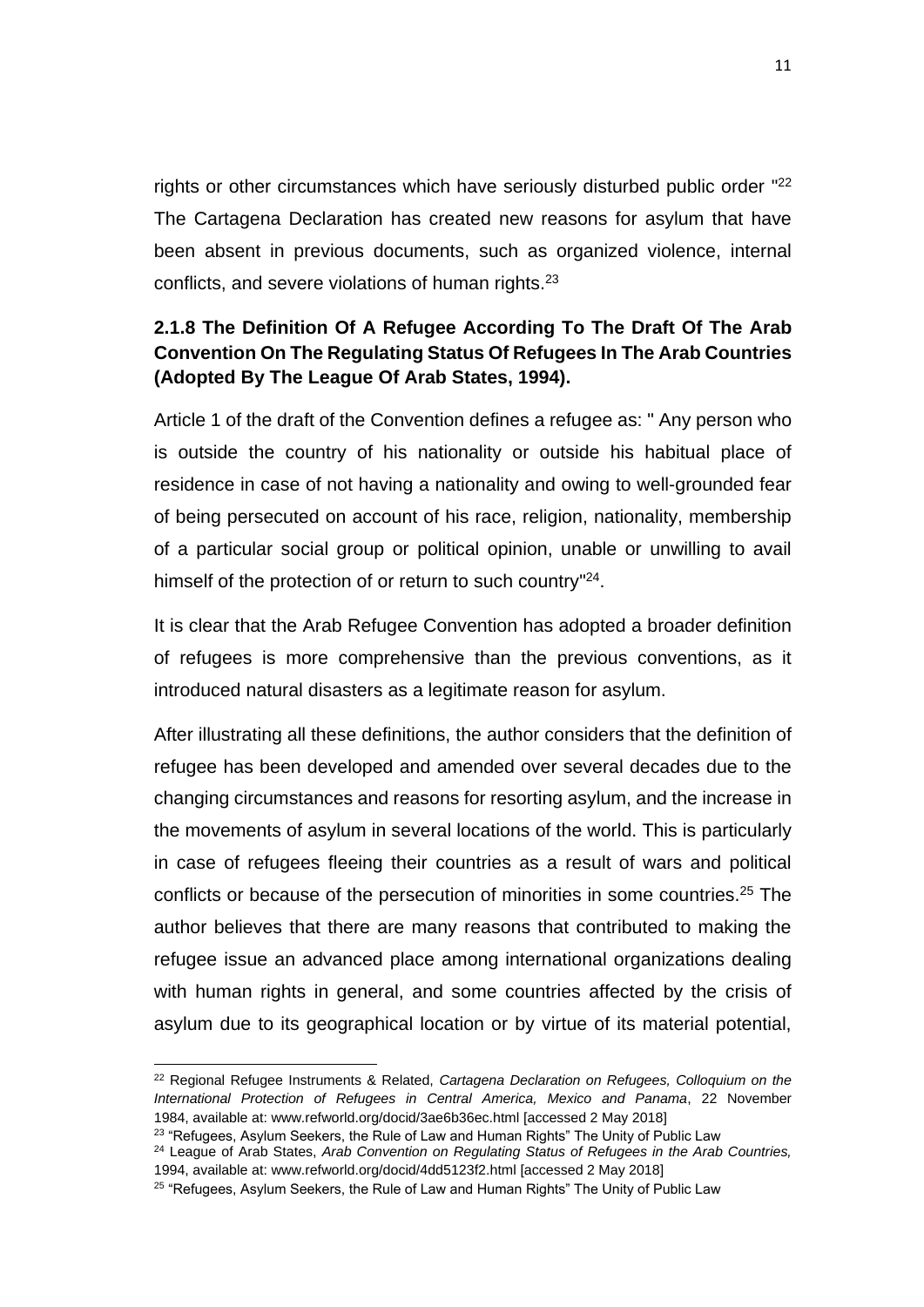which makes it a destination for immigrants and refugees. Consequently, the author tends to briefly define the refugee as any person who is forced to leave his country to another country as a result of wars, religious, ethnic, or political conflicts, making him look for a safer place to live.<sup>26</sup>

### <span id="page-22-0"></span>**2.2 Types of Asylum**

#### <span id="page-22-1"></span>**2.2.1 Humanitarian asylum**

Human asylum is the most common type of asylum because it is for all people, not limited to a particular category, which makes humanitarian asylum more accessible, and increases the number of people receiving it, in the territory of another country or in the territory of the donor country, based on the sovereignty enjoyed by each State.<sup>27</sup> This type of asylum was regulated by the 1967 United Nations Declaration on Territorial Refuge, which dealt with many issues relating to this type of asylum, as well as the 1954 Caracas Convention on Territorial Refuge, and the European Declaration on Territorial Asylum of 1977. Regional asylum is usually the result of wars, internal tensions and political violence. Regions of many countries, such as the United States of America and European States, have been the targets of refugees.<sup>28</sup>

### <span id="page-22-2"></span>**2.2.2 Political asylum:**

 $\overline{a}$ 

It is granted to political figures and leaders dissident from their governments or armies, or political activists seeking safety and protection in a foreign country or one of its embassies, ships and aircraft. Political refugees constitute the smallest number of refugees-a group of people persecuted for their ideas and opposition views. "The political right to asylum, the granting of refuge to an alien in a sovereign state, evolved from the religious notion of sanctuary. France was the first to recognize the right to asylum in its 1793 constitution".<sup>29</sup> Political asylum is characterized by several advantages, including increased

<sup>&</sup>lt;sup>26</sup> Udoh GP, "The Protection of Refugees Under International Human Rights Law" [2018] SSRN Electronic Journal.

<sup>&</sup>lt;sup>27</sup> "Refugees, Asylum Seekers, the Rule of Law and Human Rights" The Unity of Public Law <sup>28</sup> Ibid

 $29$  Peters, Michael A., and Tina Besley (2017), "The Refugee Crisis and the Right to Political Asylum," *Geopolitics, History, and International Relations* 9(1): 7–16.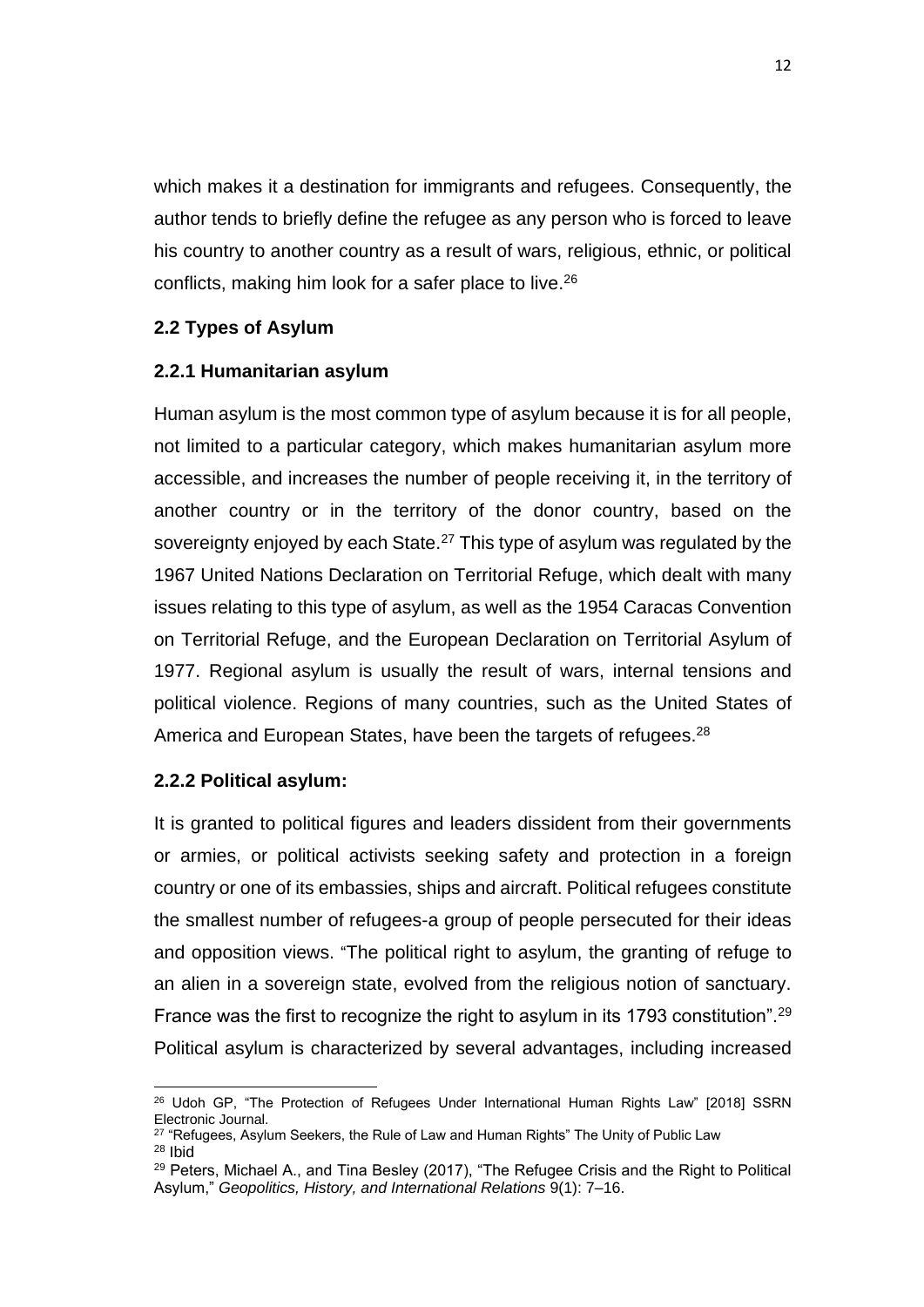financial assistance by the state to political refugees and personal insurance, especially if the refugee is a target person.<sup>30</sup>

#### <span id="page-23-0"></span>**2.2.3 Religious asylum**

Religious asylum, which is due to the person being subjected to religious persecution, or because of the non-religious beliefs. The religious refuge is the place where the refugee can find shelter and escape from persecution or murder, and seek security and protection in that place of religious sanctity $31$ .

In ancient civilizations, authorities were forbidden to enter the temples. From the fifth century AD, the churches were recognized as a sanctuary and the situation continued until the rulers began to fear that the religious asylum would become a weapon against them in the hands of the Church. Thus, they tended to restrict and limit its application range. As for Islamic law, it has granted immunity to the sacred house, Ka'ba, and provided it with a legal basis from Qur'an and Sunnah. It also established a method followed by the Arabs in relation to the regional asylum. The latter established a law in accordance with its principles, which is called "safety." That is, for a period not exceeding one year, otherwise it would have required certain conditions. Here, the author finds that the different types of asylum are basically linked to the preservation of people's lives, where people are often forced to accept asylum as a last resort to guarantee a secure life and to change the reality in their country for the better, financially, socially, religiously or politically<sup>32</sup>. Moreover, the different types of asylum are linked mainly to the natural needs of people, including security, psychological stability, financial stability and access to better opportunities in the areas of health and education, as well as the availability of

 $\overline{a}$  $30$  S. Prakash Sinha, Asylum And International Law, martinus nijhoff – the hague – 1971- p 2 <sup>31</sup> Salah al-Din Faraj, The Rights of Refugees in Islamic Law and International Law, Journal of the Islamic University, Volume 17, p.1, Gaza-Palestine, January 2009

<sup>32</sup> Connor P. Still in Limbo: About a Million Asylum Seekers Await Word on Whether They Can Call Europe Home (2017). Pew Research Center, p.5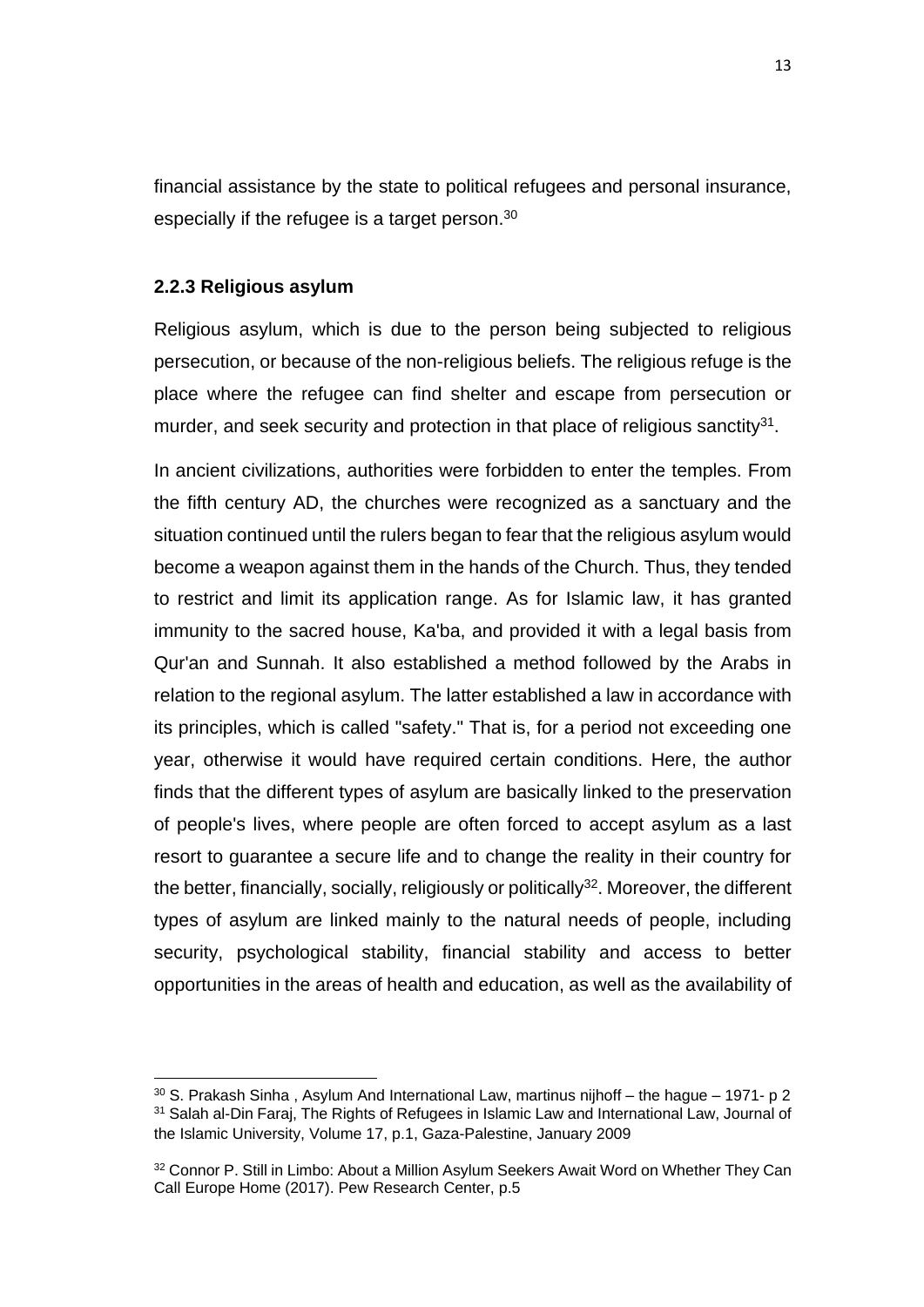a democratic environment that allows him the freedom of intellectual, political and religious freedom.<sup>33</sup>

<span id="page-24-0"></span>2.3Conditions of granting asylum according to the rules of international law It is clear that certain conditions must be met in order to allow a State to grant a person the right to asylum in accordance with the rules of international law. The most important of these conditions are:

- The person should be outside the territory of his or her country of origin, or outside the territory of his or her normal State if he is a stateless person. In most cases, the refugees retain the nationality of their State of origin and this is a general condition for recognition the refugee status without exception. For example, if someone claims by the state, he must prove that he holds the nationality of that State, but if the asylum seeker is stateless, in this case he must be identified as a refugee in the same manner as for stateless persons.<sup>34</sup>
- A person is unable to enjoy the protection of his or her State of origin, whether due to civil or international war, or due to the refusal of the State to provide protection to that person or the unwillingness to enjoy such protection because of fear of persecution.<sup>35</sup>
- Fear of persecution should be based on reasonable grounds, where a person's fear of exposure should be due to strictly specific reasons. The refugee's description does not apply to persons who do not have certain reasons for fear of persecution. The 1951 UN Convention determines the reasons for persecution that result in the person being considered a refugee.

<sup>&</sup>lt;sup>33</sup> "Refugees, Asylum Seekers, the Rule of Law and Human Rights" The Unity of Public Law <sup>34</sup> Orchard C & Miller A. Protection in Europe for refugees from Syria (2014). Forced Migration Policy Briefing. Refugee Studies Centre Oxford Department of International Development, p.16-35.

<sup>&</sup>lt;sup>35</sup> Udoh GP, "The Protection of Refugees Under International Human Rights Law" [2018] SSRN Electronic Journal.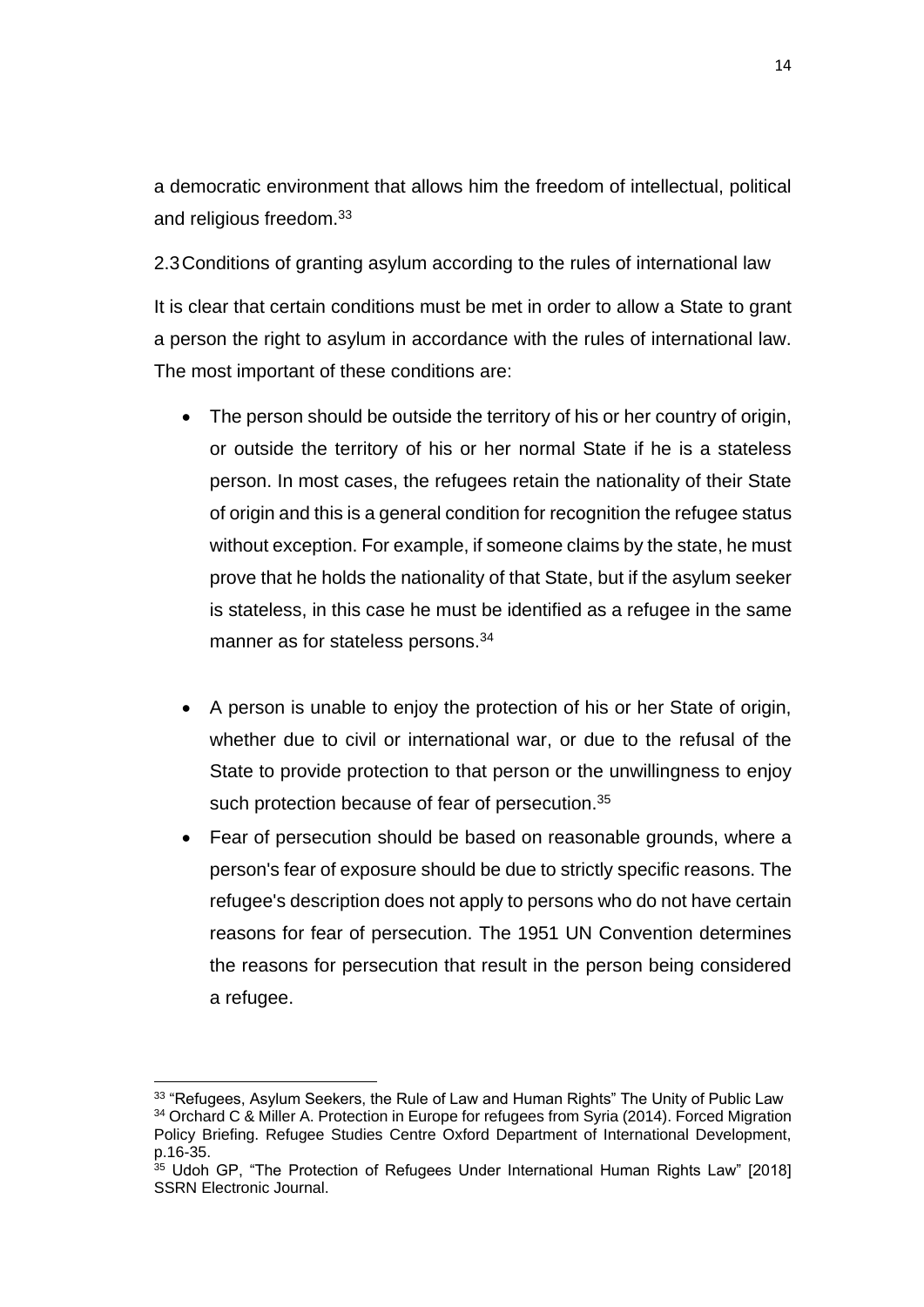Refugees should not be considered as one of the reasons for their removal from the refugee status, which is stated in article 1 of the United Nations Convention of Refugees as serious grounds for considering a person to have committed a crime against peace, a war crime or a crime against humanity, or has committed a serious non-political crime outside the State of refuge and before being accepted as a refugee or has already been convicted for acts contrary to the purposes and principles of the United Nations.<sup>36</sup>

Persons who have serious grounds of believing that there is a reason to prevent the application of the provisions of the Convention to them are referred to in paragraphs (E) and (F), as follows:

(E) The provisions of this Convention shall not apply to any person designated by the competent authorities of the country in which he has taken up residence as the owner of the rights and obligations relating to the nationality of that country.<sup>37</sup>

F) The provisions of this Convention shall not apply to any person who has serious grounds to believe that he:

(A) Commits a crime against peace, a war crime, or a crime against humanity within the meaning of those crimes in the international instruments established for its provisions.

(B) Commits a serious non-political crime outside the country of asylum before being admitted to that country as a refugee

(C) Commits contrary acts to the purposes and principles of the United Nations<sup>38</sup>

 $\overline{a}$ <sup>36</sup> Gilbert G, "The Human Rights of Migrants and Refugees in European Law" (2017) 29 International Journal of Refugee Law 193

 $37$  Convention and Protocol Relating to the Status of Refugees  $-$  United Nation High Commissioner for Refugee, 1951, 1967 Convention 38Ibid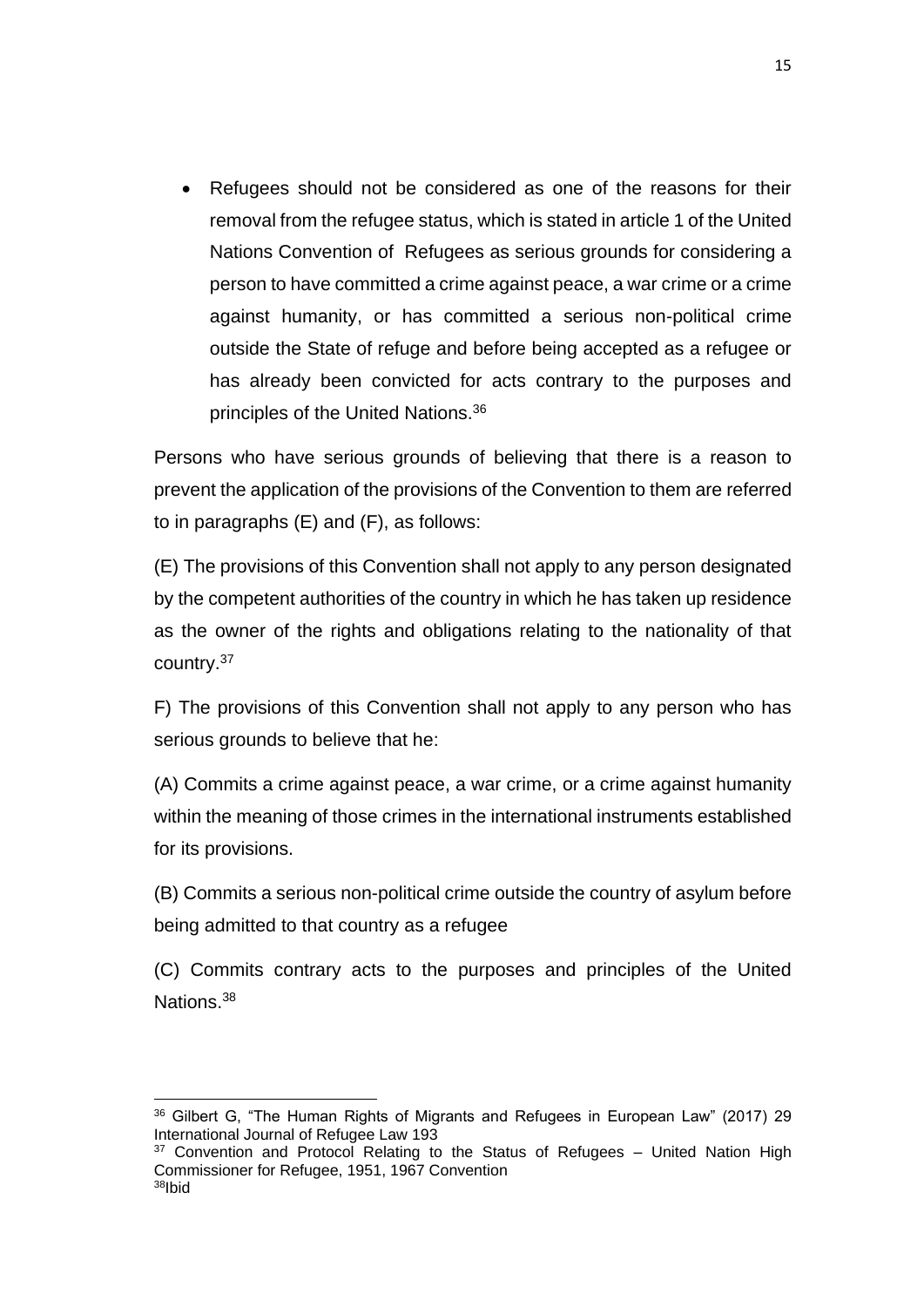The author finds that the conditions for accepting persons as refugees in other countries are governed by several regulations based on the interests of individuals (refugees or asylum seekers) and not restricting them from the movement to escape oppression, injustice or otherwise. Furthermore, granting asylum takes into account the interest of states and their right to maintain their borders, economic conditions that may not qualify them to raise the burden of large numbers of refugees entering them.

### <span id="page-26-0"></span>**2.4 Right and Duties of Refugees in International Law**

After we have known the refugee and the types of asylum, we must address the rights and the duties of a refugee. Refugees have many of the rights that must be provided by host countries, which are guaranteed by international law. On the other hand, the refugee must also have duties towards the State to which asylum is given and the right to stay on its land<sup>39</sup>. The rights of the refugee, the duties of the refugee, the rights to be obtained from the host country or the host countries will be discussed in the following section.

### <span id="page-26-1"></span>**2.5General Rights of Refugees**

Human rights violations, whether in peacetime or war, are among the most important reasons for asylum. The refugee's escape from the country of origin is often linked to his persecution and denial of his fundamental rights and freedoms, which have been affirmed by all international human rights instruments, in particular the Universal Declaration of Human Rights, Torture, freedom of belief and practice of religious rites, freedom of association and expression of opinion etc.

These are general and abstract human rights that are not associated with a circumstance or specific person and are automatically proven to refugees as human rights. As a result, refugee conventions and declarations have

 $\overline{a}$ <sup>39</sup> International Justice Resource Center, Asylum & the Rights of Refugees, Available at: www.igrcenter.org/refugee-law/#gsc.tab=0 [Accessed on 3 May 2018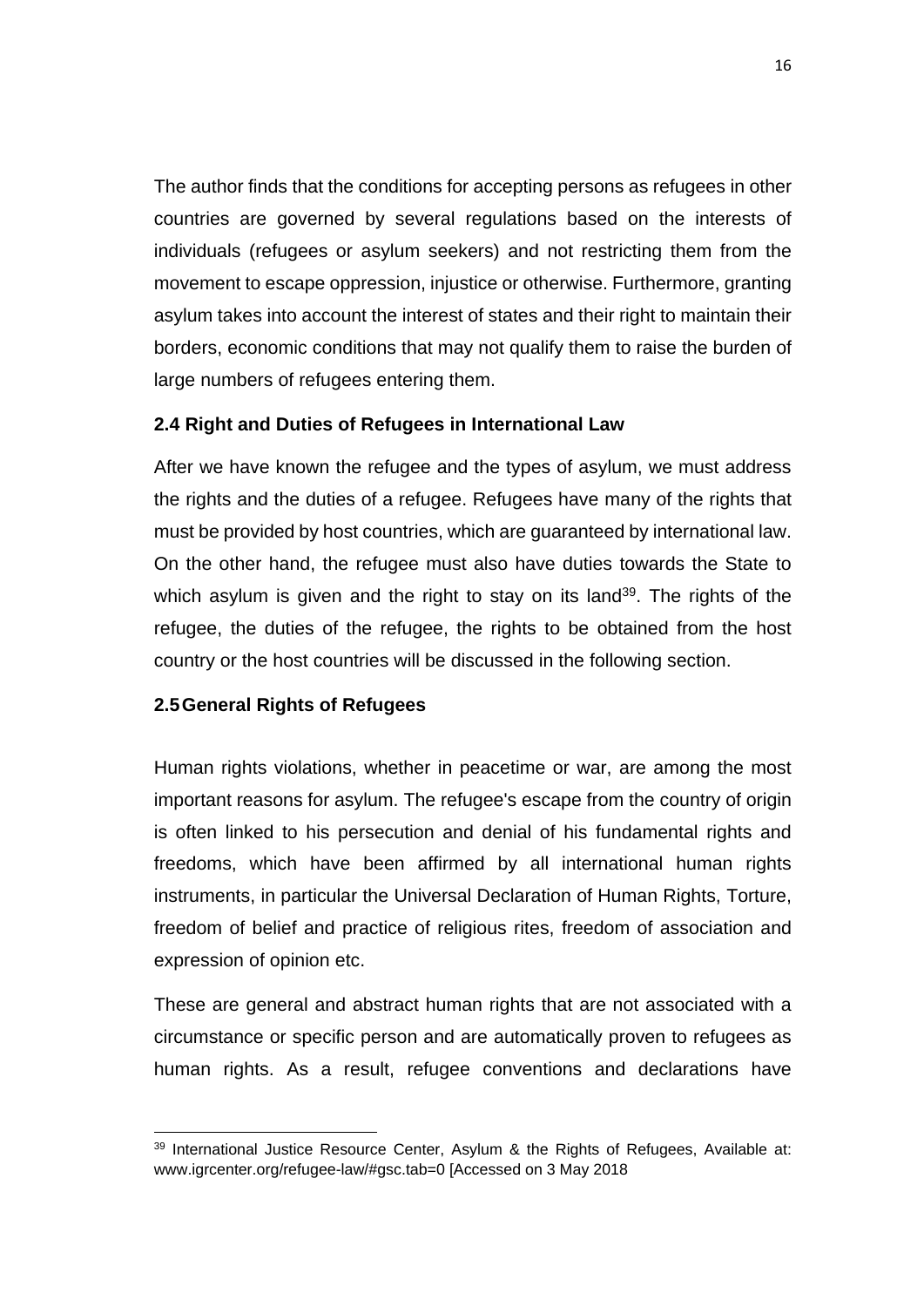emphasized the need for refugees to enjoy these rights. The 1951 Refugee Convention dealt with a refugee using a similar way of treatment with citizens, in terms of certain issues. It has also treated the refugee in a good way in which is same to dealing with foreigners in general<sup>40</sup>. These rights can therefore be divided into three categories, one relating to the rights enjoyed by the refugee as other nationals of the State of refuge, the second to the rights granted to the refugee as an extraordinary alien, and the third to the rights granted to foreigners in general.<sup>41</sup>

#### <span id="page-27-0"></span>**2.6 The rights enjoyed by a refugee as a citizen**

 $\overline{a}$ 

The 1951 Convention has ensured that refugees enjoy equal rights at times to those assessed for nationals of the State on their territory:

A/1. The right to hold religious rites: The majority of the countries in their constitutions provide freedom of belief and the right to practice religious rites, as guaranteed by international human rights conventions. This right includes the freedom to change, spread, and teach religion. Parents and guardians have the right to ensure a religious moral education for their children, in accordance with their own convictions and beliefs. Article 40 of the 1951 Convention guarantees the right of the refugee to practice his religious rites and to choose the religious education of his children.<sup>42</sup>

A/2. The right to litigation: A refugee, like other citizens of the State of refuge, has the right to free trial before the courts, as well as to benefit from judicial assistance and exemption from judicial fees. This right is a protecting guarantee for the refugee. The State of Refuge shall provide a refugee adequate opportunities of judiciary that help him to gain his rights. Moreover,

<sup>40</sup> Hathaway JC, "The Structure of Entitlement under the Refugee Convention" The Rights of Refugees under International Law 154

<sup>&</sup>lt;sup>41</sup> Edwards A, "Crossing Legal Borders: the Interface between Refugee Law, Human Rights Law and Humanitarian Law in the International Protection of Refugees" International Humanitarian Law and Human Rights Law 429

<sup>42</sup> Costello C, "The Human Rights of Migrants and Refugees in a Pluralist Setting" [2015] The Human Rights of Migrants and Refugees in European Law 41.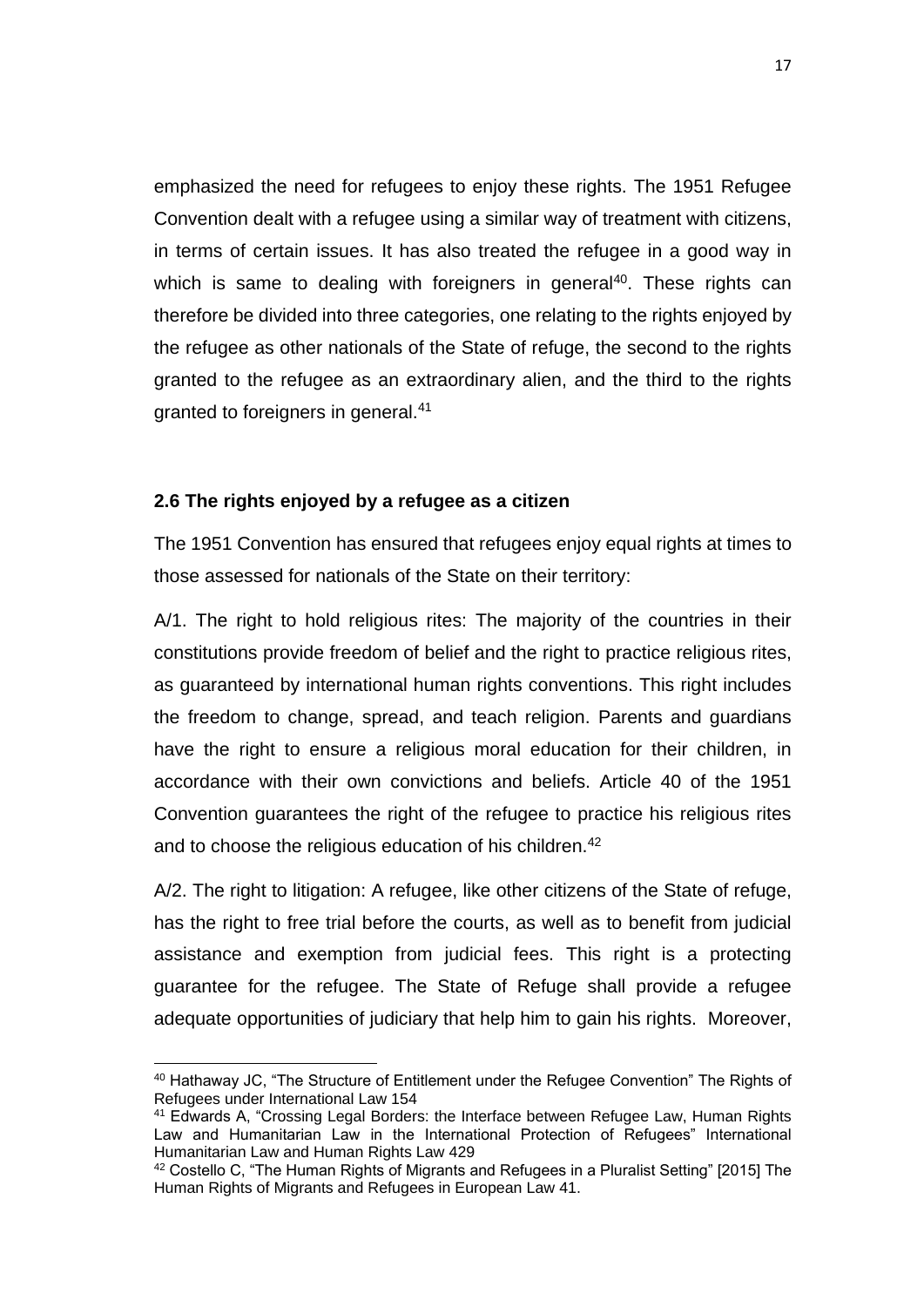no State may make any reservations on this right. "Most refugees cannot afford legal counsel without financial aid, which is not made available for communications to the Committee. Lawyers also prefer regional systems, which are usually more familiar to lawyers and more accepted by states"<sup>43</sup>

A/3. The right to protect the intellectual and industrial property: In accordance with article 14 of the 1951 Convention, a refugee shall enjoy the same protection as nationals of the State of Refuge in terms of industrial and intellectual property protection, such as inventions, designs, trademarks and brands. In terms of literary, artistic, and scientific property protection, a refugee shall be accorded the same protection as that accorded to nationals of that country and the same protection accorded to nationals of the country of asylum shall be granted in the territory of any other Contracting State.<sup>44</sup>

A/4. The right to social security and general assistance: The 1951 Convention has equated between the refugee and the citizen regarding the right to benefit from labor and social security legislation under the supervision of the administrative authorities of the State of Refuge provided that his residence is lawful in the State of Refuge (article 24) (Art. 23) and the social benefits received by citizens in the State in respect of the public distribution of products that are not sufficiently available in the State (art. 20).

A/5. The right to education: A refugee is equal to the citizens of the State of Refuge in the primary education level by exempting him from any fees or costs as a free and compulsory right for all of its citizens without discrimination. While in other later levels of education, the refugee has the best possible treatment for at least which are granted to ordinary foreigners in the same circumstances. The State of Refuge also undertakes to recognize the diplomas, certifications

<sup>&</sup>lt;sup>43</sup> Santhosh Persaud, Protecting refugees and asylum seekers under the International Covenant on Civil and Political Rights. 2006.

<sup>&</sup>lt;sup>44</sup> Edwards A, "Crossing Legal Borders: the Interface between Refugee Law, Human Rights Law and Humanitarian Law in the International Protection of Refugees" International Humanitarian Law and Human Rights Law 429.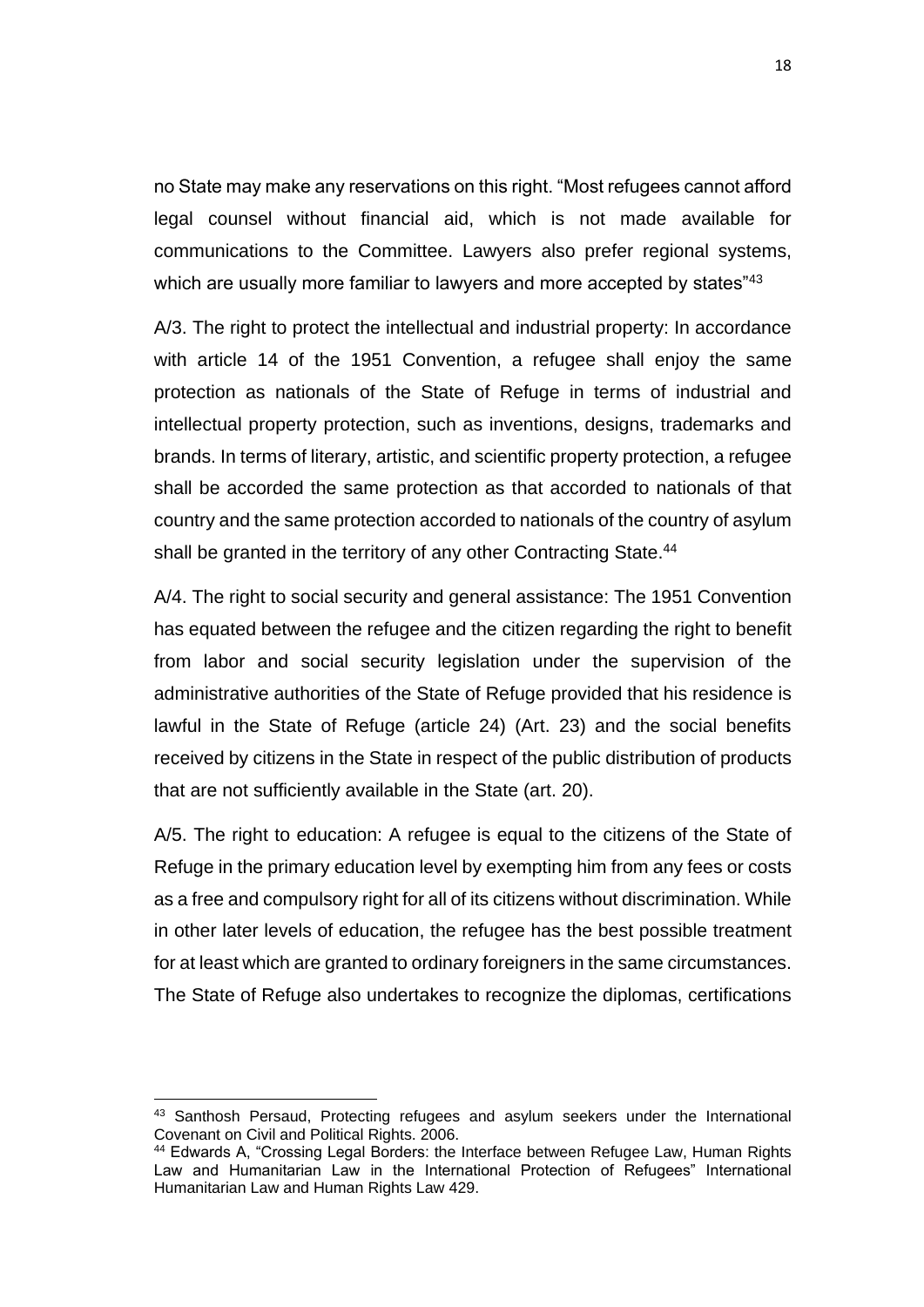and degrees granted to refugees outside the country and to give them practical certificates such as those received by their nationals.<sup>45</sup>

#### <span id="page-29-0"></span>**2.7 Refugee Rights as an Extraordinary Foreigner**

A refugee enjoys a set of rights which gives him a better legal status than that of other ordinary aliens, since he is not protected by his original State and cannot control the circumstances surrounding him.<sup>46</sup> These rights are represented as follows:

**B/1.** Exemption from the requirement of reciprocity and exceptional measures: The principle of reciprocity is one of the most important rules governing relations between States. It is intended to treat the State of an alien on its territory with the same treatment as its citizens in the territory of the foreign country. The reason for this exception is that subjecting the refugee to this principle would increase his obligations free of charge. In addition to his persecution and denial of national protection, he would be obliged to bare the burdens imposed by his original State on nationals of the State of refuge.

The refugee shall also be exempt from the exceptional measures taken by the State of refuge against certain people, property or interests of the nationals of a particular State. Contracting States shall refrain from applying such measures or procedures to any refugee merely because he has the nationality of that State. The application of this principle in general to grant exemptions to such refugees in appropriate cases (article 8 of the 1951 Convention).<sup>47</sup>

#### **B/2. The Right to a personal identification card and travel documents:**

 Having identity documents is an important issue for a refugee in order to facilitate administrative procedures and other daily life activities. In view of the harsh conditions of asylum, it is often impossible for refugees to prove their identity in the State of Refuge either because they do not possess their identity

<sup>45</sup> Ibid

<sup>46</sup> Alice Edwards, Human Rights, Refugees, and The Right 'To Enjoy' Asylum, Oxford University Press, 2005, 293-330

<sup>&</sup>lt;sup>47</sup> The Refugee Convention, 1951, article 8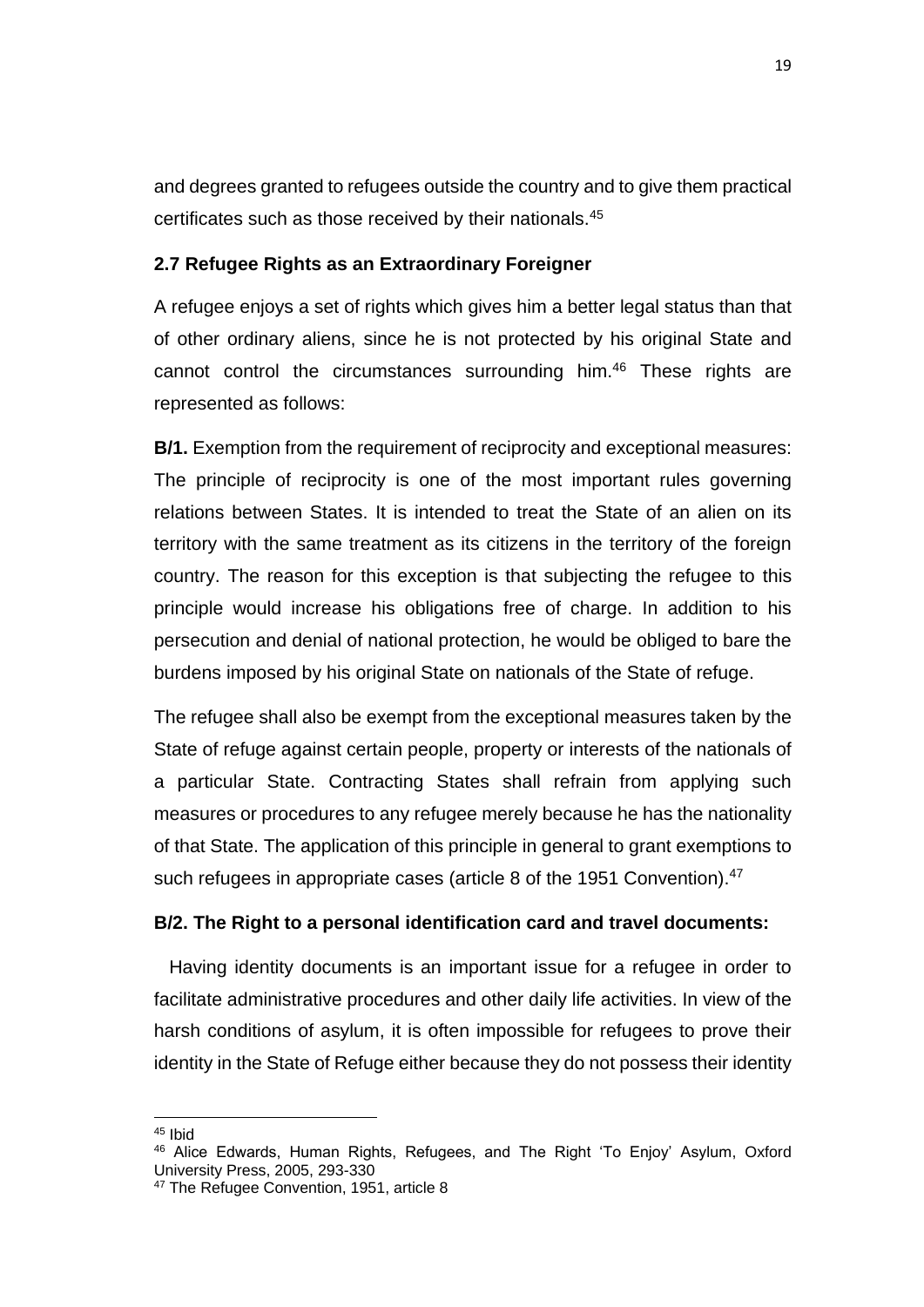documents or because they lost them during their flight; in such cases the State of refuge is obliged to issue a personal identification card to every refugee on its territory who does not have a valid travel document. The State of refuge should also give the identity card to all Refugees, regardless of whether the residence on the territory of the legitimacy of the state or not, but if it does not impose them to keep them on their territory.<sup>48</sup>

As for travel documents, the Convention obliged Contracting States to issue passports to refugees residing in their territory legally to enable them to travel abroad, unless compelling reasons of public order or national security required the State of refuge. The Office of the United Nations High Commissioner for Refugees or the International Committee of the Red Cross issuance of such documents in cases where the State of asylum is not a party to the 1951 Convention or the 1967 Protocol.

### **B/3. The right to form or belong to associations and organizations**

Article 15 of the 1951 Convention provides that "Contracting States shall grant the refugees the best possible treatment granted in the same circumstances to nationals of a foreign country to refugees who are lawfully resident in their territory in respect of non-political, non-profit associations and trade unions, " 49 .

### **B/4. The right to paid work**

In accordance with, a refugee enjoys several privileges, where he enjoys the best treatment accorded to a certain group of aliens by the States concerned in the same circumstances $50$ 

Nor is it subject to the measures imposed by the State to protect the national market, where the refugee has spent three years residing in the country or whose spouse is a national of that State or if the refugee has one or more

<sup>48</sup> Convention travel document or Geneva passport, 1951 article 27

<sup>49</sup> The Refugee Convention, 1951, article 15

<sup>50</sup> Convention Relating to the Status of Refugees 1951, article 17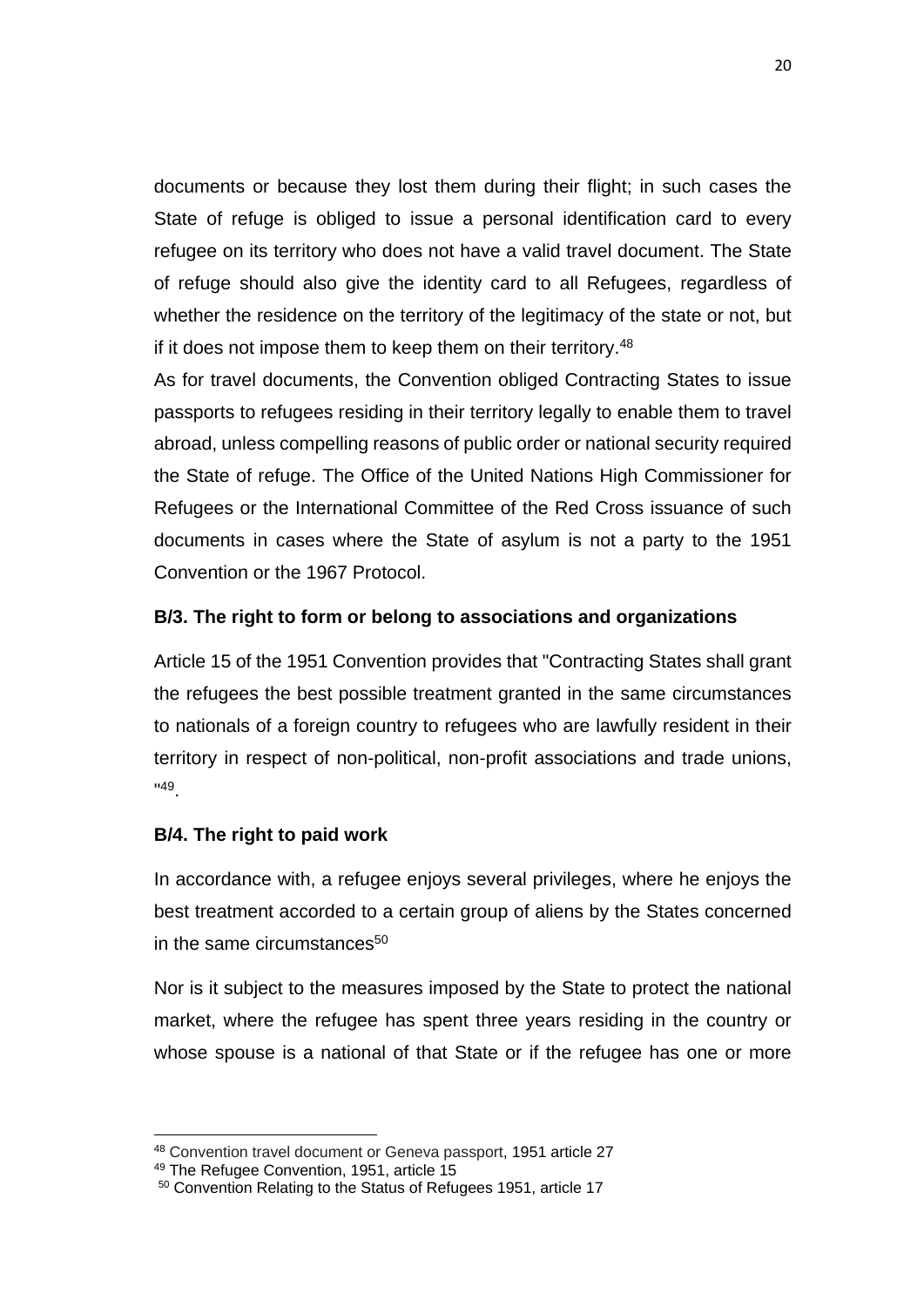children of the country of residence.<sup>51</sup> Based on this Convention, Contracting States make their utmost efforts for the equalization of refugees with nationals in respect of paid employment.

## **B/5. The right to naturalization**

Article 34 of the 1951 Convention provides that the Contracting States shall as far as possible facilitate the assimilation and naturalization of refugees. They shall in particular make every effort to expedite naturalization proceedings and to reduce as far as possible the charges and costs of such proceedings.<sup>52</sup> In encouraging States to cooperate with the High Commissioner for the absorption and naturalization of refugees, a refugee who has the nationality of the country of residence is the decisive step towards its integration in the event that it is impossible to return to the country of origin. The importance of this right is particularly evident when it comes to stateless refugees.<sup>53</sup>

### <span id="page-31-0"></span>**2.8 Refugee rights as a normal foreign**

In the State of refuge, a refugee shall enjoy the rights, which are accorded to other ordinary aliens residing in its territory and from those rights in accordance with the 1951 Convention:

## **C-1 / The right to own property:**

 $\overline{a}$ 

The right of the refugee to own movable and immovable property and related rights such as the right to buy, sell or lease. If it comes to the acquisition of funds or dealing, it is subject to the same conditions as the foreigner and according to the national laws and regulations of each country.

### **C-2 / Right to transfer of funds and baggage**:

<sup>51</sup>Convention Relating to the Status of Refugees 1951, Article 17 s ( 2)

<sup>52</sup> Gilbert G, "The Human Rights of Migrants and Refugees in European Law" (2017) 29 International Journal of Refugee Law 193

<sup>&</sup>lt;sup>53</sup> Edwards A, "Crossing Legal Borders: the Interface between Refugee Law, Human Rights Law and Humanitarian Law in the International Protection of Refugees" International Humanitarian Law and Human Rights Law 429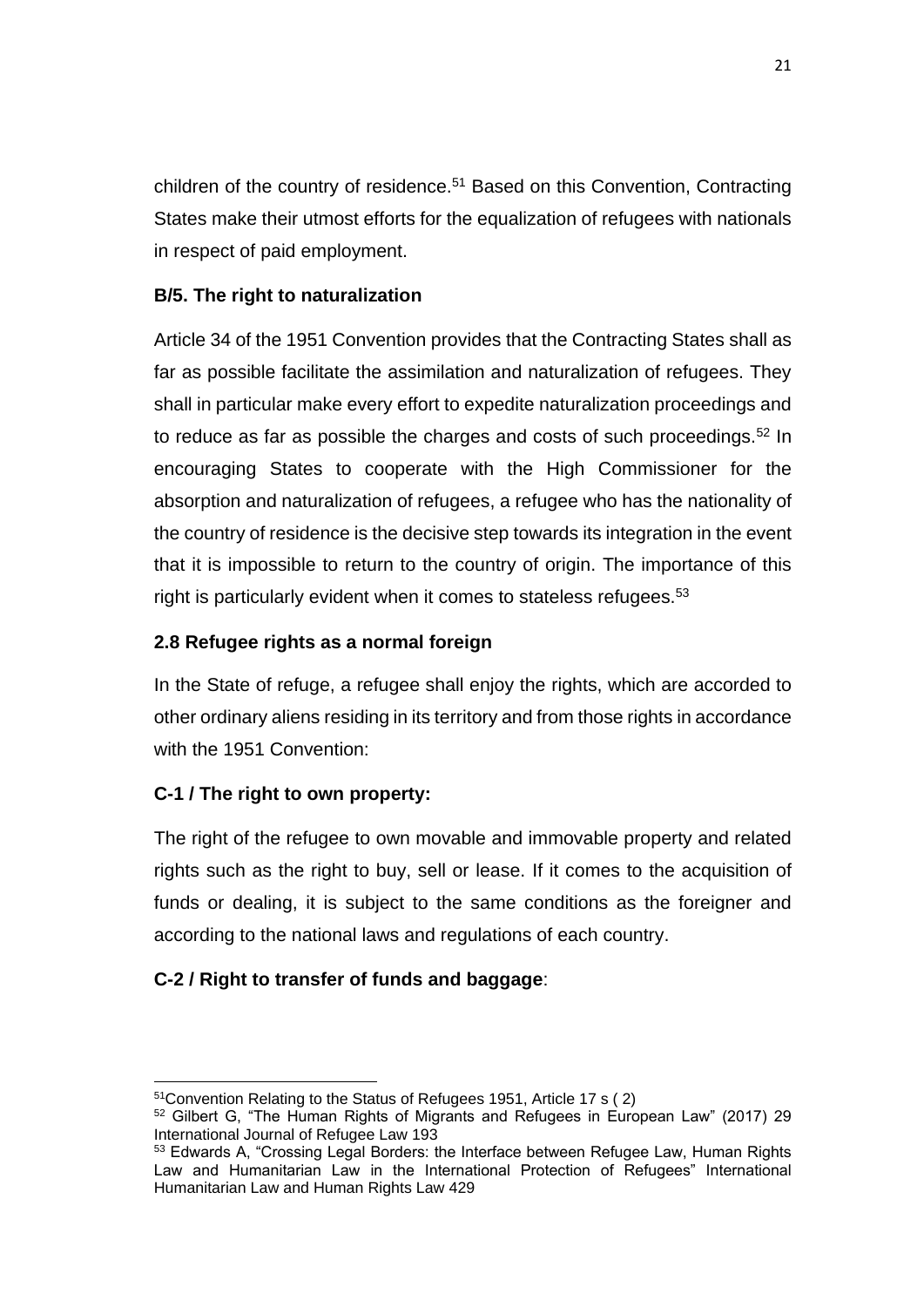A refugee has the right to transfer his property and property to another State which has allowed him to settle within its territory. The 1951 Convention provides that Contracting States shall permit refugees, in accordance with their laws and regulations, from assets to another country where they have been allowed to move in order to settle there.<sup>54</sup>

## **C-3 / Right to movement and choice of residence:**

Contracting States shall accord to refugees lawfully staying in their territory the right to choose their place of residence and to move freely within their territory, subject to any regulations applicable to foreigners in general in the same circumstances. This right is subject to public order restriction as States may restrict it in accordance with the conditions provided by law for the purpose of protecting national security and public order. For example, the State may prevent refugees from being in certain places or require them to stay elsewhere for security or military reasons.<sup>55</sup>

## **C-4 / The right to housing:**

 $\overline{a}$ 

It is the right to rent and to allocate housing or shops, where a refugee legally resident in this country has the right in accordance with the laws and regulations applied by the state to foreigners in general.<sup>56</sup>

### **C-5 / The right to exercise self-employment and free professions:**

A legally resident refugee has the right to engage in various kinds of work, whether agricultural, industrial, commercial or craft, as well as the right to establish commercial or industrial companies within the territory of the State of refuge. (Art. 18), as well as the right to engage in free professions that are in conformity with his or her specialization and the certificates recognized by his country of residence (art. 19).

<sup>54</sup>Convention Relating to the Status of Refugees 1951, Article 30 s (1)

<sup>55</sup>Convention Relating to the Status of Refugees 1951, Article 26

<sup>56</sup>Convention Relating to the Status of Refugees 1951, Article 21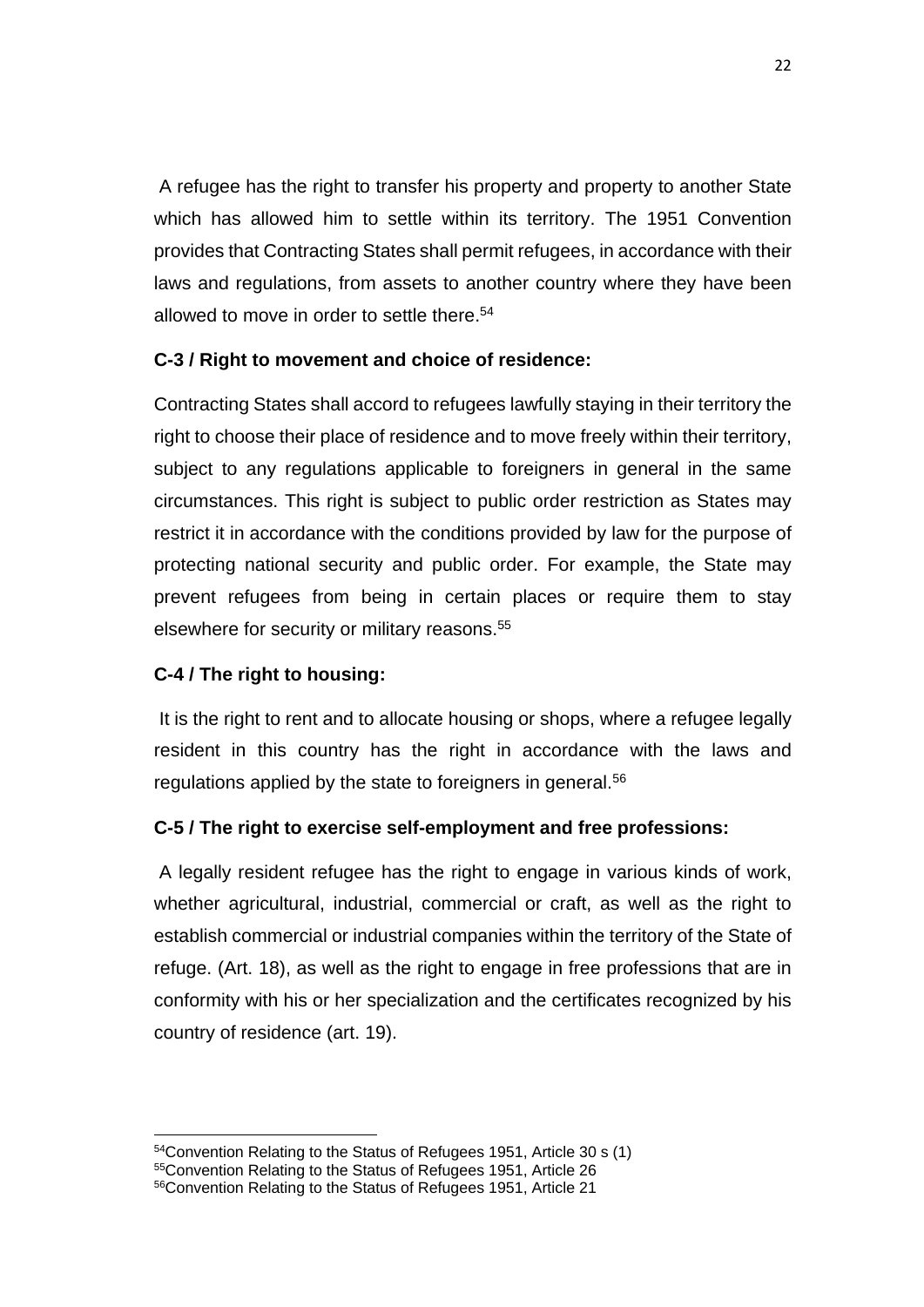#### <span id="page-33-0"></span>**2.9 Rights of refugees**

 $\overline{a}$ 

The special rights of refugees are in line with the specificity of their situation. The refugee situation requires that refugees, in addition to public rights, have special rights that are at the core of the international refugee protection system.**<sup>57</sup>** The practical situation has proved that the rights of refugees are justified. Kristina Touzenis and Ryszard Cholewinsk clarified that "The effective access of all migrant workers and their families to social rights is critical in preventing their marginalization and social exclusion in the host society, thus assisting their integration and enhancing development in the country of employment" <sup>58</sup>

In reference to international refugee documents, they are intended to ensure that they enjoy a range of special rights which the refugee has the exclusive right to enjoy. The most important of these rights is the right to protection from refoulement, the right to protection from punishment for unlawful entry into the State, Temporary, in addition to other rights that are integrated with these rights to achieve the desired protection of refugees.<sup>59</sup>

## <span id="page-33-1"></span>**2.9.1 The right to protection from the forcible return of the State of persecution**

This right embodied in the principle of non-refoulement or restitution is the cornerstone of the international refugee protection regime. It is inconceivable that any other rights would be invoked without the right to be established. Accordingly, all refugee conventions and declarations have been affirmed by article 33.1 of the 1951 Convention That "Contracting States are prohibited from expelling or returning refugees in any way to the extent to which their life or freedom may be threatened by reason of their race, religion, nationality,

<sup>&</sup>lt;sup>57</sup> Convention relating to the Status of Refugees, adopted on 28 July 1951 by the United Nations Conference of Plenipotentiaries on the Status of Refugees and Stateless Persons convened under

<sup>58</sup> Kristina Touzenis and Ryszard Cholewinsk "The Human Rights of Migrants", International Journal on Multicultural Societies (IJMS) Vol. 11, No. 1, 2009.

<sup>59</sup> General Assembly resolution 429 (V) of 14 December 1950 Entry into force: 22 April 1954, in accordance with article 43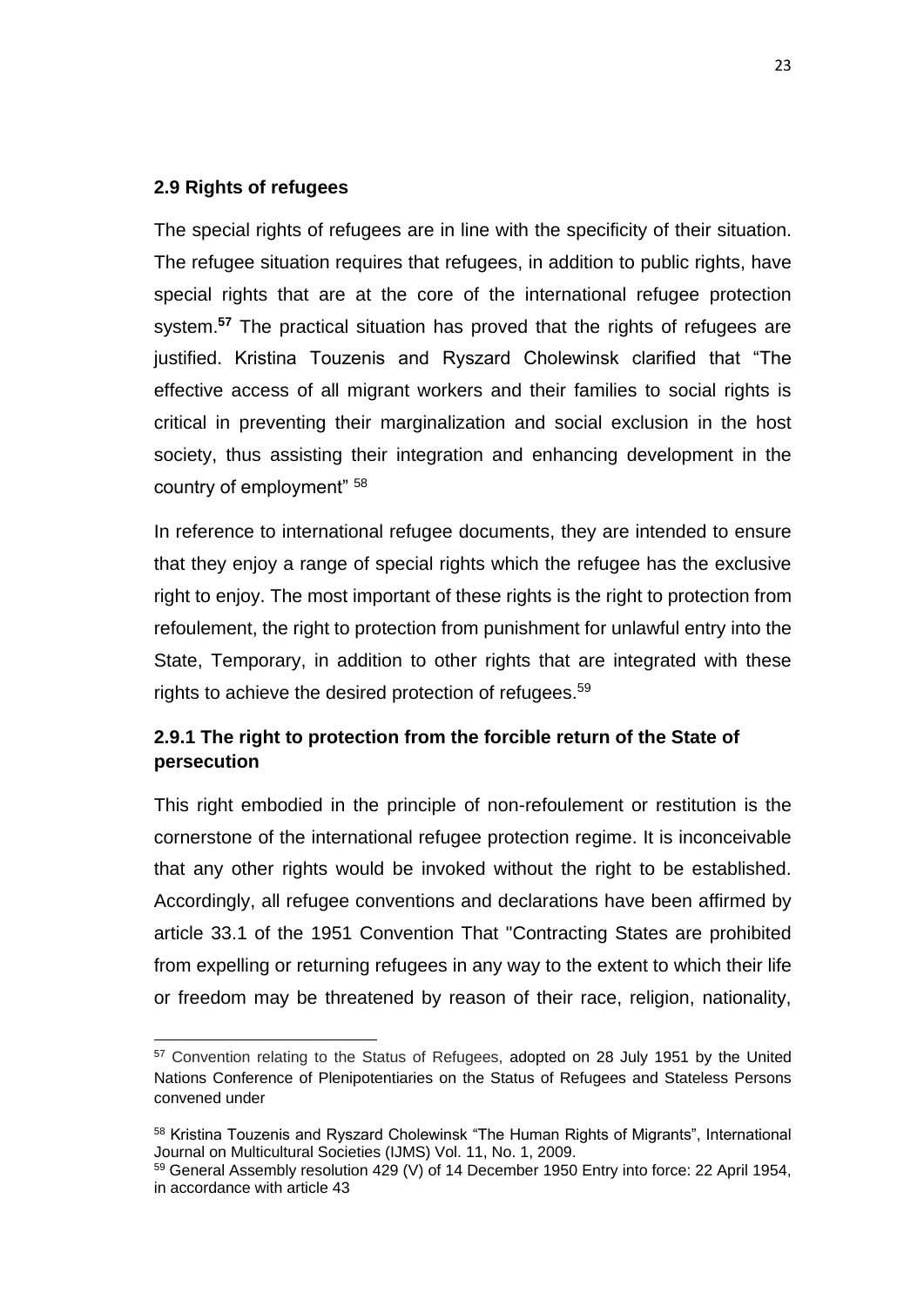membership of a particular social group or political opinion."<sup>60</sup> States may not make reservations to this right in view of the serious consequences that this entails. However, this right is not absolute, as the Convention makes an exception in article 33, paragraph 2, which states: "No refugee shall be allowed to invoke this right for reasonable reasons A threat to the security of the country in which it is located or because it poses a threat to the community of that country because of a final judgment of a very serious offense. "In this exceptional case, the State of refuge can deport a refugee, but the Convention has placed some restrictions on its authority to deport refugees, the state must implement the deportation Commitment to the conditions set forth in article 32 of the Convention.<sup>61</sup>

Article 30 of the Bangkok Principles of 1966 states: "The asylum seeker shall not be subjected except in respect of reasons relating to national security and the protection of the right to asylum<sup>62</sup>. To be prevented from entering at the border, expulsion or deportation that may force him to remain or return to a territory if there is a fear based on reasonable grounds of persecution in that territory that threatens his or her life, safety or liberty "; the United Nations Declaration on the 1967 Regional Refuge states: "No one of the persons referred to in article 10/1 shall be subjected to measures such as the prohibition of his entry at the border or, if the person has entered the territory to which he seeks asylum, his deportation or forcible return to a state in which they can be persecuted, "either the 1969 African Refugee Convention states:" No person shall be subjected to measures to prevent entry at the border, expulsion or deportation, which may force him to return or remain in a country where his life, His freedom is at stake. $63$ 

The subsequent conventions and declarations of the 1951 Convention are taken in the broad sense of the protection afforded by the principle of non-

<sup>&</sup>lt;sup>60</sup> Gilbert G, "The Human Rights of Migrants and Refugees in European Law" (2017) 29 International Journal of Refugee Law 193

<sup>61</sup>B.C. Nirmal, Refugees And Human Rights, p3

<sup>&</sup>lt;sup>62</sup> General Assembly resolution 429 (V) of 14 December 1950 Entry into force: 22 April 1954, in accordance with article 43

<sup>63</sup>United Nations Declaration on the 1967 Regional Refuge states article 3 (1)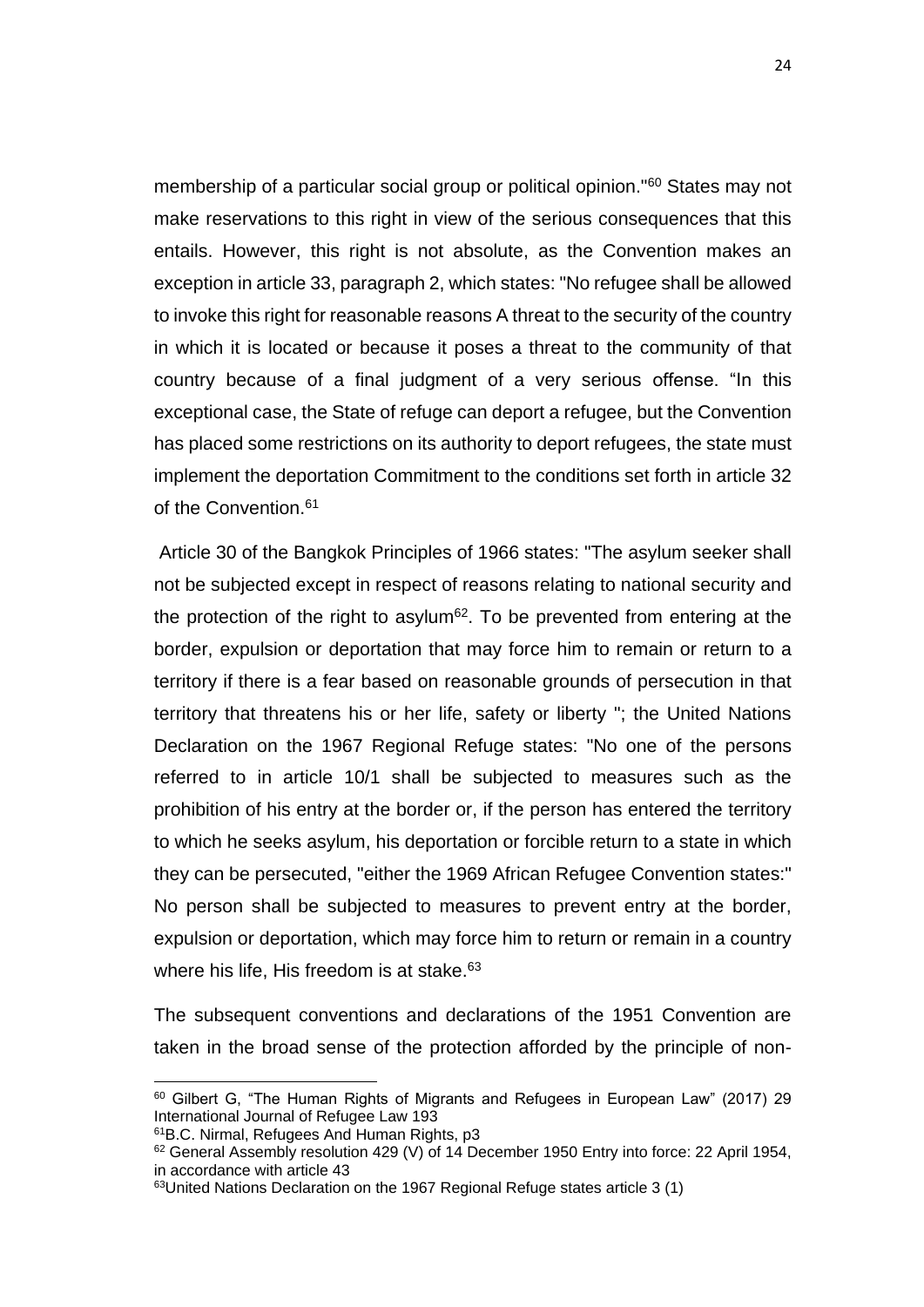refoulement or restitution, which included the authors of the refugee status and the claimants, contrary to article 33, which was taken in the narrow sense of protection.

<span id="page-35-0"></span>2.9.2 The right to be protected from punishment for the illegal entry of the State of refuge

Once the right to non-refoulement is established, it is logical that the protection approach is completed by protecting it from criminal or administrative followup because of its illegal entry into the territory. Persecution and violations against fleeing persons may prompt them to flee without carrying any documents, where legal asylum may be sought illegally and legal procedures may require several lengthy procedures, which are difficult for the refugee to do<sup>64</sup>. In order to provide immunity to refugees, article 31 of the 1951 Convention prohibits Contracting States from imposing penal sanctions on refugees because of Illegal entry or presence of their territory, provided that they come directly from the State of persecution, and submit themselves without delay to the authorities concerned and demonstrate the reasonableness of the reasons for their illegal entry.<sup>65</sup>

 However, the phrase "direct arrivals" in the above article is problematic in the case of the passage of the refuge in many countries before arriving in the country in which the asylum is sought, that is, it did not come directly from the State of persecution but even for a period of time in other States before reaching its final destination, which may be based on the State of asylum to lift the immunity guaranteed by the Convention. UNHCR therefore explained that this phrase meant that the asylum seeker had arrived from the country of origin directly or from another country for which he had not been protected - he did not accept his asylum - or from a transit country where he had lived In short, without applying for asylum, host countries should not apply In the

<sup>&</sup>lt;sup>64</sup> Edwards A, "Crossing Legal Borders: the Interface between Refugee Law, Human Rights Law and Humanitarian Law in the International Protection of Refugees" International Humanitarian Law and Human Rights Law 429

<sup>&</sup>lt;sup>65</sup>Susan Kneebone, Dallal Stevens, Loretta Baldassar, Refugee Protection and the Role of Law: Conflicting Identities, first published 2014, p36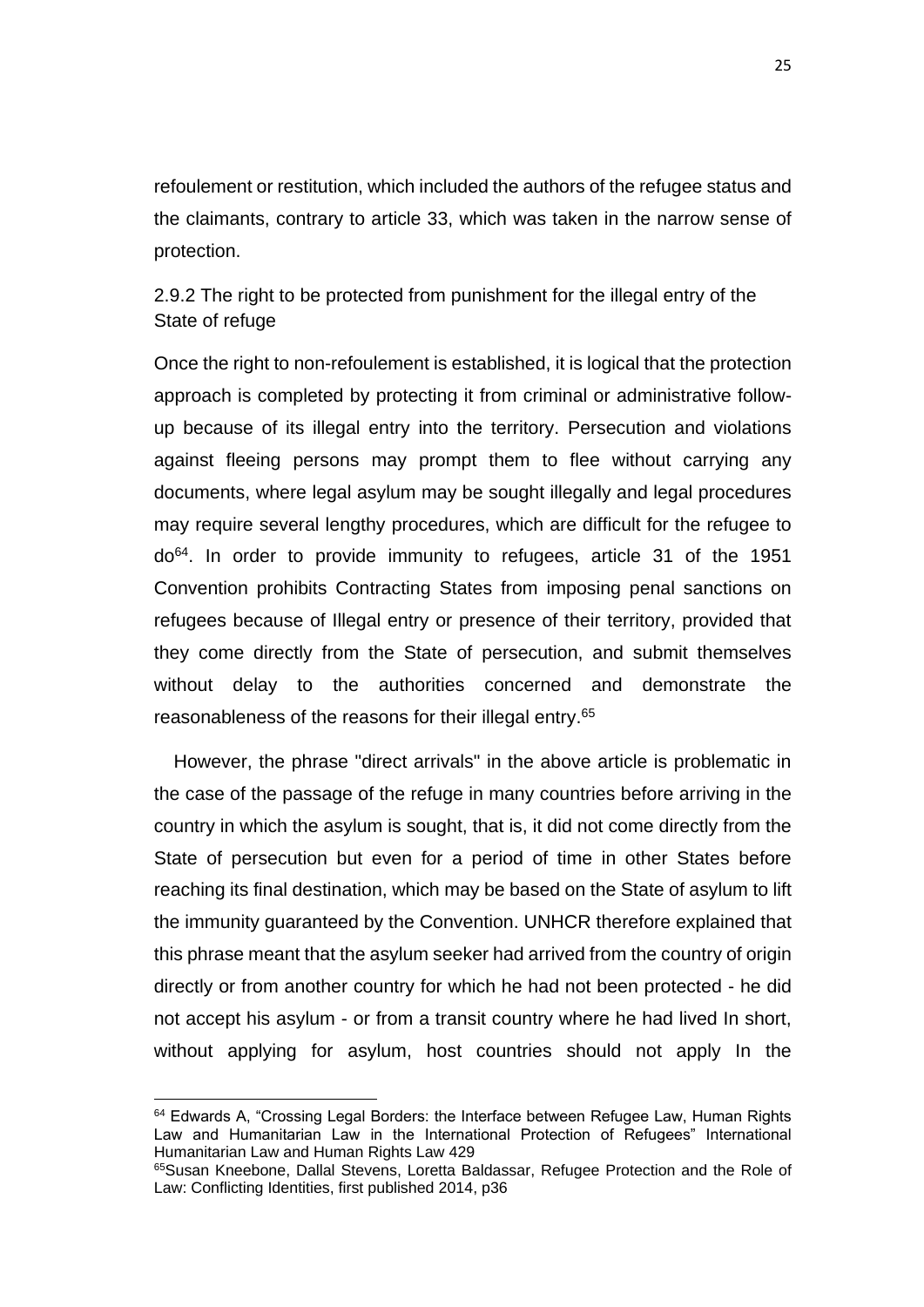interpretation of this phrase and the judgment on each case based on its circumstances, depriving the refugee of the choice of the state of asylum and complying with the application of asylum in the first country he has submitted without allowing him the right of choice violates human rights because it concerns his fate and depends on his choice according to considerations such as links Family or cultural and linguistic affiliations, and in the case of a refugee in orbit, who moves from one State to another, refusing to grant asylum to each other and to hold each party responsible for the other in order to avoid its administrative or material burdens.

#### **2.9.3 The right to temporary shelter**

 $\overline{a}$ 

This right means that if the State is not obliged to grant asylum to the person sought within its territory, it has no right - if that does not conflict with its interests - deprived of any assistance enabling it to obtain refuge in the territory of a State other than the State of persecution, To enter into its territory and stay there for a specified period in accordance with its conditions, or to postpone the deportation if it is already in its territory, in order to enable him to obtain permission to enter another country that accepts refuge. When the state used its right to deport refugees and not allow them to remain on its territory, it was necessary to find a compromise between the right of the state to exercise its territorial sovereignty on the one hand and the asylum seeker's interest in obtaining refuge and avoidance in the grip of the state of oppression on the one hand This solution was reflected in granting the refugee the right to temporary shelter.<sup>66</sup> In view of the great importance of this right, it has been included in most of the international refugee documents, as expressed in various forms such as the right to temporary residence, the right to temporary refuge, the right to a limited stay, the right to a reasonable stay<sup>67</sup>.

 $^{66}$ Essarp model United Nations, ' The issue of temporary housing for refugees' (2016) < [www.essarp.org.ar/wp-content/uploads/2016/04/GA3-The-issue-of-temporary-housing-for](http://www.essarp.org.ar/wp-content/uploads/2016/04/GA3-The-issue-of-temporary-housing-for) refugees.pdf > accessed 2 Jun 2018

<sup>67</sup> Costello C, "The Human Rights of Migrants and Refugees in a Pluralist Setting" [2015] The Human Rights of Migrants and Refugees in European Law 41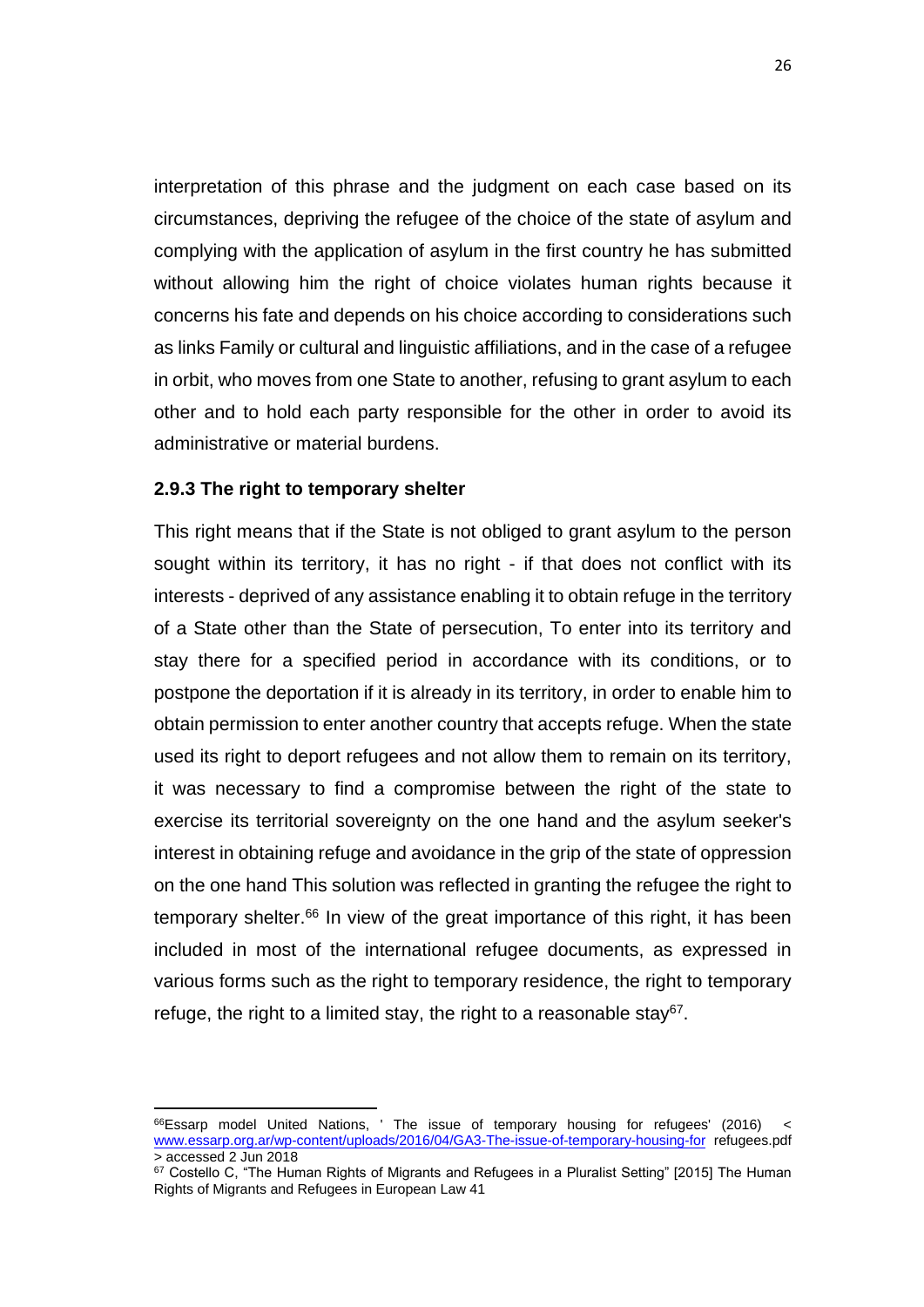The 1951 Convention dealt with the idea of temporary shelter through articles 31 and 32, whereby article 13 requires States to provide shelter, albeit temporarily, to refugees in their territory illegally who have submitted to the competent authorities as soon as possible. Article 32 (3) The State's obligation to grant temporary shelter to refugees legally present in its territory, but reasons for deportation are related to the national security or public order of the State of refuge. $68$ 

In both cases, the State shall, prior to the commencement of the deportation proceedings, undertake to grant the refugee a reasonable period of time, in addition to providing the necessary facilities enabling him to seek refuge in another State. In spite of the 1951 Convention on the Protection of Refugees, the 1951 Convention on the Rights of the Child stipulates that the right to temporary shelter shall be limited to refugees in the territory of the State, without any other asylum seekers at the border who have not been requested<sup>69</sup>. (02/5) includes both refugees within the territory of the host State and asylum seekers at the border who are in greatest need of assistance and rescue from the risk of persecution in their countries. However, the African Convention makes use of the expression "may be granted temporary residence" to express the notion of temporary shelter, which suggests that the idea of temporary shelter under this Convention is closer to being a recommendation than an obligation that can be imposed on Member States. It should be noted that the United Nations Declaration on the Territorial Refuge of 1967 and the Bangkok Principles of 1966 contained the provision on the right to temporary shelter and called on States to respect and implement this principle.

In addition to the aforementioned rights, there are other rights enjoyed by certain categories of refugees in certain circumstances. Most of them relate to the circumstances of armed conflicts governed by international humanitarian

<sup>68</sup>Convention Relating to the Status of Refugees 1951, article 32 (3)

<sup>&</sup>lt;sup>69</sup> Edwards A, "Crossing Legal Borders: the Interface between Refugee Law, Human Rights Law and Humanitarian Law in the International Protection of Refugees" International Humanitarian Law and Human Rights Law 429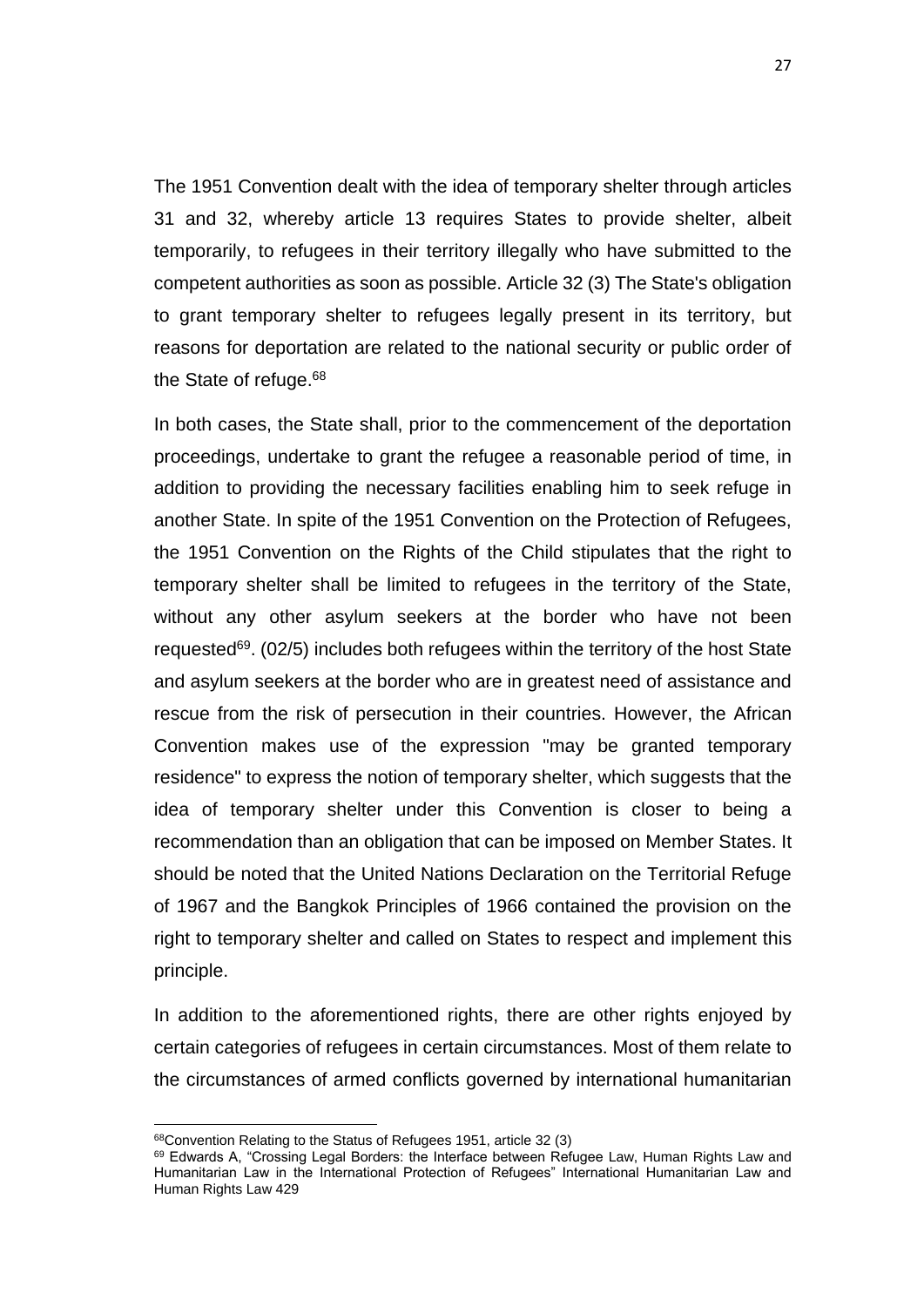law, the most important of which are the right of communication, reunification, return and other rights related to those circumstances<sup>70</sup>. Other treaties provide protection for a range of rights Including the Universal Declaration of Human Rights, the International Covenants, the Convention against Torture, the Convention on the Rights of the Child, the Convention on the Elimination of All Forms of Discrimination against Women and the Convention on the Elimination of All Forms of Racial Discrimination, International refugee protection.<sup>71</sup>

Finally, it should be noted that the situation of refugees may call for the emergence of some of the rights covered by the above-mentioned conventions that deserve more attention than the rights already detailed, depending on the specificity of the asylum cases and the countries receiving the refugees. The above rights are the first to apply for other rights, if it is rejected, for example, this justification for our selection of these special rights, but this does not negate the idea of integration between all the rights that prove to refugees and the tangle of these rights and the integration is the guarantee to provide the desired protection of the refugee $72$ . In exchange for those rights granted to refugees, they have certain obligations which they must observe and abide by, which are provided for in refugee conventions or imposed by the host State in order to preserve their public order and internal and external security.

The author finds that the refugee reserves his natural right to live as a human being who enjoys a minimum of the rights that his humanity imposes on him as a human being and thus can preserve his blood and provide him with minimum food, drink, housing. The author also believes that the countries receiving the refugees must do their best to secure these basic requirements according to their capabilities and can ask for help and assistance to secure those requirements from other countries with strong financial capabilities. They may also request assistance from international organizations and institutions

<sup>70</sup> Ibid [15] p.69

<sup>71</sup> Costello C, "The Human Rights of Migrants and Refugees in a Pluralist Setting" [2015] The Human Rights of Migrants and Refugees in European Law 41

 $72$  Gilbert G, "The Human Rights of Migrants and Refugees in European Law" (2017) 29 International Journal of Refugee Law 193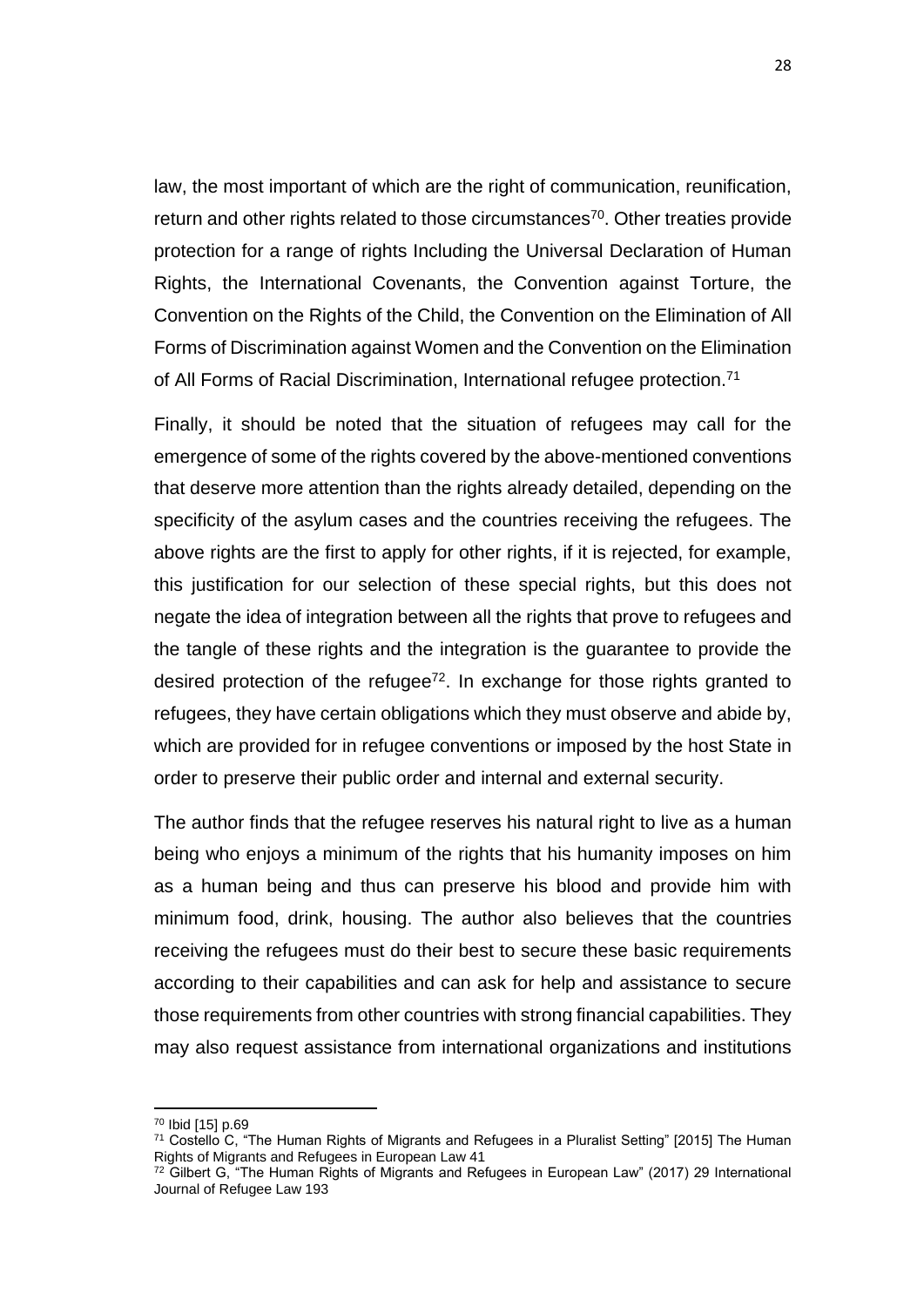concerned with refugees and human rights. Accordingly, the whole world will be united in dealing with the emergency conditions that any country or region in the world may face, and thus turn some of the citizens of these countries into refugees in other countries.<sup>73</sup>

# **2.10 The Second Requirement: The Duties of Refugees towards the State Of Refuge**

The international instruments relating to refugees have not been equal to the right to be met by an obligation. By guaranteeing the enjoyment of rights by refugees, they have obligations to the State of refuge. These obligations are based on considerations of maintaining the public order and national security of the State through their adherence to the laws and laws of the State<sup>74</sup>. In addition to the refugee's obligation not to use the right of asylum to harm the territories or systems of government in other countries, especially the State of origin, in order to ensure the good relationship of the state of refuge with other countries.<sup>75</sup>

Refugee documents differ in detailing refugee obligations. The 1951 Convention, which is the cornerstone of the international refugee protection system, did not elaborate on these obligations, stating only that: "Every refugee in respect of the country in which he has duties is delegated, in particular to comply with his laws and regulations, taken to maintain public order in that country"<sup>76</sup>

The United Nations Declaration on the Territorial Refuge of 1967 states: "The granting State shall not allow refugees to undertake any activities contrary to the purposes and principles of the United Nations"<sup>77</sup>, while the 1969 OAU

 $\overline{a}$  $^{73}$  Costello C, "The Human Rights of Migrants and Refugees in a Pluralist Setting" [2015] The Human Rights of Migrants and Refugees in European Law 41

<sup>74</sup> Human Rights and Refugees: Enhancing Protection through International Human Rights Law" (2000) 69 Nordic Journal of International Law 117

<sup>75</sup> Ibid [15] p.95

<sup>76</sup> Commentary on the Refugee Convention 1951 ARTICLES 2-11, 13-37 Published by the Division of International Protection of the United Nations High Commissioner for Refugees, 1997

<sup>&</sup>lt;sup>77</sup> Convention relating to the Status of Refugees adopted on 28 July 1951 by the United Nations Conference of Plenipotentiaries on the Status of Refugees and Stateless Persons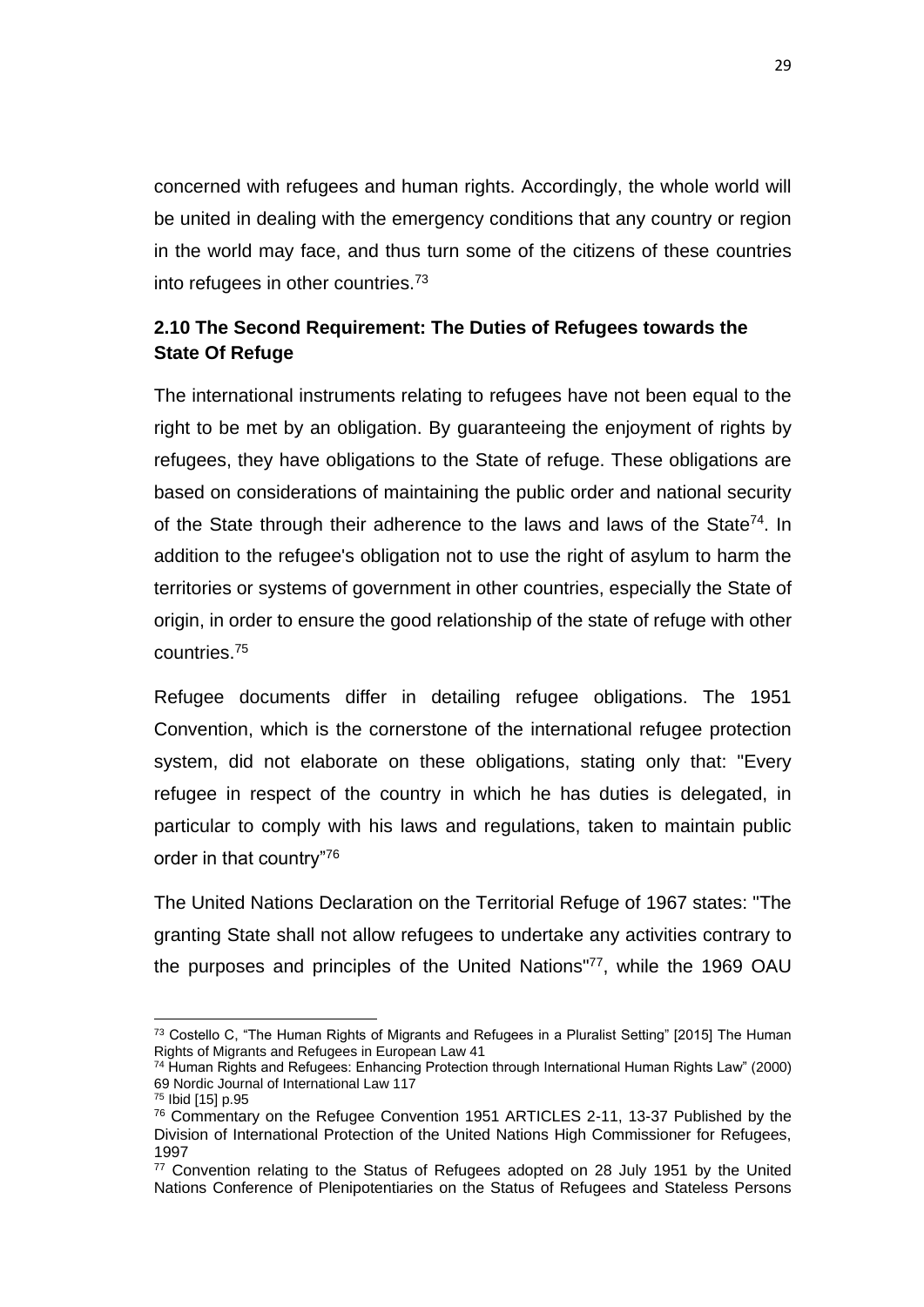Convention on Refugees addressed these obligations in detail, which include the following:

- 1. Each refugee shall have obligations to the country in which he or she resides, requiring him, in particular, to comply with the laws and provisions of that country and to comply with measures aimed at maintaining public order and shall refrain from any destructive action directed against.
- 2. States Parties to the Convention undertake to prohibit refugees residing in their territories from attacking any other State with any actions that might lead to tensions among Member States, particularly through the use of arms or through the media.

It is noted that most of these obligations are negative obligations under which the refugee does not refrain from acts prohibited by the conventions or laws in force in the host country, where these obligations remain limited in relation to the refugee's prescribed rights. States may not extend obligations to refugees by interpreting them. The instruments shall be emptied of their content. Based on the aforementioned, we can divide the duties of the refugees into two parts: the first is related to the duties imposed by the considerations of preserving the public order and the national security of the state of refuge; the second is related to the duties imposed by the considerations of maintaining friendly international relations between the state of asylum and other states,

# **2.11 Duties Related to the Maintenance of Public Order and the National Security of the State of Refuge**

The international conventions on refugees stipulate that the refugee must comply with the laws and regulations of the country of asylum and abide by the measures taken to maintain public order. Thus, the refugee relationship with the state of refuge is based on the principle of reciprocity within the framework of the State's relationship with the individual. If a refugee does not

convened under General Assembly resolution 429. (V) of 14 December 1950 Entry into force: 22 April 1954, in accordance with article 43.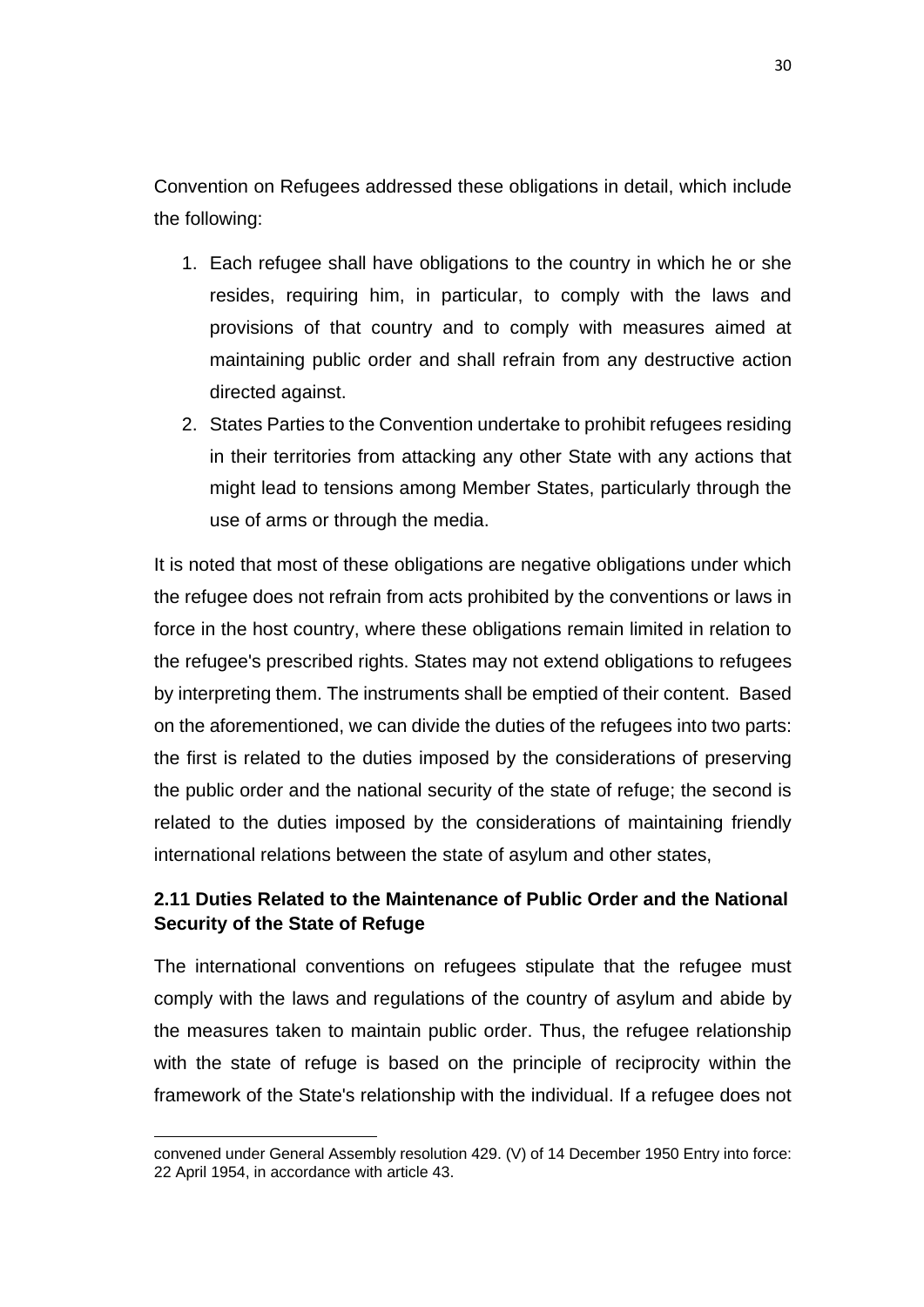comply with the laws and measures taken to maintain public order or commit acts detrimental to its security or the safety of its citizens, the state of refuge has the right to disassociate itself from its obligation to grant him or her rights, which means that considerations of maintaining the public order and national security of the state May prompt them to renounce their commitment to the principle of non-refoulement. The second paragraph of article 33 of the 1951 Convention sets out the principle of non-refoulement or restitution by excluding them from the scope of its application to persons who have reasonable grounds to be considered a threat to the security of the State of refuge or have been convicted of Extraordinary crimes are dangerous, and therefore the state can refuse to grant him asylum without violating its obligations in accordance with international conventions.<sup>78</sup>

Article 9 of the 1951 Convention states: "Nothing in the provisions of this Convention shall prevent a Contracting State in time of war or other grave and exceptional circumstances from temporarily taking measures against a particular person which it considers essential for its national security pending That such a person is indeed a refugee and that the maintenance of such measures is necessary in his or her case in the interest of its national security "<sup>79</sup>. As for refugees who have been accepted by the state and have recognized their rights in accordance with the refugee conventions, they are obliged to abide by the laws, regulations and measures taken in the state of refuge to maintain security and public order. The refugee is equal in complying with this obligation with other foreigners present in the state, to ensure that the right of asylum does not become a harmful tool in the social fabric of the State. In the event of a refugee's violation of these obligations, he or she may be subject to penal sanctions by the State on an individual basis, in accordance with the provisions of the special conventions and in particular the 1951 Convention,

 $78$  Costello C, "The Human Rights of Migrants and Refugees in a Pluralist Setting" [2015] The Human Rights of Migrants and Refugees in European Law 41.

 $79$  Convention relating to the Status of Stateless Persons (Adopted on 28 September 1954 by a Conference of Plenipotentiaries convened by Economic and Social Council resolution 526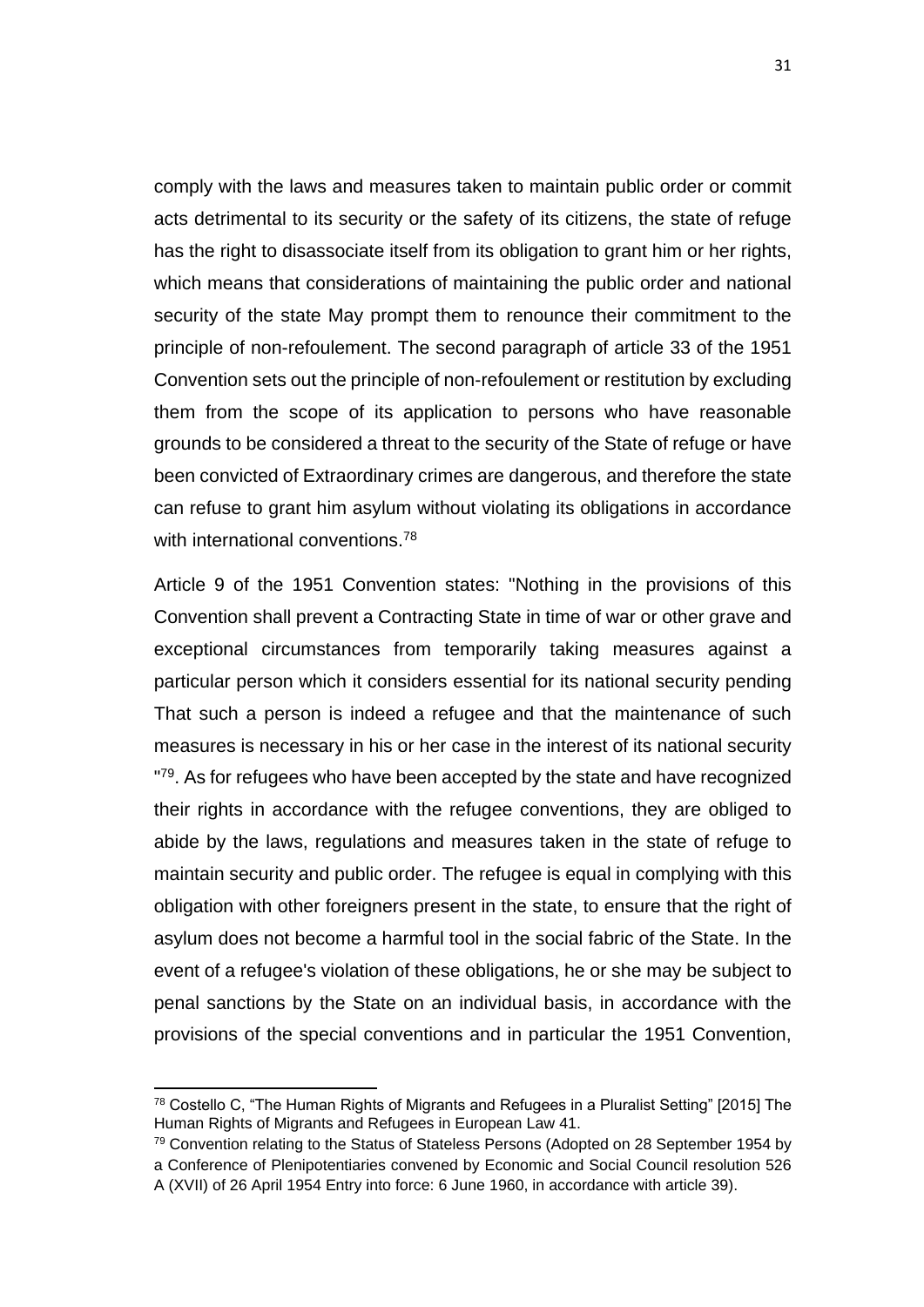taking into account the need to respect the guarantees provided to the refugee under those Conventions. A threat to national security and public order. Although the State of refuge has the authority to assess the threat posed by the refugee to its security and public order, this right is not absolute. There must be good conditions for determining that, where the threat should be serious and properly founded. All its powers to verify that the threat exists and there is no room for the refugee to remain in the territory of that State.<sup>80</sup>

# **2.12The duties related to the maintenance of good relations between the State of refuge and other States**

In addition to the duties imposed on the refugee in order to preserve national security and public order in the State, there are other obligations imposed by the considerations of the State of refuge on its friendly relations with other States, particularly its State of origin. Some jurists are interested in addressing the issue of refugee obligations vis-à- In particular those that might cause harm to other States, especially the State of persecution.<sup>81</sup>

Although the sovereign right of the State to receive refugees and to allow them to reside in its territory when they meet the requirements does not in itself raise the subject of international responsibility as a humanitarian act not subject to any political considerations, it may lead to tension between the State of refuge and the State of origin if the refugee acts intentionally Against the State which the latter considers to be acts of hostility affecting its public security and, consequently, the responsibility of the State of refuge for such acts if the fundamental elements of international responsibility (damage, attribution of wrongdoing, causal link between harm and wrongful action) Refugee agreements and declarations oblige the state of asylum to impose restrictions on refugees to prevent them from engaging in political activities that may threaten the regimes of any other country so as not to entail any international responsibility. Among the international conventions that have adopted this

<sup>80</sup> Costello C, "The Human Rights of Migrants and Refugees in a Pluralist Setting" [2015] The Human Rights of Migrants and Refugees in European Law 41

<sup>81</sup> Hathaway JC, "Rights of Solution" The Rights of Refugees under International Law 913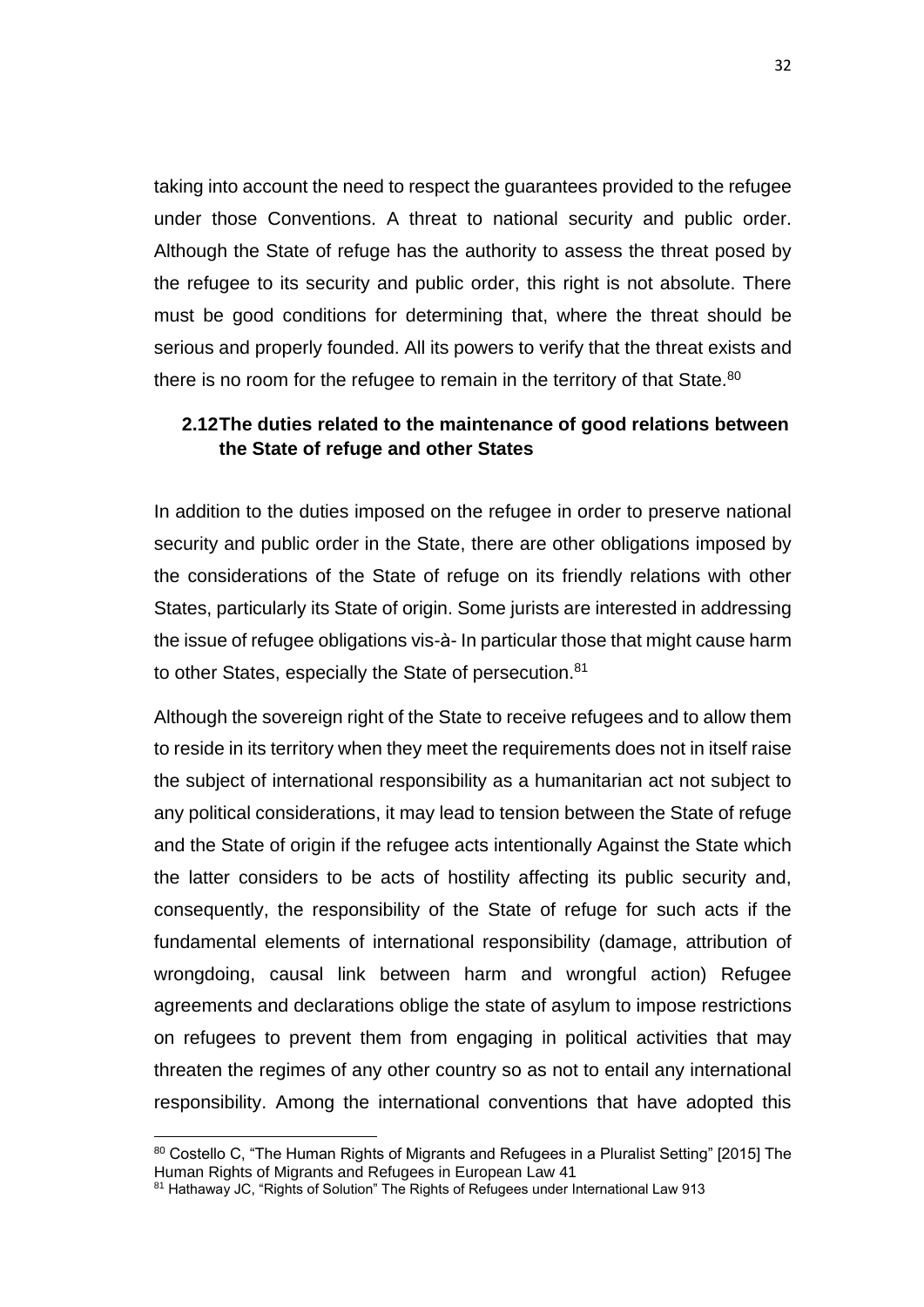obligation is the 1954 Caracas Convention on Refuge Which states in its article 9 that the State of refuge at the request of the State concerned shall take the necessary measures and measures to deport the refugee within a reasonable distance which the State of refuge considers to be far from the border.<sup>82</sup>

Article 30/2 of the 1969 African Convention on Refugees also explicitly and unequivocally affirms this commitment by the States Parties to prohibit their refugees from attacking any Member State of the Organization of African Unity, which may cause tension in the relations between Member States , Particularly through the use of weapons or media, and article 20.6 states that States must, within their means, make refugee accommodation within a reasonable distance from the borders of their country of origin. While the 1951 Convention contained no derogatory text, it did not obligate States to take measures or to impose restrictions on or control the activities of refugees, but in its preamble it expressed the hope that Contracting States would, to the extent possible, The Commission stressed the need for host States to exercise due diligence in order to prevent the movement of refugee communities into bases for military or paramilitary activities against the State of origin.<sup>83</sup>

In order for the state of asylum to control the activities of the refugees, we can divide the political activities of the refugees, which relate to the considerations of maintaining friendly relations between the two countries into two categories<sup>84</sup>:

The first category includes the activities of associations and organizations that are purely political, related to the struggle for power and directed against the State of origin or any other State, such as speeches, media attacks, military exercises or financial supplies to opposition groups within the country of origin or others.

<sup>82</sup> Hathaway JC, "International Law as a Source of Refugee Rights" The Rights of Refugees under International Law 15

<sup>83 &</sup>quot;Human Rights and Refugees: Enhancing Protection through International Human Rights Law" (2000) 69 Nordic Journal of International Law 117

<sup>84</sup> Udoh GP, "The Protection of Refugees Under International Human Rights Law" [2018] SSRN Electronic Journal.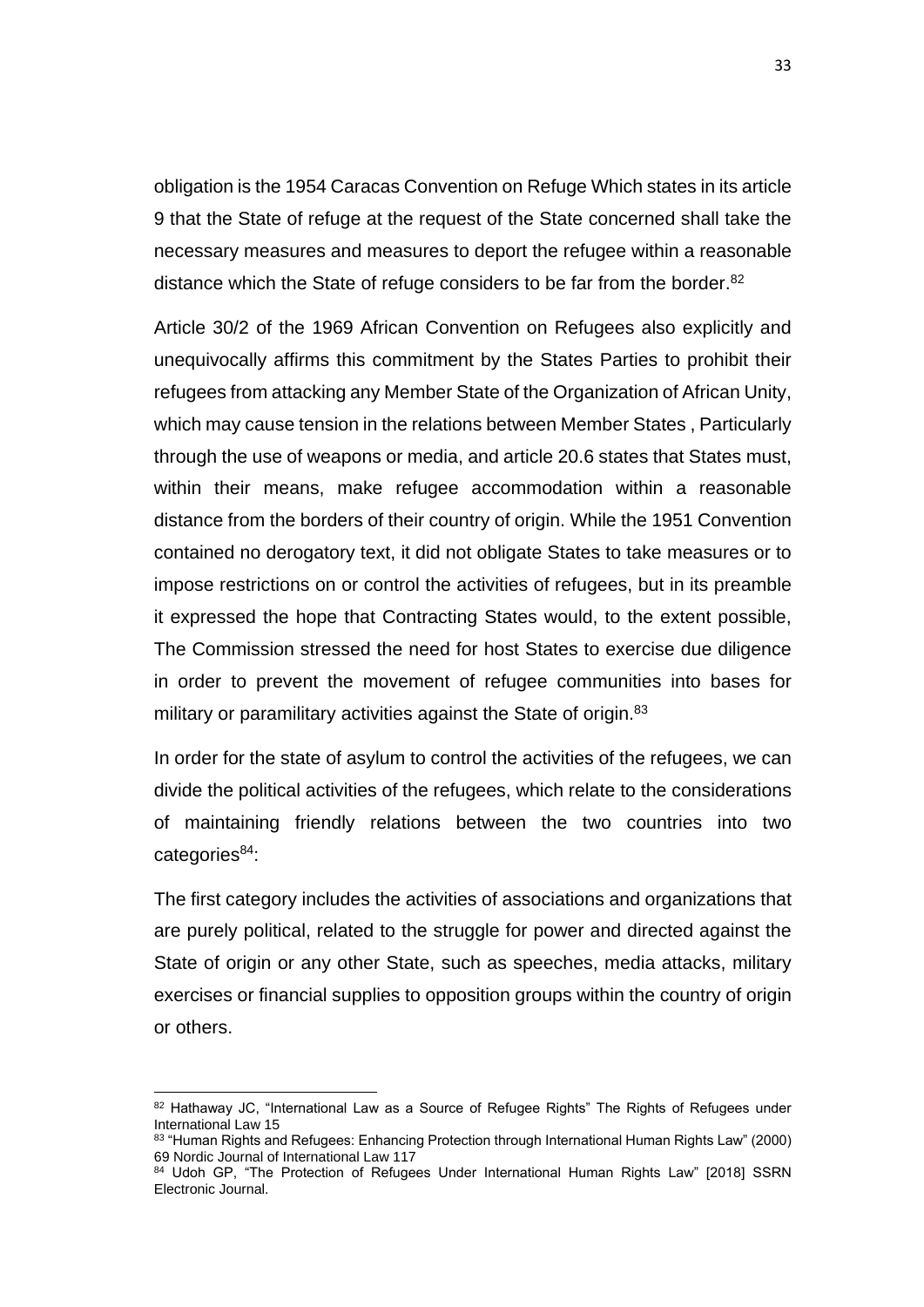If the refugee is able to carry out such activities, the responsibility of the State of refuge cannot be raised as long as it has taken due care to try to prevent it. Its obligation is an obligation to make an effort to the prevention of hostilities by refugees rather than the commitment to a result.

The second category includes every activity within the framework of human rights and their use, such as peaceful gatherings and political organizations that carry out activities with the social, economic, cultural or religious objectives of refugees and which are permitted by the laws of the State of refuge. Shall be exercised within the prescribed limits and not directed against the interests of the countries of origin or any other State. The State of refuge shall be held accountable in the event of violation of the right of refugees to exercise those rights and freedoms.

It is clear to us that recognition of refugee status entails the enjoyment of a range of rights that take into consideration the specificity of the refugee status, as well as the rights and freedoms enjoyed by other citizens and foreigners residing in the same state.<sup>85</sup> National security and public order in the State of refuge or considerations of maintaining its friendly relations with other States, in particular its State of origin. The refugee must comply with the laws, regulations and measures taken by the state to preserve its internal and external security so as to maintain its international protection. In case of violation of these rules, the possibility of termination of his status and expulsion from the state becomes possible under Article 32 of the 1951 Convention. In violation of or in violation of those rules, where international protection would be indispensable if its causes had expired, either voluntarily or as a result of changing circumstances in its country of origin.<sup>86</sup>

The author finds that the relationship between the refugee and the state of asylum is governed by specific foundations based on a clear rule, namely, that

<sup>85</sup> Khallouk M, "Confronting the Current Refugee Crisis: The Importance of Islamic Citizens' Initiatives in Germany" [2018] Religion in the European Refugee Crisis 87

<sup>86</sup> Udoh GP, "The Protection of Refugees under International Human Rights Law" [2018] SSRN Electronic Journal.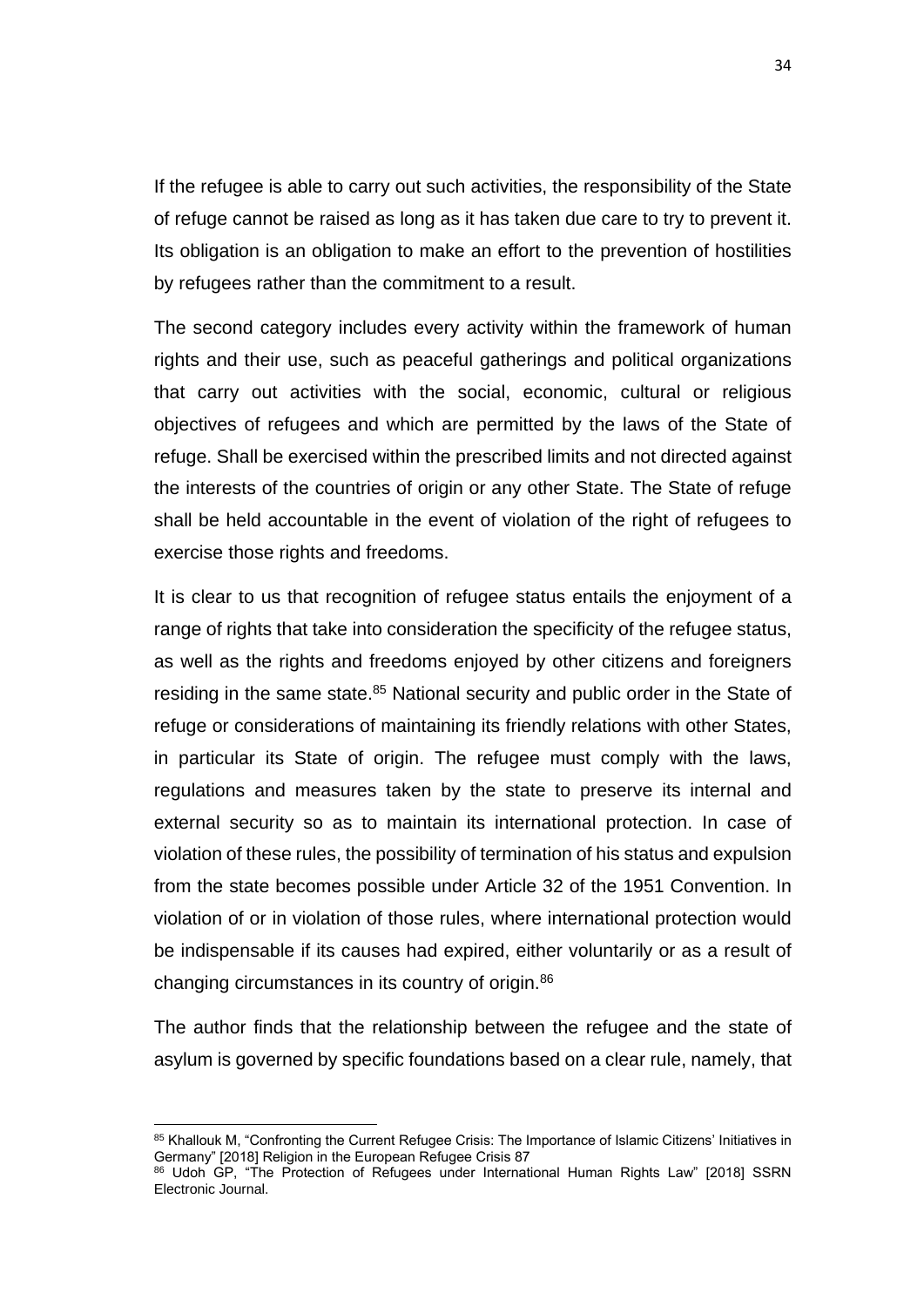the right of the refugee to resort to a state corresponds to the commitment and respect of that refugee, as a temporary guest on those states. The refugee is not entitled to violate the law, to attack others, or to interfere in the rule or embarrassment of those countries in their relations or agreements with others. Therefore, the refugee is committed to all obligations committed by the citizens of that state, and is committed to not interfering in any of the political, religious, economic, or internal affairs of that state except to the extent that it allows him to live in dignity, justice and security.<sup>87</sup>

#### **2.13 Third: Duties of the state of refuge**

 $\overline{a}$ 

The State of Refuge shall have the duties of refugee status set forth in the Convention relating to the Status of Refugees:

1. The host countries shall ensure that there is no discrimination on grounds of race or religion among refugees.

2. The countries hosting the refugees must grant the refugees good treatment and provide them with the same treatment provided to the citizens of those countries and at all levels, especially in the practice of religious rites and the freedom to provide religious education for their children.

3. Host States shall respect the rights of refugees acquired as a result of personal status such as marriage and other rights.

4. States shall provide the best treatment for refugees in respect of the possession of movable and immovable property.

5. States shall provide protection in the field of artistic, industrial, literary and scientific property of refugees.

<sup>87</sup> Human Rights and Refugees: Enhancing Protection through International Human Rights Law" (2000) 69 Nordic Journal of International Law 117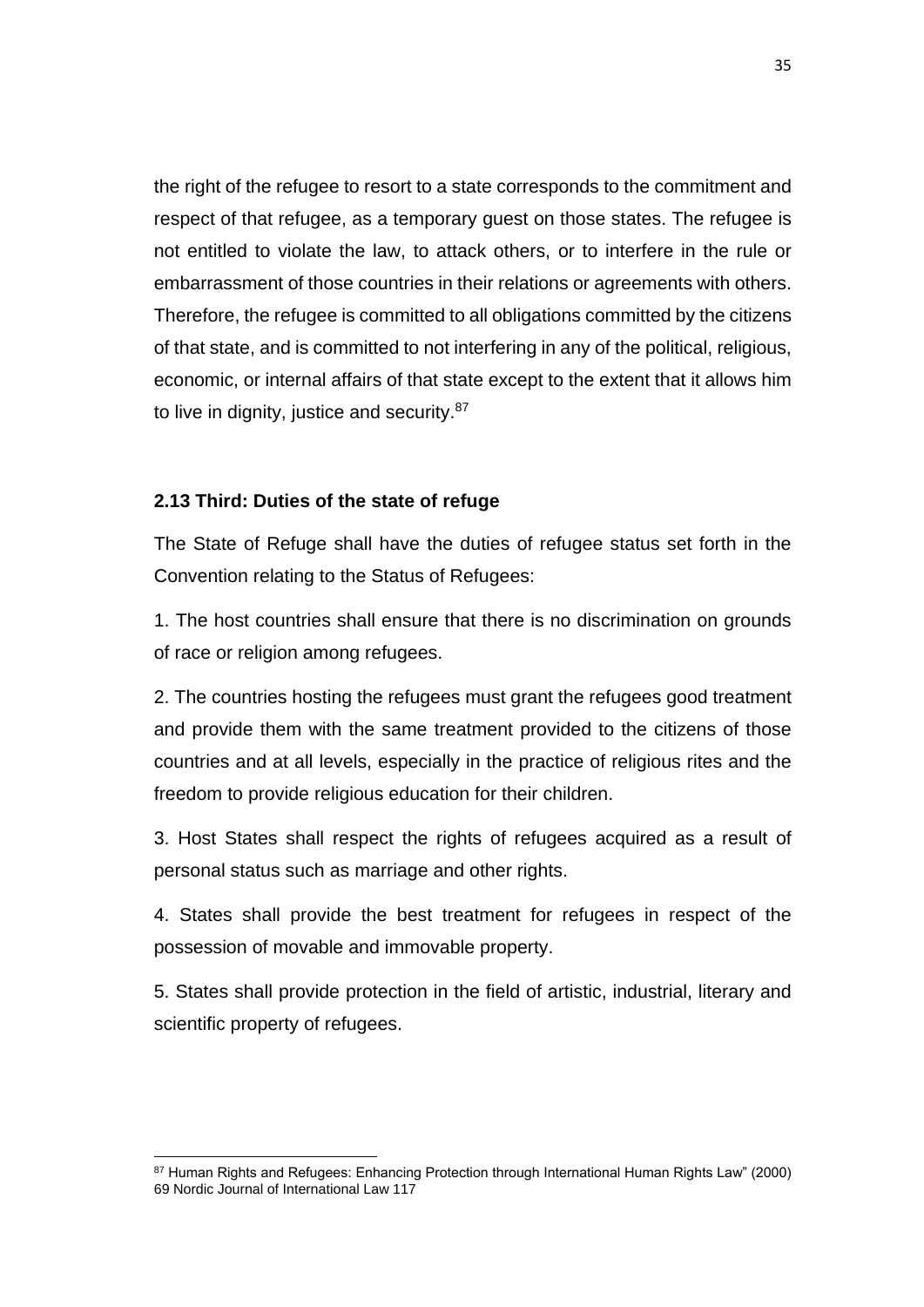6. The host countries should provide the best treatment for refugees wishing to do business and self-employment such as agriculture, industry, crafts and trade.

7. Host countries must provide education for children and housing for refugees.

8. The same treatment accorded to nationals of host countries in the field of health and relief should be provided.

9. Provide freedom of movement for refugees by host countries.

10. Exemption of refugees from any burdens, fees, or financial taxes.

11. As far as possible, host States shall facilitate the granting of nationality to the host country by refugees.

12. Non-refoulement is a principle that (no refugee should be returned in any form to any country in which he is at risk of persecution).<sup>88</sup>

In other words, any deportation must be an exception, when it is necessary for reasons of national security or public order, and certain procedures must be followed in relation to the expulsion decision and appeal.<sup>89</sup>

Article 32, paragraph 2, of the 1951 UN Convention states that the expulsion of such a refugee shall be only in pursuance of a decision reached in accordance with due process of law. Except where compelling reasons of national security otherwise require, the refugee shall be allowed to submit evidence to clear himself, and to appeal to and be represented for the purpose before competent authority or a person or persons specially designated by the competent authority. 90

13. Cooperation with the Office of the United Nations High Commissioner for Refugees:

<sup>88</sup> Ibid [15] p.133

<sup>89</sup>Convention Relating to the Status of Refugees 1951, Article 2 to 31

<sup>90</sup> Ibid [15] p.253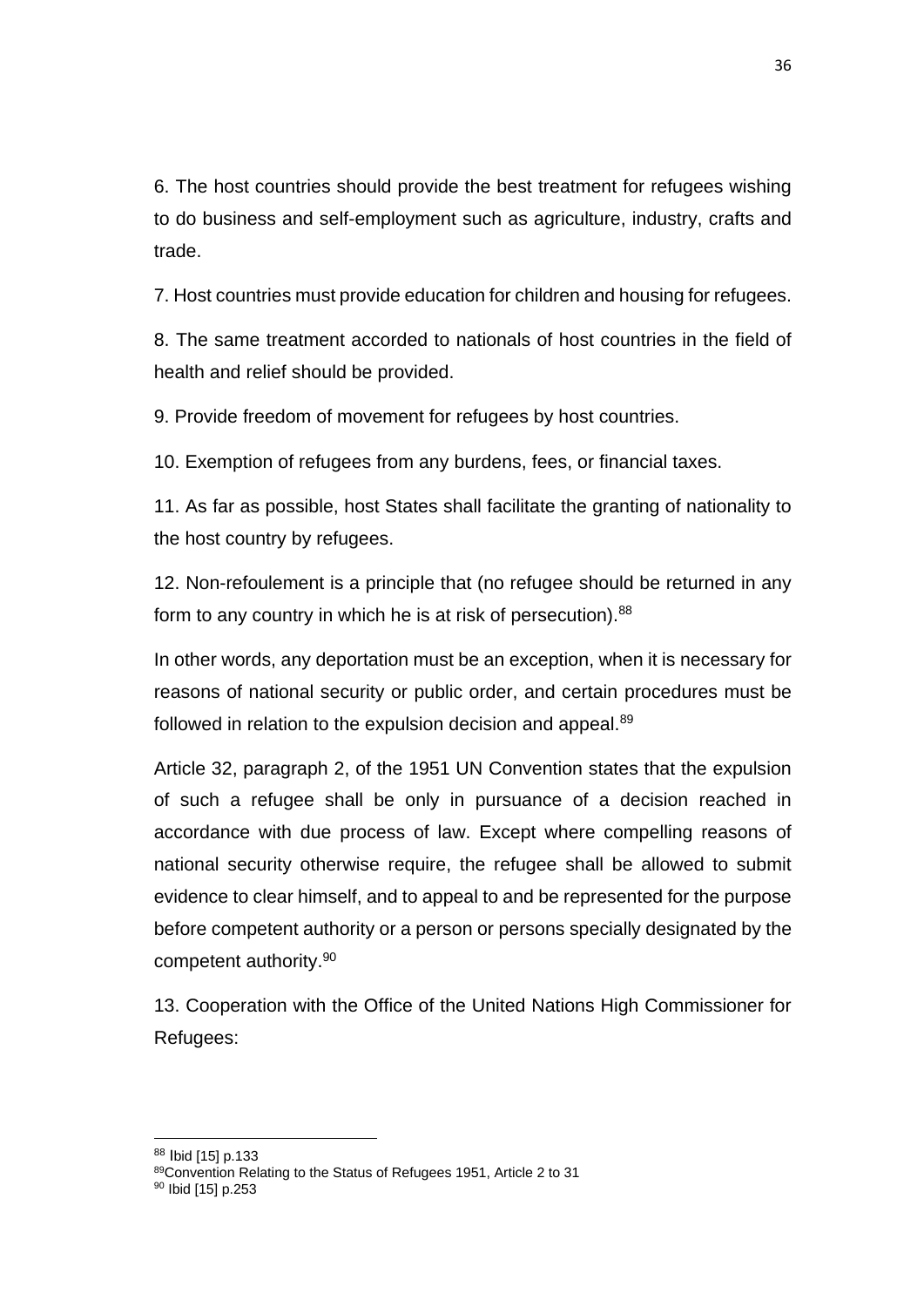In cooperation with the Office of the United Nations High Commissioner for Refugees (UNHCR), and in particular to facilitate its duties, the State of Refuge must comply with the provisions of the relevant conventions, in particular the 1951 United Nations Convention on Refugees and its 1967 Protocol.

## **2.14 Expiration of asylum in international law**

The end of asylum in international law is due to several reasons, including: death, expulsion: expulsion is possible in the right of the refugee according to "reasons of national security or public order, or if he obtains a permit to enter another territory", voluntary repatriation of refugees, nationality of the state of asylum.

It could be said here that the international laws and customs that impose humanitarian, moral and political duties on the countries of asylum are based on building a balanced relationship between the refugees and the host countries. At a time when the refugee seeks to find suitable conditions for living in dignity in the state of refuge, the state guarantees the refugees to live in normal humanitarian conditions, which is equal to the citizens of those countries, and works to secure the best possible rights and services at other times, and this is linked to the capabilities and possibilities of each state. And the rights acquired by the refugee as soon as recognized as a refugee in a State, that State may establish certain conditions and restrictions on that refugee and may declare its refusal as a refugee in the event of termination of the circumstances that led to its withdrawal or because of its violation of its laws or beyond the limits established as a legal refugee.<sup>91</sup>

# **2.15 The Efforts of the International Community to Contain the Refugee Crisis**

On September 19, 2016, the United Nations General Assembly adopted a set of commitments to strengthen the protection of refugees and migrants. These

<sup>91</sup> Convention Relating to the Status of Refugees 1951, Article 32 to 34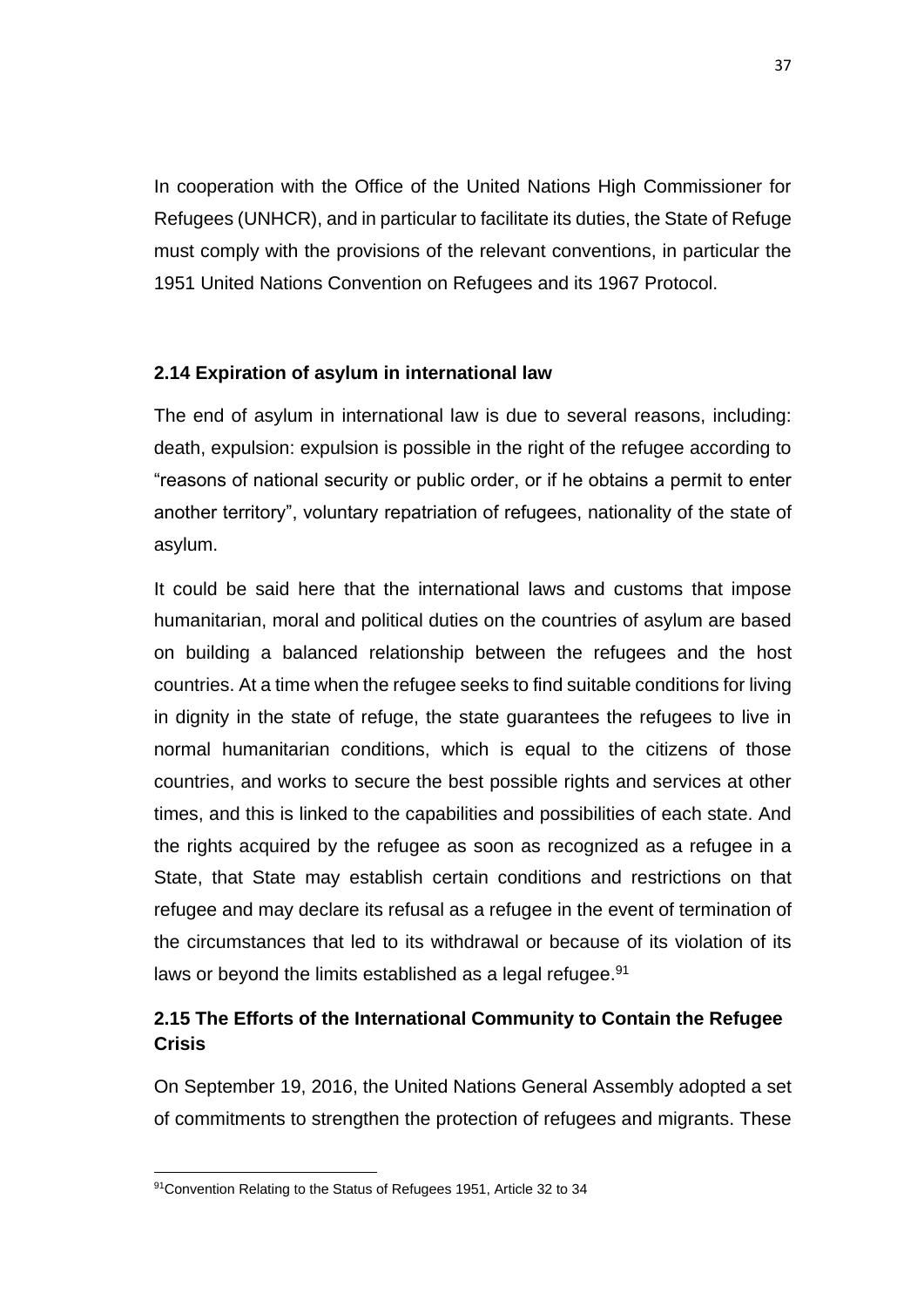obligations are known as the New York Declaration on Refugees and Migrants. The New York Declaration reaffirms the importance of the international refugee regime and represents an obligation of Member States to strengthen mechanisms for the protection of persons on their journey and to pave the way for the adoption of two new world treaties in 2018: The Global Compact on Refugees and the Global Compact for Secure, and Organized Migration.<sup>92</sup>

The Declaration mandated UNHCR to rely on the Comprehensive Refugee Response Framework contained in Annex I of the New York Declaration to develop a "Global Compact on Refugees". UNHCR will develop the compact in consultation with Governments and other stakeholders and the High Commissioner will propose the text in his annual report for 2018 to the General Assembly.

The New York Declaration sets out the main elements of the Comprehensive Refugee Response Framework (Annex I), which will be applied to large-scale refugee movements and protracted refugee situations.

The four main objectives of the Comprehensive Refugee Response Framework are:

- Ease pressures on the host country
- Enhance refugee self-reliance
- Expanding access to third country solutions
- Support conditions in countries of origin to return safely and with dignity.

# **2.16 What is the Global Compact for Refugees**

1. The Comprehensive Refugee Response Framework, as agreed upon by the Member States of the New York Declaration and annexed to the preamble and final clauses.

 $\overline{a}$ <sup>92</sup> Ibid [15] p.335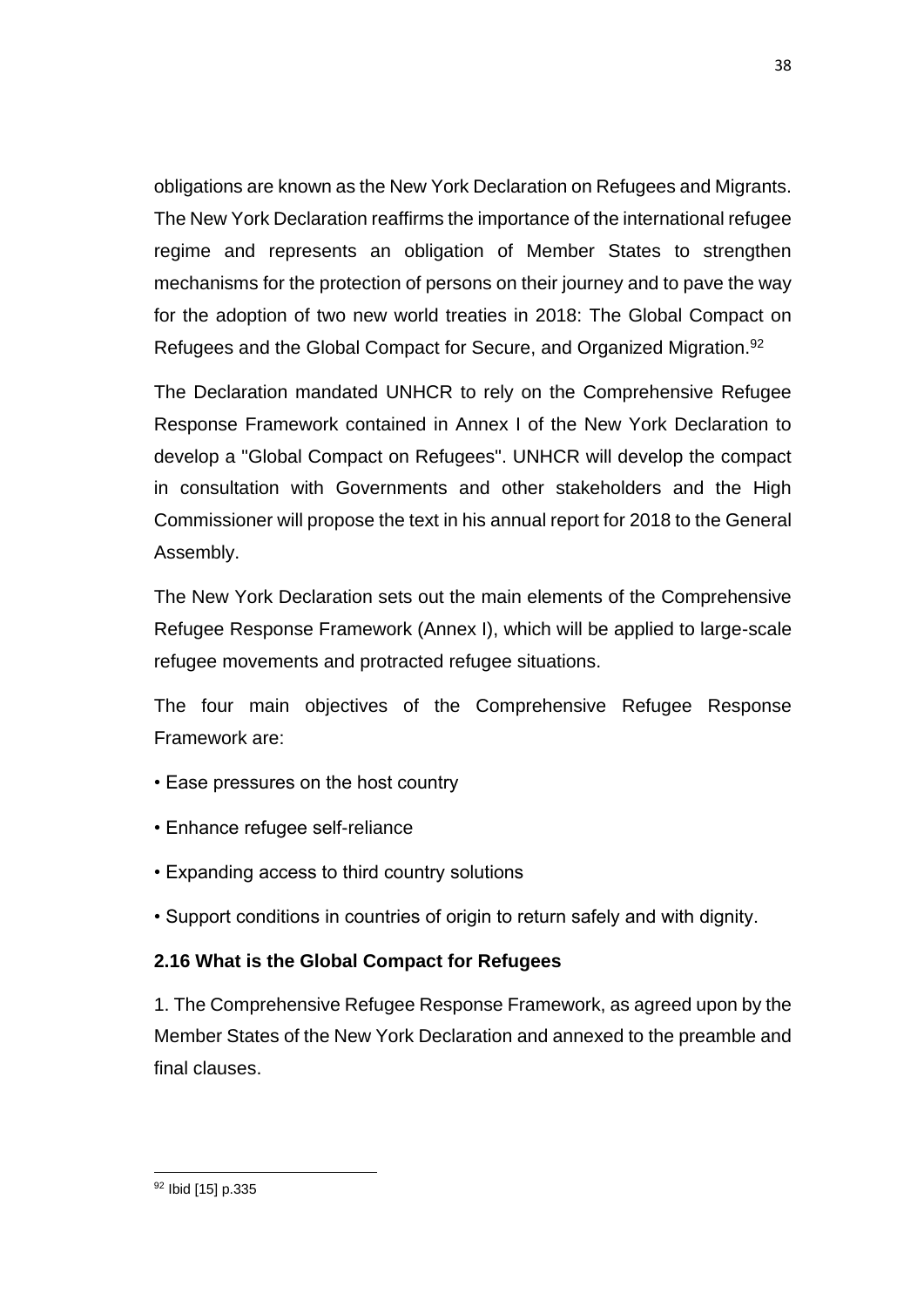2. A program of action that will draw upon good practices from around the world, and set out specific measures to be taken by UN Member States and others to operationalize the principles of the New York Declaration.

The program of action will provide a blueprint to ensure refugees have better access to health, education and livelihood opportunities and are included in their host communities from the very beginning. It will also set out tangible ways host governments can be supported when faced with large movements of refugees, and responsibility sharing systems so they do not shoulder the burden alone. This could include, for example, standby and partnership arrangements to deploy technical expertise, the release of funding reserves, or the activation of resettlement quotas.<sup>93</sup>

#### **2.17 How will the Global Compact on Refugees be developed**

The Global Compact on Refugees is being developed through three interrelated processes:

1. The Comprehensive Refugee Response Framework will continue to be applied to specific countries or situations, including by drawing lessons from existing or past refugee situations.

2. Thematic discussions on the key aspects of the Comprehensive Response Framework for refugees are taking place with the involvement of UN Member States, NGOs, academics, experts, advocacy groups and other stakeholders. These discussions will take place in dedicated sessions from July 2017, as well as in existing for a, such as UNHCR's 2017 Annual Consultations with NGOs in June 2017. The main topics will include past and current regional approaches to large movements of refugees; measures to be taken on the reception and admission of refugees; support for immediate and ongoing needs of refugees and host communities; and durable solutions for refugees.<sup>94</sup>

<sup>93</sup> Connor P. Still in Limbo: About a Million Asylum Seekers Await Word on Whether They Can Call Europe Home. (2017). Pew Research Center, p.5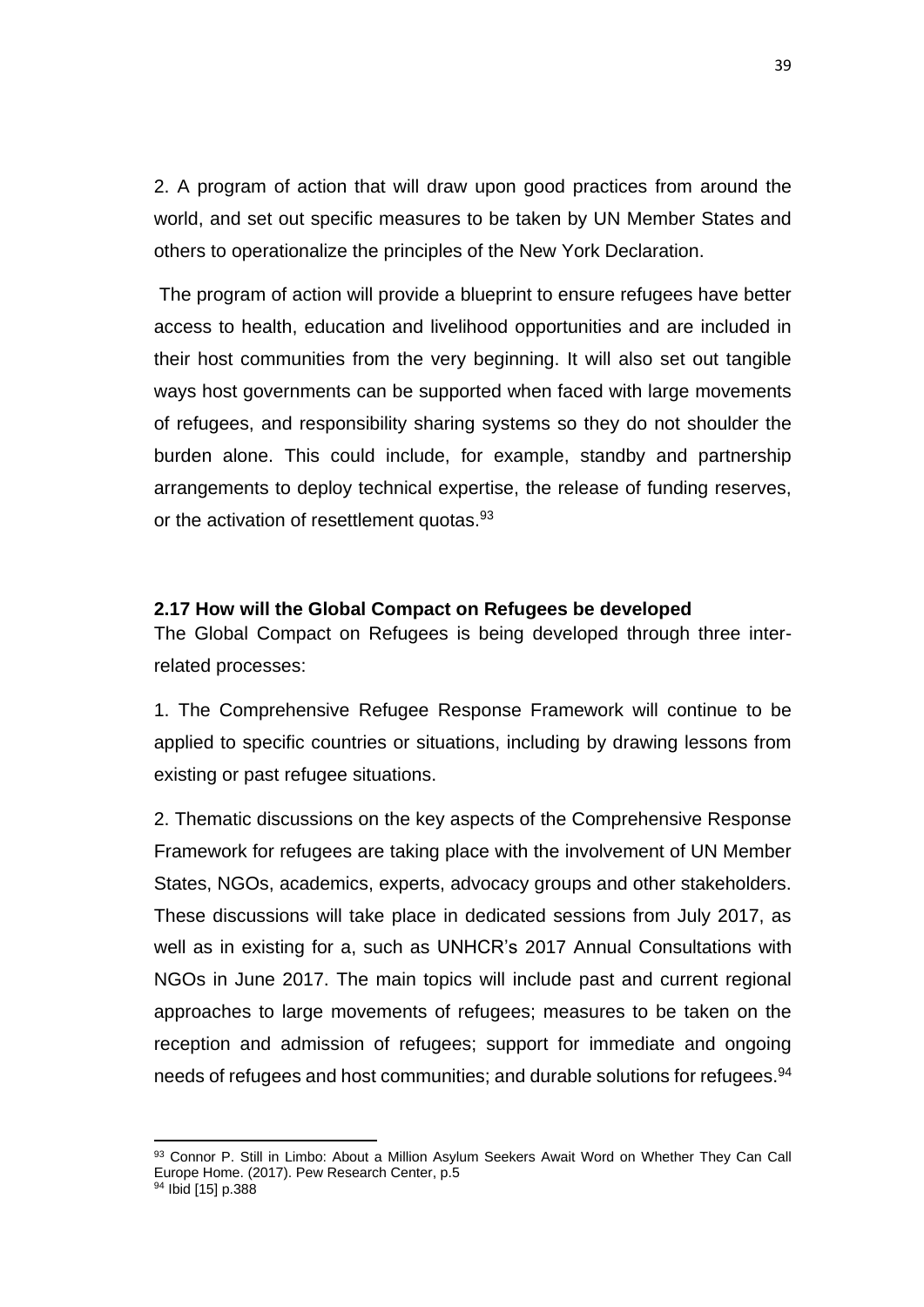3. A stocktaking of progress and lessons learned will take place in late 2017, including the High Commissioner's Dialogue on Protection Challenges in December.

UNHCR will then prepare and circulate the proposed draft global charter on refugees. Official consultations have been held since February until July 2018, on which to base the final text to be proposed by the High Commissioner in its annual report for 2018.

In adopting the New York Declaration<sup>95</sup>, Member States:

• Expressed profound solidarity with those who had been forced to flee;

• reaffirmed their obligation to fully respect the human rights of refugees and migrants;

• agreed that protecting refugees and countries that shelter them are shared international responsibilities and must be borne more equitably and predictably;

• pledged robust support to those countries affected by large movements of refugees and migrants;

• agreed upon the core elements of the Comprehensive Refugee Response Framework; and

• agreed to work towards the adoption of a global compact on refugees and a global compact for safe, orderly and regular migration.

To conclude this chapter, the new global agreement to launch a renewed declaration on refugees is an important step towards emphasizing the importance of the refugee issue, which is witnessing an increase around the

 $\overline{a}$ <sup>95</sup> 71/1. New York Declaration for Refugees and Migrants, Resolution adopted by the General Assembly on 19 September 2016, available at: ([www.unhcr.org/events/conferences/57e39d987/new-york-declaration](http://www.unhcr.org/events/conferences/57e39d987/new-york-declaration-refugees-migrants.html)[refugees-migrants.html](http://www.unhcr.org/events/conferences/57e39d987/new-york-declaration-refugees-migrants.html)) [accessed on 6 May 2018].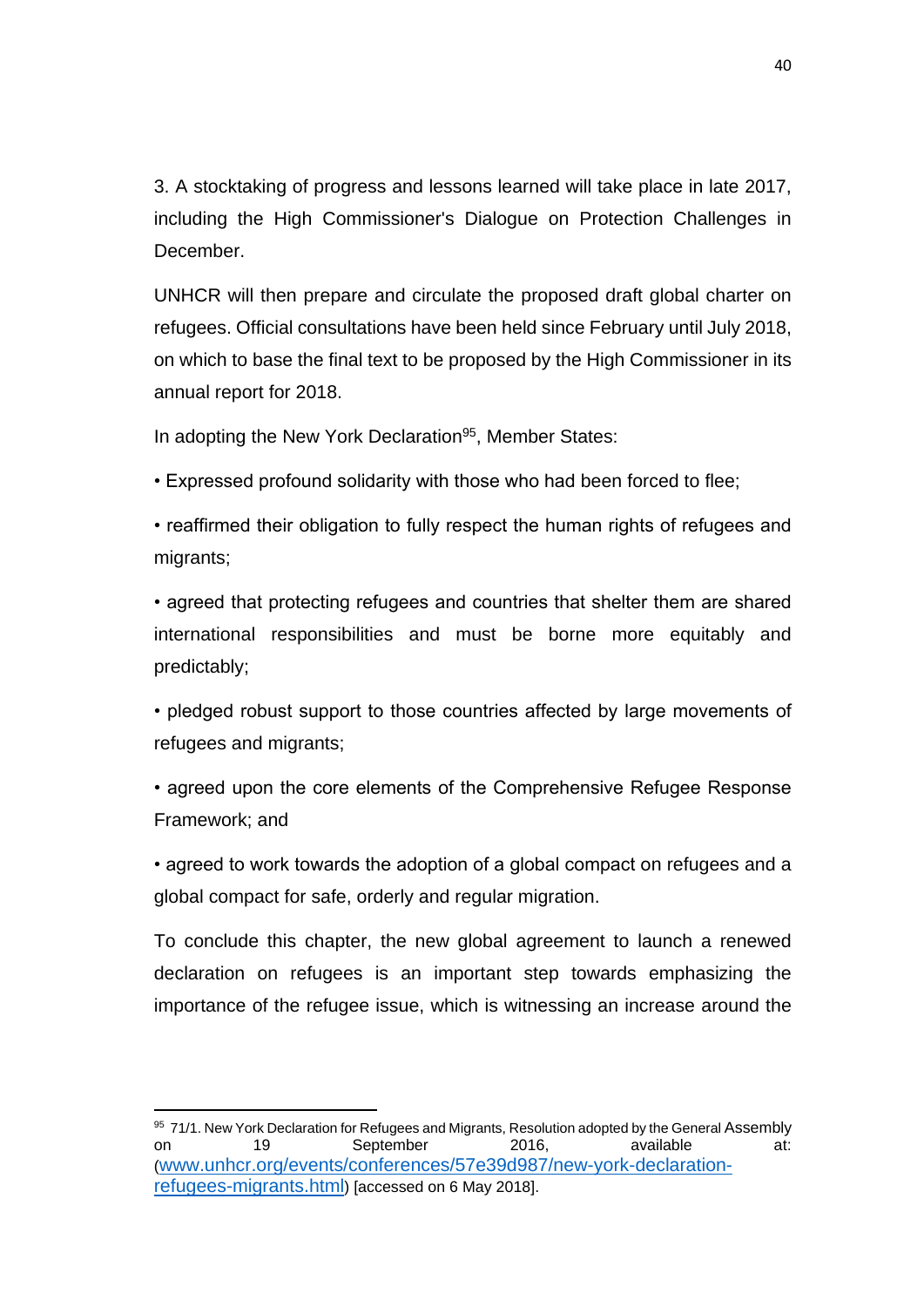world. The declaration is an important confirmation of the moral, political and economic commitment to refugees around the world.

The author also finds that this great international interest in the refugee issue has become a problem for many countries, especially the rich and major countries. The increasing number of refugees has a number of social, political and economic problems. In conjunction with search for stability and a comfortable life that eliminates the difficulties, he experienced during the asylum journey. The author believes that this declaration will be a clear point in renewing the attention of the world to the refugee issues and the role played by the host countries towards the refugees and the services they provide to them, especially those with modest financial capabilities such as Jordan and Lebanon. To re-focus on the need to discuss the reasons that lead to asylum in each country on the one hand and thus try to make recommendations and work on solutions that remove the reasons that led to the occurrence of asylum in those countries.<sup>96</sup>

Asylum and refugee issues have become major challenges for many countries and international organizations<sup>97</sup>. There are humanitarian, economic, health, and many other challenges that require the international community to deal with refugees and their issues with all responsibility and seriousness to reduce the increase in asylum in general and to alleviate the problems and burdens they face. In addition, this imposes on all, states, organizations, specialists and individuals to find continuous and serious solutions for asylum and refugees.<sup>98</sup>

<sup>96</sup> Connor P. Still in Limbo: About a Million Asylum Seekers Await Word on Whether They Can Call Europe Home, (2017). Pew Research Center, p.5 <sup>97</sup> Ibid

<sup>98 &</sup>quot;Refugees, Asylum Seekers, the Rule of Law and Human Rights" The Unity of Public Law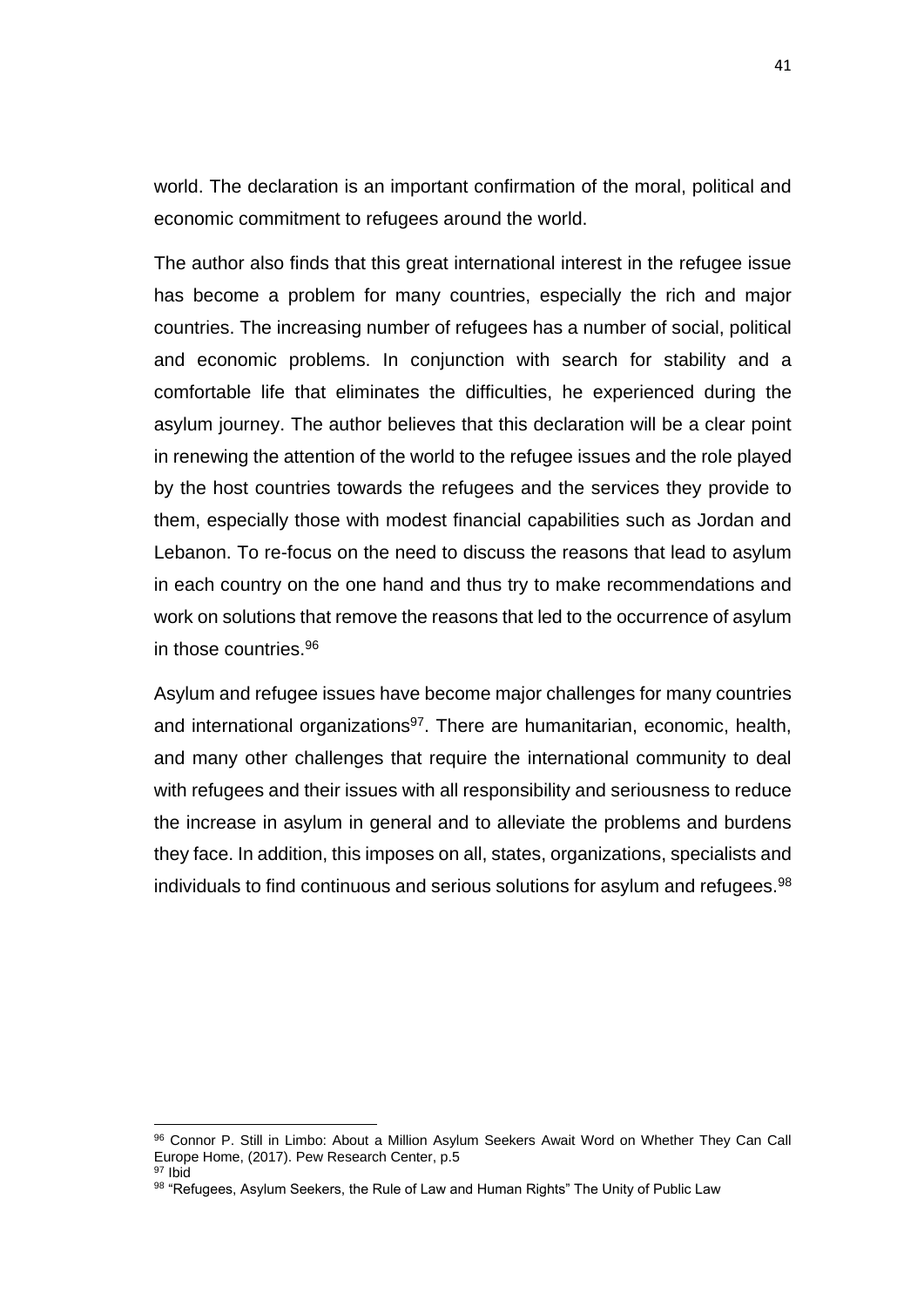# **CHAPTER 3**

 $\overline{a}$ 

# **SYRIAN CRISIS AND REFUGEES**

#### **3.1 The Ongoing Humanitarian Crisis in Syria**

The events of the Syrian revolution began in March 2011 in the southern city of "Daraa". This was after the arrest and torture of some young teenagers who painted revolutionary slogans on the wall of their school, which led to demonstrations after the regime refused to release them. Then the scene developed after the security had forced fire on demonstrators and killed many of them, which led to an increase in the number of demonstrators throughout Syria to demand the departure of Syrian President Bashar al-Assad. The Syrian crisis is considered the biggest humanitarian crisis of the current century. The conflict in Syria led to the death of hundreds of thousands of people. The war forced more than 6.1 million people to leave their homes inside Syria. Some 5.6 million people are refugees seeking a safe place in neighboring countries. According to UNHCR, Syria was the second major source of refugees in 2013, with nearly 2.9 million people displaced since the beginning of the civil war in March 2011.<sup>99</sup>

Over the years, the Syrian people have suffered from death, detention, torture and severe shortages of food, drink and health care. All this has led to displacement and immigration. The suffering has not stopped at this point, but

<sup>99</sup> United Nations High Commissioner for Refugees (UNHCR). 2014 Syria regional response plan, strategic overview, mid-year update. Geneva, Switzerland: Author; 2014 [Retrieved from http://data.unhcr. org/syrianrefugees/regional.php].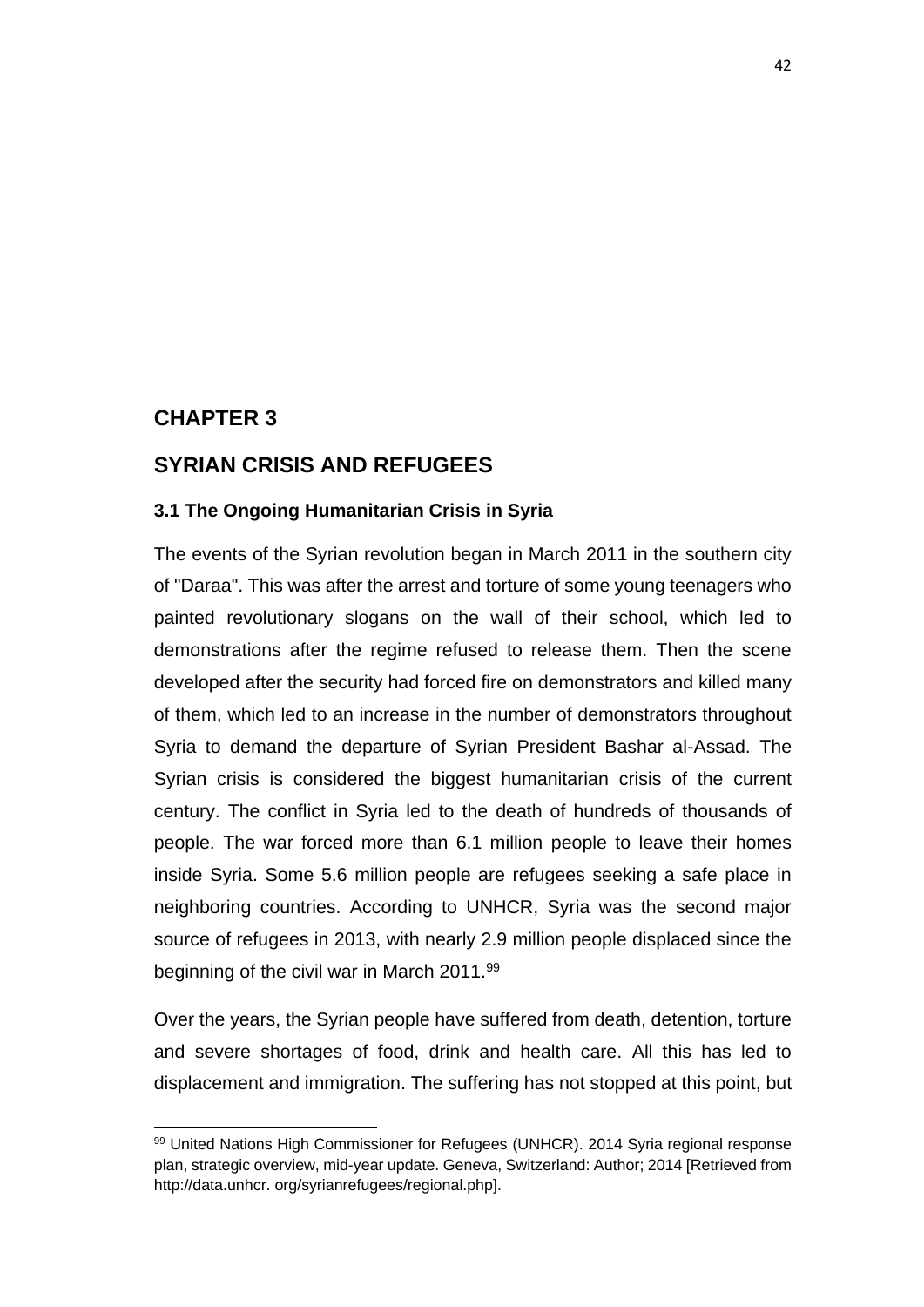has gone beyond the limits of the lives of refugees in neighboring countries. Syria has become the largest source of refugees and displaced persons in the world. More than half of the Syrian population lives between the displacement and poverty. "It is estimated that 50% of Syrian refugees live in rented properties, 26% in nomadic camps, and 24% hosted by families or in community shelters". 100

As the Syrian humanitarian crisis enters its seventh year, we talk about challenges and sorrows facing the Syrian people inside Syria. There are also challenges and difficulties facing the Syrians abroad. We must stand up to the most important challenges facing the Syrian refugees abroad.

#### **3.2 Reasons faced by the Syrians inside and outside Syria**

The United Nations High Commissioner for Refugees states that "even during wars, there are rules that must be respected by all parties. In Syria, even the option of escaping from conflict zones to safety in other parts of the country is dwindling". The situation inside Syria has become even more difficult. Millions are living in harsh conditions. As the UN High Commissioner for Refugees has pointed out, the conditions faced by civilians inside Syria are worse than ever, with 69% of them living in extreme poverty. The proportion of households spending more than half of their annual income on food has risen to 90 percent, while food prices have risen eight times as much as pre-crisis levels, and some 5.6 million people suffer life-threatening conditions for their security, basic rights or living standards they need emergency humanitarian assistance<sup>101</sup>. These statements are strong indicators of the deterioration of the internal Syrian humanitarian situation, which means that there are millions of Syrian people living in bad and difficult living conditions and at all levels. However, on the external level, it is not without the existence of reasons that led to the

 $100$  Naufal H. Syrian refugees in Lebanon: the humanitarian approach under political divisions (Migration Policy Center Research Report 2012/13). 2012 Retrieved from Robert Schuman Centre for Advanced Studies, San Domenico di Fiesole (FI): European University Institute website: http://hdl.handle.net/1814/24835.

<sup>&</sup>lt;sup>101</sup> Development and Protection Challenges of the Syrian Refugee Crisis" [2016] Human Rights Documents online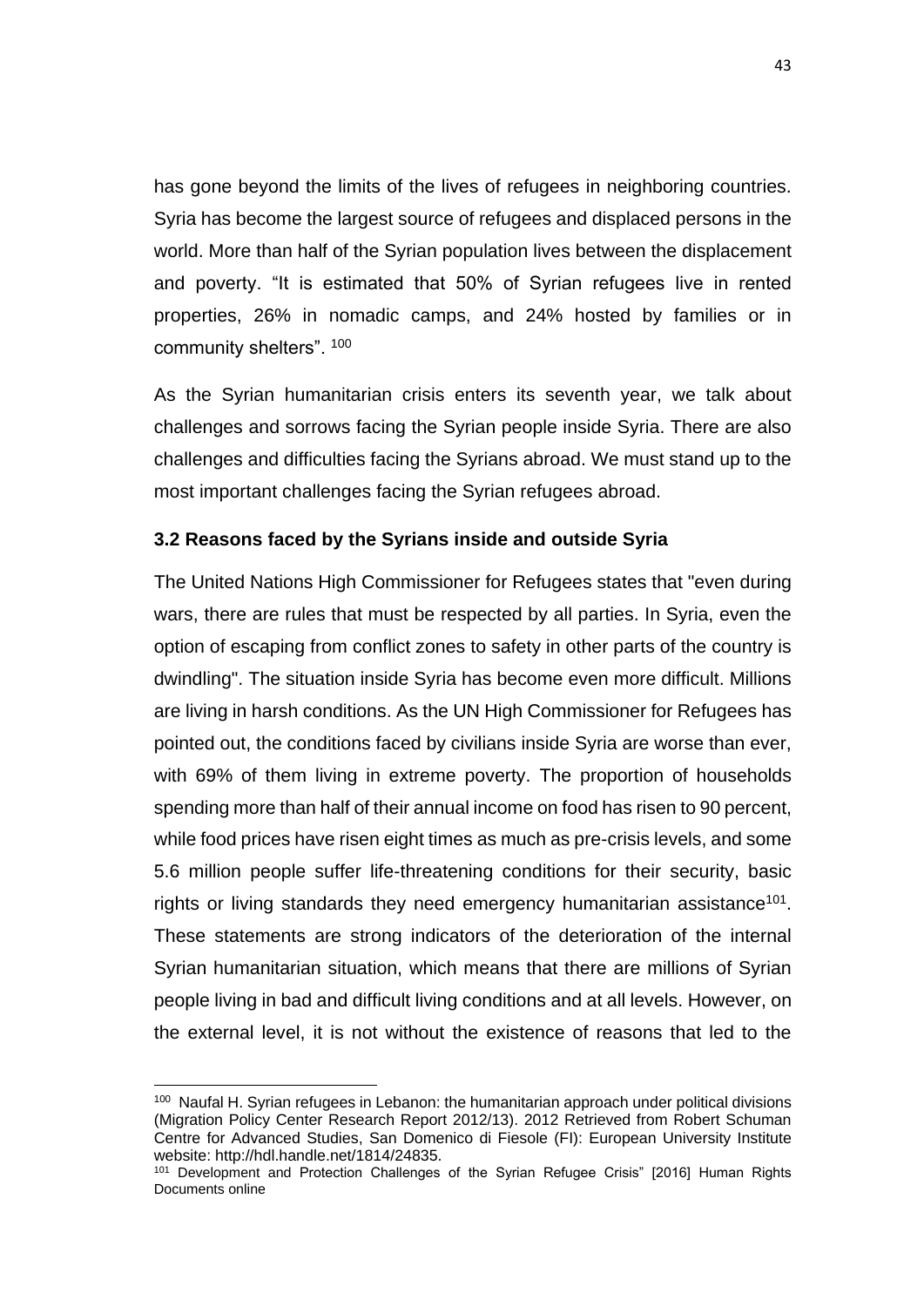creation of suffering that share with the suffering inside the Syrian in many points. Escape from Syria does not necessarily mean eliminating the effects of internal suffering, which will be addressed here by the author, beginning inside and outside Syria.<sup>102</sup>

#### **3.2.1 First: The Obstacles that faces Syrians at home**

### **3.2.1.1 Food and drink**

The war in Syria has led to a crisis of undernourishment and malnutrition. Millions of people are malnourished because of the difficulty in providing food. Many civilians face a critical situation and more than half of Syria's population needs urgent food assistance.

One of the main reasons for the deterioration of the food situation in Syria is the significant decline in the agricultural sector. For example, the shortage of workers, the inability to cultivate land, the low production of wheat as the production of wheat has declined, annual rate is currently 1.8 million tons, compared to 2011, where it was equivalent to about 4.1 million tons. Among the factors that led to the deterioration of the food situation in Syria is the rise in prices that was ten times higher than it was before the war. This indicates the alarming deterioration that hit the lives of the Syrians, where the proportion of the poverty line exceeded 80% according to the United Nations estimates for 2016, The sanctions imposed on Syria, which led to a significant decline in the economic level, which directly affected the living situation of the Syrians.<sup>103</sup>

The ongoing war is considered the main reason for the low nutritional status in Syria. This led to the displacement and immigration of millions as they became without water or food, coupled with the imposition of the regime and its

 $\overline{a}$ <sup>102</sup> Dromgold M, "Understanding Migration Management and Its Impact on Syrian Refugees in Turkey" "Guests and Aliens": Re-Configuring New Mobilities in the Eastern Mediterranean After 2011 - with a special focus on Syrian refugees

<sup>&</sup>lt;sup>103</sup>[World Food Programme,](https://www.google.com/url?sa=t&rct=j&q=&esrc=s&source=web&cd=1&cad=rja&uact=8&ved=0ahUKEwiK3raenL3bAhUNS5oKHRbgBakQFgglMAA&url=http%3A%2F%2Fwww1.wfp.org%2F&usg=AOvVaw2H42UXP1LLWG28yuGmmW5D) 'Syria emergency' [<www1.wfp.org/emergencies/syria-emergency](http://www1.wfp.org/emergencies/syria-emergency) > accessed 2 Jun 2018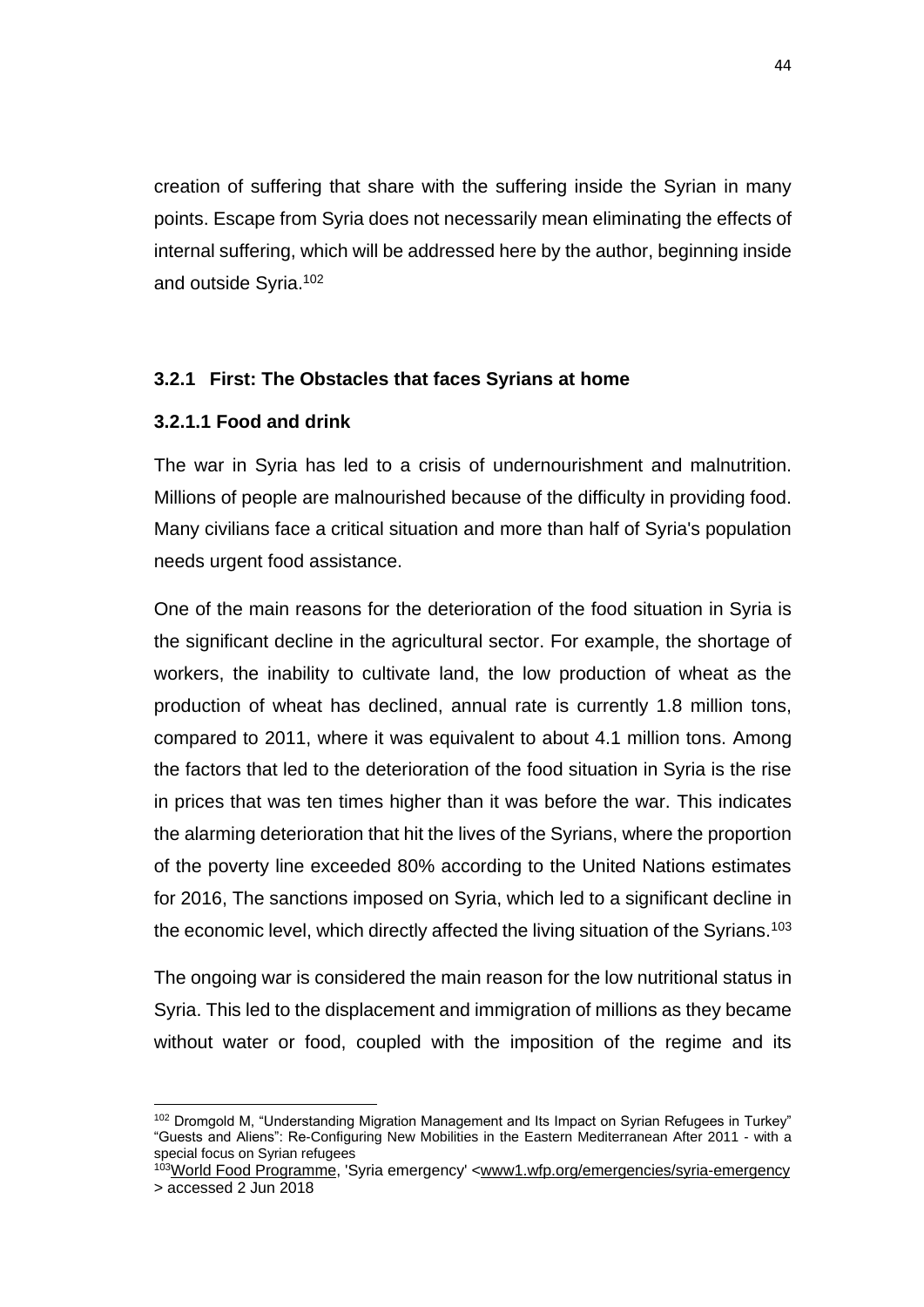supporters on the siege on cities and villages, which impedes the arrival of international aid, as happened in Aleppo, exacerbated the situation to become a collective famine in those besieged cities and villages.<sup>104</sup>

#### **3.2.1.2 The Health**

 $\overline{a}$ 

Currently, less than half of the health centers in Syria work. More than half of the public hospitals and health centers in Syria has been closed or only partially functioning as well as the lack of clean water, electricity and adequate medical and surgical supplies in the centers that are still operating. This inability to provide health services to those in need of the Syrian people caused great human losses due to cases that could be treated.

One of the main reasons for this was the targeting by the regime of shelling of health centers and hospitals, preventing access to medicine and obstruction of access to medical and relief assistance by the regime. For example, UNHCR and its partners provided relief supplies to people in Syria. A humanitarian convoy was set up to provide relief to the people trapped in "Douma", located in the eastern "Ghouta" on 5 March 2018, but the shelling forced the trucks to leave before half of the relief and medical items for the affected people were taken down.<sup>105</sup> Dr. Peter Salamah, Executive Director of the WHO Health Emergency Program said that "the basic health needs of Syria are not yet met, the resources available to support health workers are exhausted, and the health system has been stretched too much". Without access to existing health care services, including the security risks facing health care workers and the availability of medicines, supplies and equipment. He added that: "On this sad anniversary of the outbreak of war in Syria and before other lives are lost, the World Health Organization (WHO) calls for regular access, without obstacles

<sup>104</sup> Dromgold M, "Understanding Migration Management and Its Impact on Syrian Refugees in Turkey" "Guests and Aliens": Re-Configuring New Mobilities in the Eastern Mediterranean After 2011 - with a special focus on Syrian refugees

<sup>105</sup>Forced Migration Review, 'The Syria crisis, displacement and protection' (September 2014) Issue 47 <reliefweb.int/sites/reliefweb.int/files/resources/syria\_1.pdf> accessed 2 Jun 2018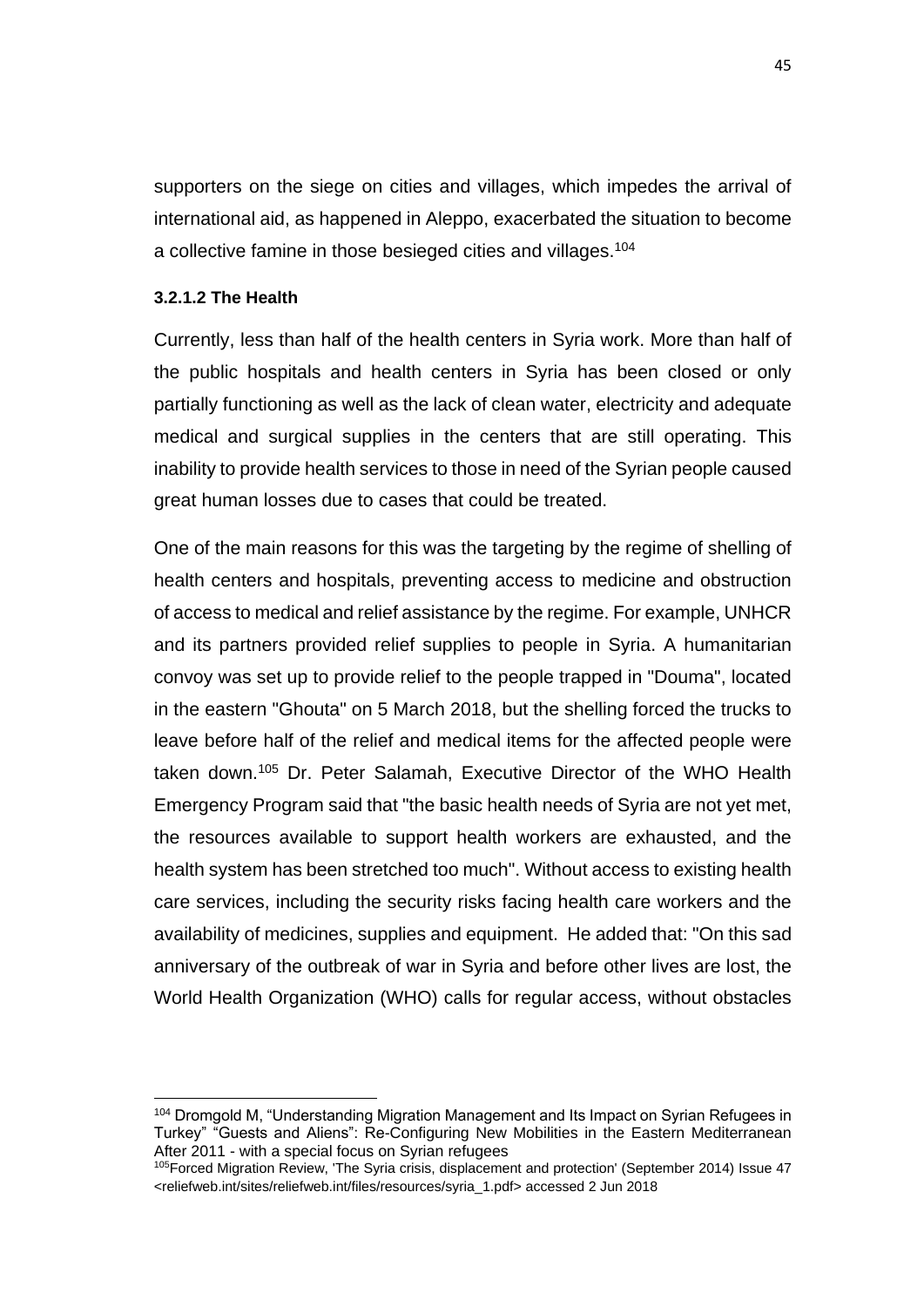or obstacles, to all areas to deliver medicines, vaccines and life-saving medical supplies".<sup>106</sup>

### **3.2.1.3 Education**

About two-thirds of school-age children are unable to attend school, and millions of them are out of school because of the impact of displacement and asylum. The transition from one place to the other leads to a breakdown in schooling and education for children, except for the availability of the school environment and schools in places of displacement or asylum.

One of the main reasons for the deterioration of the education sector is the destruction of schools or their use as shelters, in addition to the lack of a safe environment. With the continuous killing and targeting of civilians, there is no suitable environment for sending children to school, all of which have harmed the rising generation. The dropout of education lead to many difficulties and problems associated with several axes, such as the social, cultural and economic level, because of the effects of this overall problem reflected the society as unemployment and poverty.<sup>107</sup>

#### **3.2.2 Second: Suffering faced by Syrians abroad**

In addition to what the author said about the suffering at home, the scenario is repeated abroad. After seven years of asylum and displacement, the money and savings were in their hands. Many refugees live in neighboring countries under the most difficult circumstances, and suffer to provide housing and support their families and meet their basic needs. Alfadhli and Drury classify these stressors "into three main groups financial stressors (including poverty, poor housing, education, and health expenses), environmental stressors (including documentation issues, moving into an unfamiliar environment, and

 $\overline{a}$ <sup>106</sup> "Human Rights and Refugees: Enhancing Protection through International Human Rights Law" (2000) 69 Nordic Journal of International Law 117

<sup>&</sup>lt;sup>107</sup>Bülent Aras and Salih Yasun, "The Educational Opportunities and Challenges of Syrian Refugee Students in Turkey. Available at research.sabanciuniv.edu/29697/1/syrianrefugees.pdf> accessed 2 Jun 201.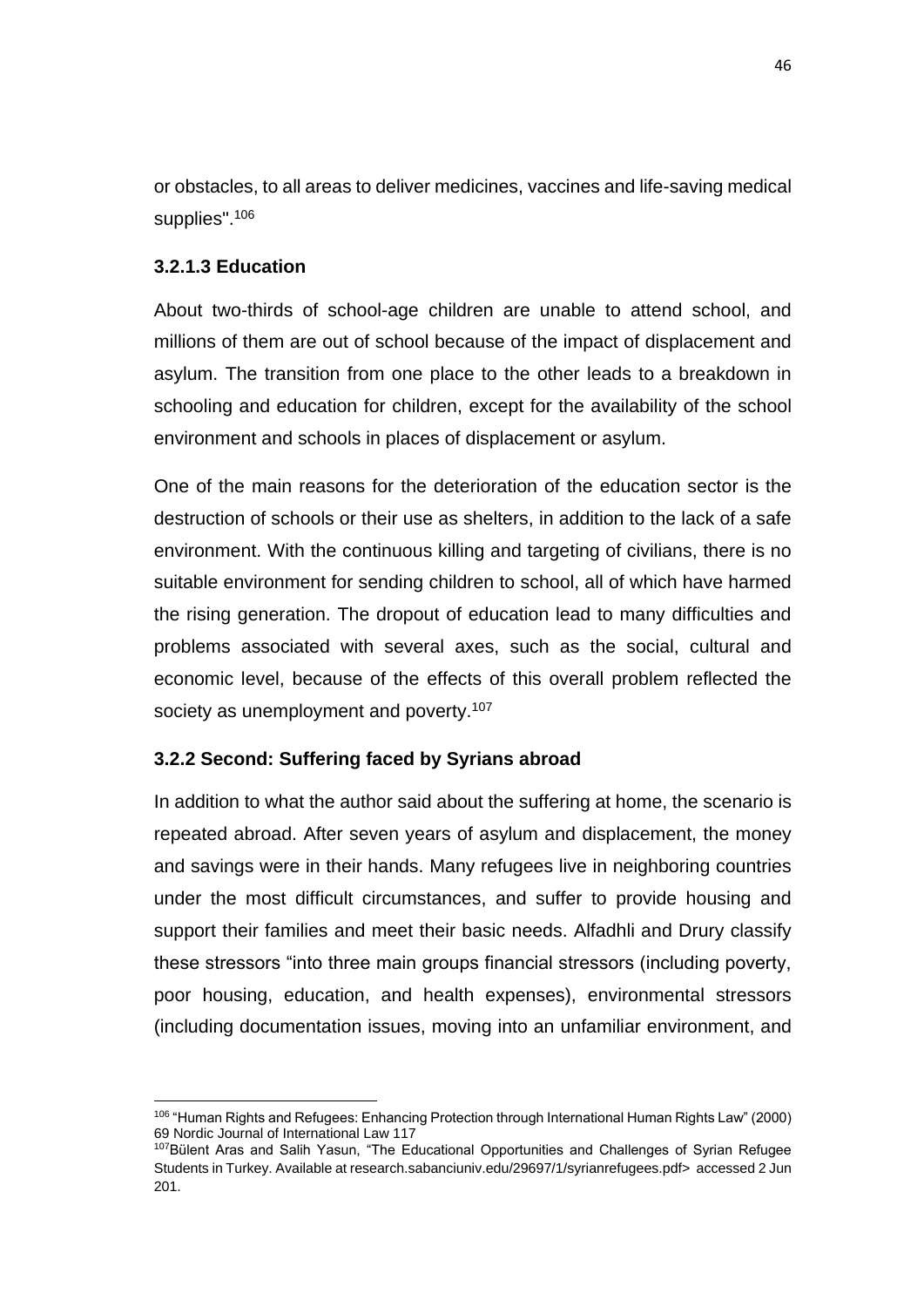suffering from instability), and social stressors (including separation from relatives, prejudice, discrimination, and exploitation)"<sup>108</sup>.

#### **3.2.2.1 The hardship of living**

 $\overline{a}$ 

The lives of Syrian refugees in neighboring countries have become more difficult, with the majority living below the poverty line. More than three quarters of the refugees in several countries cannot meet their basic needs at the food, shelter, health or education levels, in addition to many reasons Living conditions for refugees abroad. Restricting formal access to employment is a major problem for refugees in all the countries they have taken refuge in, and insufficient access to cash assistance, affecting their standard of living in all respects.

In Lebanon, for example, 70% of the refugees live below the poverty line of \$ 3 per day, while 39% do not have access to the necessary medical care because of the high costs of treatment and medication.<sup>109</sup>

In Jordan, 86% of refugees outside camps live below the poverty line of \$ 96 per month, which results in horrible consequences. For example, some families force girls to get married early in order to get money, to alleviate their accumulated burden, or in search of a better life to live.<sup>110</sup> Unfortunately, couples exploit these matters because in most cases, the Syrian girl could be a second wife, and the consequences of poverty and poor living conditions forced parents to operate children, which reflected negatively on their educational and social situation as well. Khalifah Alfadhli and |John Drury finds that "refugees in particular offered substantial support to new families moving in their area, by sharing an apartment with them and guiding them through whatever they needed to know about the new area and the services available to them. Social support was not only available among the refugee community

<sup>108</sup> Alfadhli, K., & Drury, J. A typology of secondary stressors among refugees of conflict in the Middle East, (2017): The case of Syrian refugees in Jordan

<sup>109</sup> Janmyr M. The Legal Status of Syrian Refugees in Lebanon, (2016). AUB Policy Institute, p.10.

<sup>110</sup> Carrion D.Syrian Refugees in Jordan Confronting Difficult Truths, (2015). Middle East and North Africa Programme Research Paper, p.4-6.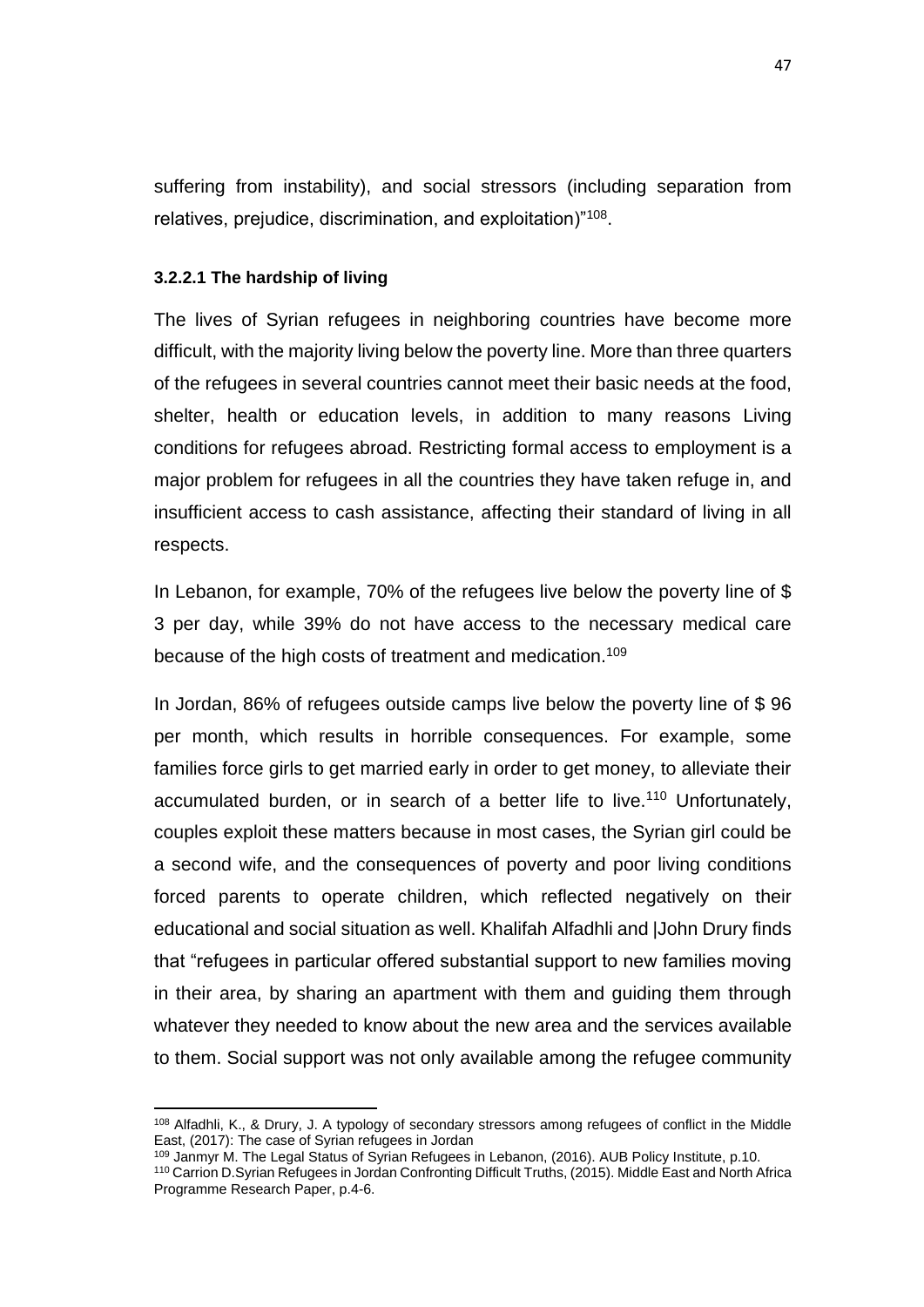but was a priority to the Syrian refugees who preferred to pay higher rent to stay living near each other"<sup>111</sup>

In terms of education, this sector is also free of problems, especially children of Syrian refugees of school age, in Jordan, Egypt, Lebanon and Iraq. In Jordan, for example, some 20% of children leave school to work. In Lebanon, many fail to attend school or have difficulty with the new curriculum while working to support their families. The Ministry of Education in Lebanon has increased the number of places reserved for Syrian children by 100%. However, another 200,000 Syrian children were unable to attend school. With the increase in the proportion of refugee children in schools in recent years, there are still obstacles. Of the 1.7 million school-age Syrian refugees, 48% are still out of school and the national public school systems in the host countries the second is to absorb Syrian students and they need a lot of support.<sup>112</sup>

#### **3.2.2.2 Lack of funding**

 $\overline{a}$ 

The financial support provided in the provision of basic humanitarian services to refugees, such as shelter, health, education, food, potable water, psychological and social support, and the size of the urgent humanitarian needs of Syrian refugees in neighbouring countries, remains insufficient. Despite the efforts of the international community to gather material support through international conferences, and despite the collection of billions to provide care for Syrian refugees around the world, there are still problems affecting the functioning of the support process. Funding or delaying the arrival of aid.<sup>113</sup>

<sup>111</sup> Alfadhli, K., & Drury, J. The role of shared social identity in mutual support among refugees of conflict: An ethnographic study of Syrian refugees in Jordan (2018). Wiley, pp. 142-155 (wileyonlinelibrary.com/journal/casp

<sup>&</sup>lt;sup>112</sup> Achilli L. Syrian Refugees in Jordan: a Reality Check (2015). Migration Policy Centre, EUI, p.2

<sup>113</sup> Dromgold M, "Understanding Migration Management and Its Impact on Syrian Refugees in Turkey" "Guests and Aliens": Re-Configuring New Mobilities in the Eastern Mediterranean After 2011 - with a special focus on Syrian refugees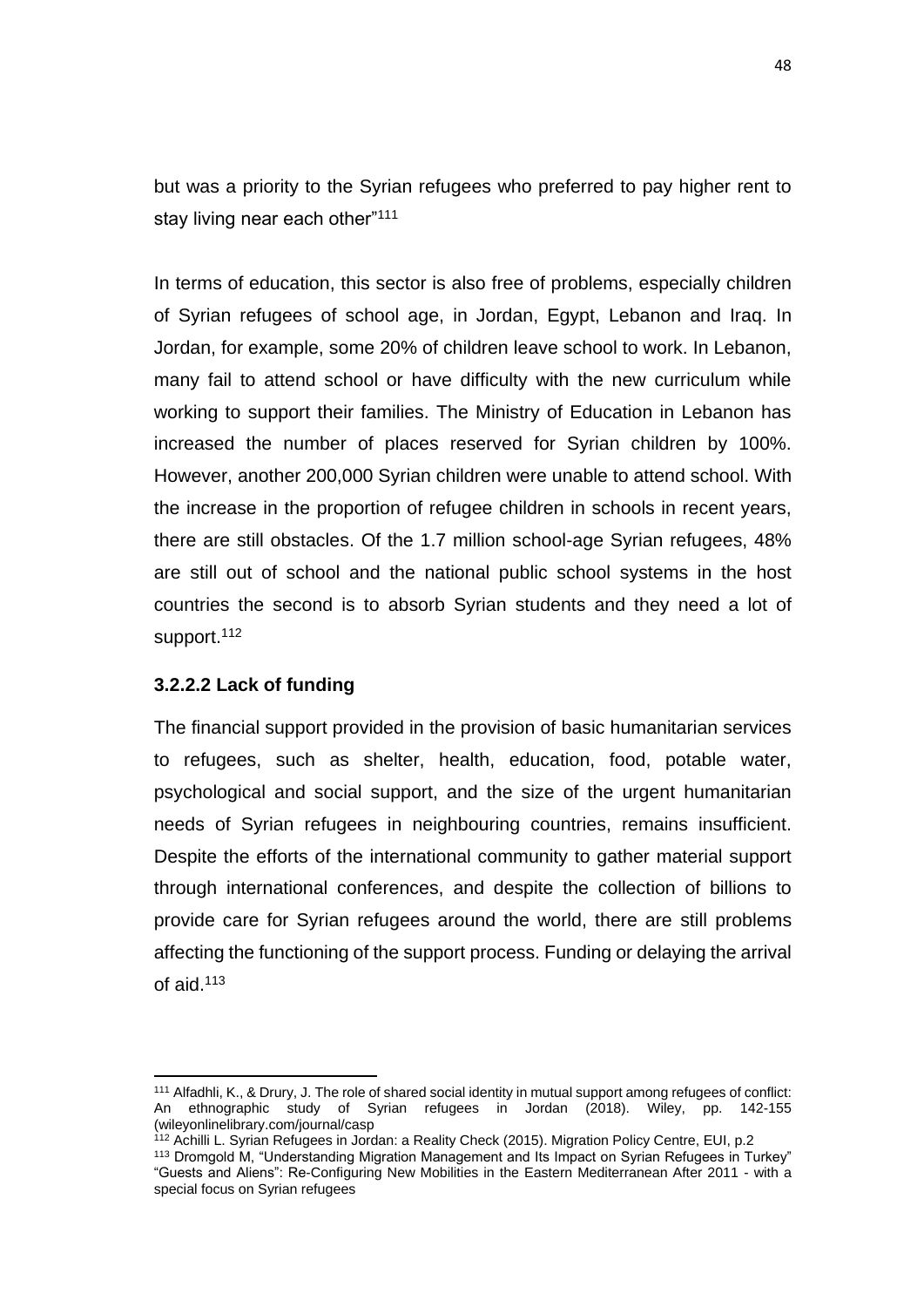For example, the regional response plan to support refugees and empowering host countries in 2015 faced a problem with only 55% funding. This causes the reduction of food aid to thousands of refugees, as they had to spend less than \$ 1 per day, in line with the total amount of by the international community, which had a negative impact on the refugees, as refugees in neighbouring countries became weaker than ever. Other examples of the results of the lack of funding include difficult living conditions such as living in camps, exposure to severe cold, lack of all aid provided by medicine and food, and provision of adequate accommodation for protection against summer heat and winter colds. These amounts must therefore be urgently met and other forms of support provided by the international community, such as improved access to livelihoods and education for the majority of refugees in neighboring countries, and enhanced sharing of responsibilities by more countries around the world.<sup>114</sup>

# **3.3 The Vulnerability of the International Community to the Challenges of Asylum and Refugees**

At a time when the gap between the rights of refugees is widening in theory and the reality of international dealing, there are major challenges that still stand in the way of the international community's role in mitigating the effects of the refugee problems such as:<sup>115</sup>

First, many countries concerned with the refugee problem avoid their obligations to the refugees due to the preference of their political and economic interests for their legal and humanitarian duties, as evidenced by the tendency of the rich countries to close their doors to the refugees. Due to some domestic interests and international obligations, while some countries tend to confuse refugees and migrants with purely economic objectives.

Second, dealing with the refugee file as a subject to political extortion, whether in the countries of origin, transit or receiving countries, at the expense of the

 $\overline{a}$ <sup>114</sup> Mills K, "The Refugees Convention 50 Years On: Globalisation and International Law (Review)" (2005) 27 Human Rights Quarterly 725

 $115$  Ibid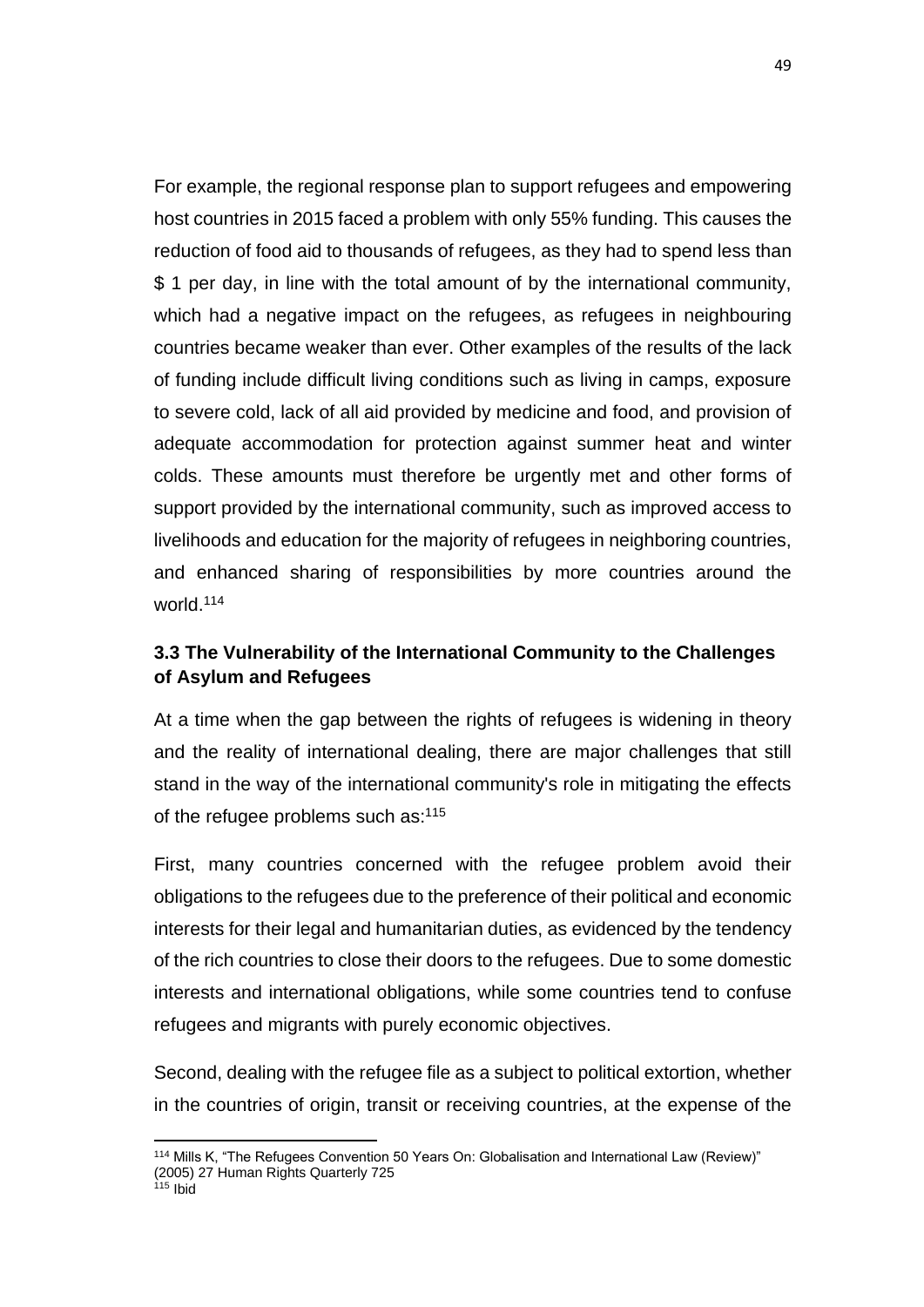continued suffering of the refugees must not be ignored. More examples are the different treatment of the refugees in the countries where they are located, and the unfortunate paradoxes, temporary protection, and the change in the situation of refugees in the event of a change in the political system of the host countries. This is also a serious concern experienced by the Syrian refugees distributed to several countries.

Third, the phenomenon of terrorism becomes a phenomenon with severe negative effects on the situation of refugees, because of which the security concerns of the countries concerned with refugees are weighted by their commitment to the laws of refugees and the international protection system. This is exceptional for the exploitation of political forces and parties in Western countries, and resort to restrictions on refugees, instead of adopting radical treatments that dry the real causes of terrorism spread throughout the world.<sup>116</sup>

Fourth, the international community's inability to find solutions to the Syrian issue over the past six years is a dangerous indicator of the negative international reality, which has not worked well throughout the 70 years such as the implementation of international resolutions on the return of Palestinian refugees to their homes.<sup>117</sup>

Fifth, the weakness of international cooperation in dealing with the problems of refugees in the world is one of these obstacles. This is even in terms of illegal immigration, who's maritime and land routes have become the most dangerous to the lives of hundreds of thousands of refugees and the reluctance of European countries to establish fair and flexible standards in regulating the legitimate entry of refugees into their territory.

<sup>116</sup> Udoh GP, "The Protection of Refugees Under International Human Rights Law" [2018] SSRN Electronic Journal. <sup>117</sup> Catholic Relief Services, 'Meeting the Challenges of the World's Refugee Crisis' (2016) <

[www.crs.org/sites/default/files/policy-paper-meeting-the-challenges-of-the-worlds](http://www.crs.org/sites/default/files/policy-paper-meeting-the-challenges-of-the-worlds-refugees_0.pdf)[refugees\\_0.pdf](http://www.crs.org/sites/default/files/policy-paper-meeting-the-challenges-of-the-worlds-refugees_0.pdf)> accessed 2 Jun 2018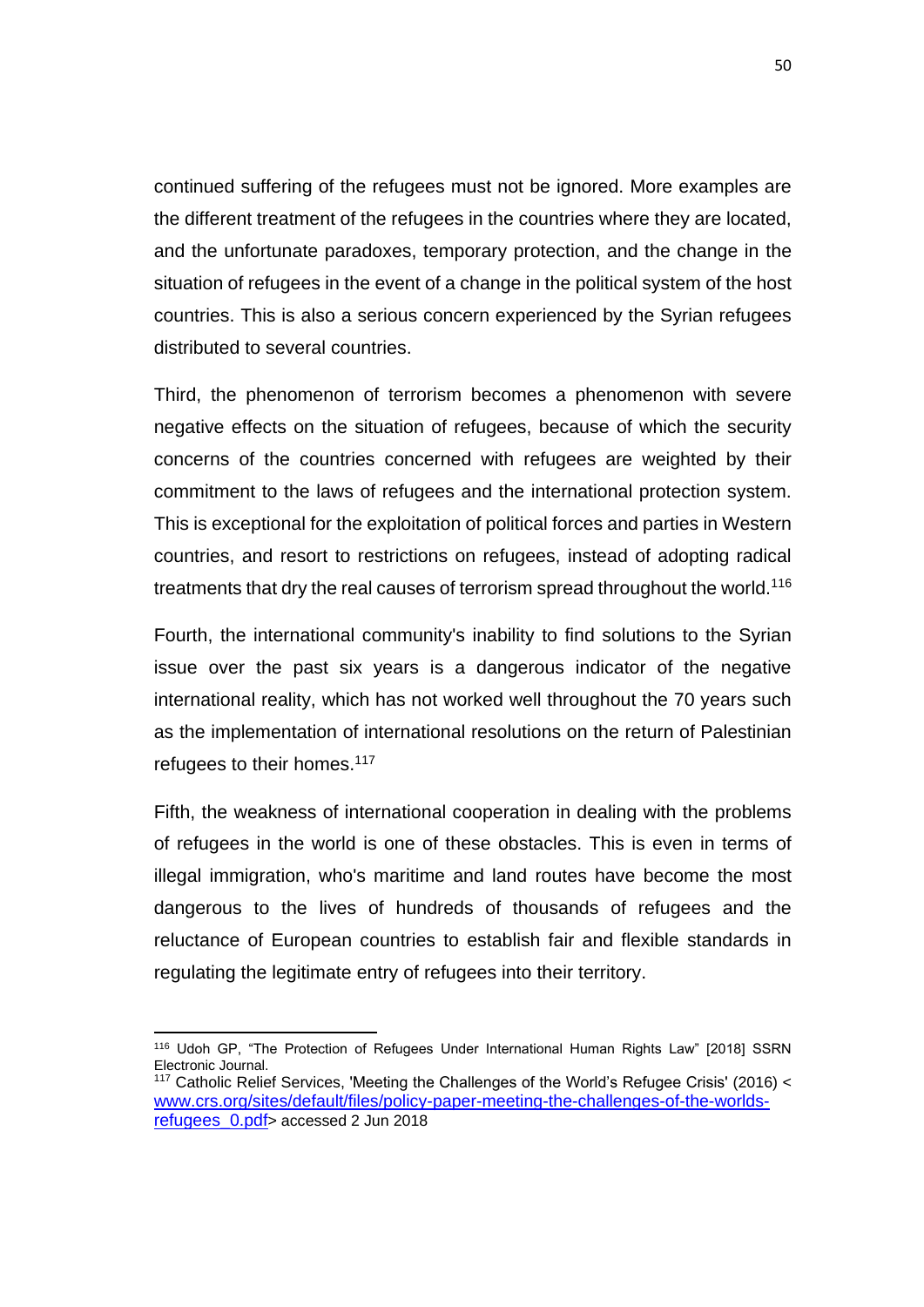Sixth, the refugees' confidence in the system of protection provided for in international law has declined, due in part to the failure to enforce the principle of impunity for the perpetrators of violations against the refugees and the weak role of international and human rights organizations in educating refugees and raising awareness of their rights and core obligations.

The promotion of the rights of refugees and the protection system guaranteed by international law remains dependent on the international community's ability to address the real causes of the birth and exacerbation of the phenomenon of asylum. As long as wars and international and internal conflicts continue, it is difficult to talk about radical remedies that put an end to the suffering of millions of refugees in the world.

The challenges faced by refugees can be met only by raising the level of solidarity of governments and human societies with their causes. The forms of solidarity are respect for their fundamental rights and protection against all forms of violations.

## **3.4 The reasons that led the Syrians out of Syria**

There are many reasons that led the Syrians to leave their homes and cities in search of security and safety in other countries after narrowing the paths. In this part of the research, the author will address the reasons for resorting to international law and other reasons that led the Syrians to resort.<sup>118</sup>

## **3.4.1 Reasons for asylum according to the rules of international law**

From the definition of refugees in the 1951 United Nations Refugee Convention and the 1967 United Nations Protocol (discussed in chapter one), we can illustrate some reasons that may lead a person to asylum such as:

**Fear:** Fear is the most important reason for asylum. It is provided for in the 1951 UN Convention. Fear is a strong sense of dread towards something or a

 $\overline{a}$ <sup>118</sup> Udoh GP, "The Protection of Refugees Under International Human Rights Law" [2018] SSRN Electronic Journal.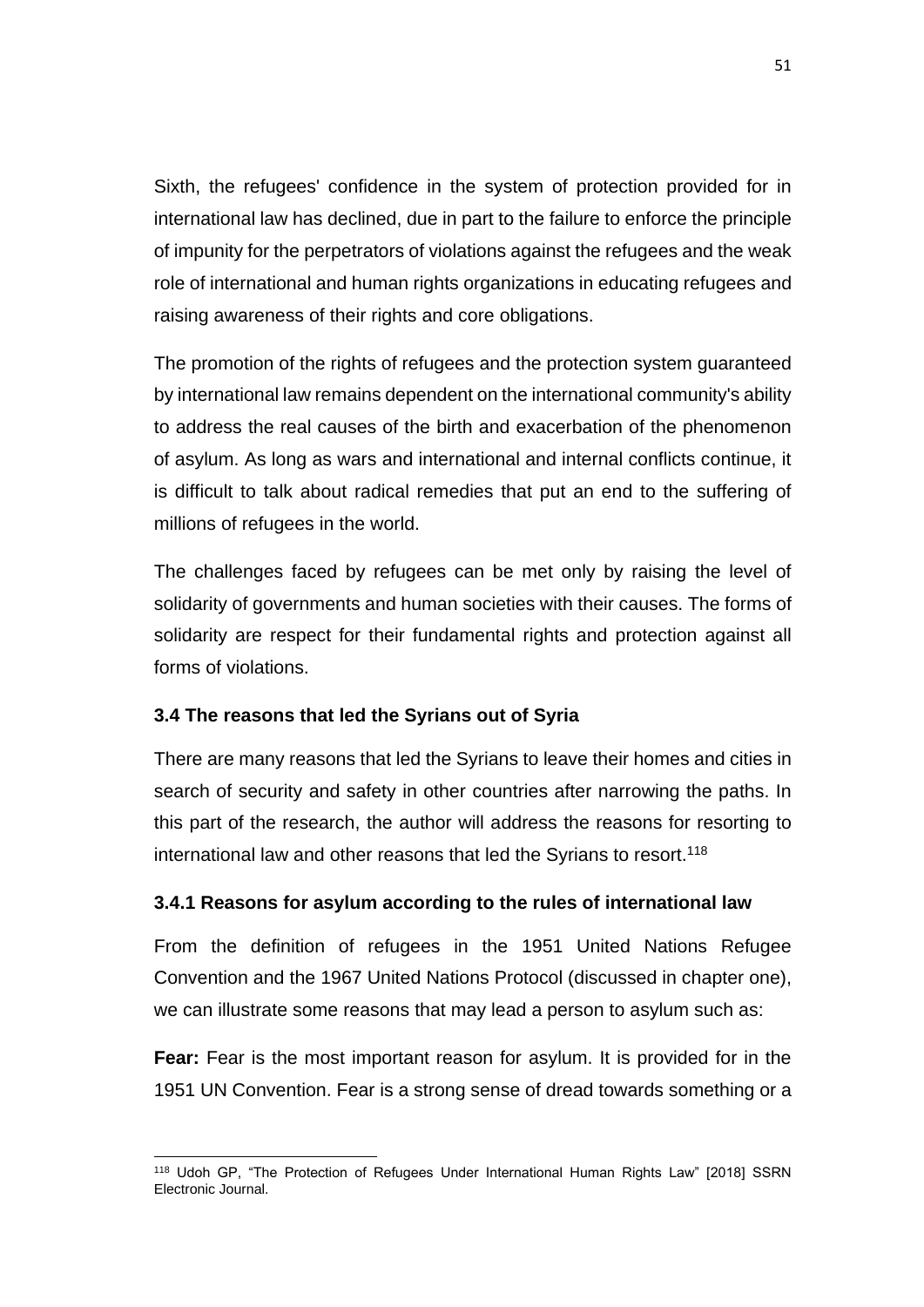psychological condition that requires a refugee to flee to another place where he finds safety and is reassured.

**Discrimination**: a significant difference in the treatment and rights to be enjoyed by a person, even in duties imposed on persons, based on race, religion or belonging to a particular social group, which creates a sense of insecurity.

**Persecution**: "persecution" means that a group of the population or the population is deliberately deprived of fundamental rights in violation of international law because of the identity of the group or group.

**Political opinion**: A person embracing certain views and political ideas that differ from the views of the government may lead to fear of being persecuted. However, to adopt this opinion against the government is a reason for resorting to it. It must be accompanied by actual violations such as imprisonment, harassment or proof.

**Nationality**: Citizenship is also belonging to a particular ethnic and linguistic group, sometimes interferes with race, where the coexistence of two or more groups within the borders of a state may lead to situations of conflict and persecution because of their belonging to a particular nationality.

**Belonging to a particular social group**: belonging to certain social groups is subject to persecution and persecution as a result of mistrust in the loyalty of this group to the ruling political system in the country in which they live.

#### 3.4.2 Other Reasons for Asylum

In addition to the reasons mentioned by the author previously, there is no doubt that there are other reasons that led the Syrians to resort in huge numbers to neighboring countries, Europe and other countries of the world. Such reasons as:

**Killings**: Between 2011 and March 2018 (217,764) civilians were killed in Syria. The tools and weapons used to kill civilians were varied. Light and heavy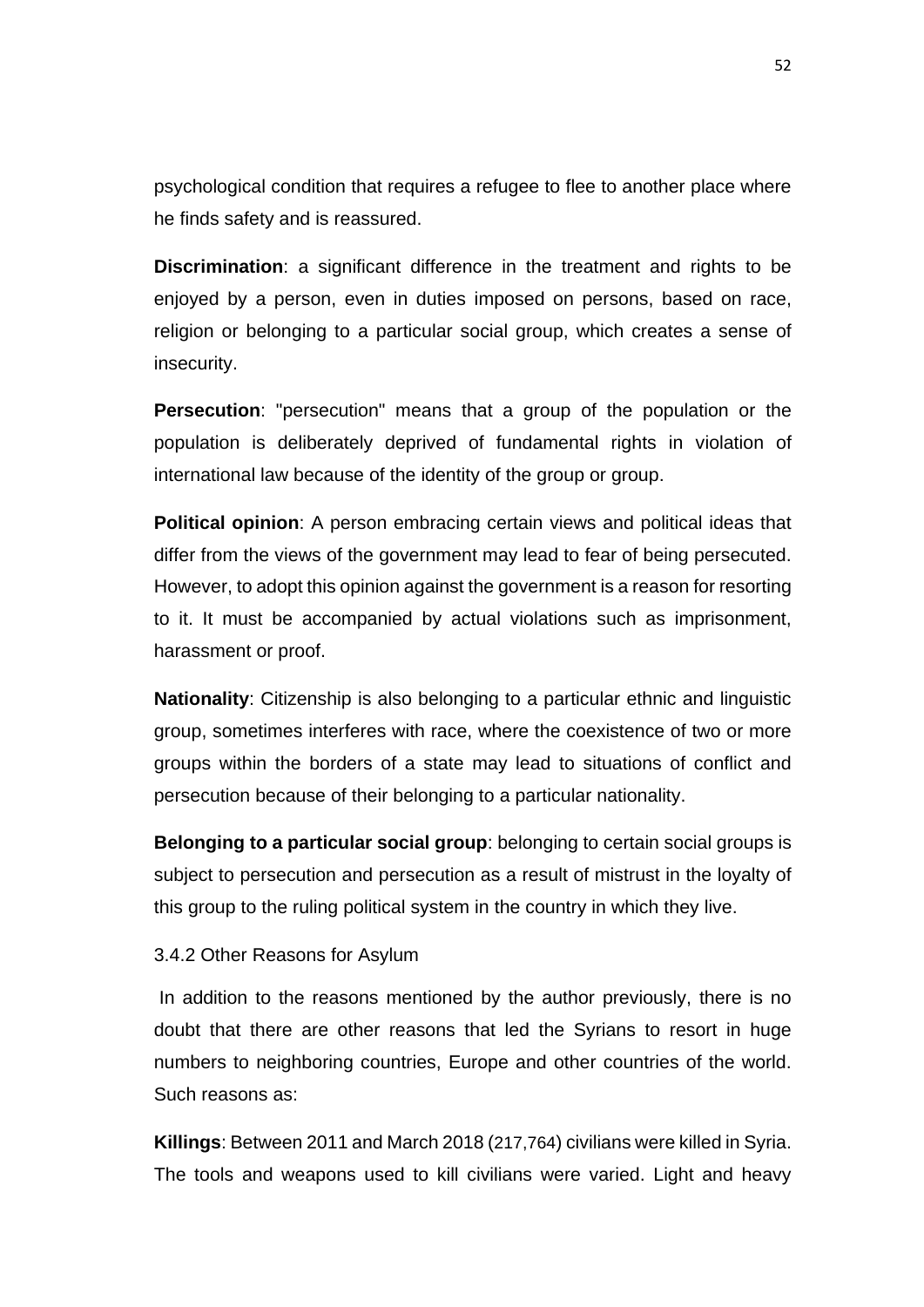weapons and aircraft were used in addition to the use of incendiary weapons, explosive drums, rockets, cluster munitions, chemical weapons and poisonous gases.<sup>119</sup>

**Detention and torture**: It is easy for a detainee in Syria to become forcibly disappeared, because in most cases the detention is carried out without a judicial warrant. It is more like kidnapping or arrest when passing through security barriers and breaking into houses by the regime forces. The regime refuses to recognize that it has arrested people, and no doubt that all those arrested were subjected to ill-treatment, bad speech and torture of all kinds and methods.

Since the beginning of the events in Syria, 131.981people have been arrested until March 2018. More than 95% of the detainees and the disappeared have been arrested by the forces of the regime. The indiscriminate detention campaigns have contributed to the displacement and the use of civilians to escape these campaigns.<sup>120</sup>

**The deterioration of living conditions**: The internal situation in Syria is going from bad to worse due to continuous aerial bombardment, artillery shelling, killing, arrest, degradation or even lack of health services and malnutrition, which have already been mentioned, all of these reasons will undoubtedly lead to escape from inevitable death.

# **3.5 The opinion of the United Nations High Commissioner for Refugees**

According to UNHCR representative Melissa Fleming, the UNHCR has seven main reasons to drive thousands of Syrian refugees to travel long distances to seek refuge in Europe as an example, these reasons can be explained as follows:<sup>121</sup>

<sup>119</sup>Syrian network for human rights, 'Civilian Death Toll'<sn4hr.org/blog/2018/04/06/total-217764-civilians-killed/ > accessed 2 Jun 2018

<sup>120</sup>Syrian network for human rights, <sn4hr.org/> accessed 2 Jun 2018

<sup>&</sup>lt;sup>121</sup> Edwards A, "Crossing Legal Borders: the Interface between Refugee Law, Human Rights Law and Humanitarian Law in the International Protection of Refugees" International Humanitarian Law and Human Rights Law 429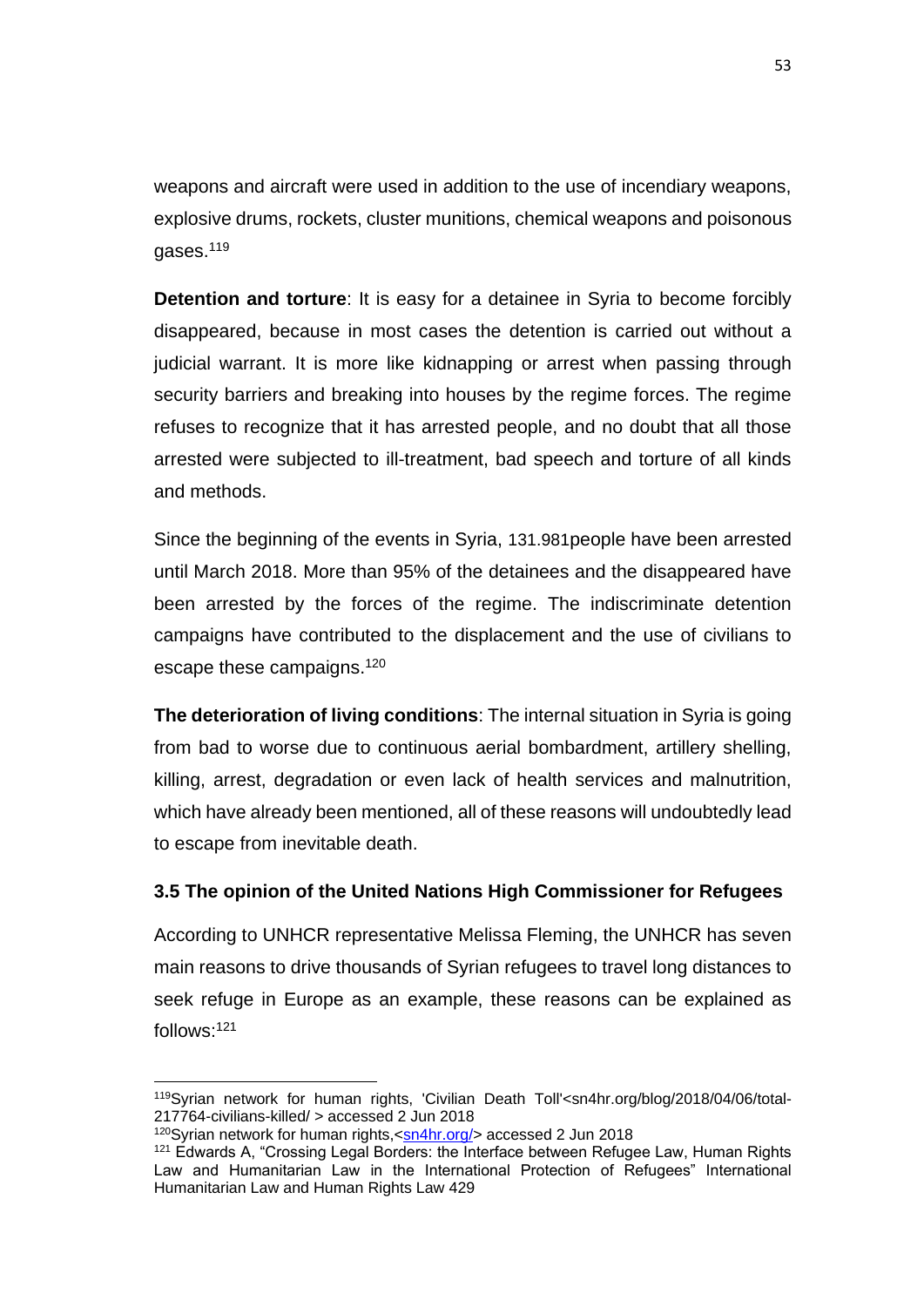The first reason is that there are no indicators of the end of the war in Syria. The situation is getting worse and services are continuing to collapse, so people continue to flee, while refugees in neighbouring countries are losing hope that they can return home.

The second reason is that being a refugee in neighbouring countries is considered miserable for many of them, especially since they are not allowed to work in these countries, which puts them "deep" in the sea of extreme poverty.

The first place for millions of Syrian refugees in search of safety was neighbouring countries such as Turkey, Lebanon, Jordan, Iraq and Egypt. Few could afford to rent despite the overcrowding of rented houses. In view of the lack of work, the funds held by the few were eroded, they can pay rent for houses, not even essential items to continue.

The third reason is that there is not enough international aid to assist the refugees in those countries. The reason for the lack of such assistance is that the problem is very large and that the capacity of the international relief agencies to help is over and the problem has been going on for years and there is no horizon for resolving it. The refugees did not even have the aid coupons or the necessary health care, and the cuts in aid for many of them, as the last straw.

According to the authority, 60% of the refugees suffer from chronic diseases, and became untreated, knowing that the proportion of those in 2014 did not exceed only 23%.<sup>122</sup>

Children's education was another reason for resorting to Europe. For more than four years since the start of events in Syria, children have lost the

<sup>&</sup>lt;sup>122</sup> Gil-Bazo M-T, "Refugee Protection under International Human Rights Law: From Non-Refoulement to Residence and Citizenship" (2015) 34 Refugee Survey Quarterly 11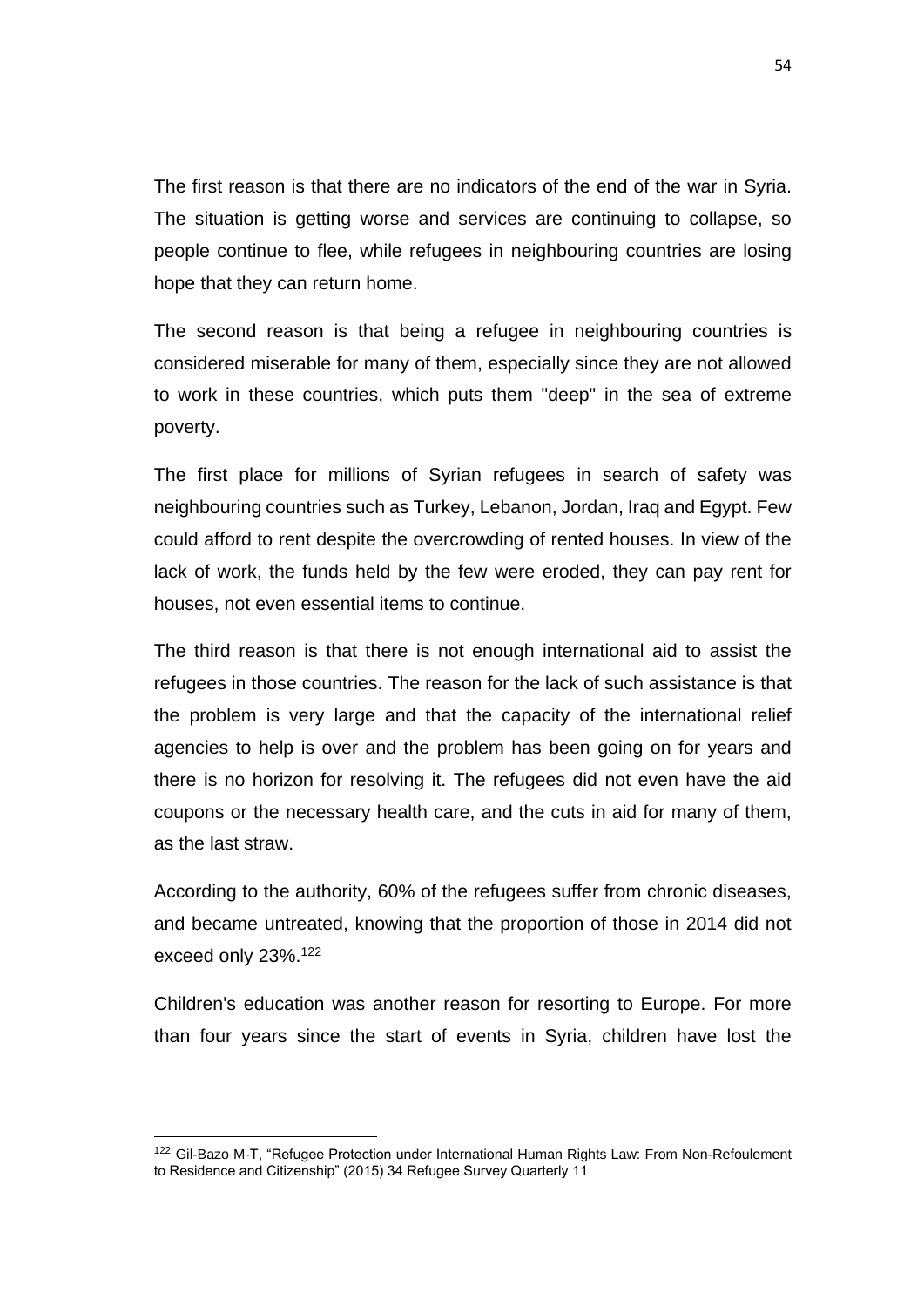possibility of pursuing their education. In some neighboring countries, there are no resources and opportunities to educate children.

In Jordan, there are a large number of Syrian children without formal education, while 20% leave schools for work and forced girls to marry at a young age. The number of Syrian children without studying next year will reach about 200,000. By attending university.

Another reason for resorting to Europe is that neighboring countries of asylum without adequate international support are imposing new restrictions on refugees, as refugees have increased the burden of countries already experiencing difficult economic conditions.

The sixth reason was the welcome accorded to Europe by refugees and by the social media and television, which had a positive impact among the refugees in neighboring countries or those awaiting asylum.

The seventh reason is the lack of funding, as aid programs for refugees and host communities in the region are severely underfunded, which means cuts in food aid to thousands of refugees.

We can say that with the rise of European standards of life, and after the Syrians suffered from several problems in the number of neighboring countries and others, many decided to go to the European continent. Like most refugees, they simply want good health care and education and are ready to work, but they face obstacles to all these endeavours in neighbouring countries.

They are aware that European societies have their own obstacles to integration, but they pin high hopes on large-scale aid to refugees, and European policy of family reunification is another advantage, allowing vulnerable people to avoid the risk of initial escape. For example, a father can make the trip alone, get a residence card, and then apply for family unification with his wife, children and family. The flow of refugees to Europe is expected to continue as long as the situation inside Syria seems desperate for many people, and as long as the international community and most of the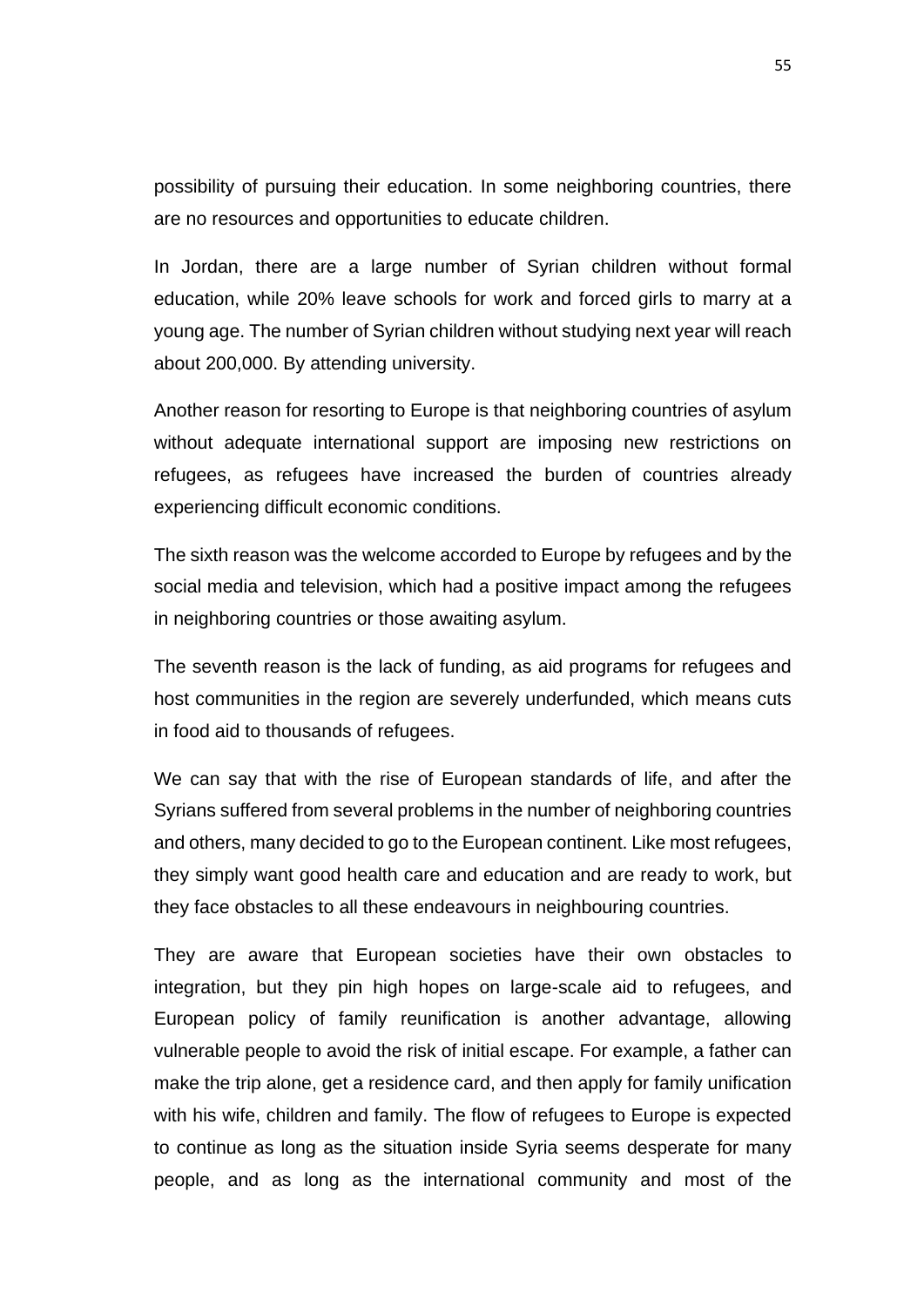neighbouring countries are not taking the necessary steps to make these refugees able to tolerate their current situation.<sup>123</sup>

# **3.6 The Reasons for Migration Towards Europe According to the Views of Some Syrians at Home And Abroad**

The author here reviews some of the views of the Syrian refugees around the world who mention the reasons for leaving Syria and resorting to neighbouring countries in general, and to European countries in particular, including;

Excessive violence towards areas and cities that witnessed peaceful protests and demonstrations against the regime and indiscriminate shelling of heavy and lethal weapons of all kinds, including internationally banned chemical weapons.

The policy of systematic massacres: The regime practiced massacres systematic and deliberate against some cities and villages, for the demographic change in these areas.

The policy of systematic and deliberate rape of girls and sexual harassment, which led many families to leave Syria for fear of such violations against a member of their family.

The policy of forced conscription, and the call of reserve, prompting many families to leave Syria for fear of calling their children to compulsory service or reserve.

Other reason is the systematic and deliberate shelling of hospitals and health centers to kill medical personnel, the wounded and the sick. This is in addition to the destruction of the infrastructure of the two sectors, health and food, despite the fact that Syria is a signatory to the Geneva Convention of 1949, which gives immunity to medical cadres and the wounded, sick and prisoners,

<sup>&</sup>lt;sup>123</sup>Melissa Fleming, ' Six reasons why Syrians are fleeing to Europe in increasing numbers' The Guardian (sun 25oct 2015)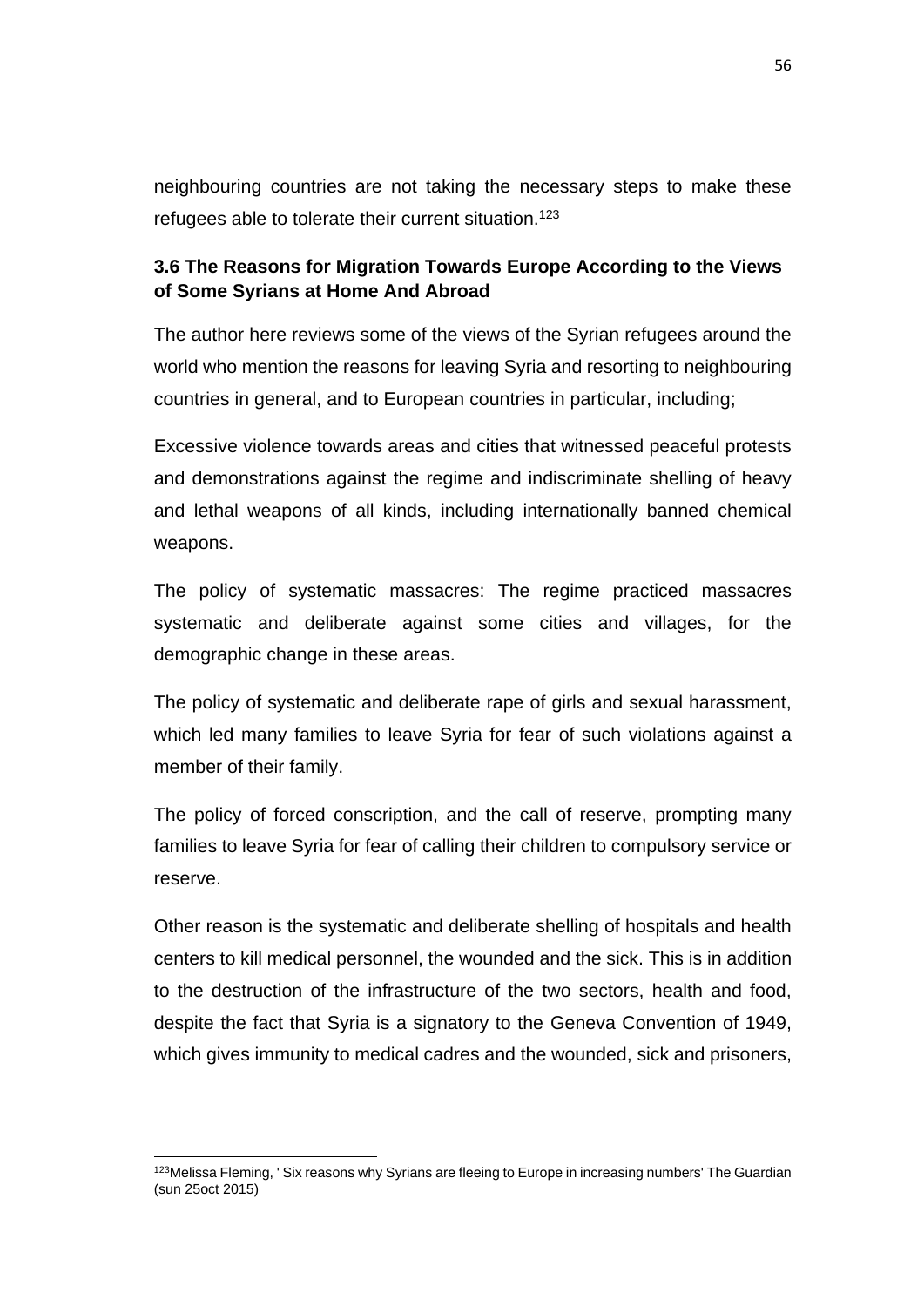Doctors are among the enemies of the state, because of their treatment of injured and wounded.<sup>124</sup>

The entry of the Iranian Revolutionary Guard on the line of war inside Syria, which has become a threat to some groups and groups in Syria, without the international community moving.

The general economic situation, which led many to leave Syria due to the cessation of trade and economy in general, and the unemployment rate is parallel with the tremendous rise in prices and the cessation of public services.

The systematic siege imposed on some cities and areas, forcing the people to find another exit outside the country, or other areas in Syria.

The problems and difficulties faced by the Syrian refugees in the neighboring countries are driving them to risk their lives and their money by resorting to illegal methods of immigration to Europe.<sup>125</sup>

The majority of the displaced suffer from a high degree of psychological hardness in front of the great pressure on them. They become as if they are seeking to commit suicide slowly to get rid of their lives, in the hope of weak, often drown. Most of them are unable to adapt, and have no risk but to risk their lives and their families for access to the "paradise" of Europe, as they dream.

"Beyond numbers, there is also an emotional burden. Being away from home and facing uncertainty about the future affects Syrian refugees psychologically, socially, and physically. Health-care workers providing services to this vulnerable population are also affected"<sup>126</sup>

<sup>124</sup> Gil-Bazo M-T, "Refugee Protection under International Human Rights Law: From Non-Refoulement to Residence and Citizenship" (2015) 34 Refugee Survey Quarterly 11

 $125$ mercy corps, 'Quick facts: What you need to know about the Syria crisis' (August 13, 2013) <www.mercycorps.org/articles/iraq-jordan-lebanon-syria-turkey/quick-facts-what-you-needknow about-syria-crisis> accessed 2 Jun 2018

<sup>126</sup> Pinar Döner, Adem Özkara, Rabia Kahveci, Syrian refugees in Turkey: numbers and emotions, The Lancet, Vol 382 August 31, 2013, pp. 763-4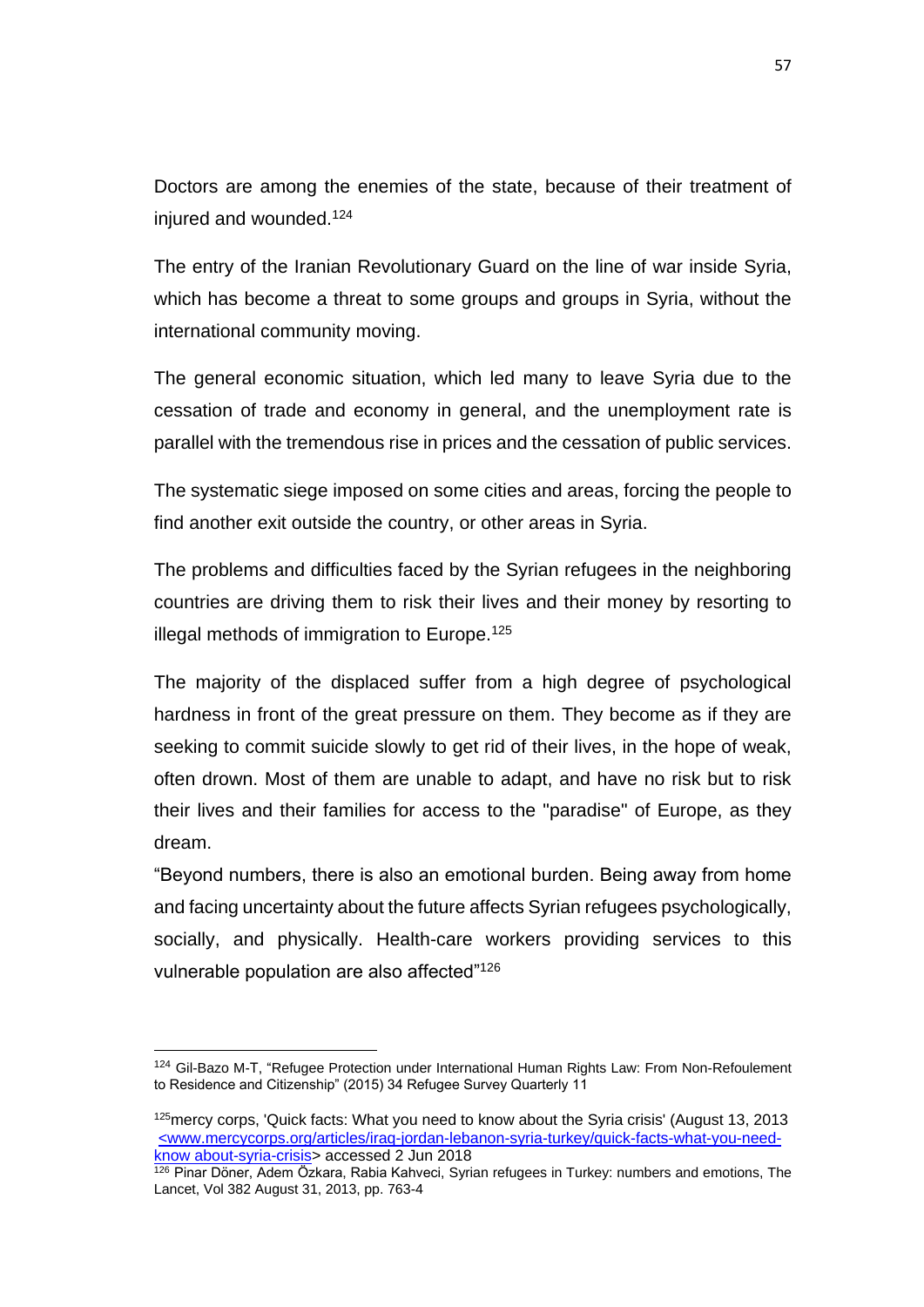They lost hope of finding a solution to the conflict in Syria, after all the destruction and devastation that happened in the country. The international community's failure to find a solution to the Syrian issue.

## **3.7 Syrian refugees in neighbouring countries**

In the following section of this dissertation, the author will address the refugees in Jordan, Lebanon and Turkey because of the large numbers of Syrians in these countries. "While there are education surveys in Zaatari and host communities in Jordan, comprehensive education surveys of the refugees in Turkey and Lebanon are lacking. Even with these challenges, the data strongly point to an access problem".<sup>127</sup>

## **3.7.1 Syrian Refugees in Jordan**

 $\overline{a}$ 

Syrian families have begun to come to Jordanian territory via the Jaber Border Center and in legitimate ways. This is because of the tribal, social, economic and historical relations between the inhabitants of the Syrian border towns and the border towns of Jordan, as in the Jordanian population of Irbid and the Jordanian Ramtha city.<sup>128</sup>

In the early period of the first six months of the Syrian uprising, Jordanian families hosted their relatives and relatives from Syrian families displaced by the events. The civil efforts of some local charities accelerated to assist Syrian families residing in Jordanian cities with their modest efforts. In cooperation with international relief, agencies that distribute aid to Syrian families hosted in the Jordanian governorates. Hundreds of thousands of Syrian refugees entered Jordan through the northern border through legitimate or illegal means. This massive displacement came in search of security, safety and treatment for the wounded and injured during the events that broke out in Syria.

<sup>&</sup>lt;sup>127</sup>Culbertson, Shelly, and Louay Constant. Education of Syrian Refugee Children : Managing the Crisis in Turkey, Lebanon, and Jordan, RAND Corporation, 2015. ProQuest Ebook Central, ebookcentral.proquest.com/lib/canterbury/detail.action?docID=4353525. P. 15

<sup>128</sup> Achilli L. Syrian Refugees in Jordan: a Reality Check (2015). Migration Policy Centre, EUI, p.2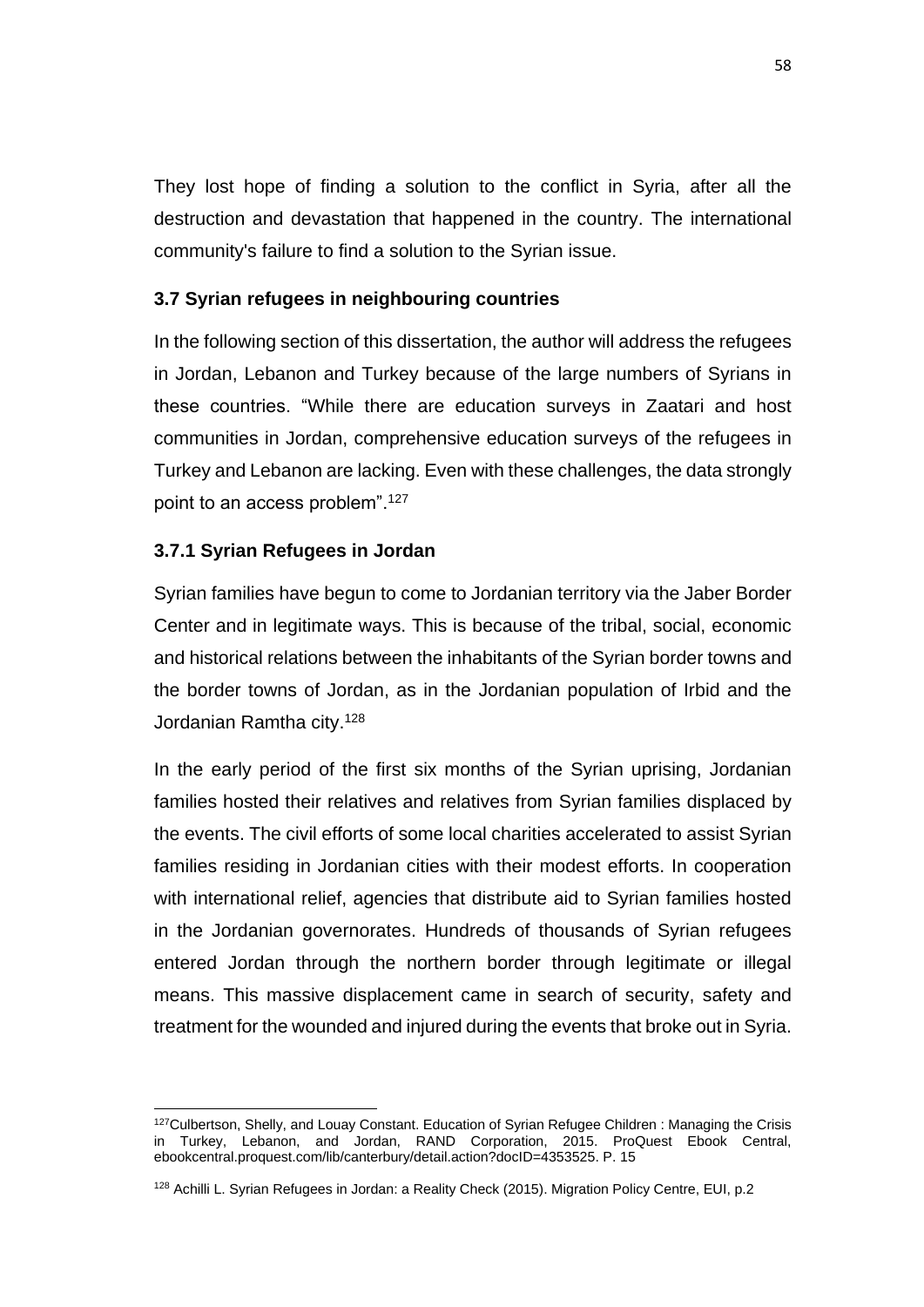The Jordanian government opened the Za'tari camp to face the increasing number of Syrian refugees who entered the country.

In 2012, the Jordanian cabinet decided to approve the establishment of emergency camps for Syrian refugees in the Kingdom and to start receiving Syrian refugees to those present in them, and allowing the international organizations to set up a refugee camp to transfer them to Jordan from the Syrian territories until the organization of dealing with them. The UNHCR should bear all the expenses of the camp and its necessities in accordance with an agreement that was signed. The Jordanian charity is the only body to receive and distribute in-kind and financial assistance. Refugees from the two walls of local and international associations. The field coordinator for the UNHCR has announced that Za'tari camp is ready to receive refugees according to international and humanitarian standards. The camp was opened, and on the following day, the number of refugees who were transferred to the camp from the camps of the city of Ramtha and the people who crossed the border 800 people, and Za'tari camp on land located in the northeast of the capital and about 75 km away from Amman.<sup>129</sup>

The camp is now home to about 160,000 refugees. The camp is the fifth largest city in Jordan and has been equipped with infrastructure and basic services such as electricity, water and roads<sup>130</sup>. It has been provided with tents and prefabricated houses that the refugee needs, but the bad weather has led to the flooding that flooded parts of the Za'tari camp. 2650 refugee families in Za'tari camp to shelters from prefabricated walls at the site, as well as blankets and winter clothes. The Jordanian government allowed the UNHCR to establish a set of offices in the shelters, and approved a system of accommodation so that some families and individuals were allowed to shelter some refugees under conditions. The Syrian crisis weakened the government's ability to respond to the needs and development of its people,

<sup>129</sup> Gil-Bazo M-T, "Refugee Protection under International Human Rights Law: From Non-Refoulement to Residence and Citizenship" (2015) 34 Refugee Survey Quarterly 11

<sup>130</sup> Hathaway JC, "International Law as a Source of Refugee Rights" The Rights of Refugees under International Law 15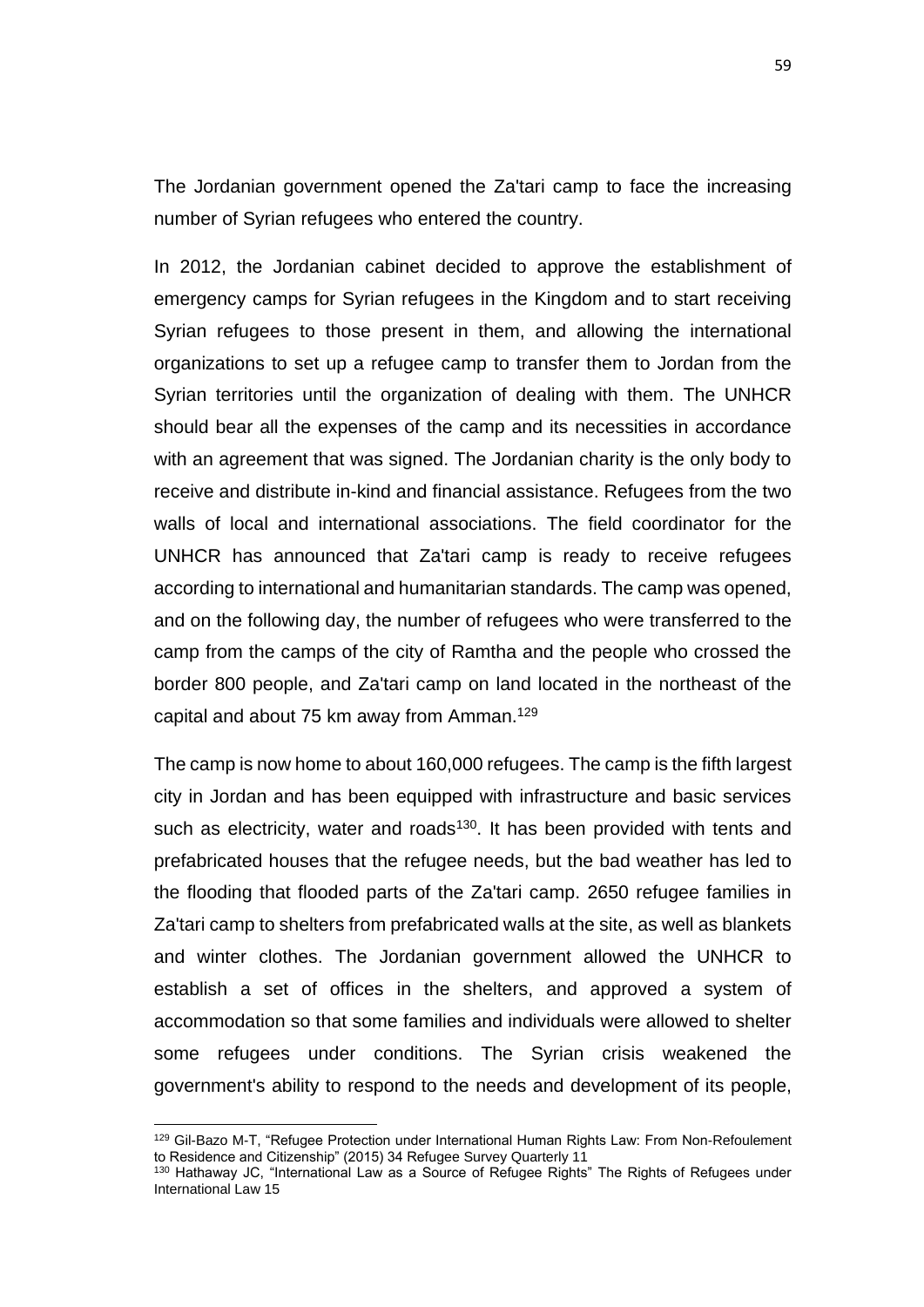security and stability of the northern region. The local communities have become affected by the repercussions of the Syrian crisis. A growing sense of injustice and exclusion and that this feeling is increasing in some areas affected and that it may threaten in the medium and long-term social stability and stability in the north, and may have adverse effects on Jordan as a whole.<sup>131</sup>

The influx of Syrian refugees is a major burden on Jordanian host communities, which are originally poor and suffering from scarcity and provision of basic social and economic services, noting that the influx of refugees is draining limited domestic resources and placing enormous pressure on infrastructure and services. These governorates suffer from the problem of solid waste management. It is the first problem in 33 municipalities out of 36 municipalities is a problem of old and modern, and increased because of the increase in population, years and the arrival of the Syrians.<sup>132</sup> According to the government's human rights coordinator, who launched the Universal Periodic Review UPR, the number of Syrian refugees on the Kingdom's territory amounted to about 1.3 million refugees. This is equivalent to 20% of the population of the Kingdom, and the number of registered with the Office of the United Nations High Commissioner for Refugees is 660,00 refugees, only 12% of them living in camps. It is important to mention that UPR shows the progress made in the health system of Syrian refugees in Jordan and the efforts of the Ministry of Health and State institutions in supporting Syrian refugees in health, medicine and preventive measures according to the best international standards in the field of human rights.<sup>133</sup>

The Ministry of Health provides all of these services with preventive, educational, primary, secondary and tertiary health services. The report also states that until November 2014, all treatment services for Syrian refugees

<sup>&</sup>lt;sup>131</sup> Achilli L. Syrian Refugees in Jordan: a Reality Check (2015). Migration Policy Centre, EUI, p.2

<sup>&</sup>lt;sup>132</sup> Oytun Orhan, The Situation of Syrian Refugees in the Neighboring Countries: Findings, Conclusions and Recommendations,( April 2014) p 23 to 30

<sup>133</sup> Hathaway JC, "International Law as a Source of Refugee Rights" The Rights of Refugees under International Law 15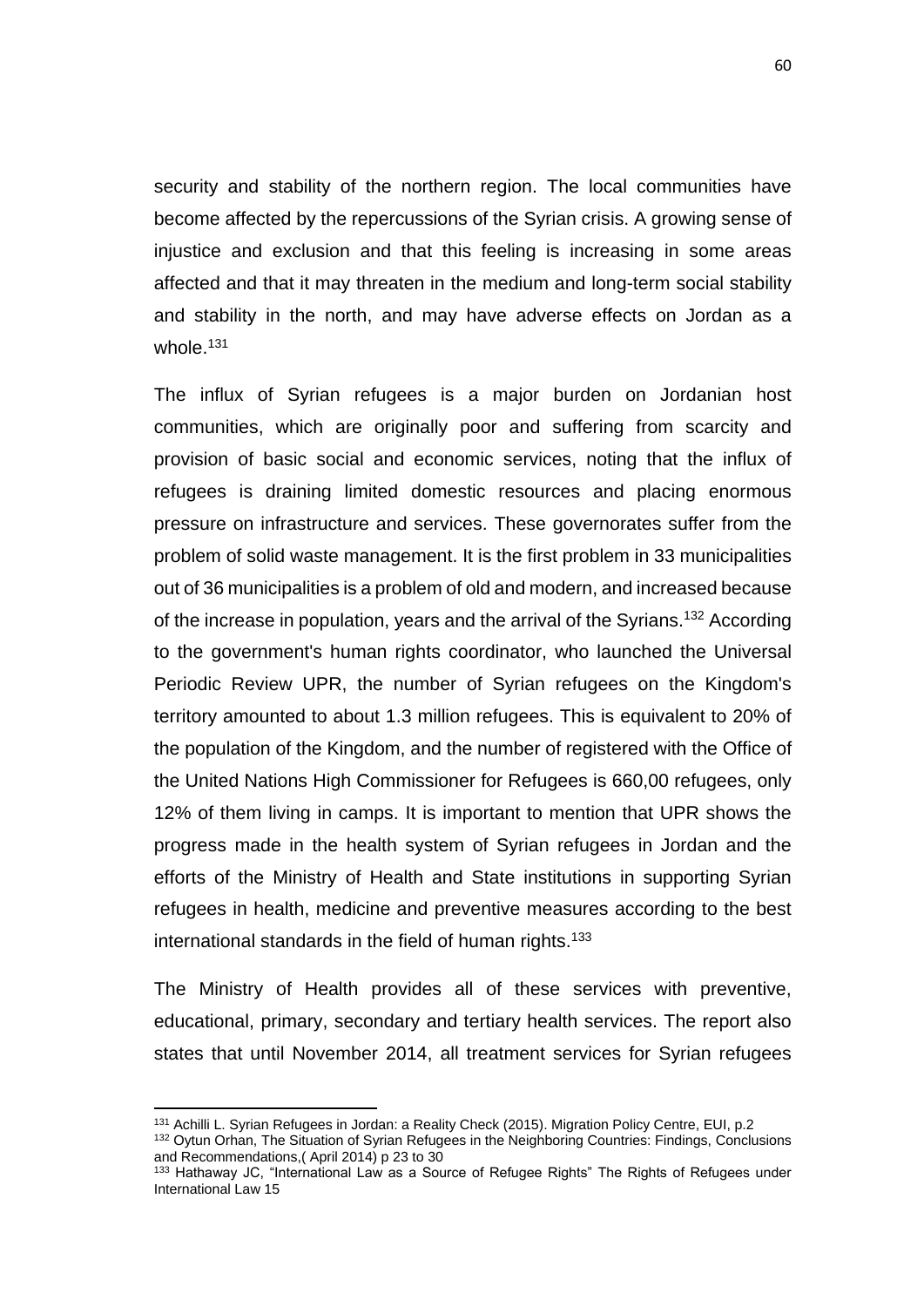were free of charge. They have been treated as uninsured (80%) by the uneducated Jordan (80%), noting that some health services are still provided free of charge, such as maternal and child health services, thalassemia patients, vaccination. "School space shortages may be the biggest obstacle. While Syrians have increased Jordan's population by 10–20 percent, they are disproportionately concentrated in regions near the Syrian borders and in poor urban areas elsewhere in Jordan. This places strains on schools in those regions and neighborhoods. By the 2013–2014 school year, 98 Jordanian schools added a second shift to accommodate refugee children, according to Jordan's Ministry of Education (MOE). In 2014, the MOE announced a need to build 72 additional schools to support the refugees".<sup>134</sup> Programs, definitions, and use of terms vary across countries. For example, in Jordan, the MOE has defined three main categories of education for the refugees: formal (in public school classes), nonformal (the MOE curriculum delivered at home or in centers for older students who have been out of school for three or more years), and informal (remedial support during formal education and catch-up education to help students re-enter school after a prolonged absence).<sup>135</sup>

## **3.7.1.1 The legal status of Syrian refugees in Jordan**

 $\overline{a}$ 

Jordan is working to balance between protecting its national identity and maintaining its humanitarian obligations. Jordan has over 40% of Jordan's population, including 1.3 million Palestinians, more than one million Syrians and about 29,000 Iraqis. Jordan could not protect its national identity under these circumstances and because of the complexities of the situation in the region in general, Jordan did not accede to the 1951 Refugee Convention.<sup>136</sup>

Jordan signed a Memorandum of Understanding with the UNHCR in 1998, which includes the definition of a refugee, accepts the principle of nonrefoulement and resettlement of refugees in a third country. However, the law

<sup>&</sup>lt;sup>134</sup> Culbertson, Shelly, and Louay Constant. Education of Syrian Refugee Children : Managing the Crisis in Turkey, Lebanon, and Jordan, RAND Corporation, 2015. ProQuest Ebook Central, http://ebookcentral.proquest.com/lib/canterbury/detail.action?docID=4353525. P. 17 135 Glossary of Education Services, 2014.

<sup>136</sup> Achilli L. Syrian Refugees in Jordan: a Reality Check (2015). Migration Policy Centre, EUI, p.2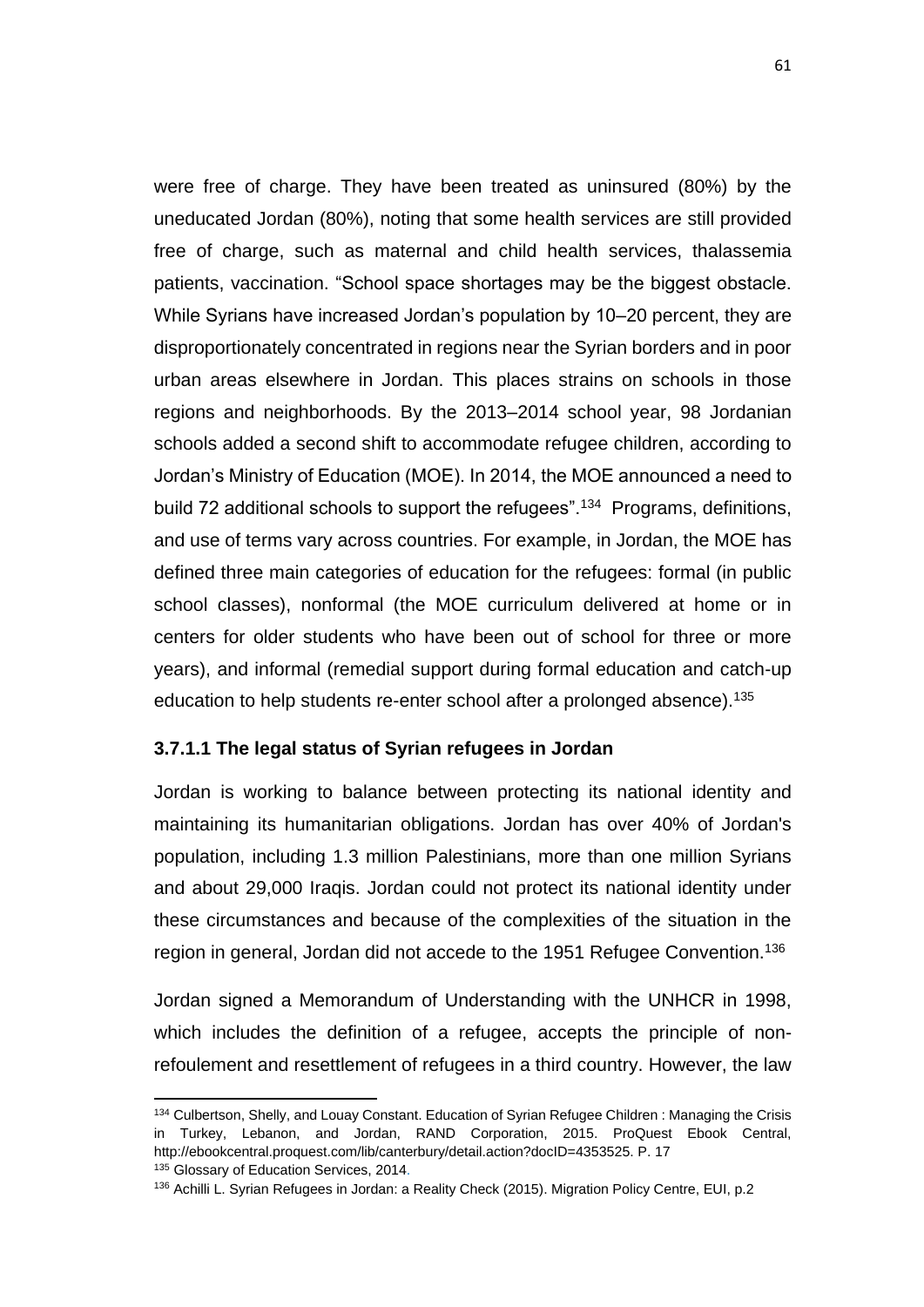does not allow local integration as a solution. Article 21 of the Constitution grants refugee status to political refugees although this is limited to very exceptional cases and this solution is not available to most existing refugees. A law currently drafted and debated in Jordan, although it may be postponed for political and security reasons until the end of the Syrian crisis, currently recognizes any person crossing the border from Syria as a refugee unless it poses a potential security risk or as long as it has not crossed the border illegally.

#### **3.7.2 Syrian refugee in Lebanon**

 $\overline{a}$ 

The situation of the refugees in Lebanon is different from that of others. Lebanon suffers from a shortage of resources, high rates of poverty and unemployment, and the destruction of infrastructure. It depends on the services provided by international organizations, the United Nations and the countries of the world mainly in the face of the Syrian refugee crisis.<sup>137</sup>

Despite the difficult situation in Lebanon, however, Lebanon had a large share in containing the refugees from the Syrian crisis. The number of refugees reached one million and a half refugees. The number began to change. The UNHCR in Lebanon announced that the number of Syrian refugees in Lebanon had fallen to less than one million for the first time since 2014. The United Nations announced at the end of November 2017 that the number of refugees reached about 997,905 refugees registered in Lebanon, the majority of them women and children, compared with 1,011,366 in December 2016. "Unlike in Turkey and Jordan, the government of Lebanon has made a decision to not open formal, serviced refugee camps; refugees either live in host communities or in informal tented settlements. In all three countries, refugees outside of camps are staying with relatives and friends, renting shared accommodations

<sup>137</sup> Janmyr M. The Legal Status of Syrian Refugees in Lebanon (2016). AUB Policy Institute, p.10.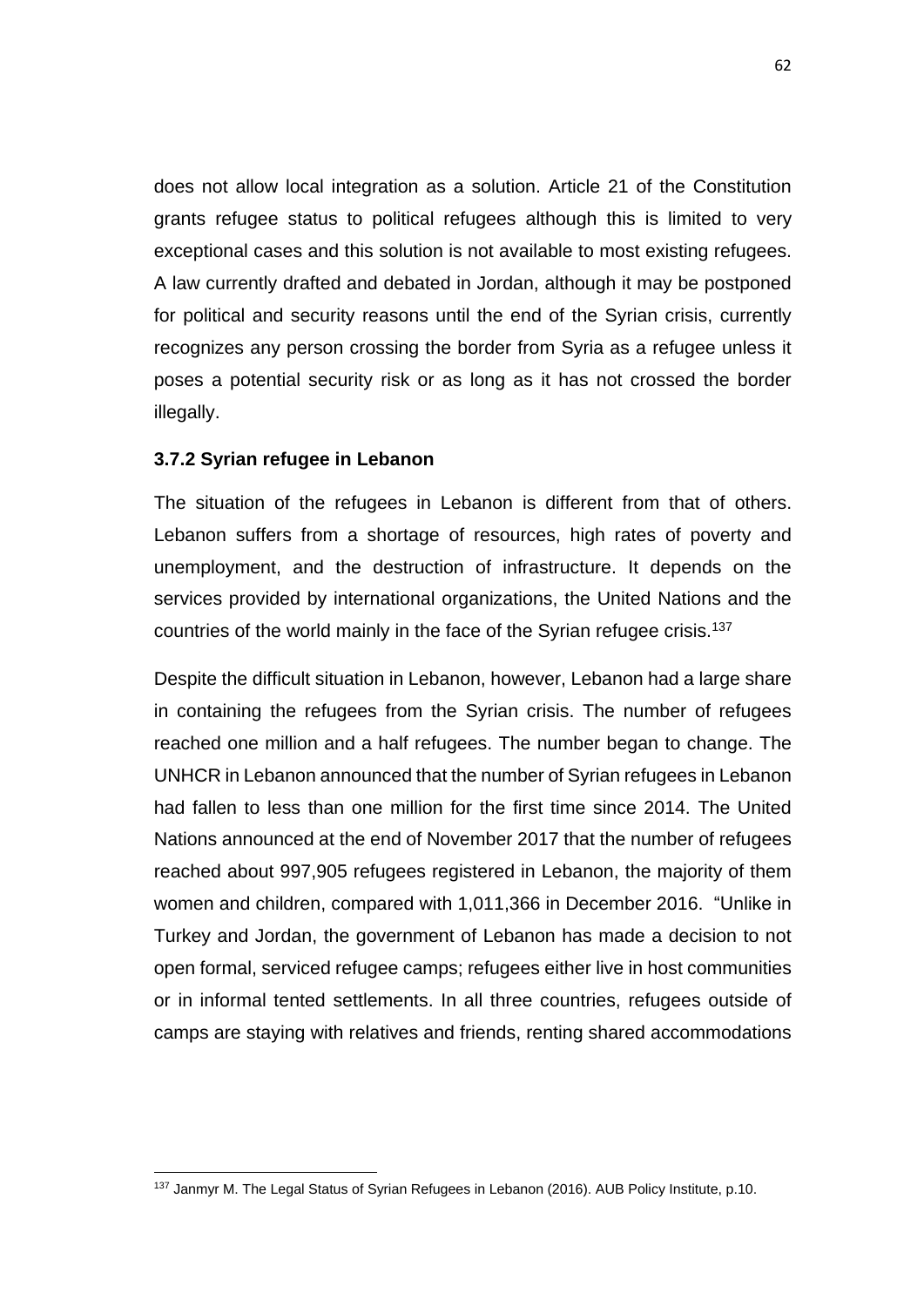for several families, setting up impromptu makeshift settlements, squatting in abandoned buildings, and finding other solutions for ways to live"138

Lisa Abu Khaled, a spokesperson for the United Nations High Commissioner for Refugees (UNHCR) in Lebanon declares that "the number of refugees reached 1 million in April 2014, and this is the first time that it has fallen below". She also clarifies that most of them are from Damascus, her countryside, Homs, Hama and Tartous, and of the rest of the Syrian cities. This disparity in the numbers and lack of access to a steady number of refugees is because of many refugees, Lebanon was a temporary asylum and not a place of stability.<sup>139</sup>

In addition, the difficult living conditions experienced by the refugees in Lebanon, where refugees live a difficult life and face social and economic burdens in a small country with limited and weak potential. A 2017 study by UNHCR, UNICEF and WFP concluds that "Lebanon is more vulnerable than ever to poverty". The study shows that 58% of households live in extreme poverty at less than \$ 2.87 per person per day, making them unable to meet their basic needs for living. The study shows an increase in the poverty rate of 5% compared to 2016, while the average per capita expenditure is currently \$ 98 per month, of which \$ 44 spent on food. The proportion of households living below the poverty line also rose by less than \$ 3.84 per person per day, reaching 76% of refugee families. Lisa Abu Khaled, UNHCR official spokesperson in Lebanon, said that Syrian refugees living below the poverty line are in urgent need of assistance to enable them to live in dignity<sup>140</sup>. UNHCR sets up an annual plan to help the neediest refugees, who rely mainly on cash assistance so they can buy Basic and necessary needs. UNHCR assists most in need refugees of shelter through the distribution of plastic beams and wood panels, especially for refugees living in tents or in

 $\overline{a}$ 

<sup>&</sup>lt;sup>138</sup> Culbertson, Shelly, and Louay Constant. Education of Syrian Refugee Children: Managing the Crisis in Turkey, Lebanon, and

Jordan, RAND Corporation, 2015. ProQuest Ebook Central, [ebookcentral.proquest.com/lib/canterbury/detail.action?docID=4353525.](http://ebookcentral.proquest.com/lib/canterbury/detail.action?docID=4353525) P. 5

<sup>&</sup>lt;sup>139</sup> Janmyr M. The Legal Status of Syrian Refugees in Lebanon (2016). AUB Policy Institute, p.10. <sup>140</sup> Ibid [15] p.267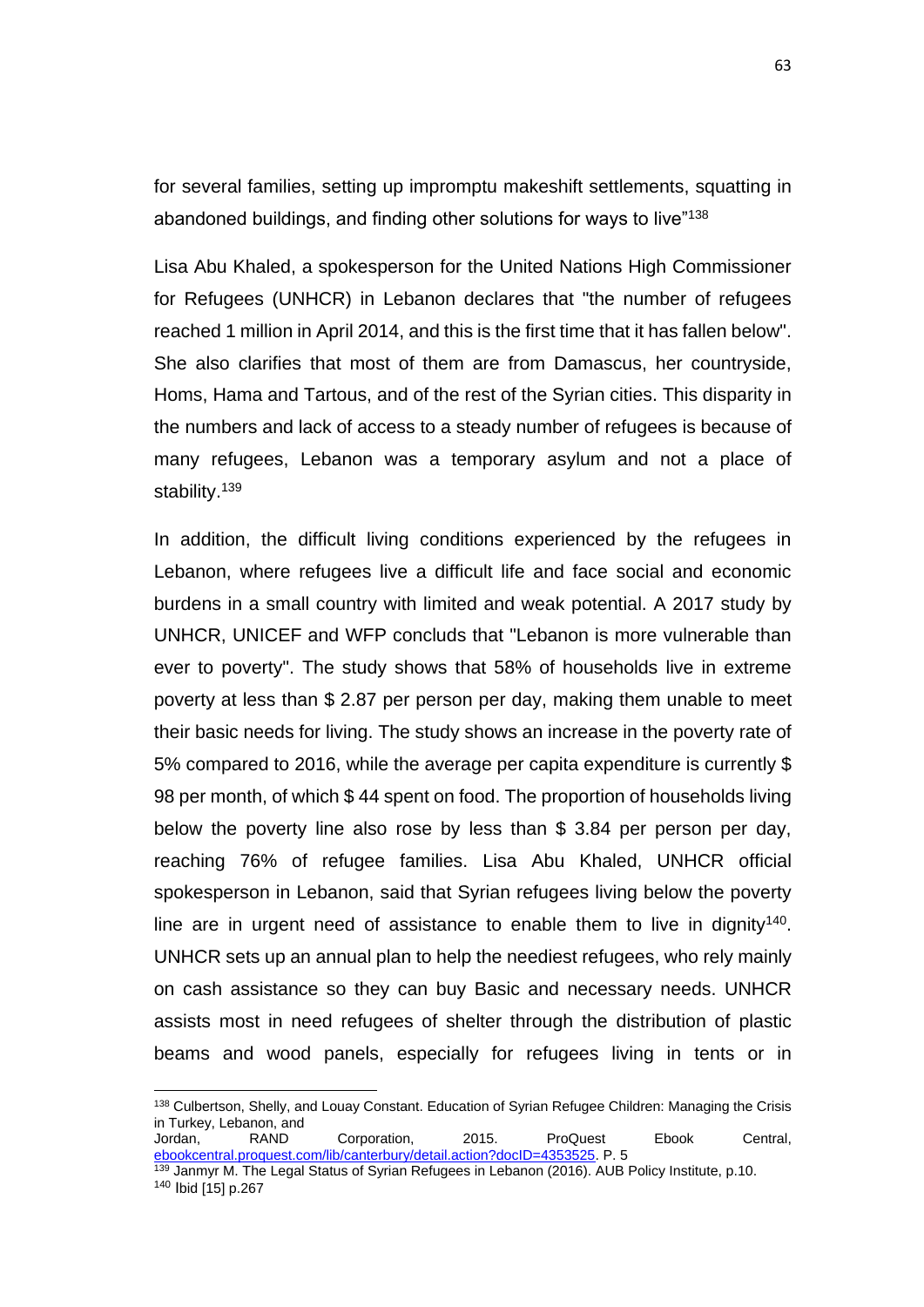underserved areas to help them cope with the cold weather in the winter. The study also found that 87% of the refugees are owed to provide their food, health, rent and other expenses. Most households have reduced spending on food or purchased it with debt.

Melissa Bader, the Officer at the Ministry of State for Displacement Affairs in Lebanon, declares that the contributions of the donor countries to the Syrian refugees in Lebanon have declined significantly after seven years of the crisis, which negatively affects the refugees and the Lebanese state. She also adds that in adding that during 2017 two billion dollars, but only 30% of this amount. The deterioration of the situation in Lebanon is due to several reasons including what is related to the current situation in Lebanon. Such reasons as the economic situation, the impact of the tourism sector, and the stagnation of banks, which is reflected on the strength of the labor market, in addition to the political situation volatile. Moreover, the religious and sectarian strife that lives Lebanon, in addition to the fragility of infrastructure and services, which is reflected in the refugees by virtue of the situation. "Lebanon has absorbed the enormous Syrian influx but at a high cost to both refugees and Lebanese populations. Current humanitarian programs can no longer cope and new approaches are needed"<sup>141</sup>

In the beginning, the Syrians were welcomed and hosted. For example, there are some Lebanese who started trading their property, such as stores and houses that naturally leave empty or are rented at low prices, and the employers started running three Syrian people at the same salary they are supposed to pay to one Lebanese worker. This led to an increase in the unemployment rate among the Lebanese people. Living in the camps becomes more difficult because the Lebanese government does not recognize the refugee status, which is reflected in the services rendered. The organizations of the United Nations, international organizations and civil society organizations in Lebanon are responsible for running the camps in the

 $\overline{a}$ 

<sup>141</sup> Loveless, Jeremy. Forced Migration Review. May2013, Vol. 1 Issue 43, p66-68. 3p.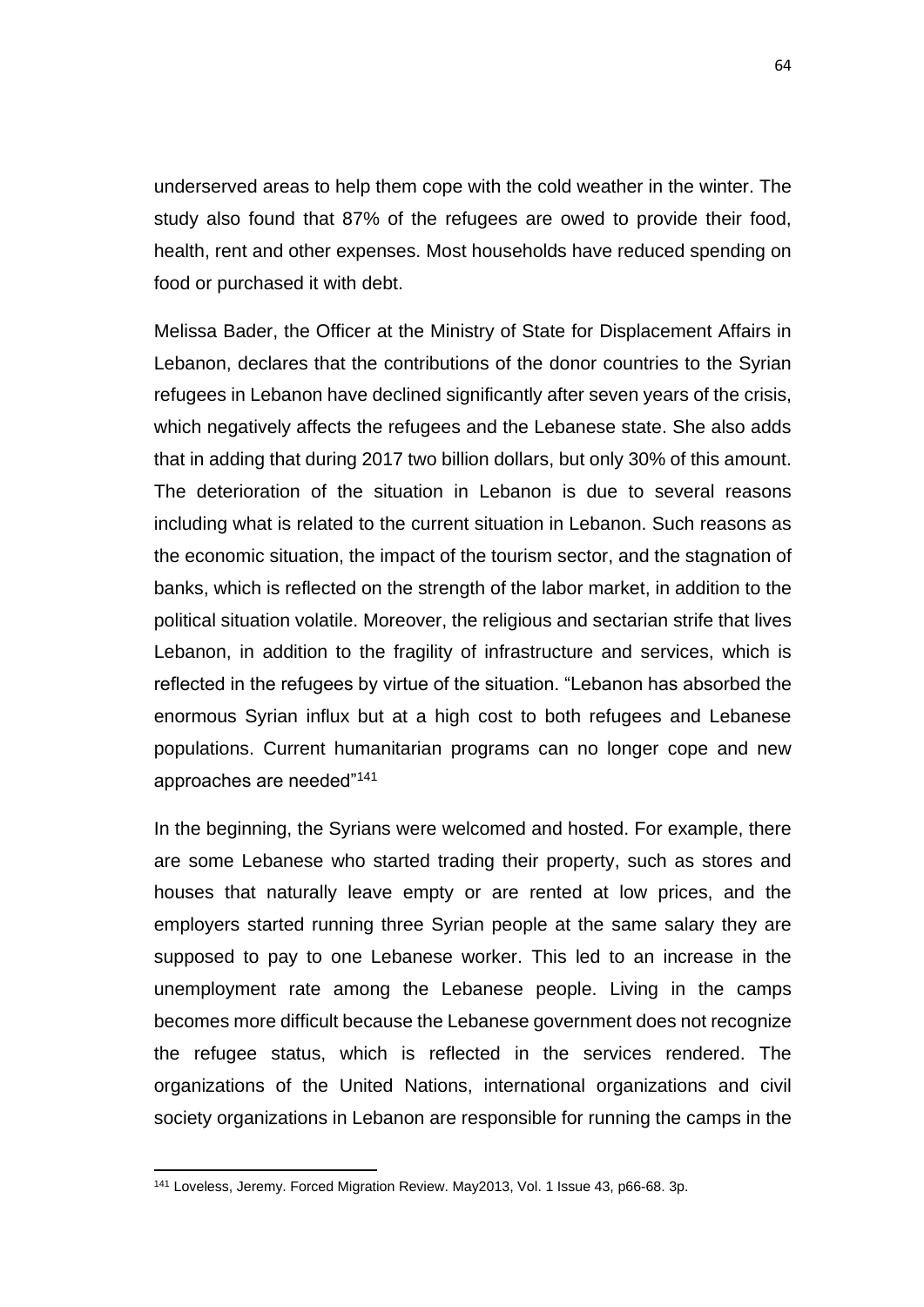camps. The level of food, medicine, education and others, which depends on the nature of financial support that has become less as the duration of the conflict, which led to the deterioration of the situation in the camps and prompted the refugees to go to the option of renting houses outside the camps and exploitation by some owners Albio and employers to do business and jobs, by half or a quarter of the wages of the Lebanese worker in normal circumstances.<sup>142</sup>

The most important problems facing refugees in the area of health are the high numbers of health services and the inability of the health system to meet their health needs. Furthermore, the nature of the health system is one of the most crucial problems that is largely due to the private sector as well as government health sectors working in cooperation with the private sector, The Syrians paid the cost of the treatment. The reasons for the cost of treatment and medicines are also high, which is impossible for the Lebanese citizen before the Syrian refugee and the limited scope of medical services provided by the Syrian and Lebanese charities to treat the wounded and war-wounded except for a small number of these associations. These associations had some modest projects, in the provision of medical services to refugees and weak services and funding from international organizations. At the level of education, there are about 500,000 Syrian refugees in the age of education, from primary to university, of whom only 150,000 are educated, while the rest are outside the educational process (these figures are issued by the Education Bureau in Lebanon, which belongs to the interim government in  $2015$ <sup>143</sup>. From the issuance of several decisions of the Lebanese Ministry of Education the need to absorb Syrian students in Lebanese schools, but these decisions did not change much in the reality of the refugees, in that education in Lebanon suffers from difficulties in the field of education for the Lebanese student in the basic, which means that the generation full of illiterate or semi-illiterate children and their departure from other jobs such as work, which increases their vulnerability to more risks.

 $\ddot{\phantom{a}}$ 

<sup>142</sup> Janmyr M. The Legal Status of Syrian Refugees in Lebanon (2016). AUB Policy Institute, p.10.

 $143$  Ibid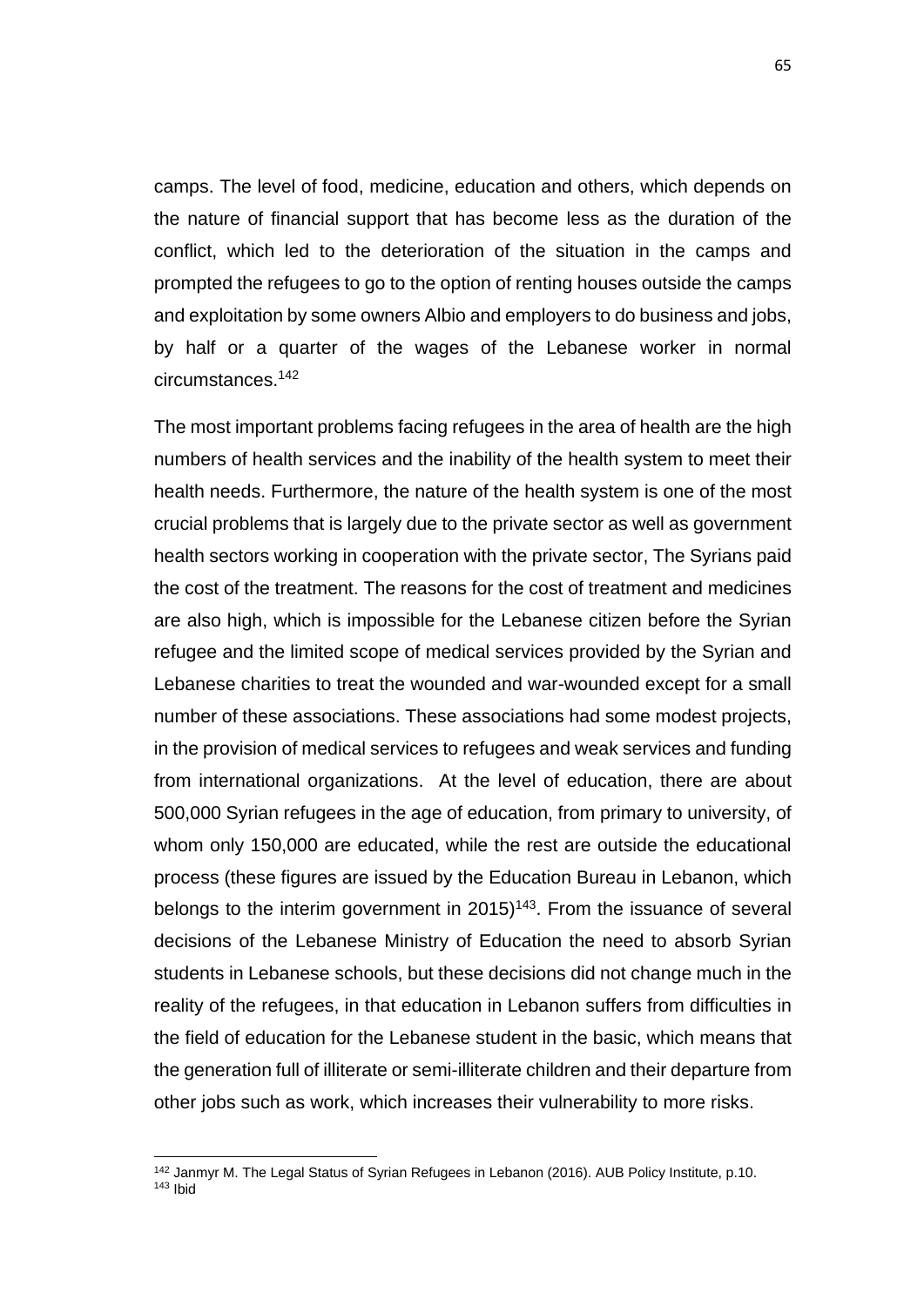#### **3.7.2.1 The reasons that led the Syrians out of Lebanon**

The decline in the number of Syrian refugees for several reasons, including the transfer to another country, leaving between 2011 - 2017 about 49 thousand Syrian refugees from Lebanon under the United Nations resettlement program in other countries, including the United States, Sweden and France.<sup>144</sup>

Others have left with personal initiatives, including some of the most dangerous smuggling routes to Europe or return to Syria. Many of them have returned. Other reasons include the failure of the Lebanese government to recognize the refugee status as well as the financial reasons imposed by the Lebanese government on refugees because of the non-recognition of refugee status. Refugees were put at risk of imprisonment in case of non-compliance with these conditions, and despite the cancellation of the Lebanese authority to pay the amount, but was conditional to register in UNHCR before 2015<sup>145</sup>. This means that half a million refugees have not been included in this decision, in addition to the inability shown by international and local organizations to deal with the issue of the influx of large numbers of refugees into one place and almost in close periods, in addition to the difficult living conditions mentioned above. "The living conditions of Syrian refugees are tragic; many have lost their homes and family members. Although there is a solidarity between populations, Syrian refugees put pressure on the Lebanese health-care system and economy, and Lebanon hosting capacities are overstretched, thus transforming the so-called Syrian crisis into a Lebanese–Syrian crisis"<sup>146</sup>

#### **3.7.2.2 The legal status of the refugees in Lebanon**

 $\overline{a}$ 

The Lebanese government did not give Syrian refugees in Lebanon refugee status, because Lebanon did not sign the 1951 Convention relating to the Status of Refugees, nor did it sign the 1976 Protocol on the same matter,

<sup>&</sup>lt;sup>144</sup> Refugees, Asylum Seekers, the Rule of Law and Human Rights" The Unity of Public Law <sup>145</sup> Ibid

<sup>146</sup> Marwan M Refaat, Kamel Mohanna, Syrian refugees in Lebanon: facts and solutions The Lancet, Vol 382 August 31, 2013, pp. 763-4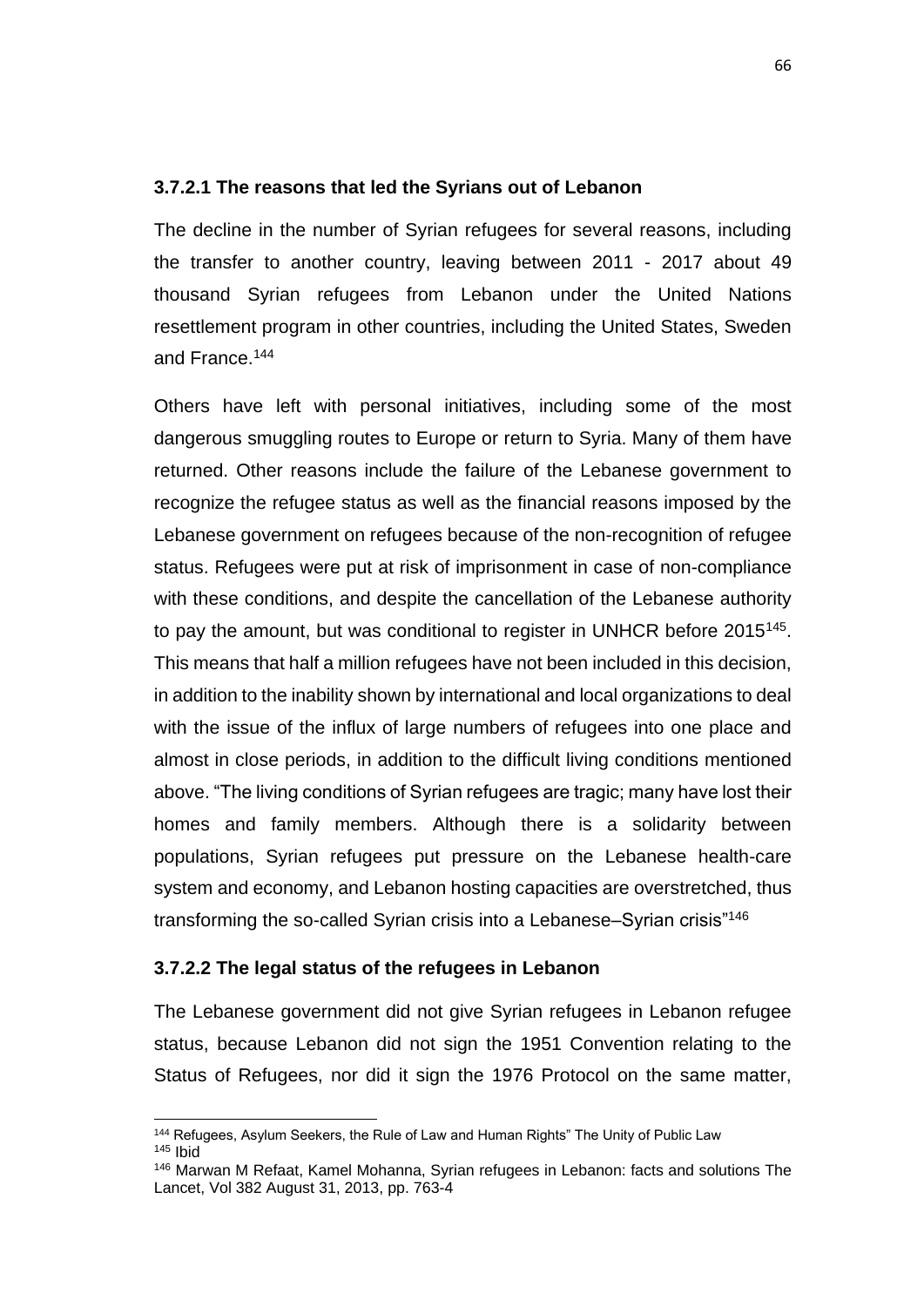despite the fact that the Government of Lebanon allowed the UNHCR to operate in Lebanon, Syrians and those in power. However, the Lebanese authorities and the security authorities do not recognize the refugee card issued by the UNHCR, and require that the refugee obtain a tourist or work permit, which is materially expensive so that the refugee can stay in Lebanon. "The crisis in Lebanon cannot be solved with humanitarian assistance. Nevertheless, flexible and well-targeted aid can reduce the impact of the political crisis. The government and aid agencies must respond to the everchanging environment with carefully considered policy shifts of the sort suggested here".<sup>147</sup>

#### **3.7.3 Syrian Refugee in Turkey**

 $\ddot{\phantom{a}}$ 

The conflict in Syria led to mass exodus to Turkey, which adopted an opendoor policy for refugees coming to Turkey. The Syrian refugees are called the "guests". According to the World Bank, Turkey has more than 3.5 million refugees. The largest number of refugees in the world live more than 90% of them live in various Turkish cities such as, Mersin, Konya, Ankara, Istanbul and other Turkish cities. "Even before Syria's civil war, Lebanon, Jordan, and Turkey faced their own economic, security, and development problems, now heightened by the wars on their borders and the influx of refugees in need of basic services. Turkey has greater resources than the other countries, which also means that they receive less assistance. Conditions for the refugees in the neighboring countries have become so strained that the refugee crisis is now spilling into Europe".<sup>148</sup> There are about 270,000 people living in the camps, estimated at 15 camps based in the south of Turkey and other camps where basic services, education and health are available. In these camps, the organization is characterized by security. The refugee camps are responsible

<sup>147</sup>Loveless, Jeremy. Forced Migration Review. May 2013, Vol. 1 Issue 43, p66-68. 3p

<sup>148</sup> Shelly Culbertson and Louay Constant. *Education of Syrian Refugee Children: Managing the Crisis in Turkey, Lebanon, and Jordan* (2015*)*. RAND Corporation. P.5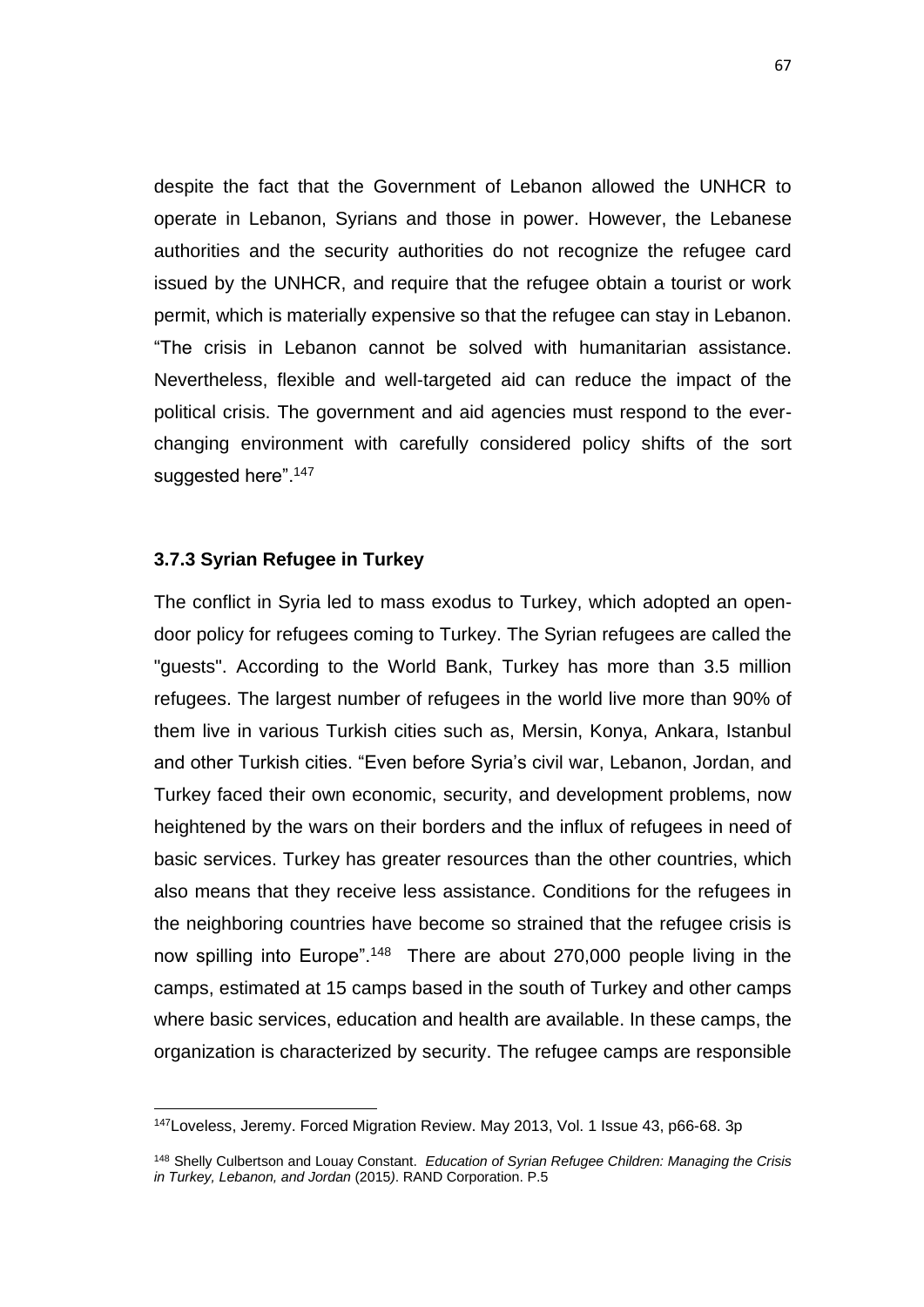for disaster and emergencies management contrary to other countries where UNHCR is responsible. Turkey has generously accepted and supported Syrian refugees, taking on great expense in doing so. Anadoul Agency (2014) confirmed that "By the end of 2014, Turkey had spent \$4.5 billion on the refugee response.<sup>149</sup>

The Turkish government has provided direct material assistance and in-kind assistance through partnerships with various governmental, private and international sectors, including the AFAD Agency. AFAD Agency is Turkey's leading disaster and emergency management agency and a humanitarian aid and the provision of aid to those in need. It worked to provide an environment suitable for the Syrian refugees who came to Turkey because of the conflict. According to AFAD Director General, Turkey spent US\$1・5 billion for Syrian refugees. Health-care services are provided through primary health-care centres, 112 medical emergency stations, and tent hospitals. Thousands of seriously injured Syrians were brought to Turkey for emergency operations or intensive care.<sup>150</sup> Since the arrival of the refugees, AFAD Agency has established shelters in the Turkish provinces, providing food and drink, education, health, recreational activities, sports, translation services, banking services, places of worship, educational edifices, police stations, Education services for 510,000 students from all stages of education, in cooperation with the Turkish Ministry of Education.

Other Turkish organizations have been involved in providing assistance and assistance such as IHH, which has established centers to coordinate relief and assistance to Syrian refugees in Turkey by providing 750,000 loaves of bread per day for free and other services. Some examples of international efforts to assist Syrian refugees in Turkey is that the EU has signed 45 projects with 19 humanitarian organizations working closely with Turkish partner organizations

 $\overline{a}$ 

<sup>&</sup>lt;sup>149</sup> Dromgold M, "Understanding Migration Management and Its Impact on Syrian Refugees in Turkey" "Guests and Aliens": Re-Configuring New Mobilities in the Eastern Mediterranean After 2011 - with a special focus on Syrian refugees

<sup>150</sup> AFAD. Director General of AFAD, Dr. Fuat OKTAY informed European Union-Turkey Joint Parliamentary Committee about Syria, June 28, 2013.[nwww.afad.gov.tr/EN/](http://www.afad.gov.tr/EN/) HaberDetay.aspx?ID=5&IcerikID=995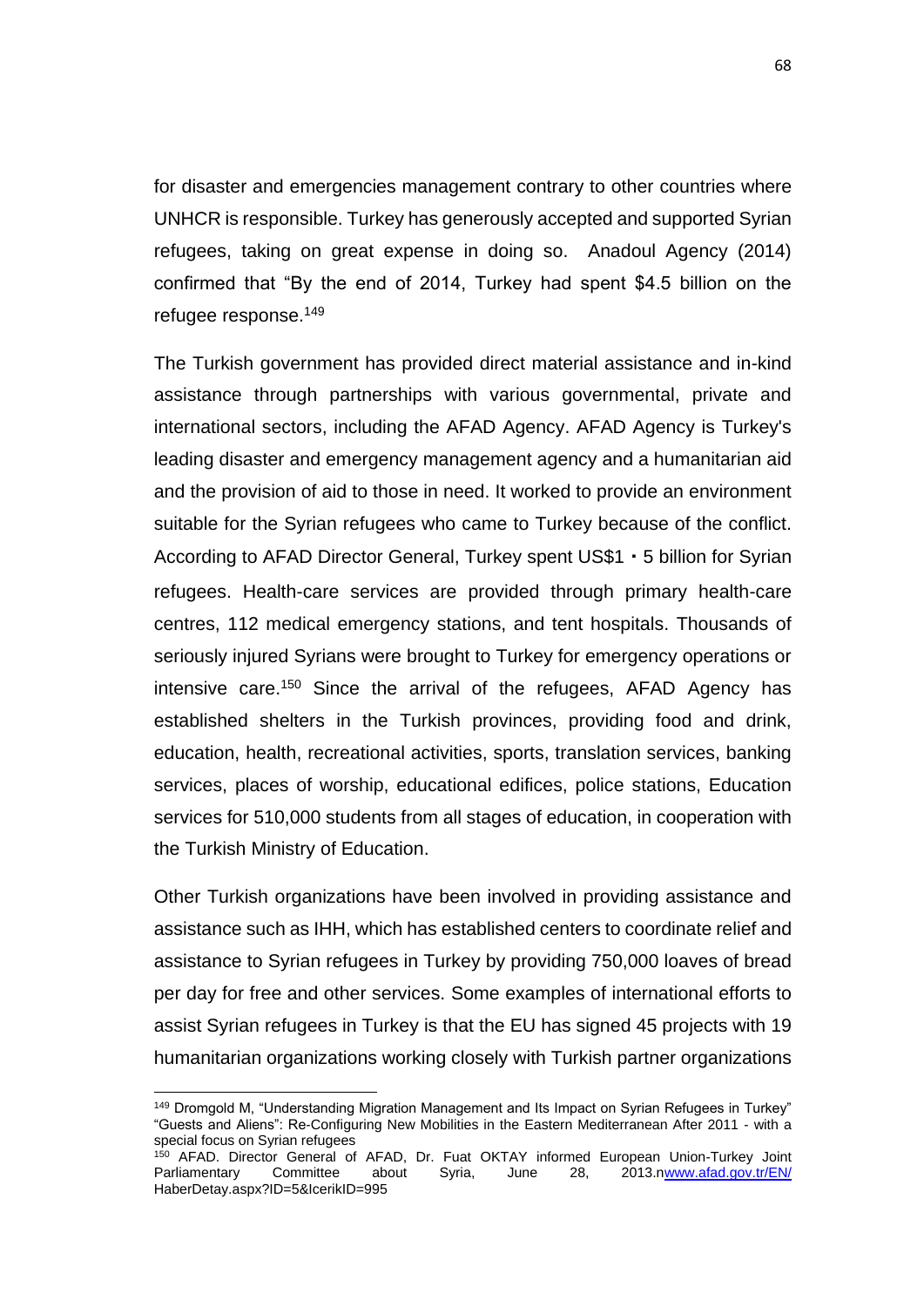to provide assistance to refugees. The European Union has also contracted the EU's 3 billion euro Projects to provide assistance to refugees in close cooperation with the Turkish authorities during the period from 2016 to 2017.<sup>151</sup>

In cooperation with the World Food Program and the Turkish Red Crescent, the European Union has launched one of the largest programs (ESSN), a social assistance program through the distribution of cards to 1.3 million vulnerable refugees to meet their basic needs. Their basic needs are food, medicine, bills, etc., which allows refugees to participate in daily life and positively influence society<sup>152</sup>.

# **3.7.3.1 The reasons for the Syrians' presence outside the camps in Turkey**

It should be noted that the presence of more than 90% of the refugees outside the camps has several reasons, including:

1. The presence of persons who have entered in informal ways and have not registered themselves anywhere or do not wish to register.

2 .The inability of some to adapt to the living conditions in the camps.

3. Preference for persons with good physical status to stay outside camps.

4 .The camps are filled with maximum capacity, which puts great pressure on services.

5. Some prefer to live in places where their relatives reside.

 $\overline{a}$ 

3.7.3.2 The implications of the presence of refugees in Turkey

There is no doubt that the presence of a large number of Syrian refugees in Turkey has a negative impact on some things, but it has a positive impact on things and other aspects. The negative effects on Turkey due to the flow of

<sup>151</sup> Dromgold M, "Understanding Migration Management and Its Impact on Syrian Refugees in Turkey" "Guests and Aliens": Re-Configuring New Mobilities in the Eastern Mediterranean After 2011 - with a special focus on Syrian refugees

<sup>152</sup> Oytun Orhan, The Situation of Syrian Refugees in the Neighboring Countries: Findings, Conclusions and Recommendations, (April 2014) p 9 to 11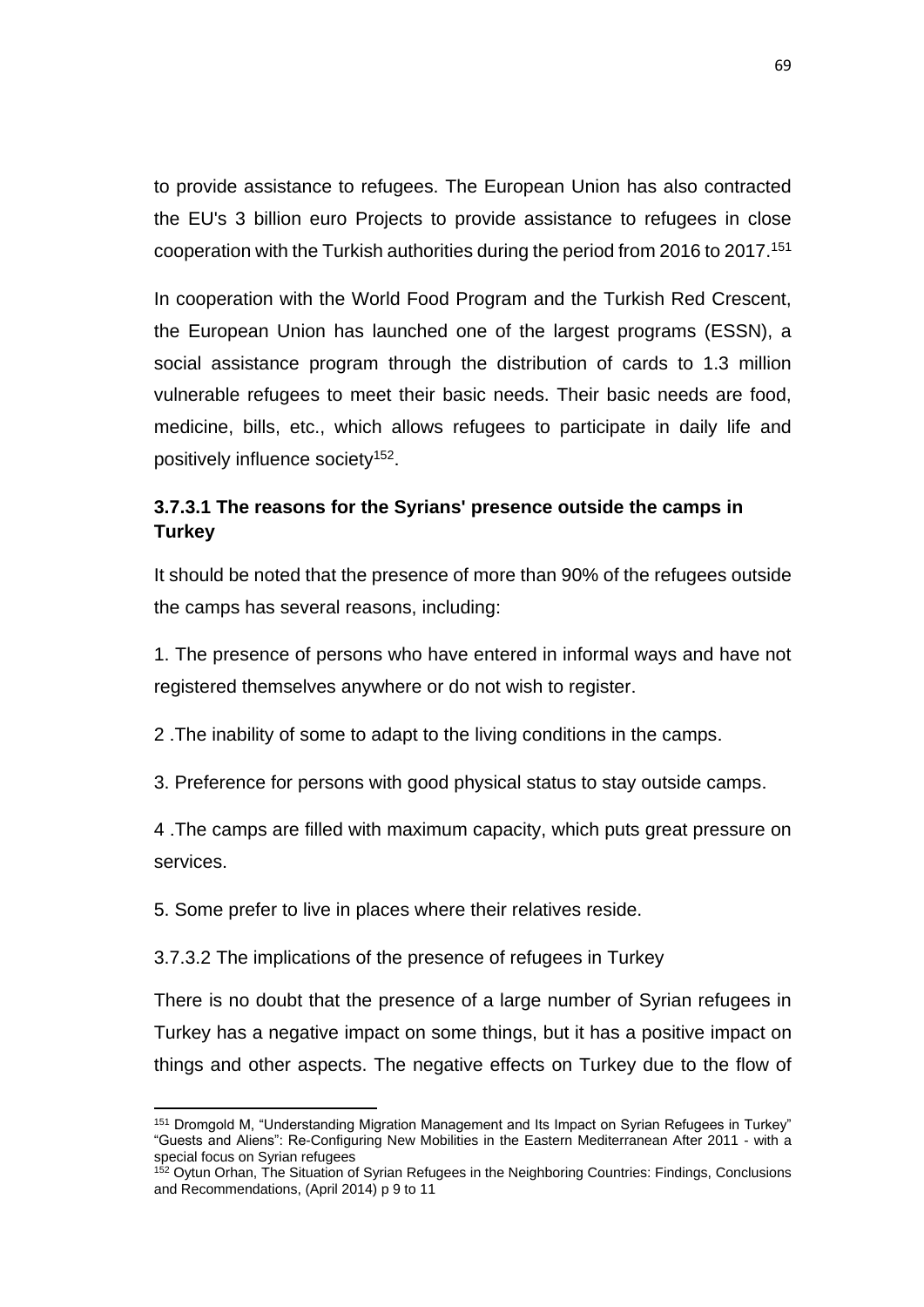Syrians is the drop in prices of workers' wages several times in the south of Turkey, and negative things also increase the prices of rent housing is one of the problems complained by the Turks as a result of Syrian asylum<sup>153</sup>. On the other hand, there are many positive effects, such as the revival of the economic situation in some Turkish cities such as Gaziantep, where many of their wealth, money and trade have been transferred to Turkey. The Syrian refugees have become an active economic component in Turkey not only in terms of their labor power, Skills and employment skills in the Turkish market, and the number of companies opened by the Syrians to thousands of companies that played an important role in revitalizing the Turkish economy. The number of Syrians registered in Turkey is approximately 3.5 million, constituting 5% of Turkey's total population. Ten percent of Syrian refugees live in refugee camps, while the rest live in urban areas.<sup>154</sup>

The spread of Syrians in urban areas indicates their integration into the Turkish society and economy through their interaction with the host communities. This indicates that the interaction is of great importance in building the bonds of cooperation between Turkish and Syrian society, in addition to enabling the Syrians to contribute to strengthening the Turkish economy by increasing the demand for Products. Recent statistics indicate the growth of the Turkish economy, and the indicators of high consumption due to the positive effects of the Syrian refugees on the Turkish street.<sup>155</sup>

## **3.7.3.3 The legal status of Syrian refugees in Turkey**

 $\overline{a}$ 

Turkey ratified the 1951 Geneva Convention on geographical terms, under which it granted "refugee status" to displaced persons "from European

<sup>153</sup> Kirişci K. Syrian Refugees and Turkey's Challenges: Going Beyond Hospitality (2016). The Booking Institutions, p.1-2.

<sup>&</sup>lt;sup>154</sup> Dromgold M, "Understanding Migration Management and Its Impact on Syrian Refugees in Turkey" "Guests and Aliens": Re-Configuring New Mobilities in the Eastern Mediterranean After 2011 - with a special focus on Syrian refugees

<sup>&</sup>lt;sup>155</sup> Oytun Orhan, The Situation of Syrian Refugees in the Neighboring Countries: Findings, Conclusions and Recommendations, (April 2014) p 14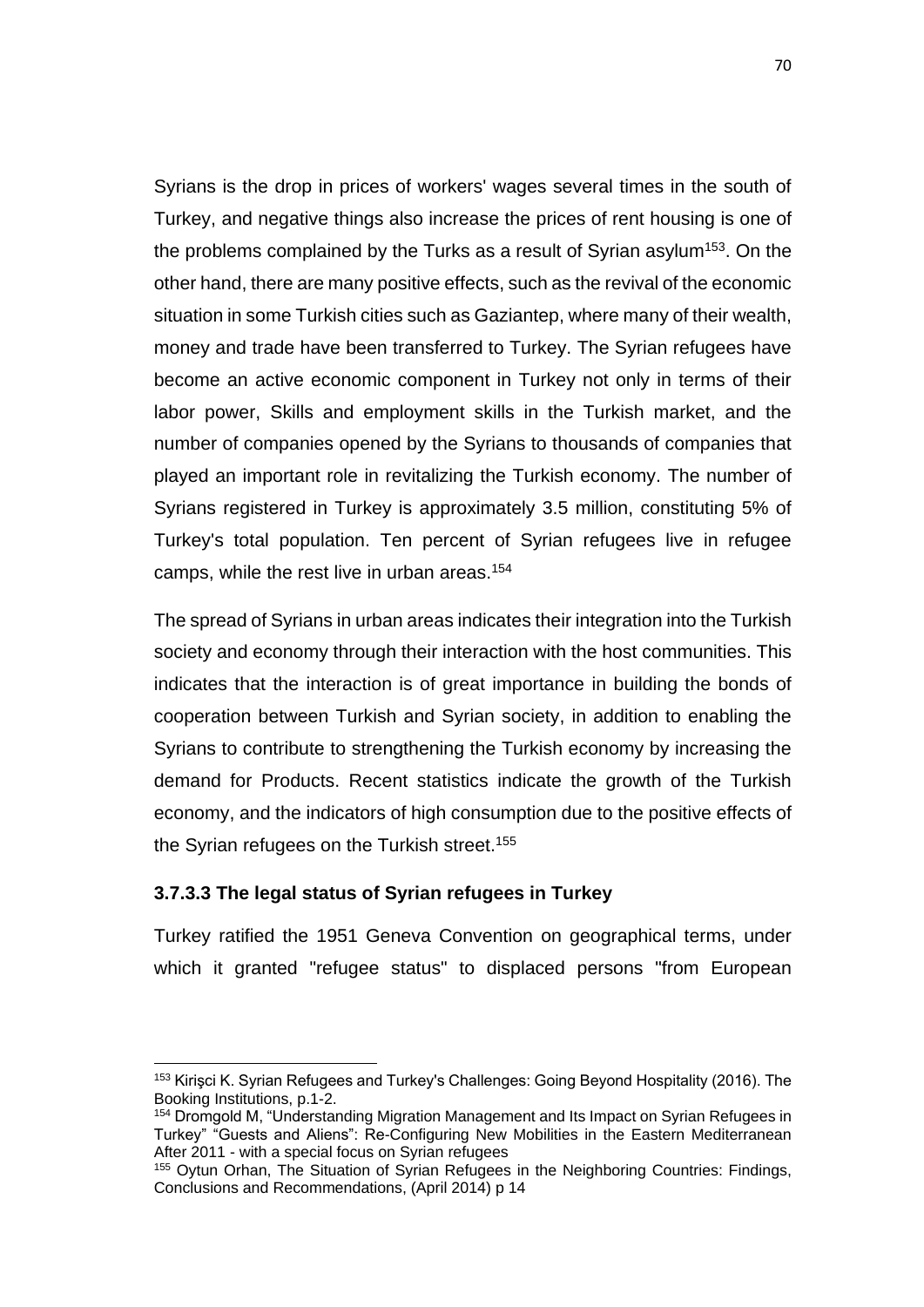countries only". However, Turkey pursued an "open door policy" and provided immediate asylum to millions of Syrians.

The legal framework that described the Syrians as foreigners under temporary protection and granting them some rights was prepared and ratified by Turkey in October 2014. Syrian refugees are entitled under this regulation to benefit from public services provided by Turkey such as education, health and other services that the practices moving towards naturalization, as the Turkish President pointed out in several situations, through which the provision of citizenship to the refugees has been granted to some within easy terms.<sup>156</sup>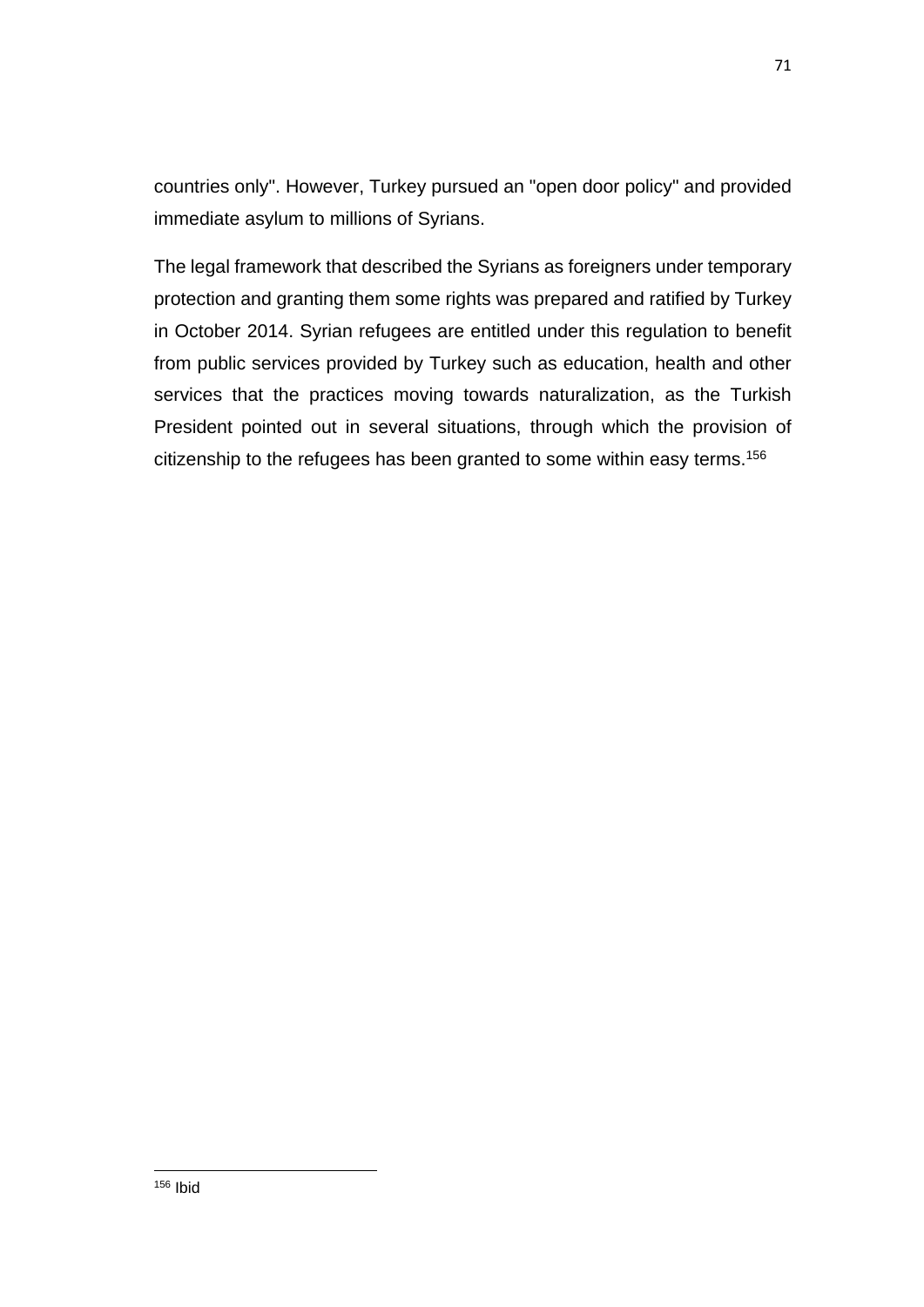# **CHAPTER 4**

# **THE EUROPEAN MODEL IN ADDRESSING THE HUMANITARIAN CRISIS RESULTING FROM ASYLUM**

# **4.1 The Role of the European Union in Containing the Refugee Crisis**

The European Union has pledged to build a common European asylum system based on the full and comprehensive implementation of the 1951 Refugee Convention, which is mandated by UNHCR. The EU has an important role to play in asylum and resettlement issues within and outside the EU. European Union institutions such as the European Council, the European Commission, the European Parliament and the European Court of Justice have legislative, executive and judicial powers in areas directly related to the mandate of the Office. For all these reasons, UNHCR is closely following the European Union's asylum law and policy. Enhancing respect for international protection standards in the laws and policies of the European Union is of vital importance to UNHCR. Accordingly, UNHCR is presenting its views on a wide range of refugee protection issues Resettlement and integration into the 27-member EU.<sup>157</sup>

With regard to the Syrian crisis, the European role is to provide financial support to refugees and their host countries, and to provide assistance to refugees in Syrian refugee camps in several countries, including health care and medicines, food and drink insurance, education support, legal counselling

 $\overline{a}$ <sup>157</sup> Ibid [15] p.377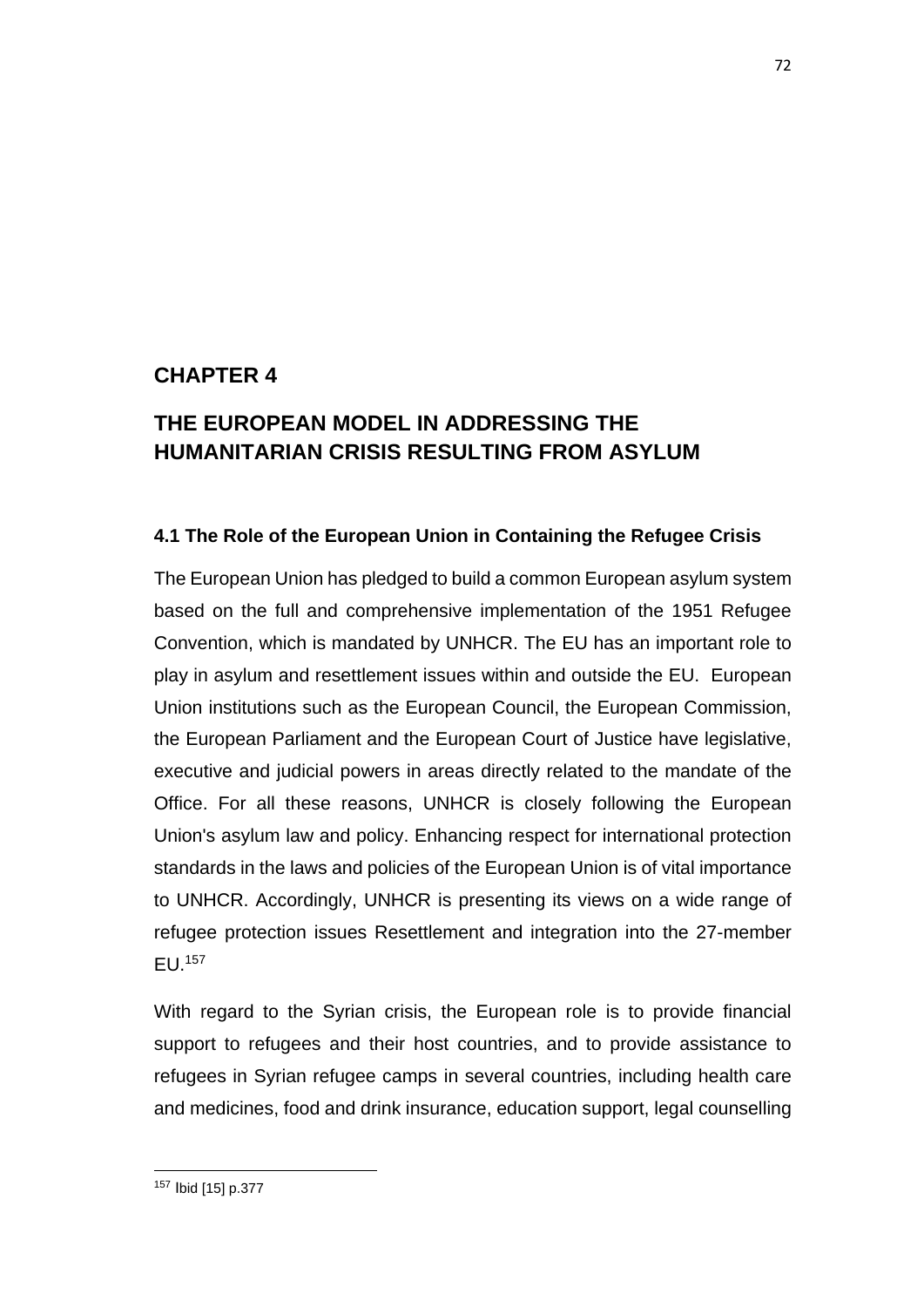and psychological and moral support.<sup>158</sup> The assistance provided by the European Union to Syrian refugees was concentrated in the countries most visited by them, such as Jordan, Turkey and Lebanon. The assistance included the requirements of daily life, education, health, In terms of assistance to refugees within the European Union, the Union provided the necessary funds and assistance to refugees coming to Europe by sea, reaching more than 1.5 Million refugees and migrants to European shores, from 2015 to the end of 2017, and the Syrian refugees constituted the majority of this number.<sup>159</sup> Germany and Sweden received a total of 64% of the total asylum applications, while Hungary, Austria, Denmark, the Netherlands and Bulgaria received 22%, the rest distributed to Britain, France, Greece, Italy and the rest of the Union.<sup>160</sup>

## **4.2 The Dublin System**

Receiving refugees from the European Union in general is subject to the rules of the Dublin Refugee Regime. The Dublin Convention coordinates the work on asylum procedures in European countries, determines the state responsible for studying refugee applications, and the rights and duties of both asylum seekers and the host country.

The Dublin system consists of the Dublin Convention and the Eurodac System, a joint data bank that contains the fingerprint of asylum seekers in European countries, so that the fingerprint of the asylum seeker is taken in the first country that enters the agreement. And therefore it is possible to determine whether the asylum seeker has applied for asylum in another European country. If he does so, the second country is not competent to seek asylum and is returned to the country where he has taken his fingerprints for the first time. Registered in one of the signatory States of the Convention only after the

 $\overline{a}$ 

<sup>158</sup> EUROPEAN CIVIL PROTECTION AND HUMANITARIAN AID OPERATIONS, (*European Commission* 2018) [<ec.europa.eu/echo/where/middle-east/syria\\_en](http://ec.europa.eu/echo/where/middle-east/syria_en) > accessed: 13 May 2018

<sup>159</sup> UNHCR (Last accessed:13/5/2018)

<sup>&</sup>lt;sup>160</sup> An Economic Take on the Refugee Crisis a Macroeconomic Assessment for the EU, European **commission** commission (2016), [<https://ec.europa.eu/info/sites/info/files/file\\_import/ip033\\_en\\_2.pdf>](https://ec.europa.eu/info/sites/info/files/file_import/ip033_en_2.pdf)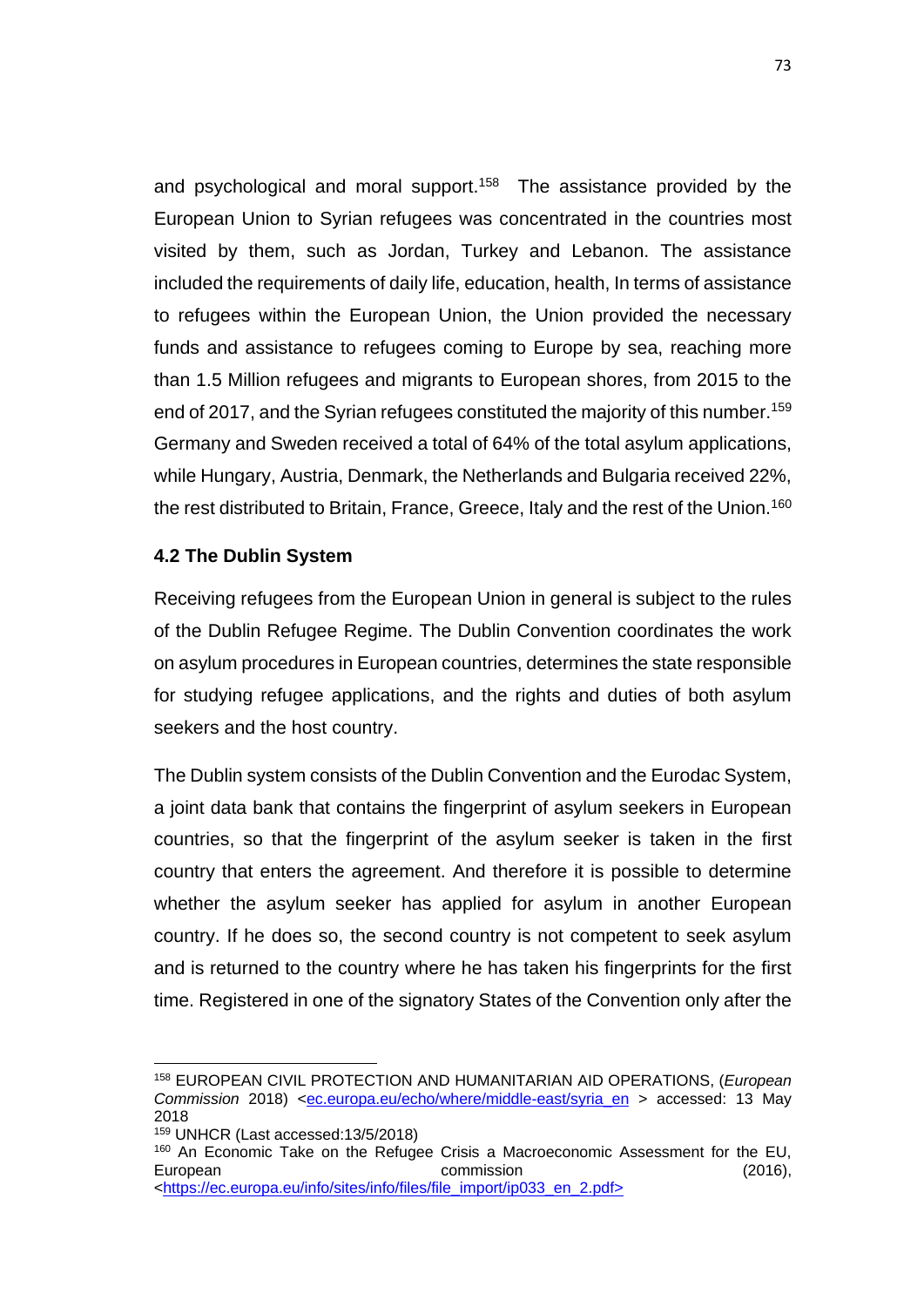expiration of ten years, or a check and its owner shall have the nationality of a Member State. 5 The Dublin Convention, also known as the Dublin Region, is a member state of 32 states.<sup>161</sup>

# **4.3 European actions in dealing with the refugee crisis**

The European Union put in place a plan that included an agenda for dealing with the refugee issue, which included a series of steps and projects, including: increased border control budget, additional technical assistance For the frontline countries, such as Italy, Greece and Malta, to form a committee to propose a list of "safe countries" to which refugees should be repatriated, and to review the so-called Dublin system, which states that arrivals must seek asylum in their first EU country, Refugees in the Federation countries in accordance with a prescribed and mandatory quota.

The European Commission also requested Member States to respond adequately and promptly to the immediate needs of asylum seekers in terms of housing and services, and called for compliance with EU law when providing these services in a simple and rapid manner away from the bureaucracy. Refugees coming to Europe faced many difficulties due to the confusion and hesitancy in transit countries (Macedonia, Hungary, Bulgaria, Greece, Croatia and Slovenia) and the existence of Yemeni parties in the governments of some of these countries.<sup>162</sup> Furthermore, Sweden is one of the first European countries to have attracted many Syrians since the beginning of the crisis. Sweden has put forward an initiative to grant permanent residency to Syrians. After five years of residence, Sweden has made considerable efforts to contain the Syrian refugee crisis and provide them with the necessary assistance. Permanent citizens have Swedish citizenship. Similarly, Germany has also made a concerted effort to contain Syrian refugees and provided them with

 $\overline{a}$ <sup>161</sup> Ali Al-Hamdan 'What is the Dublin Refugee System' (*Orient-news* 2016) <[orient-news.net/ar/news\\_show/109769/0/>](http://orient-news.net/ar/news_show/109769/0/) accessed date 16 April 2018.

<sup>162</sup> Abdullah Turkmani 'The reality of Syrian refugees in Europe and their problems' (2016) <[harmoon.org/archives/2771>](https://harmoon.org/archives/2771) accessed 16April 2018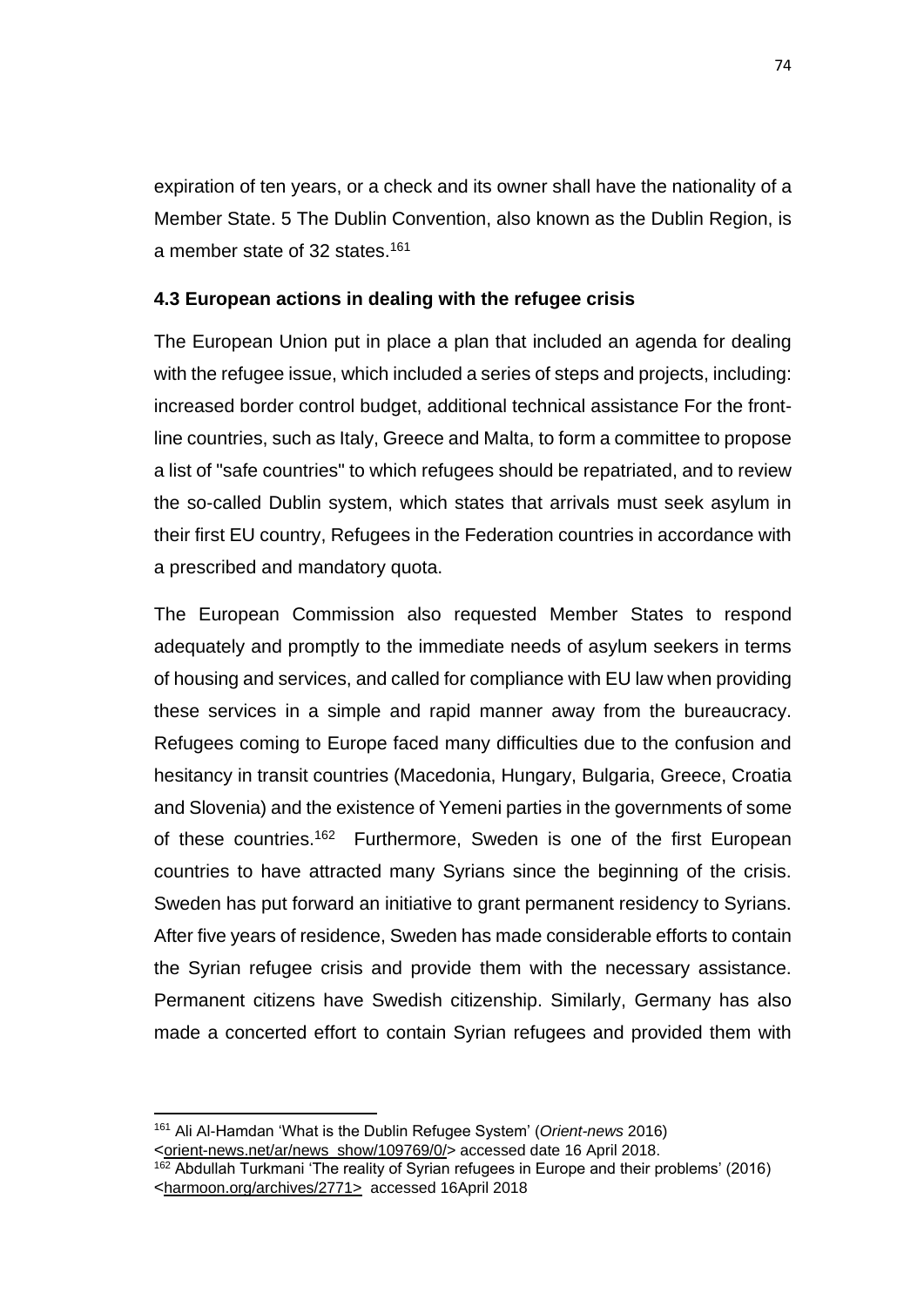substantial humanitarian, material, moral and health support, making it a favourite destination for Syrian refugees.

## **4.4 European-Turkish Agreement**

The European Union has agreed with Turkey on a "joint action plan" to open asylum centers for asylum seekers on Turkish territory funded by the European Union. They also demand more patrols and relief operations off the coast and economic migrants deported from the EU<sup>163</sup>. The European Union authorities are to resettle one Syrian refugee coming from Turkey for every immigrant returned from the Greek islands.<sup>164</sup>

# 4.5 German policy towards refugees

Germany received the largest number of Syrian refugees compared to European countries, and ranked first in providing financial assistance directly to refugees in general, and Syrian refugees in particular. In 2013, the Syrian refugees began to move to Germany, and the German government's position crystallized in 2015 when German Chancellor Angela Merkel announced that the German state was prepared to receive Syrian refugees on its territory and adopt an open door policy.

## **4.5.1 Reasons to choose Germany**

 $\ddot{\phantom{a}}$ 

The German Constitution guarantees all residents of German territory the preservation of their human dignity, the preservation and respect of their rights, and the commitment of Germany to the principle of respect for human rights and human dignity. The three powers (legislative, executive and judicial) to safeguard these rights. The Constitution also states that all human beings are equal before the law and have the same rights and duties<sup>165</sup>. The Constitution does not recognize any form of discrimination between people based on

<sup>163</sup> Kirişci K. *Syrian Refugees and Turkey's Challenges: Going Beyond Hospitality* (2016) p1- 2.

<sup>164</sup> *The EU-Turkey* agreement, (2016) [<europa.eu/rapid/press-release\\_MEMO-16-](http://europa.eu/rapid/press-release_MEMO-16-963_en.htm) 963 en.htm> accessed date 20 April 2018

 $165$  Khallouk M, "Confronting the Current Refugee Crisis: The Importance of Islamic Citizens' Initiatives in Germany" [2018] Religion in the European Refugee Crisis 87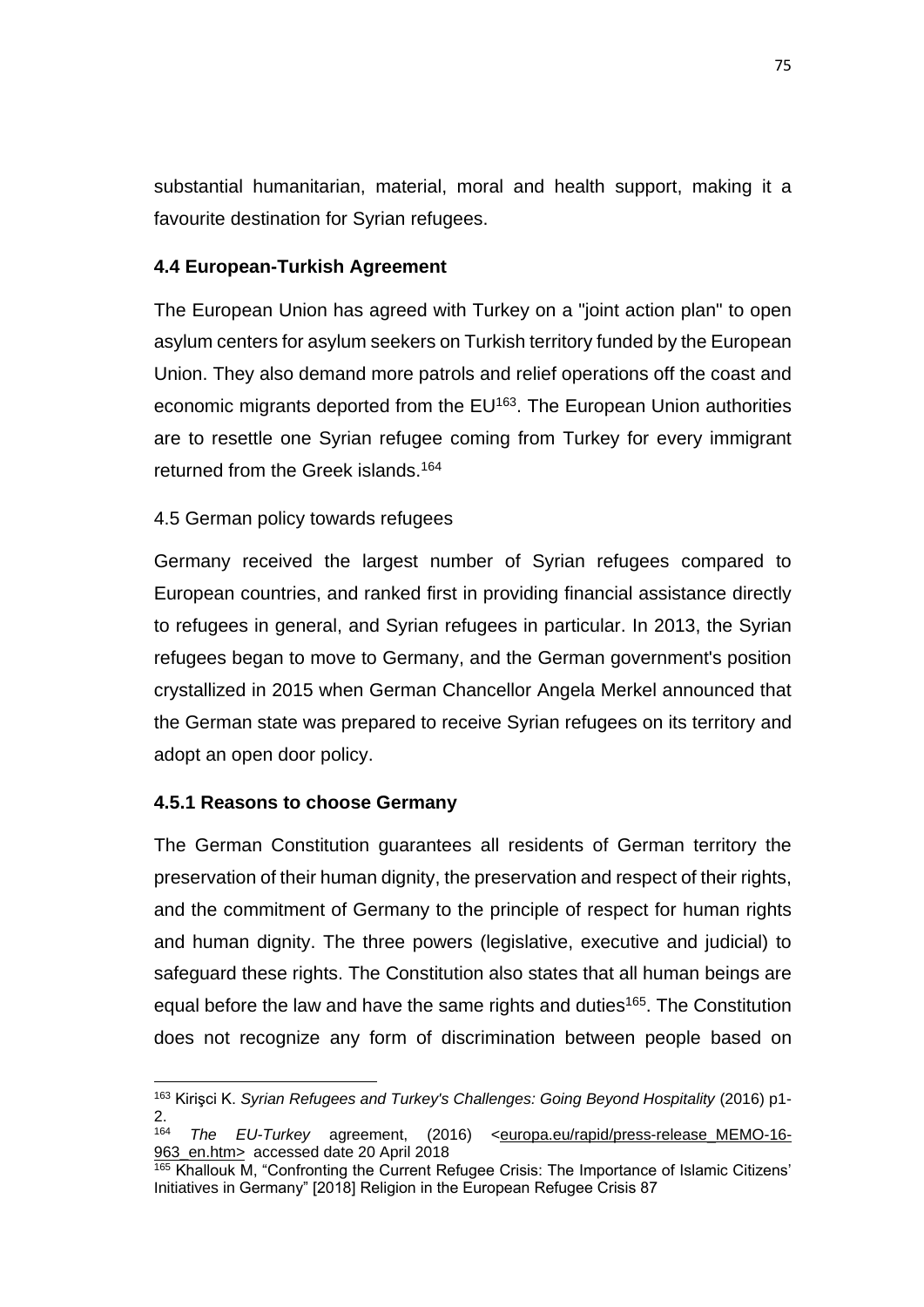religion, race, color or gender. The German Constitution preserves the freedom of opinion, expression and belief of all residents of German territory. Germany implements these constitutional provisions on the ground. This commitment by the German government is a reason for choosing refugees as a preferred destination for asylum.<sup>166</sup> The German Chancellor stressed in a speech to the German people on the refugee crisis and called on the German people to be patient and help the refugees.<sup>167</sup>

In addition to the material and moral support provided by the German government to the refugees, the refugees have been rehabilitated and the language courses provided for them to accelerate their involvement in the community more quickly, as well as educational services and many other services enjoyed by refugees upon their arrival in Germany.

One of the factors that contributed to the refugees' tendency to Germany was that some of the refugees had relatives who had fled to Germany at the beginning of the crisis, preferring to join them and reunited. The German government provided security, safety and protection to the refugees, and the refugees treated the German government as easier and better. Compared to other European countries<sup>168</sup>. The German government's amendment of the Dublin Convention, which stipulated that refugees were required to return from Germany to the first European country, had a role in the refugees' orientation to Germany. Germany received refugees in general, even if their fingerprints were taken in another European country.<sup>169</sup>

 $\overline{a}$ 

<sup>166</sup> Germany constitution, Article 1-2-3-4

<sup>&</sup>lt;sup>167</sup>Chancellor Angel Merkel 2016 (10 ARD)

<sup>168</sup> Orchard C & Miller A. *Protection in Europe for refugees from Syria Forced Migration Policy Briefing. Refugee,* (Studies Centre Oxford Department of International Development 2014) p.16-35.

<sup>&</sup>lt;sup>169</sup> Khallouk M, "Confronting the Current Refugee Crisis: The Importance of Islamic Citizens' Initiatives in Germany" [2018] Religion in the European Refugee Crisis 87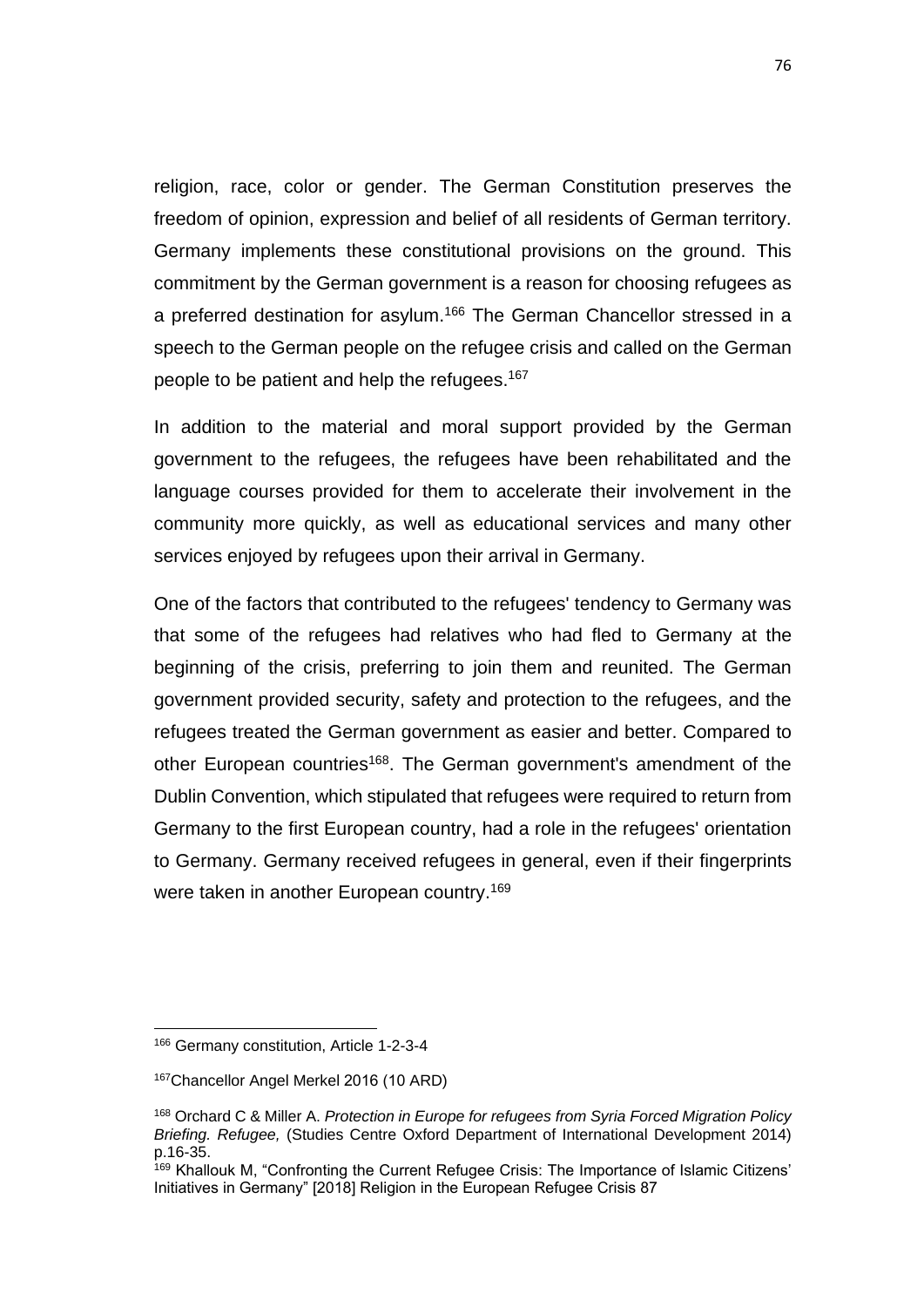The author believes that the German government and people have been at the level of the challenge imposed by the crisis of asylum on them, which ignorance of Germany and its people have a global appreciation in all forums.

# **4.5.2 The legal status of Syrian refugees in Germany**

The German Constitution recognizes four forms of protection for refugees individually and is determined by the competent body responsible for asylum procedures:

- Asylum
- Protection of refugees
- Sub-protection
- Prohibition of national deportation

The right to asylum: Article 16 provides for the fundamental right to asylum, so that refugees who have been politically persecuted by government parties are granted the right to protection in Germany. The granting of asylum is considered impossible if the asylum seeker comes from a safe country, War or internal conflict.<sup>170</sup>

Refugee protection: While asylum seekers are granted the right to protect refugees when the threat is from non-state actors, such as terrorist groups and other threats, and the possibility of providing protection in the country of origin is considered, such as moving to a safe area.

Subsidiary protection: Germany grants sub-protection when the applicant is threatened in his country of origin with the death penalty, torture or inhuman or degrading treatment, and is granted residence with the possibility of being allowed to work under conditions. <sup>171</sup>

 $\ddot{\phantom{a}}$ 

<sup>170</sup> Germany constitution, Article 16.

<sup>171</sup> Asylum Process, [<www.berlin.de/willkommenszentrum/en/arrival/asylum-process/>](http://www.berlin.de/willkommenszentrum/en/arrival/asylum-process/) accessed 13 May 2018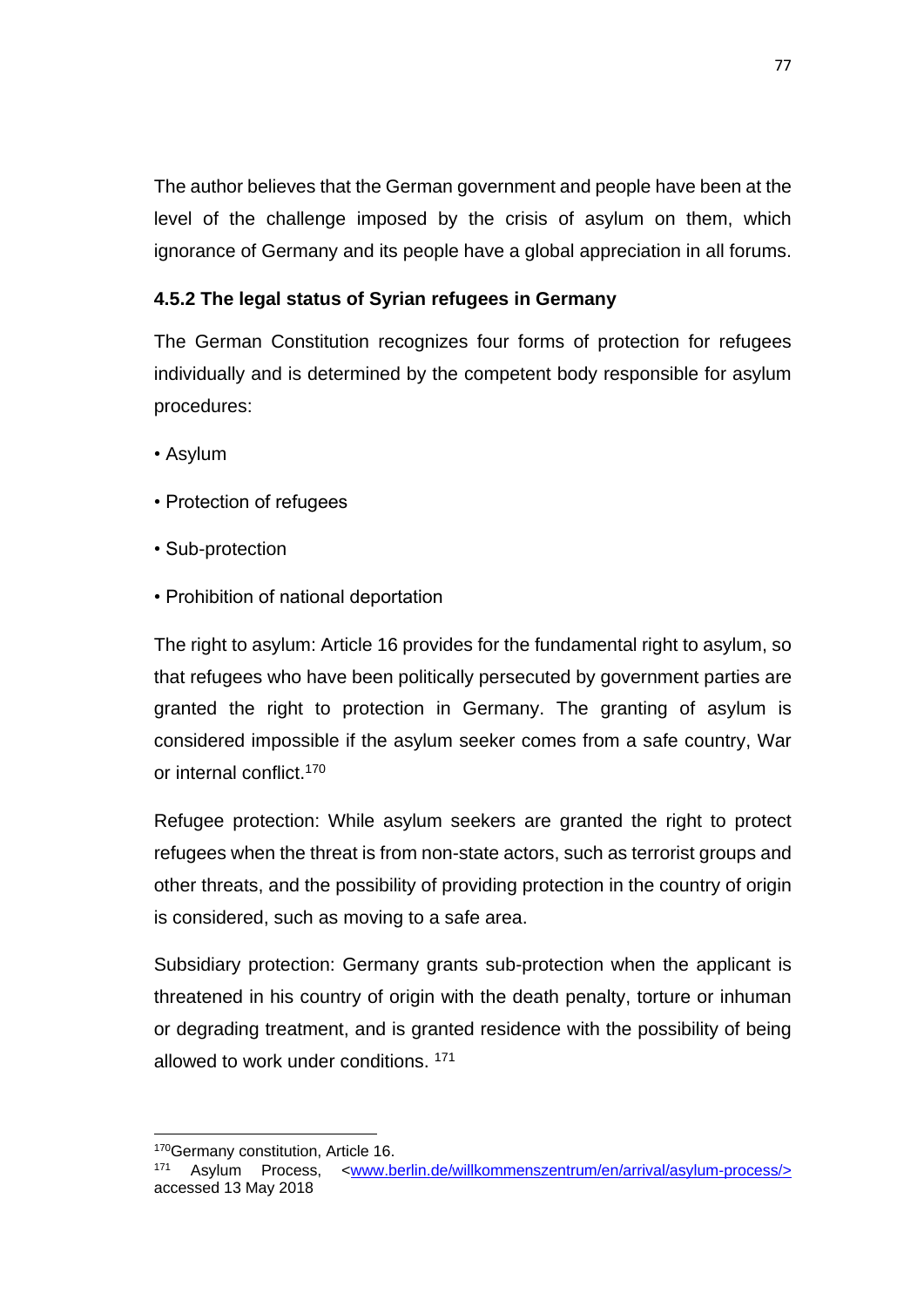Prohibition of National Deportation If the asylum seeker is not granted asylum, protection or sub-protection; he shall be granted the right to prohibit national deportation in order to prevent the violation of his human rights or in the event of a danger to his life or freedom. Permanent residence under specific conditions.<sup>172</sup>

# **4.5.3 German measures towards Syrian refugees**

The German government has applied the legal provisions of the German Residence Act to grant asylum seekers many benefits, such as assistance to refugees in the cost of living, housing, education, reunification and obtaining a work permit. Asylum seekers must exhaust their savings before receiving state aid, with the exception of  $\epsilon$  200, and what the asylum seeker needs for his work and education. The refugee may also receive other assistance such as furnishing the house, paying for school trips for children and paying course fees German courses and integration courses.

The German government has provided funding to secure the study of Syrian refugees at all levels of education from schools, institutes and universities through scholarships.<sup>173</sup>

# **4.5.4 Family Reunification Rules**

German law grants refugees the right to family reunification in humanitarian cases such as a serious illness, long-term separation of family members or the presence of a minor child whose life is at risk. Before and not after asylum. Those who have the right to protection have not been given the general right to family reunification by law, but can apply to the Department of Foreign Affairs to prove their difficult family conditions so that they can bring them to Germany. The right to family reunification is related to the close family, namely

territory\_html/Act\_on\_the\_Residence\_2008.pdf

 $\overline{a}$ <sup>172</sup> Residence Act, Article 60 www.unodc.org/res/cld/document/act-on-residence--economicactivity-and-integration-of-foreigners-in-the-federal-

<sup>173</sup>DAFI Program ' [<www.unhcr.org/dafi-scholarships.html>](http://www.unhcr.org/dafi-scholarships.html) accessed: 13 May 2018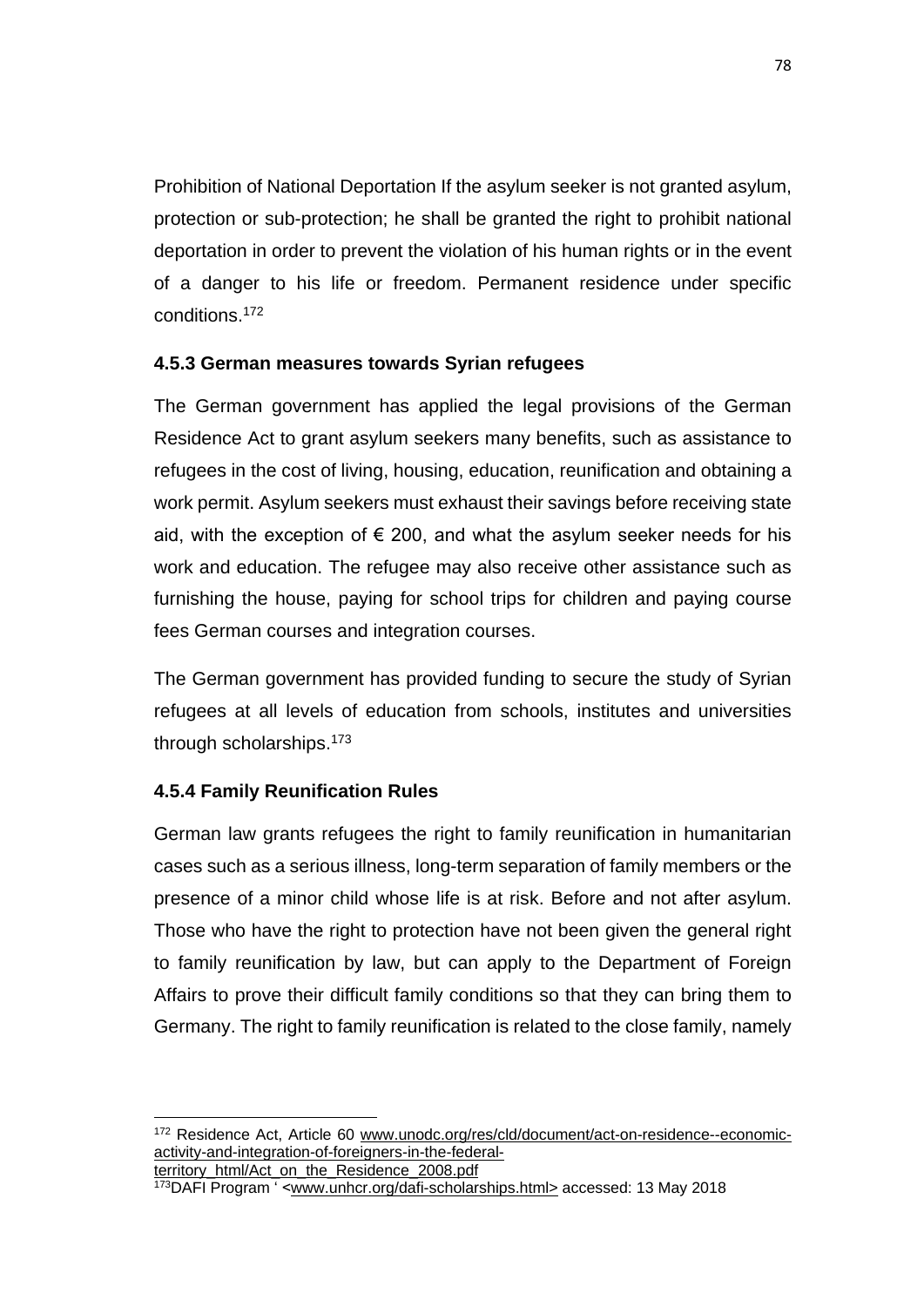the husband, wife and minor children of the couple, as well as parents to minor refugees. <sup>174</sup>

# **4.5.5 Rules of work for refugees**

The German law grants the Syrian refugee the right to work under conditions, so that the refugee is not allowed to work during the first 3 months of his arrival. After this period, he can search for work within the rule of precedence test. The rule requires that no German or EU member is willing to do so with that function. The rule of precedence expires 15 months after the arrival of a refugee in Germany, but he is still required to obtain a work permit. After 4 years, all restrictions on the refugee are removed. If the refugee has a German university or professional degree or is recognized in Germany, permit to work. 175

# **4.6 Challenges and Concerns Facing European Countries In The Face Of the Refugee Crisis**

## **4.6.1 The economic challenge**

 $\overline{a}$ 

The economic factor is one of the most important challenges facing the European Union in containing the refugee crisis. This is reflected in the first two factors related to the poor economic situation facing the European Union before the crisis of asylum due to the economic crisis in Greece, the instability of the euro and the slowdown in growth rates. Reached 20% in some EU countries such as Italy, Greece and Spain.

The second is related to the post-asylum phase. Receiving these countries for refugees will require a large economic force and the allocation of large sums

<sup>174</sup>Reunification **Contract Contract Contract Contract Contract Contract Contract Contract Contract Contract Contract Contract Contract Contract Contract Contract Contract Contract Contract Contract Contract Contract Contra** [<https://www.berlin.de/willkommenszentrum/en/families/reunification-of-families/>](https://www.berlin.de/willkommenszentrum/en/families/reunification-of-families/) accessed: 13 May 2018

<sup>175</sup> Michele Battistib, Yvonne Giesingc , Nadzeya Laurentsyeva Labour Market Integration of Refugees in Germany, (2017)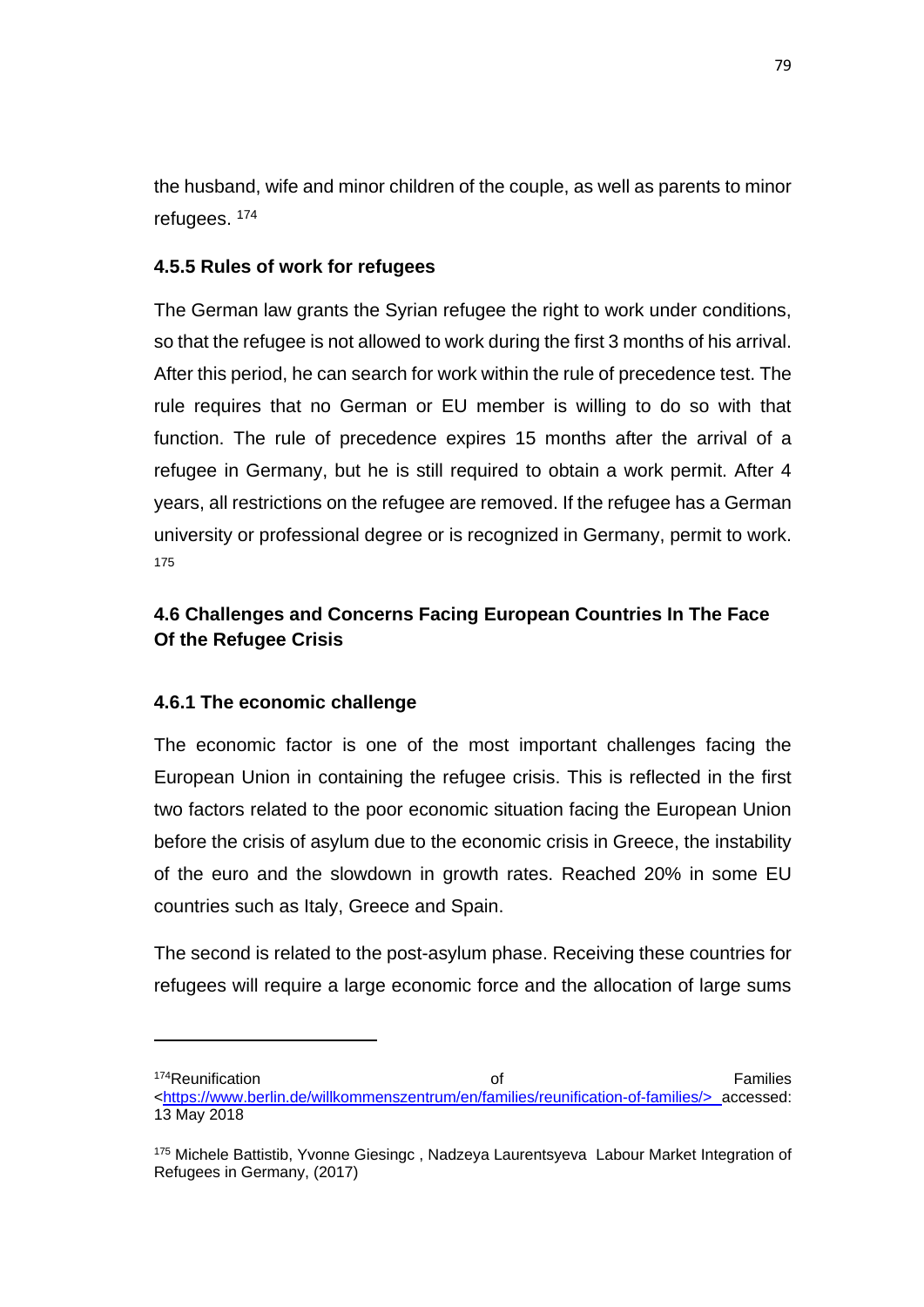of money to bear the burdens of asylum and its consequences, which will lead to a greater fatigue for the financial capacity of those countries, which are mainly economically weak.<sup>176</sup>

## **4.6.2 The security challenge**

Attacks by extremists and terrorists in the European Union have created negative effects and generated hateful ideas against Muslims, which have led to reactions to refugees and to the policy of host countries. Although there is a large proportion of the people working to separate these acts from those who escaped from killing, torture and persecution, there is at the other end who see the refugees as a problem that threatens their lives and personal safety, which prompted some popular parties against immigration and asylum to use such These extreme actions are a card for political pressure and criticism of their governments.<sup>177</sup>

# **4.6.3 The challenge of integration**

There is no doubt that there is a great difference on all levels between the culture of the refugees and host communities, especially the European communities, namely religion, culture, customs, traditions and language, which will influence the relationship between the refugees and the members of these communities in terms of speed of integration and adaptation, and thus will create a large gap that will affect the nature of the relationship and acceptance of refugees in those countries. <sup>178</sup>

In the end, Europe, in general, and Germany in particular, are the best place for refugees to go, in view of the laws and regulations that protect refugees and provide them with security and safety, as well as providing the

 $\overline{a}$  $176$ Ahmed daher, Immigrants. Hope for Europe in a labor crisis, The Gulf is a political daily" NO,26,15 April 2015

<sup>177</sup> Human rights watch, European Union Events of 2017 [<www.hrw.org/world](https://www.hrw.org/world-report/2017/country-chapters/european-union)[report/2017/country-chapters/european-union>](https://www.hrw.org/world-report/2017/country-chapters/european-union)

<sup>178</sup> Human rights watch, European Union Events of 2016,2017 <**[www.hrw.org/world](http://www.hrw.org/world-report/2017/country-chapters/european-union)[report/2017/country-chapters/european-union>](http://www.hrw.org/world-report/2017/country-chapters/european-union)**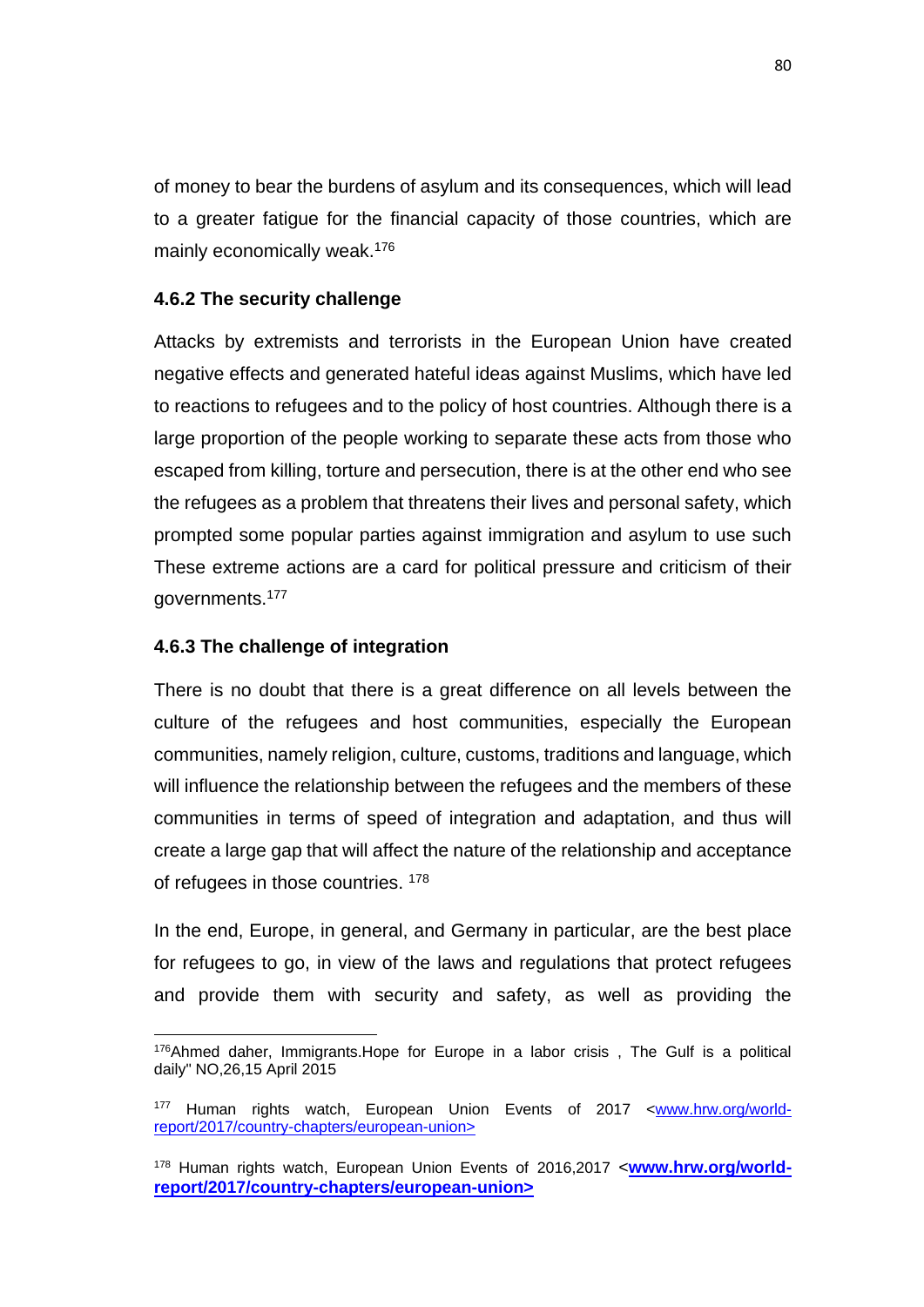humanitarian, material and moral assistance necessary for a decent and dignified life.<sup>179</sup>

The author stressed the importance of the great role of the European Union in containing the crisis of asylum, whether through support to refugees within the countries of the Union or outside, and may be the failure of some countries to interact more positively with refugees and their issues due to the adverse economic conditions experienced by some countries of the Union, which Preventing them from interacting more closely with refugee issues and receiving them. Other factors may have led to less active interaction with refugee issues such as security reasons, fear of repetition of terrorist attack scenarios, and the Greek crisis affecting the entire European economy.

 $\overline{a}$ 

<sup>179</sup> Orchard C & Miller A. Protection in Europe for refugees from Syria. Forced Migration Policy Briefing. Refugee Studies Centre Oxford Department of International Development, (2014) p.16-35.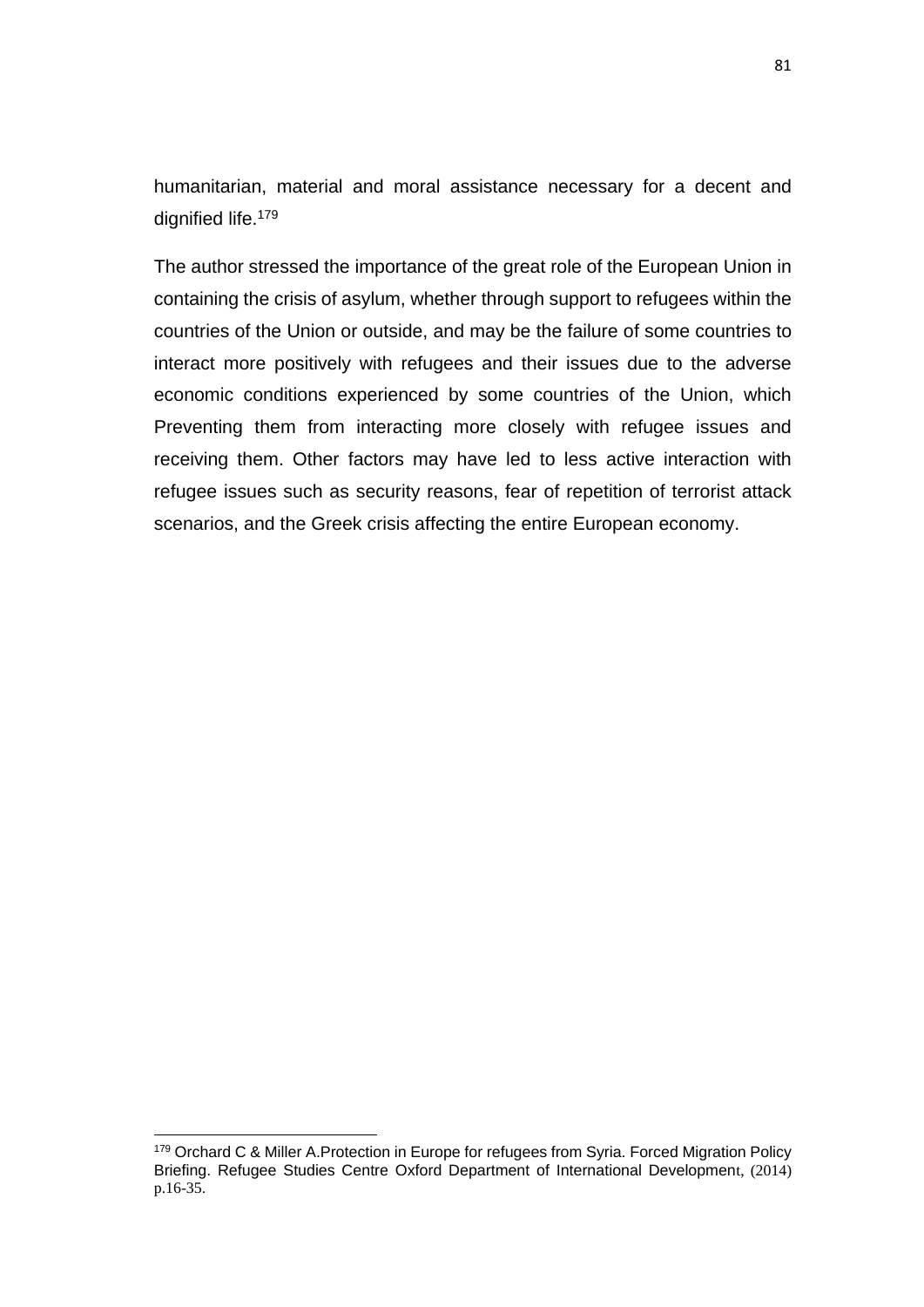# **CHAPTER 5**

# **CONCLUSION AND RECOMMENDATIONS**

#### **5.1 Conclusion**

Asylum issues around the world are becoming more and more frequent. Many problems and issues have led to the influx of people around the world to different countries due to various reasons and circumstances. We are witnessing a variety of burdens faced by refugees, which requires a constant focus on their issues and problems and addressing them to prevent major humanitarian disasters that are difficult to solve such as, the spread of diseases or problems of racial discrimination or other problems that are difficult to be controlled. Furthermore, we also have witnessed the weakness of some countries and their inability to shoulder the burdens imposed on them by the large influx of refugees. This requires focusing on developing clear policies and plans for dealing with asylum and refugee issues around the world, especially when the countries that receive increasing numbers refugees are not financially supported.

Asylum has become a more sensitive humanitarian situation with the development of the problems facing the modern world, which requires working to ensure the basics of decent life for refugees such as, housing, food, drink, health, and education. This calls for concerted international efforts to address this humanitarian situation with all interest and seriousness. After reviewing the whole issue of refugees and asylum, the author has focused on the issue of Syrian asylum, which is the hottest issue in the world today. He believes that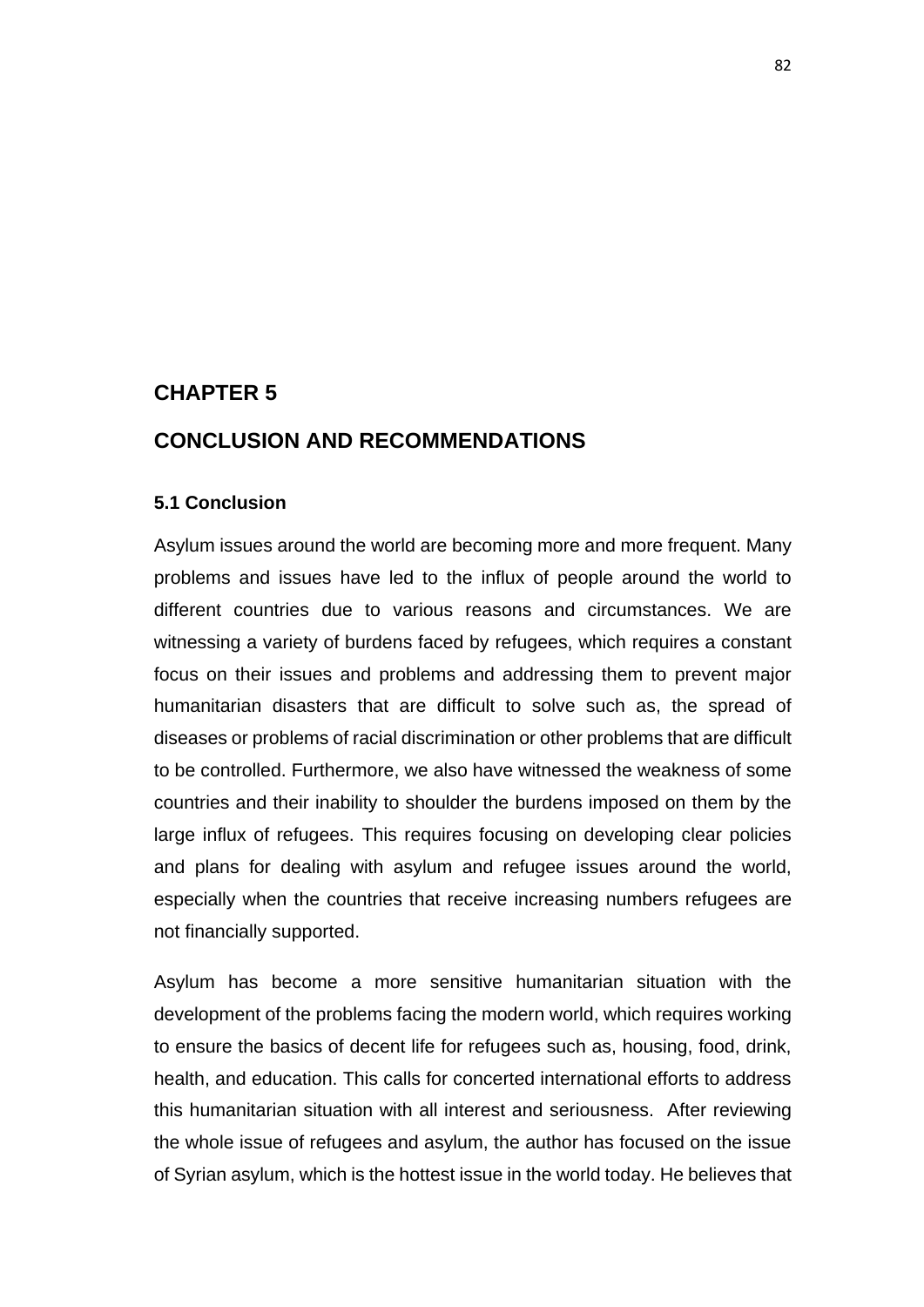the international community, countries, agencies, and humanitarian associations should work harder to end the Syrian problem in order to prevent further deaths, displacement and asylum for the Syrian people, and to ensure a safe return for refugees who wish to return to Syria after the end of the current conflict.

## **5.2 Recommendations**

To urge the international community and international organizations to increase the interest of refugees around the world, as the refugee is in an exceptional situation that deprives him from security of his life and psychological and economic stability. It makes him vulnerable to depriving him of his basic rights and a decent life. Based on this, this research recommended the following:

- To develop the international conventions that are in place in the affairs of refugees periodically, as the refugee issues are expanding and becoming increasingly complex in conjunction with the multiplicity of international problems that lead to asylum. This requires provisions of agreements to be kept up to date with the development of these issues in all respects.
- To develop the concept of refugee from time to time to include new categories, in conjunction with the development of problems and global issues that lead to asylum, in addition to emerging new reasons for asylum and migration among different periods of time.
- To request countries that host refugees to maintain their lives, provide security and safety, provide maximum psychological support for them, and afford the necessary humanitarian care, especially lunch, medicine, and education.
- To provide financial support to host countries by the international community in general, especially countries that receive large numbers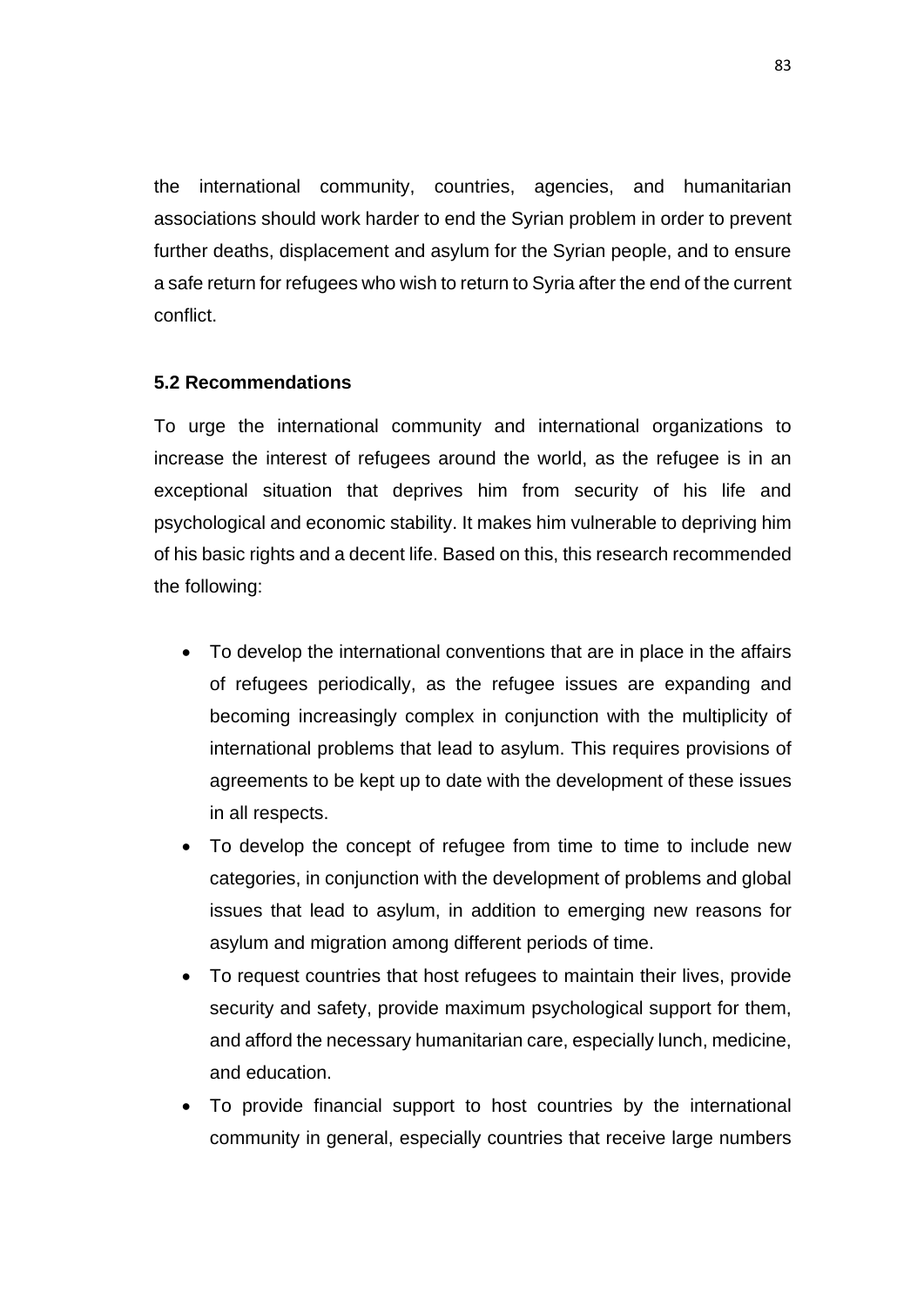of refugees and have internal economic problems that prevent them from providing the best possible services to their peoples or refugees.

- To enhance the abilities of refugees and develop their skills such as, education, training, and rehabilitation in order to help them to build their self and deal with the exceptional circumstances in countries of asylum.
- To share all the countries of the world to shoulder the burdens of refugees and to find a mechanism to share the large numbers of refugees resulting from asylum and share financial support as well. This will reduce the pressure on host countries that are financed by the crisis and will look more moderate to a humanitarian crisis and the lives of millions of refugees.

As the crisis extends for several years and there is no sign of its end, the countries of the world must try to find more effective and logical solutions that are not only limited to financial support because in the end, the donor countries will gradually exhaust their capabilities in conjunction with the years of conflict. Provide programs aimed at integrating refugees into host communities, creating job opportunities for refugees and providing vocational programs aimed at training refugees to enable them to move to markets, start new lives and provide educational programs that facilitate refugee education of the host country, as in German.

To find solutions that provide an educational environment that target refugees and obligate children to attend schools through awareness programs for the children's parents, focusing on importance of education and encouraging children to be attracted to learning and study. Otherwise, this will lead to the loss of a whole generation, which results in negative effects on society such as poverty and the problems that will delay the progress and growth of societies. All countries of the world must exert greater and greater pressure on all concerned parties to continue the ongoing conflict in Syria, which has its roots both internally and externally, and they have to find a political solution that contributes to ending the crisis from its roots and ending all crimes and violations against humanity.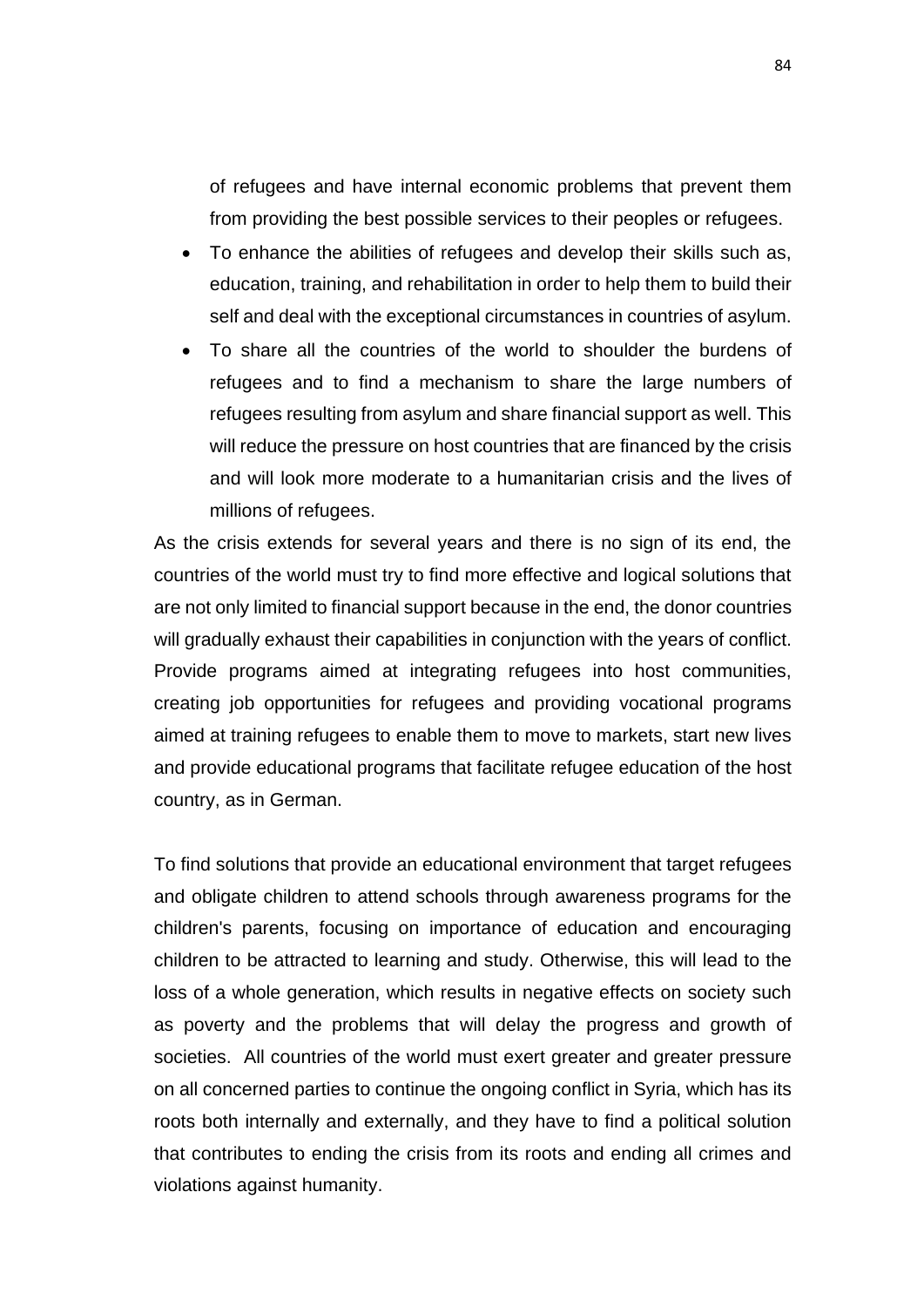#### **BIBLIOGRAPHY**

[24] 1951 Geneva Convention, Article 1 (A (2); amended by the Protocol Relating to the Status of Refugees, Article 1 (2)

71/1. New York Declaration for Refugees and Migrants, Resolution adopted by the General Assembly on 19 September 2016, available at: (www.unhcr.org/events/conferences/57e39d987/new-york-declarationrefugees-migrants.html) [accessed on 6 May 2018].

Abdullah Turkmani, The reality of Syrian refugees in Europe and their problems, 2016. harmoon.org/archives/2771. (Last accessed date 16/4/2018).

Achilli L. Syrian Refugees in Jordan: a Reality Check (2015). Migration Policy Centre, EUI, p.2

AFAD. Director General of AFAD, Dr. Fuat OKTAY informed European Union-Turkey Joint Parliamentary Committee about Syria, June 28, 2013.nwww.afad.gov.tr/EN/ HaberDetay.aspx?ID=5&IcerikID=995

Ahmed daher, Immigrants.Hope for Europe in a labor crisis ,"The Gulf is a political daily" NO,26,15/4/2015.

Alfadhli, K., & Drury, J. A typology of secondary stressors among refugees of conflict in the Middle East, (2017): The case of Syrian refugees in Jordan

Alfadhli, K., & Drury, J. The role of shared social identity in mutual support among refugees of conflict: An ethnographic study of Syrian refugees in Jordan (2018). Wiley, pp. 142-155 (wileyonlinelibrary.com/journal/casp

Ali Al-Hamdan, What is the Dublin Refugee System, 2016. orientnews.net/ar/news\_show/109769/0/. (Last accessed date 16/4/2018).

An Economic Take on the Refugee Crisis a Macroeconomic Assessment for the EU, European commission, ISSN 2443-8014, 2016,P12. Link: https://ec.europa.eu/info/sites/info/files/file\_import/ip033\_en\_2.pdf

Asian-African Legal Consultative Organization (AALCO), Bangkok Principles on the Status and Treatment of Refugees ("Bangkok Principles"), 31 December 1966, available at: www.refworld.org/docid/3de5f2d52.html [accessed 2 May 2018]

Asylum Process, www.berlin.de/willkommenszentrum/en/arrival/asylumprocess/(Last accessed: 13/5/2018)

B.C. Nirmal, Refugees And Human Rights, p3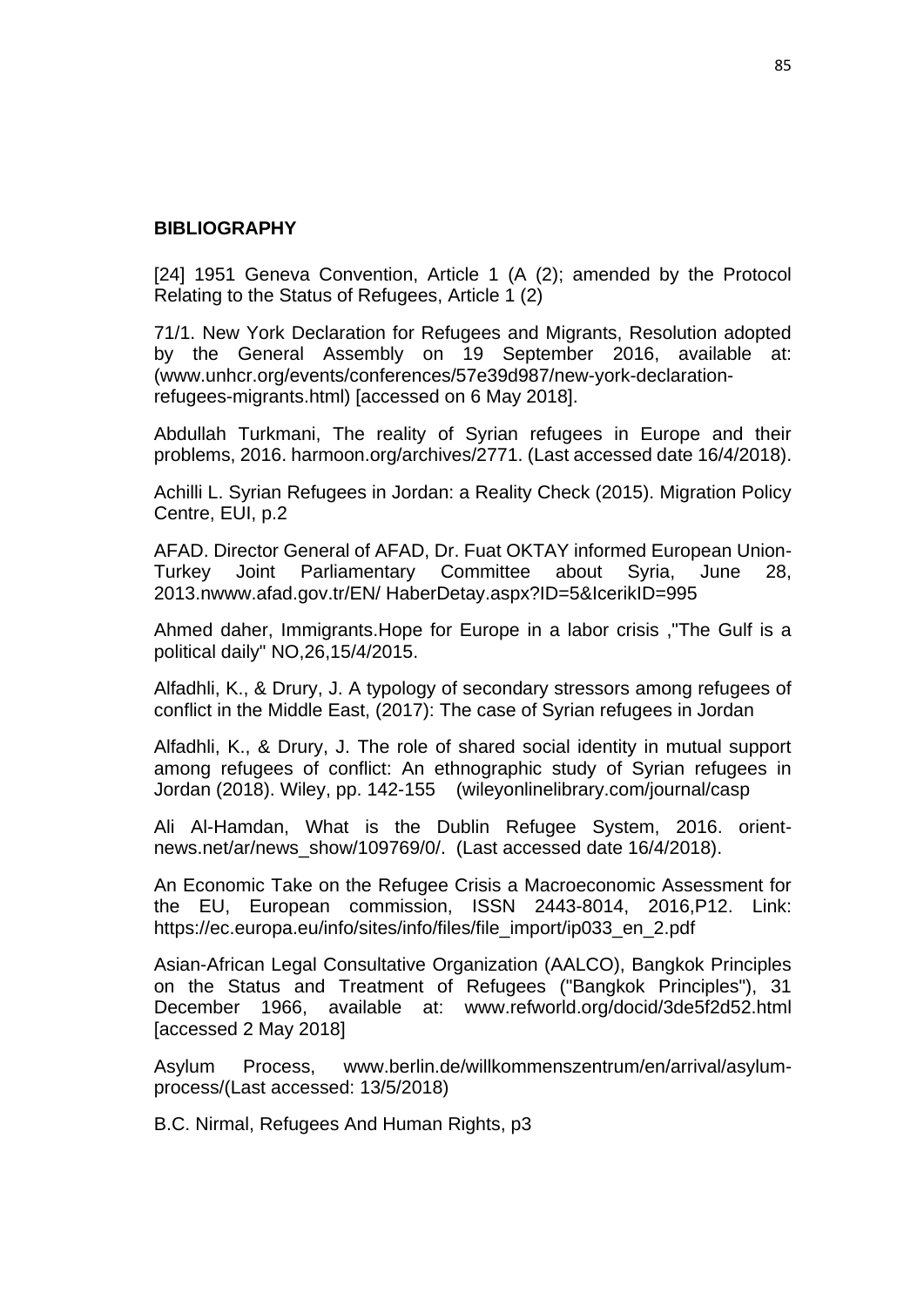Ben Sahel Ali Thani & Kamel Ayman, Human Rights and Duties of a Humanitarian Refugee vis-à-vis the host State, Alaywa University of Tlemcen, Algeria (www.mohamah.net) [accessed on 5 May 2018].

Burhan Amour Allah, Political Asylum (study of the theory of the right to refuge in international law), Dar al-Nahda al-Arabiya, Cairo, 2008

Bülent Aras and Salih Yasun, "The Educational Opportunities and Challenges of Syrian Refugee Students in Turkey. Available at research.sabanciuniv.edu/29697/1/syrianrefugees.pdf> accessed 2 Jun 201.

Carrion D.Syrian Refugees in Jordan Confronting Difficult Truths, (2015). Middle East and North Africa Programme Research Paper, p.4-6.

Catholic Relief Services, 'Meeting the Challenges of the World's Refugee Crisis' (2016) < www.crs.org/sites/default/files/policy-paper-meeting-thechallenges-of-the-worlds-refugees\_0.pdf> accessed 2 Jun 2018.

Commentary on the Refugee Convention 1951 ARTICLES 2-11, 13-37 Published by the Division of International Protection of the United Nations High Commissioner for Refugees, 1997

Connor P. Still in Limbo: About a Million Asylum Seekers Await Word on Whether They Can Call Europe Home (2017). Pew Research Center, p.5

Convention and Protocol Relating to the Status of Refugees – United Nation High Commissioner for Refugee, 1951, 1967 Convention.

Convention Relating to the Status of Refugees (1951), 189 U.N.T.S. 137; amended by the Protocol Relating to the Status of Refugees (1967), 606 U.N.T.S. 267 [1951 Geneva Convention]."

Convention Relating to the Status of Refugees 1951, article 17

Convention Relating to the Status of Refugees 1951, Article 17 s ( 2)

Convention Relating to the Status of Refugees 1951, Article 2 to 31

Convention Relating to the Status of Refugees 1951, Article 21

Convention Relating to the Status of Refugees 1951, Article 26

Convention Relating to the Status of Refugees 1951, Article 30 s (1)

Convention Relating to the Status of Refugees 1951, article 32 (3)

Convention relating to the Status of Refugees adopted on 28 July 1951 by the United Nations Conference of Plenipotentiaries on the Status of Refugees and Stateless Persons convened under General Assembly resolution 429. (V) of 14 December 1950 Entry into force: 22 April 1954, in accordance with article 43.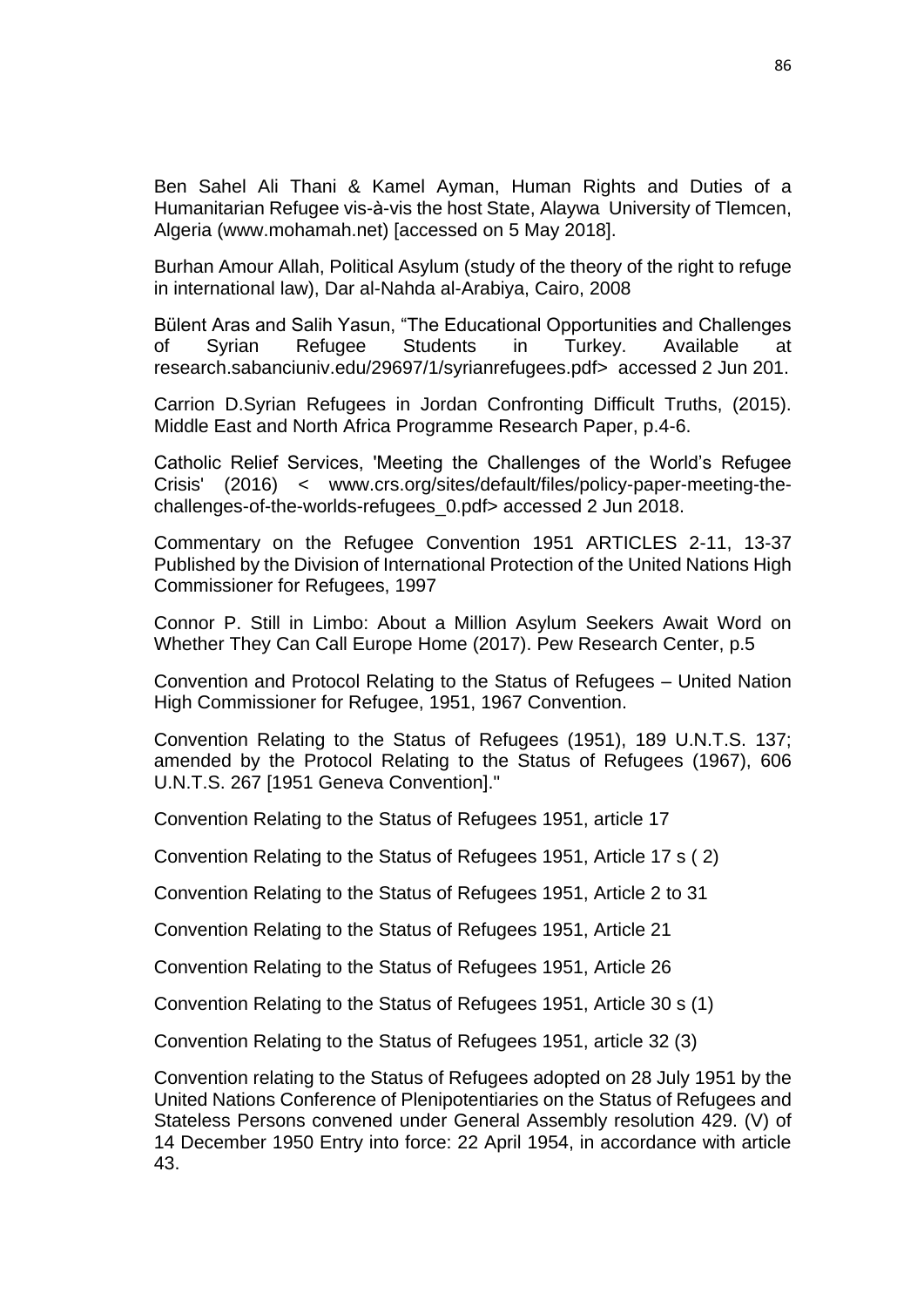Convention relating to the Status of Refugees, adopted on 28 July 1951 by the United Nations Conference of Plenipotentiaries on the Status of Refugees and Stateless Persons convened under

Convention relating to the Status of Stateless Persons (Adopted on 28 September 1954 by a Conference of Plenipotentiaries convened by Economic and Social Council resolution 526 A (XVII) of 26 April 1954 Entry into force: 6 June 1960, in accordance with article 39).

Convention travel document or Geneva passport, 1951 article 27

Costello C, "The Human Rights of Migrants and Refugees in a Pluralist Setting" [2015] The Human Rights of Migrants and Refugees in European Law 41.

Costello C, "The Human Rights of Migrants and Refugees in a Pluralist Setting" [2015] The Human Rights of Migrants and Refugees in European Law 41

Culbertson, Shelly, and Louay Constant. Education of Syrian Refugee Children : Managing the Crisis in Turkey, Lebanon, and Jordan, RAND Corporation, 2015. ProQuest Ebook Central, ebookcentral.proquest.com/lib/canterbury/detail.action?docID=4353525. P. 15

Culbertson, Shelly, and Louay Constant. Education of Syrian Refugee Children: Managing the Crisis in Turkey, Lebanon, and

DAFI Program , www.unhcr.org/dafi-scholarships.html , (Last accessed: 13/5/2018)

Development and Protection Challenges of the Syrian Refugee Crisis" [2016] Human Rights Documents online

Dromgold M, "Understanding Migration Management and Its Impact on Syrian Refugees in Turkey" "Guests and Aliens": Re-Configuring New Mobilities in the Eastern Mediterranean After 2011 - with a special focus on Syrian refugees

Edwards A, "Crossing Legal Borders: the Interface between Refugee Law, Human Rights Law and Humanitarian Law in the International Protection of Refugees" International Humanitarian Law and Human Rights Law 429

Essarp model United Nations, ' The issue of temporary housing for refugees' (2016) < www.essarp.org.ar/wp-content/uploads/2016/04/GA3-The-issue-oftemporary-housing-for refugees.pdf > accessed 2 Jun 2018

EUROPEAN CIVIL PROTECTION AND HUMANITARIAN AID OPERATIONS, European Commission, 2018. http://ec.europa.eu/echo/where/middleeast/syria\_en (Last accessed: 13/5/2018

Forced Migration Review, 'The Syria crisis, displacement and protection' (September 2014) Issue 47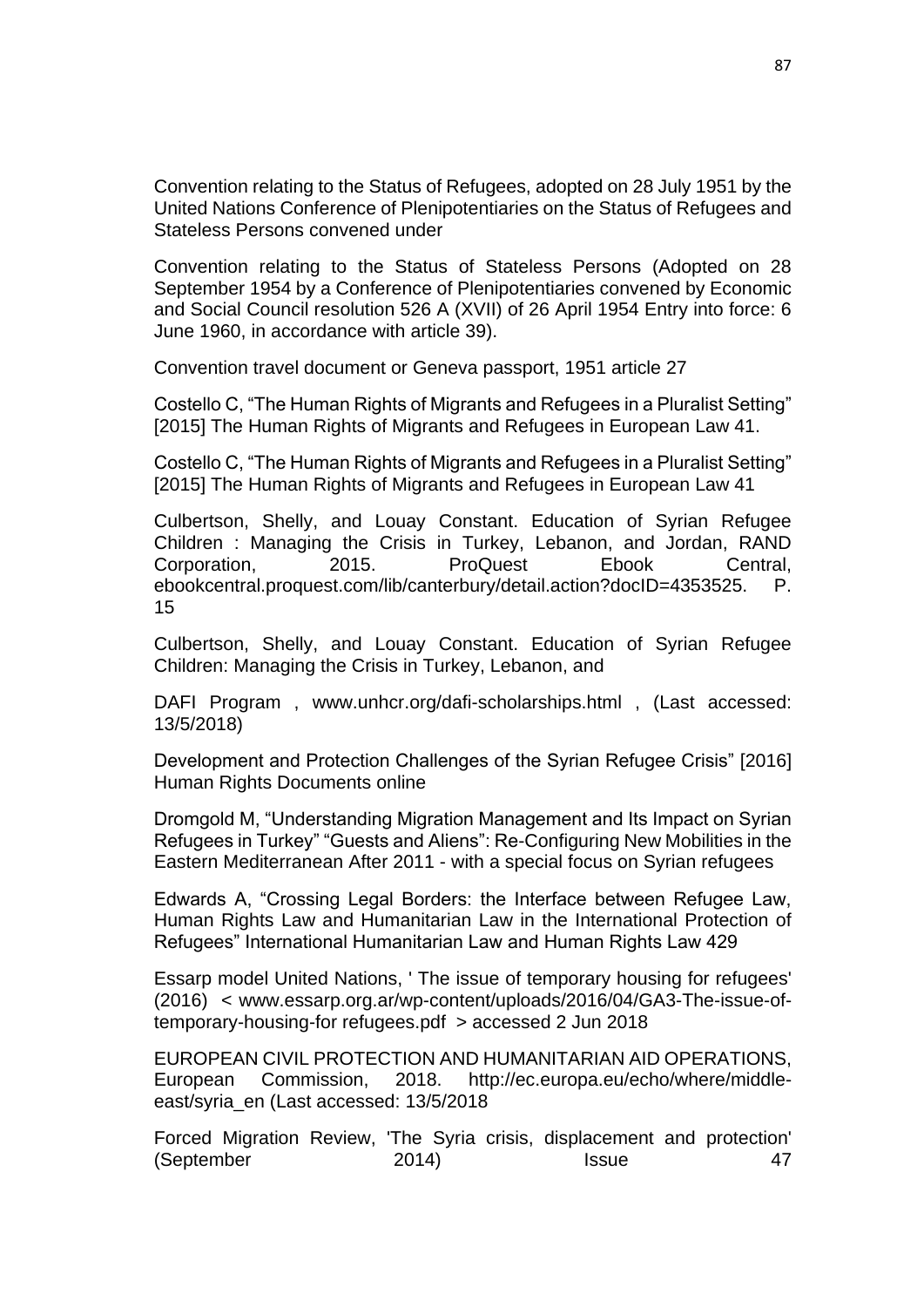<reliefweb.int/sites/reliefweb.int/files/resources/syria\_1.pdf> accessed 2 Jun 2018

General Assembly resolution 429 (V) of 14 December 1950 Entry into force: 22 April 1954, in accordance with article 43

General Assembly resolution 429 (V) of 14 December 1950 Entry into force: 22 April 1954, in accordance with article 43

Germany constitution, Article 1-2-3-4 [www.btg](http://www.btg-bestellservice.de/pdf/80201000.pdf)[bestellservice.de/pdf/80201000.pdf](http://www.btg-bestellservice.de/pdf/80201000.pdf) Chancellor Angel Merkel 10) 2016 ARD)

Germany constitution, Article 16.

Gil-Bazo M-T, "Refugee Protection under International Human Rights Law: From Non-Refoulement to Residence and Citizenship" (2015) 34 Refugee Survey Quarterly 11

Gilbert G, "Human Rights, Refugees, and Other Displaced Persons in International Law" [2012] Hierarchy in International LawThe Place of Human Rights 176

Gilbert G, "The Human Rights of Migrants and Refugees in European Law" (2017) 29 International Journal of Refugee Law 193

Glossary of Education Services, 2014.

Hathaway JC, "International Law as a Source of Refugee Rights" The Rights of Refugees under International Law 15

Hathaway JC, "Rights of Solution" The Rights of Refugees under International Law 913

Hathaway JC, "The Structure of Entitlement under the Refugee Convention" The Rights of Refugees under International Law 154

Human Rights and Refugees: Enhancing Protection through International Human Rights Law" (2000) 69 Nordic Journal of International Law 117

Human rights watch, European Union Events of 2016,2017 www.hrw.org/world-report/2017/country-chapters/european-union

International Justice Resource Center, Asylum & the Rights of Refugees, Available at: www.igrcenter.org/refugee-law/#gsc.tab=0 [Accessed on 3 May 2018].

Janmyr M. The Legal Status of Syrian Refugees in Lebanon (2016). AUB Policy Institute, p.10.

Jordan, RAND Corporation, 2015. ProQuest Ebook Central, ebookcentral.proquest.com/lib/canterbury/detail.action?docID=4353525. P. 5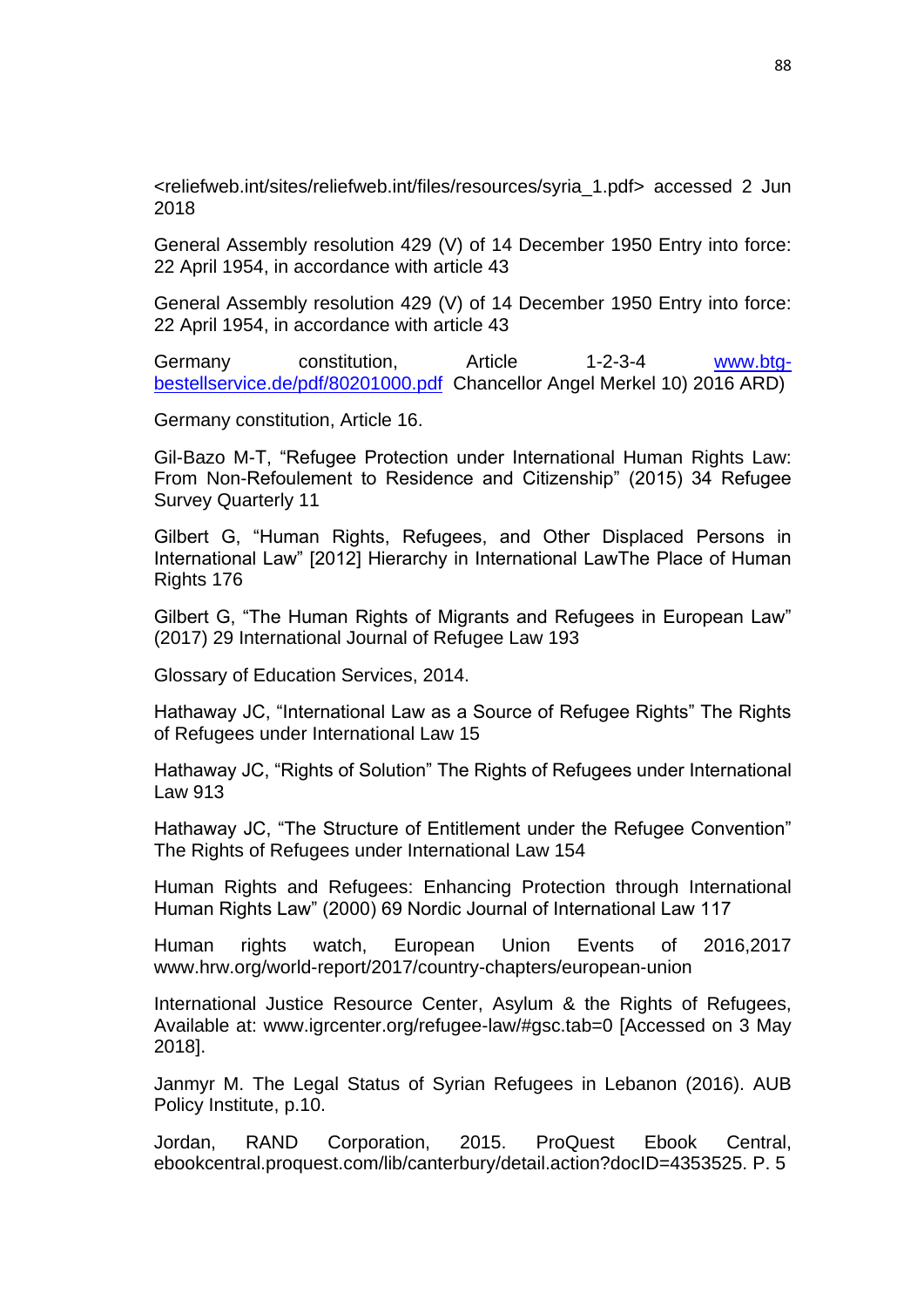Khallouk M, "Confronting the Current Refugee Crisis: The Importance of Islamic Citizens' Initiatives in Germany" [2018] Religion in the European Refugee Crisis 87

Kirişci K. Syrian Refugees and Turkey's Challenges: Going Beyond Hospitality (2016). The Booking Institutions, p.1-2

Kneebone S, "Refugees and Displaced Persons: The Refugee Definition and 'Humanitarian' Protection" Research Handbook on International Human Rights Law

Kristina Touzenis and Ryszard Cholewinsk "The Human Rights of Migrants", International Journal on Multicultural Societies (IJMS) Vol. 11, No. 1, 2009.

League of Arab States, Arab Convention on Regulating Status of Refugees in the Arab Countries, 1994, available at: www.refworld.org/docid/4dd5123f2.html [accessed 2 May 2018]

Loveless, Jeremy. Forced Migration Review. May 2013, Vol. 1 Issue 43, p66- 68. 3p.

Marina Sharpe, "The 1969 African Refugee Convention: Innovations, Misconception, and Omissions", McGill Law Journal, 2012, pp. 95-140

Marwan M Refaat, Kamel Mohanna, Syrian refugees in Lebanon: facts and solutions The Lancet, Vol 382 August 31, 2013, pp. 763-4

Melissa Fleming, ' Six reasons why Syrians are fleeing to Europe in increasing numbers' The Guardian (sun 25oct 2015)

Michele Battistib, Yvonne Giesingc , Nadzeya Laurentsyeva . "Labour Market Integration of Refugees in Germany", 2017.

Mills K, "The Refugees Convention 50 Years On: Globalisation and International Law (Review)" (2005) 27 Human Rights Quarterly 725

Naufal H. Syrian refugees in Lebanon: the humanitarian approach under political divisions (Migration Policy Center Research Report 2012/13). 2012 Retrieved from Robert Schuman Centre for Advanced Studies, San Domenico di Fiesole (FI): European University Institute website: [http://hdl.handle.net/1814/24835.](http://hdl.handle.net/1814/24835)

NOWHERE TO TURN: The Situation of Dom Refugees From Syria in Turkey" Human Rights Documents Online

Orchard C & Miller A. Protection in Europe for refugees from Syria (2014). Forced Migration Policy Briefing. Refugee Studies Centre Oxford Department of International Development, p.16-35.

Oytun Orhan, The Situation of Syrian Refugees in the Neighboring Countries: Findings, Conclusions and Recommendations, (April 2014) p 9 to 11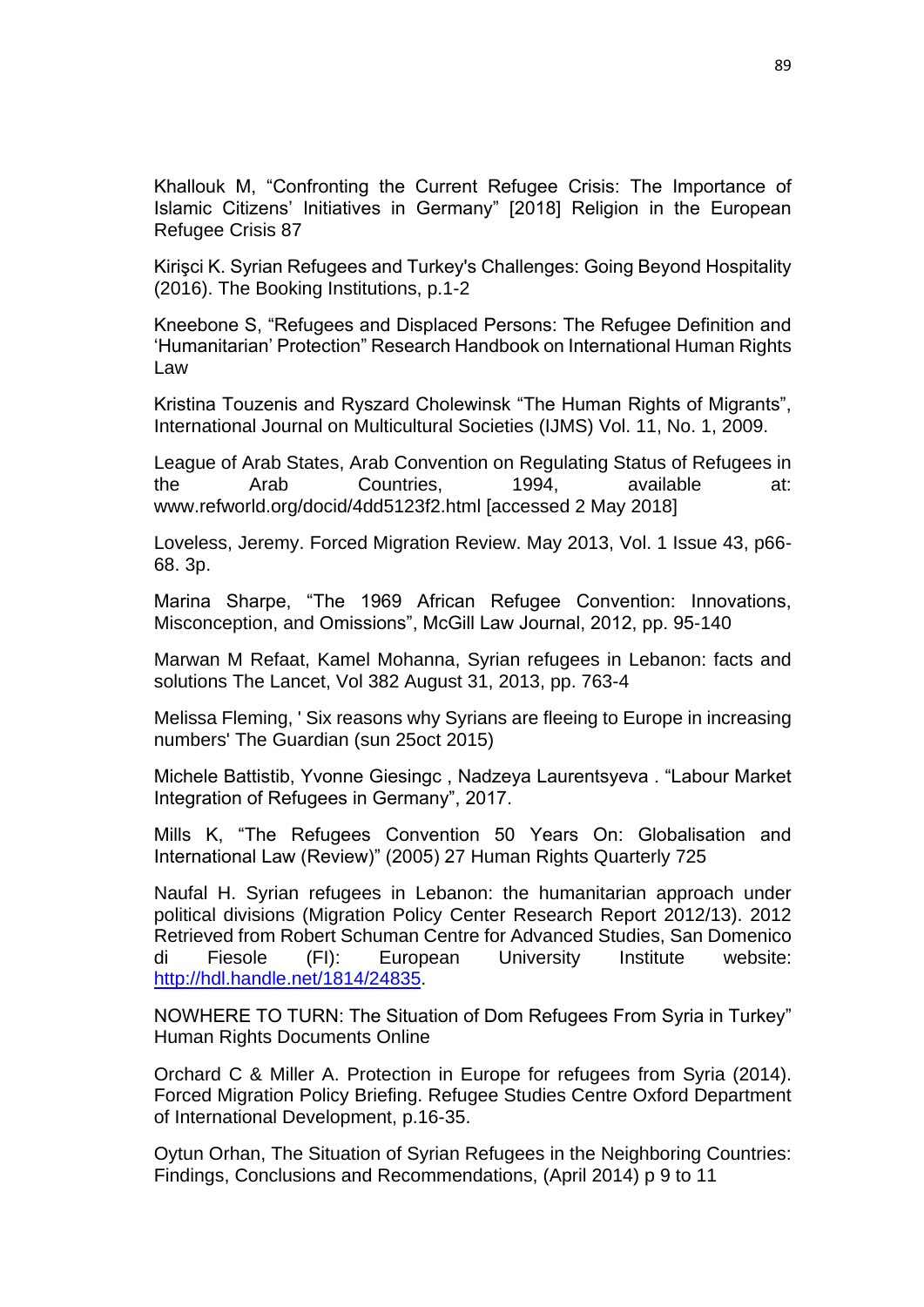Parashar A, "Human Rights of Refugees" An Introduction to International Refugee Law 357

Peters, Michael A., and Tina Besley (2017), "The Refugee Crisis and the Right to Political Asylum," Geopolitics, History, and International Relations 9(1): 7– 16.

Pinar Döner, Adem Özkara, Rabia Kahveci, Syrian refugees in Turkey: numbers and emotions, The Lancet, Vol 382 August 31, 2013, pp. 763-4

Refugees, Asylum Seekers, the Rule of Law and Human Rights" The Unity of Public Law

Regional Refugee Instruments & Related, Cartagena Declaration on Refugees, Colloquium on the International Protection of Refugees in Central America, Mexico and Panama, 22 November 1984, available at: www.refworld.org/docid/3ae6b36ec.html [accessed 2 May 2018]

Residence Act, Article 60, [www.unodc.org/res/cld/document/act-on](http://www.unodc.org/res/cld/document/act-on-residence--economic-activity-and-integration-of-foreigners-in-the-federal-territory_html/Act_on_the_Residence_2008.pdf)[residence--economic-activity-and-integration-of-foreigners-in-the-federal](http://www.unodc.org/res/cld/document/act-on-residence--economic-activity-and-integration-of-foreigners-in-the-federal-territory_html/Act_on_the_Residence_2008.pdf)[territory\\_html/Act\\_on\\_the\\_Residence\\_2008.pdf](http://www.unodc.org/res/cld/document/act-on-residence--economic-activity-and-integration-of-foreigners-in-the-federal-territory_html/Act_on_the_Residence_2008.pdf)

Reunification **of** the contract of the contract of the contract of the contract of the contract of the contract of the contract of the contract of the contract of the contract of the contract of the contract of the contrac

Familieshttps://www.berlin.de/willkommenszentrum/en/families/reunificationof-families/ , (Last accessed: 13/5/2018)

S. Prakash Sinha , Asylum And International Law, martinus nijhoff – the hague – 1971- p 2

Salah al-Din Faraj, The Rights of Refugees in Islamic Law and International Law, Journal of the Islamic University, Volume 17, p.1, Gaza-Palestine, January 2009.

Santhosh Persaud, Protecting refugees and asylum seekers under the International Covenant on Civil and Political Rights. 2006.

Shelly Culbertson and Louay Constant. Education of Syrian Refugee Children: Managing the Crisis in Turkey, Lebanon, and Jordan (2015). RAND Corporation. P.5

Susan Kneebone, Dallal Stevens, Loretta Baldassar, Refugee Protection and the Role of Law: Conflicting Identities, first published 2014, p36

Syrian network for human rights, 'Civilian Death Toll'<sn4hr.org/blog/2018/04/06/total-217764-civilians-killed/ > accessed 2 Jun 2018

The EU-Turkey agreement, 2016. europa.eu/rapid/press-release\_MEMO-16- 963 en.htm. (Last accessed date 20/4/2018).

The Refugee Convention, 1951, article 15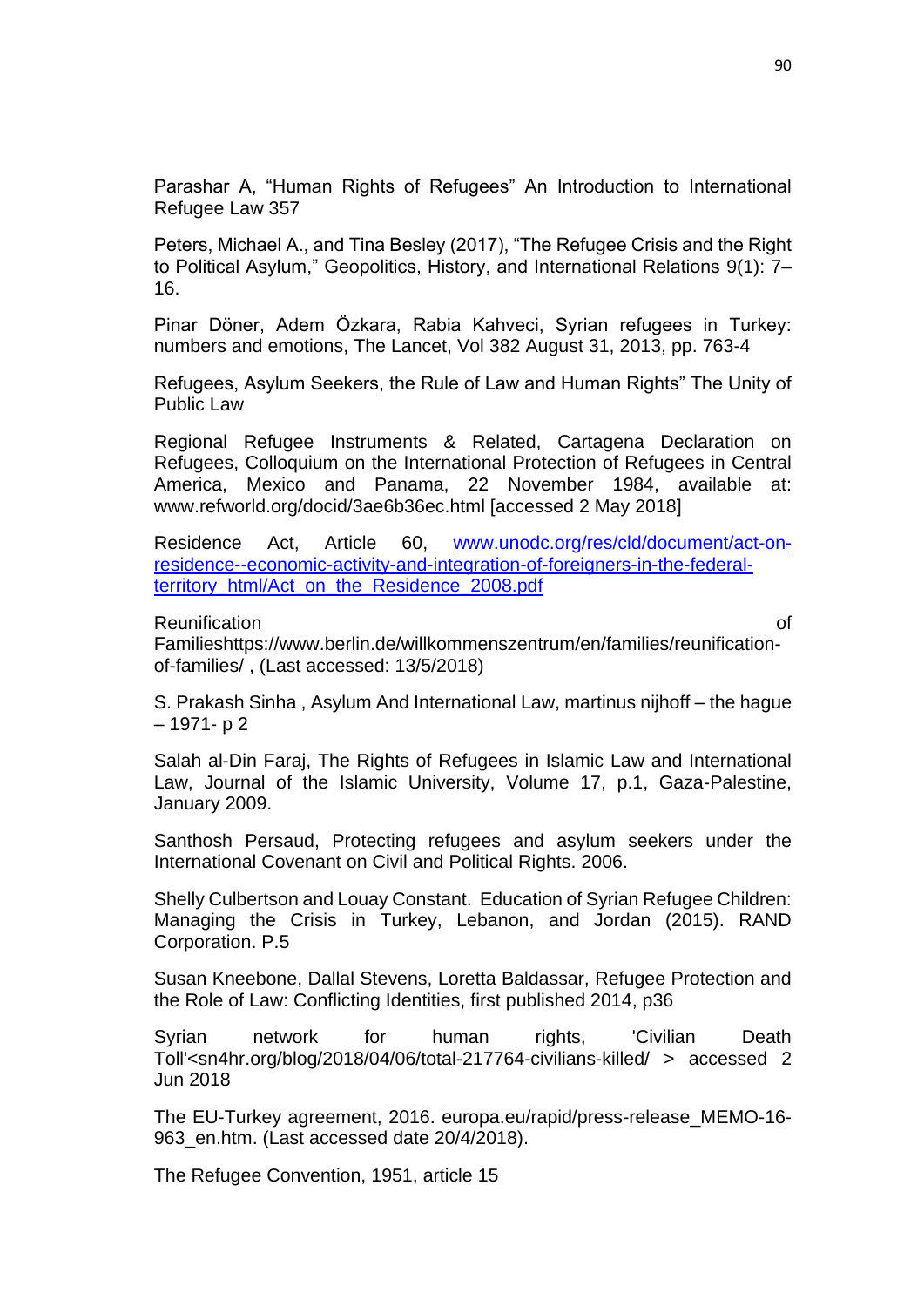Udoh GP, "The Protection of Refugees Under International Human Rights Law" [2018] SSRN Electronic Journal.

UN High Commissioner for Refugees (UNHCR), Self-Study Module 2: Refugee Status Determination. Identifying Who is a Refugee, 1 September 2005, available at: www.refworld.org/docid/43141f5d4.html [accessed 2 May 2018]

UNHCR (Last accessed:13/5/2018)

United Nations Declaration on the 1967 Regional Refuge states article 3 (1)

United Nations High Commissioner for Refugees (UNHCR). 2014 Syria regional response plan, strategic overview, mid-year update. Geneva, Switzerland: Author; 2014 [Retrieved from http://data.unhcr. org/syrianrefugees/regional.php].

World Food Programme, 'Syria emergency' <www1.wfp.org/emergencies/syria-emergency > accessed 2 Jun 2018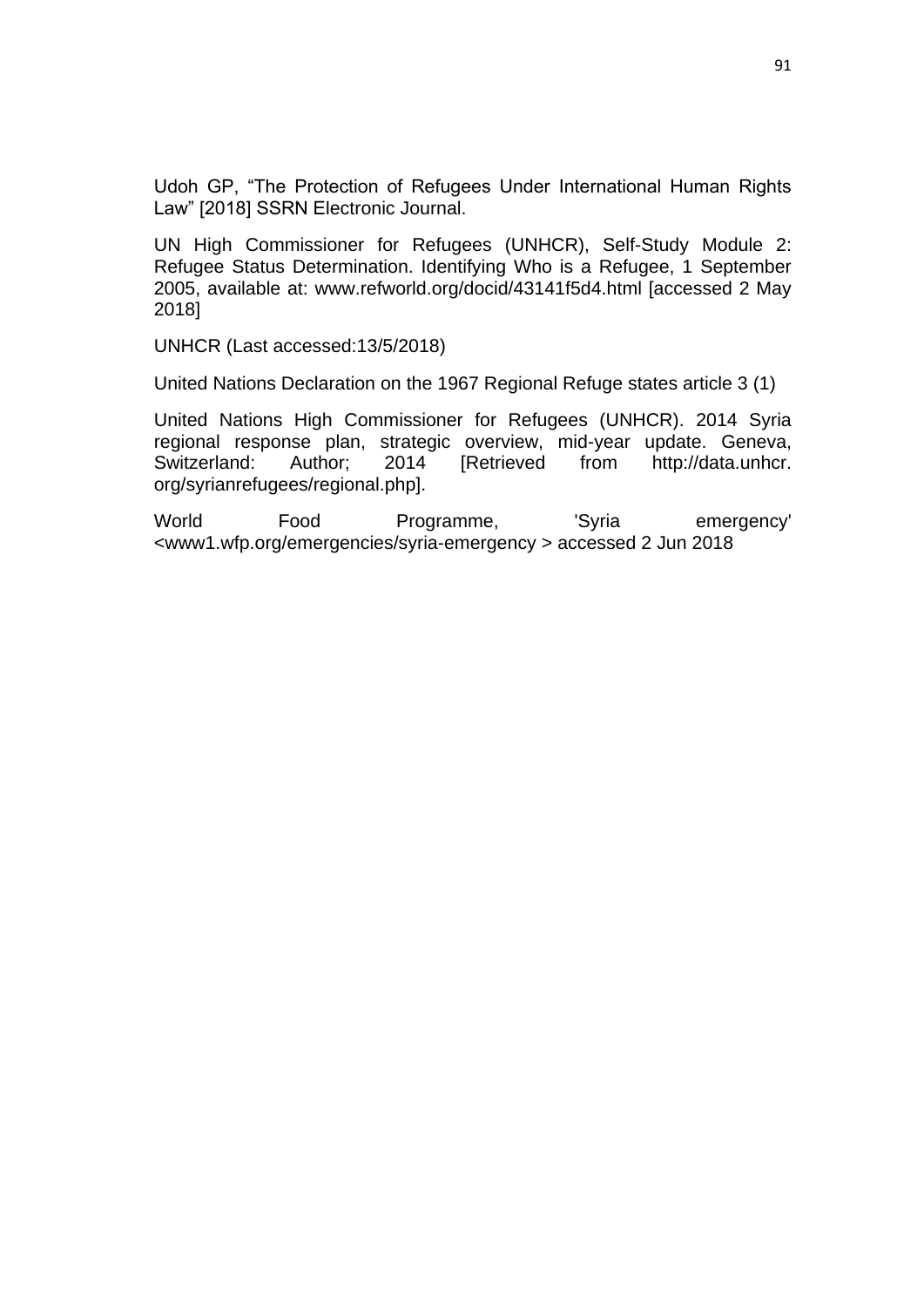PLAGIARISM REPORT